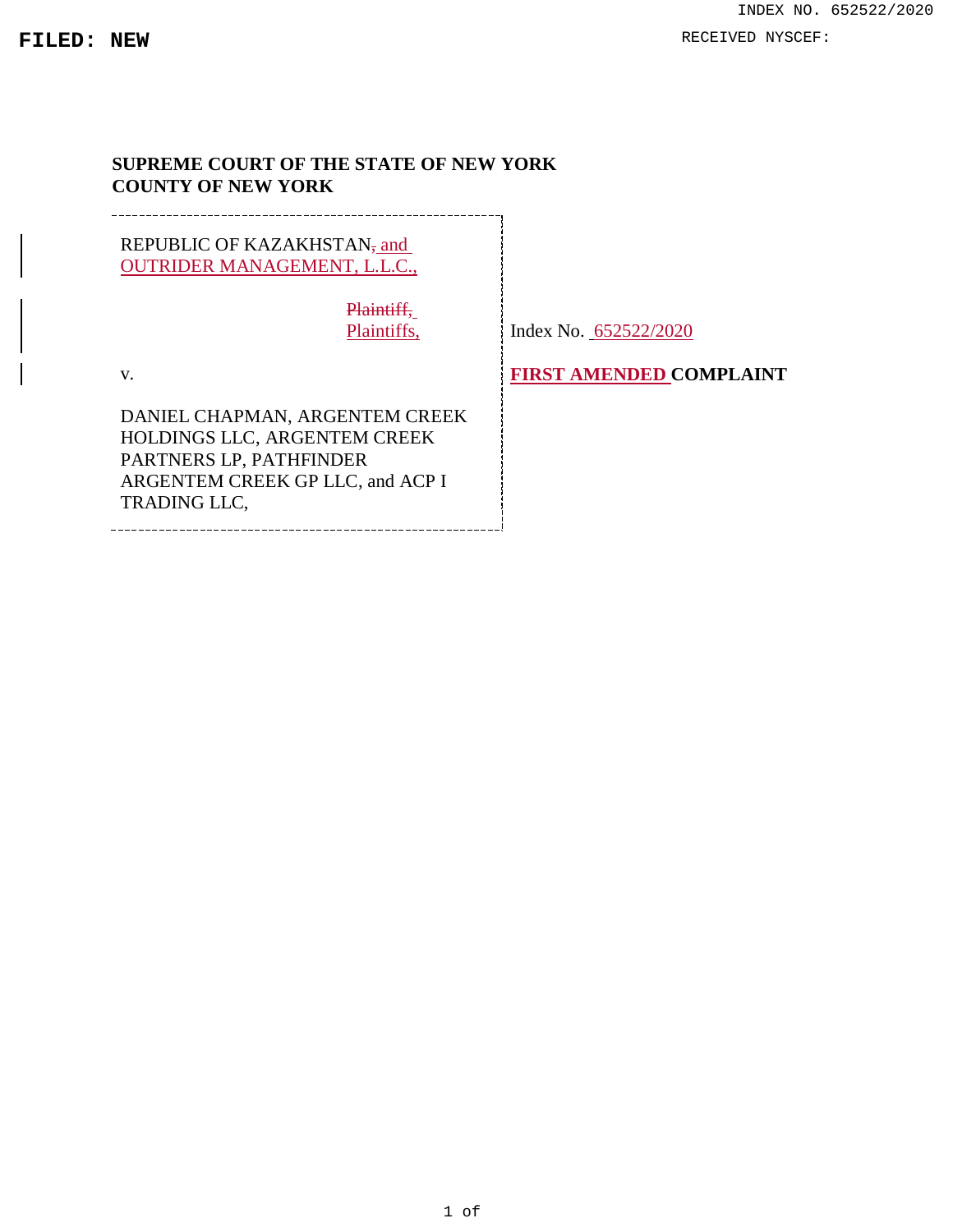### **TABLE OF CONTENTS**

| $\mathbf{I}$ . |                             |                                                                                       |
|----------------|-----------------------------|---------------------------------------------------------------------------------------|
| Π.             |                             |                                                                                       |
|                | $\mathsf{A}$ .              | The Statis' Scheme to Defraud the Tristan Noteholders, Including Defendants 11        |
|                | <b>B.</b>                   | The Statis Fraudulently Inflate the Stated Costs of the LPG Plant 16                  |
|                | $\mathcal{C}$               |                                                                                       |
|                | D.                          | The Statis Fraudulently Obtain Audit Reports for Their Falsified Financial            |
|                |                             | The Statis Use Their Falsified "Audited" Financial Statements to Fraudulently Obtain- |
| E.             | F.                          | The Statis Use Their Falsified "Audited" Financial Statements to                      |
| III.           |                             | DEFENDANTS' KNOWLEDGE OF AND PARTICIPATION IN THE                                     |
|                | $\mathsf{A}$ .              |                                                                                       |
|                | <b>B.</b>                   |                                                                                       |
|                | $\mathcal{C}_{\mathcal{C}}$ |                                                                                       |
| IV.            |                             |                                                                                       |
|                | A.                          |                                                                                       |
|                | <b>B.</b>                   | In Furtherance of the Fraudulent Scheme, the Statis Make Multiple                     |
|                | $\mathcal{C}$ .             | Plaintiff Kazakhstan Relied to Its Detriment on the                                   |
|                |                             | Plaintiff Relied to Its Detriment on the Fraudulent Misrepresentations  45            |
|                | D.                          |                                                                                       |
| V.<br>VI.      |                             | PERPETUATION OF THE FRAUD IN THE ENFORCEMENT                                          |
| VII.           |                             | The Statis Falsely Claim that the Perkwood Transactions Were Legitimate 53            |
| VIII.          |                             |                                                                                       |
| IX.            |                             | The Statis Misrepresented that KPMG Endorsed their Financial Statements               |
| X.             |                             | The Statis Misrepresented that They Never Concealed Perkwood's Status                 |
| A.             |                             | The Statis Falsely Claim that the Perkwood Transactions Were Legitimate 50            |
|                |                             | The Statis Misrepresented that KPMG Endorsed their Financial Statements Based on-     |
|                |                             | The Statis Misrepresented that They Never Concealed Perkwood's Status from KPMG or    |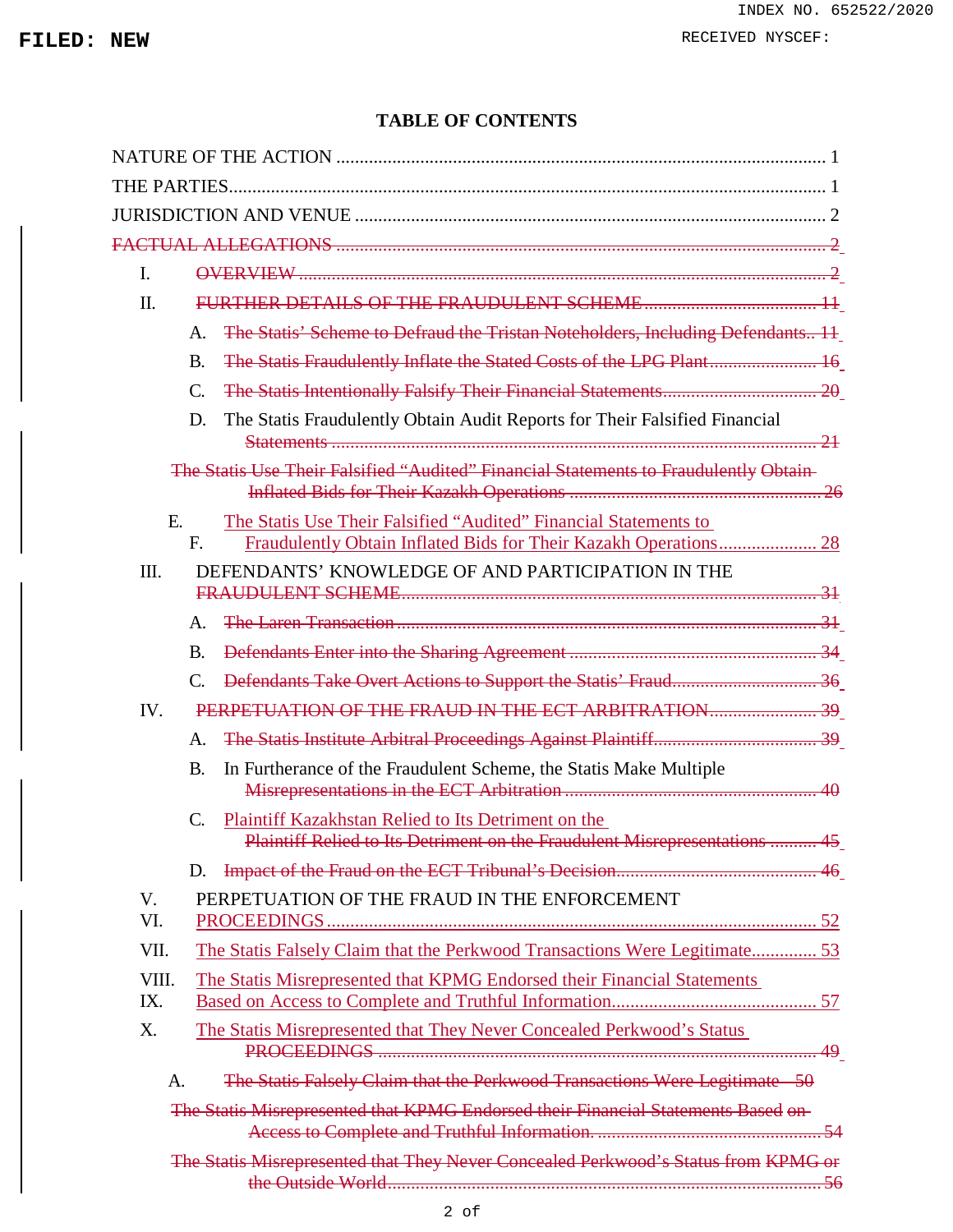**FILED: NEW**<br>| [The Statis Misrepresented by Omission the Incriminating KPMG Correspondence](#page-0-2) and [Concealed It from the Courts............................................................................](#page-0-2) 58 [NOTICE OF INTENT TO RAISE ISSUES UNDER ENGLISH LAW..........](#page-0-3) 61

### [iCOUNT I](#page-0-0) 6[2COUNT II](#page-0-0) 64

| COUNT III UNLAWFUL MEANS CONSPIRACY UNDER ENGLISH LAW  69 |  |
|-----------------------------------------------------------|--|
|                                                           |  |
|                                                           |  |
| COUNT VI UNLAWFUL MEANS CONSPIRACY UNDER ENGLISH LAW  75  |  |
|                                                           |  |
|                                                           |  |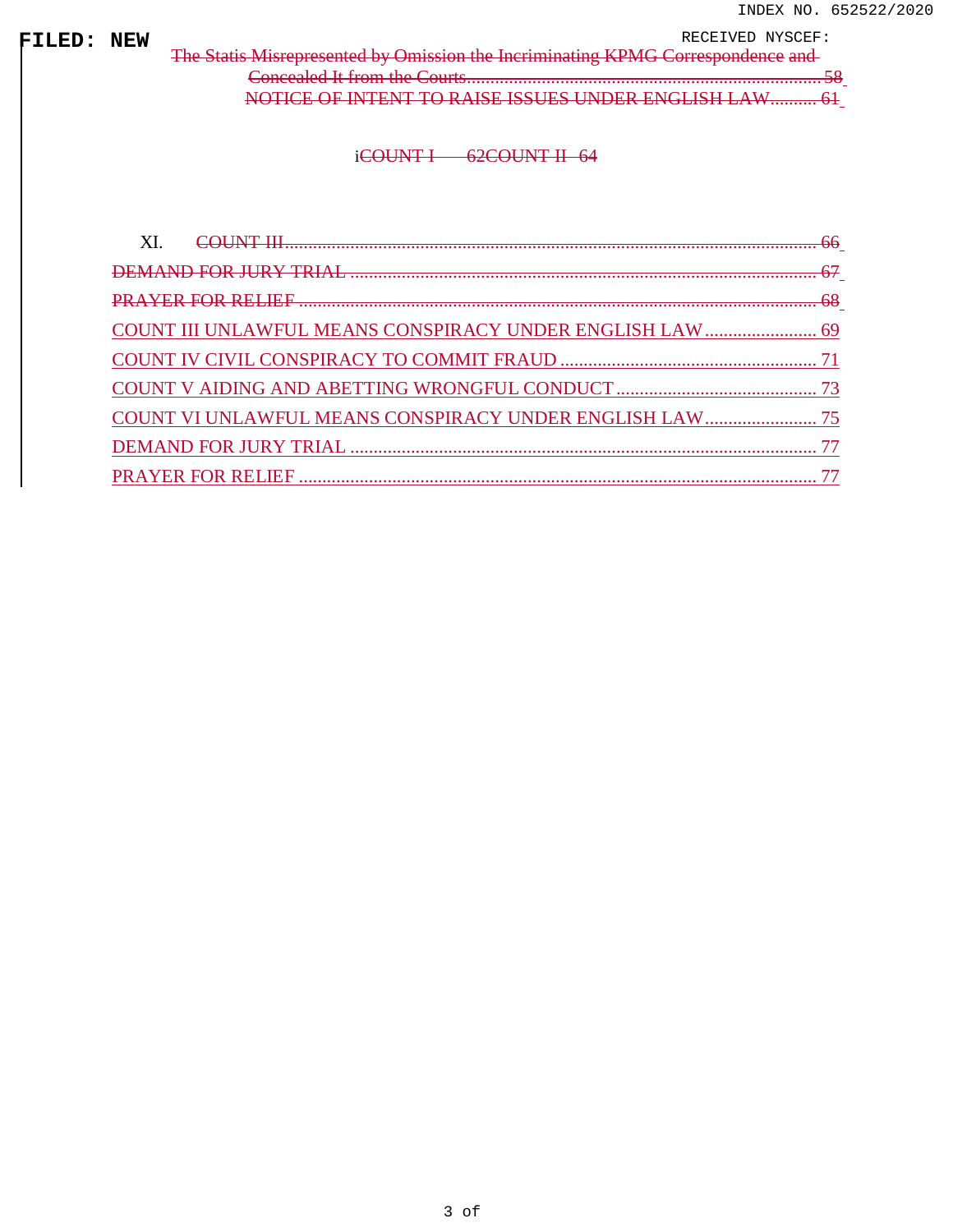ii

1. **1.**PlaintiffPlaintiffs Republic of Kazakhstan and Outrider Management, L.L.C. (collectively, "Plaintiffs"), by and through itstheir undersigned counsel, bringsbring this action against Defendants Daniel Chapman, Argentem Creek Holdings LLC, Argentem Creek Partners LP, Pathfinder Argentem Creek GP LLC, and ACP I Trading LLC (collectively, "Defendants"). In support thereof, Plaintiff alleges Plaintiffs allege as follows:

### **NATURE OF THE ACTION**

2. **2.**This case arises from Defendants' knowing participation in, conspiracy to commit, and aiding and abetting of, an ongoing fraudulent scheme that has damaged PlaintiffPlaintiffs.

### **THE PARTIES**

3. **3.**Plaintiff Republic of Kazakhstan ("**Plaintiff**" or "**Kazakhstan**") is a sovereign state.

4. Plaintiff Outrider Management, L.L.C. ("**Outrider**") is an investment advisor that invests in distressed assets in emerging markets. Outrider's principal place of business is at One Franklin Parkway, Building 920, San Mateo, CA 94403.

5. Defendant Daniel Chapman ("**Chapman**") is the founder, Managing Partner, Chief Executive Officer, and Chief Investment Officer of Argentem Creek Partners LP. He also wholly owns Argentem Creek Holdings LLC. Prior to founding Argentem Creek Partners LP, Chapman was a member of the senior management at Black River Asset Management LLC ("**Black River**"). Chapman resides at 165 West 91st Street, New York, NY 10024.

6. Defendant Argentem Creek Holdings LLC ("**Argentem Creek Holdings**") is a limited liability company organized under the laws of the State of Delaware. Argentem Creek Holdings is the controlling owner of Argentem Creek Partners LP. Argentem Creek Holdings' principal place of business is at 12 East 49th Street, New York, NY 10017.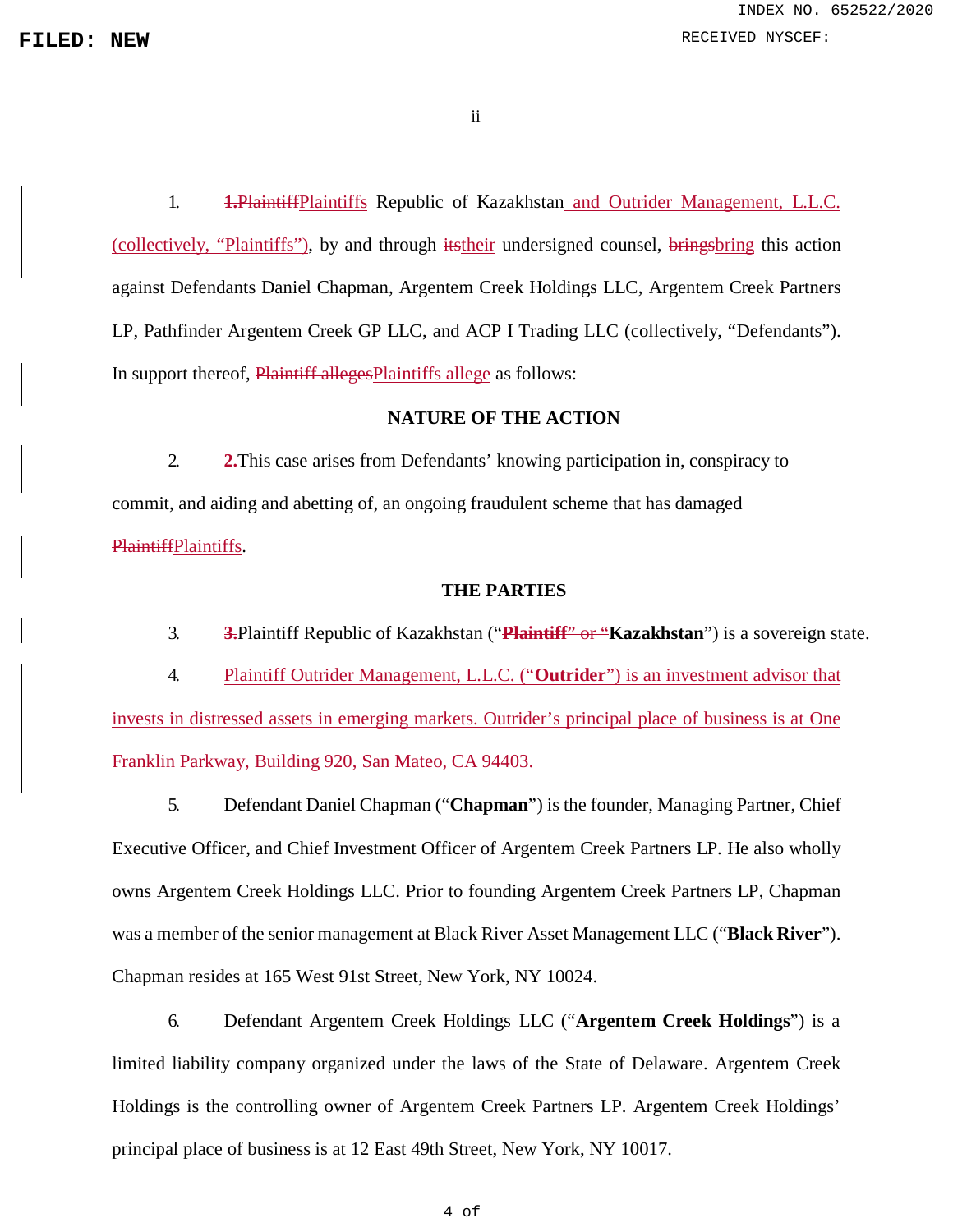1

7. **6.**Defendant Argentem Creek Partners LP ("**Argentem Creek Partners**") is a registered investment advisor organized as a limited partnership under the laws of the State of Delaware. Both Argentem Creek Holdings and Argentem Creek Partners were formed in connection with a spin-off from Black River in December 2015. Argentem Creek Partners' principal place of business is at 12 East 49th Street, New York, NY 10017.

8. **7.**Defendant Pathfinder Argentem Creek GP LLC ("**Pathfinder**") is organized as a limited liability company under the laws of the State of Delaware. Pathfinder is the general partner of Pathfinder Strategic Credit LP and Pathfinder Strategic Credit II LP. Pathfinder's principal place of business is at 12 East 49th Street, New York, NY 10017.

9. **8.**Upon information and belief, Defendant ACP I Trading LLC ("**ACP I**") is a limited liability company organized under the laws of the Cayman Islands. Its legal address is P.O. Box 309, Ugland House, South Church Street, George Town KY1-1104, Cayman Islands. ACP I's principal place of business is at 12 East 49th Street, New York, NY 10017.

### **JURISDICTION AND VENUE**

10. **9.**This Court has personal jurisdiction over Defendants under CPLR § 302(1) and (2) because they transact business within the State and have committed tortious acts within the State. This Court also has personal jurisdiction under CPLR § 302(4) because, upon information and belief, Defendants own, use, or possess real property situated within the State.

11. **10.**Venue is proper in New York County pursuant to CPLR §§ 503(a) and 503 (d), because Defendants reside and/or have their principal offices in this County, and a substantial part of the events or omissions giving rise to the claims occurred in this County.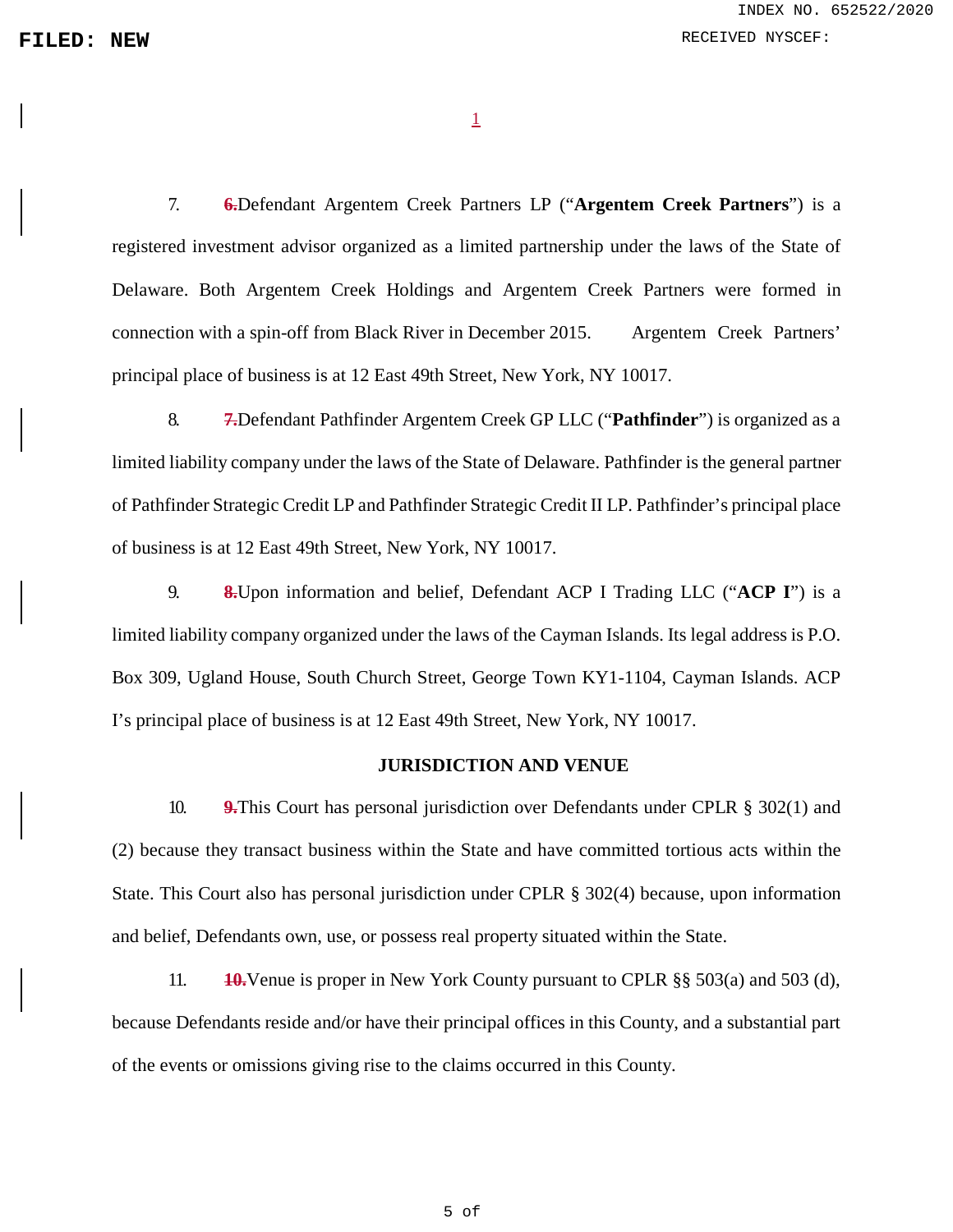2

### **FACTUAL ALLEGATIONS**

### **I. OVERVIEW**

12. **11.**Defendants are conspiring with, and aiding and abetting, a fraudulent scheme led by Moldovan oligarch Anatolie Stati, his son Gabriel Stati, and a murky web of companies that they control, often secretly (collectively the "**Statis**").

### 2

13. **12.**Between 1999 and 2004, the Statis purchased two Kazakh companies – Kazpolmunay LLP ("**KPM**") and Tolkynneftegaz LLP ("**TNG**") – that were licensed to engage in the exploration and production of oil and gas in Kazakhstan.<sup>[1](#page-0-2)</sup>

14. **13.**For the purported purpose of raising funds to finance the operations of KPM and TNG, the Statis sold notes to third-party investors. Specifically, in 2006 and 2007, the Statis used their special-purpose entity Tristan Oil Ltd. ("**Tristan Oil**") to sell two tranches of notes in the aggregate principal amount of \$420 million (the "**Tristan Notes**") to Noteholders (the "**Tristan Noteholders**").

15. **14.**One of the largest Tristan Noteholders was Black River Asset Management LLC ("**Black River**"), which invested through several of its funds. Defendant Argentem Creek Holdings and its subsidiary Defendant Argentem Creek Partners (collectively, "**Argentem Creek Partners**") were spun out from Black River as an employee-owned investment firm in December 2015 and became the successor in interest to Black River, including by assuming ownership of the Tristan Notes. Defendant Chapman, who had managed the investments for Black River, became the owner and CEO of Argentem Creek Partners.<sup>[2](#page-0-2)</sup>

**15.**The Statis represented to Black River and the other Tristan Noteholders that their invested monies would be used for legitimate business activities in Kazakhstan; specifically, to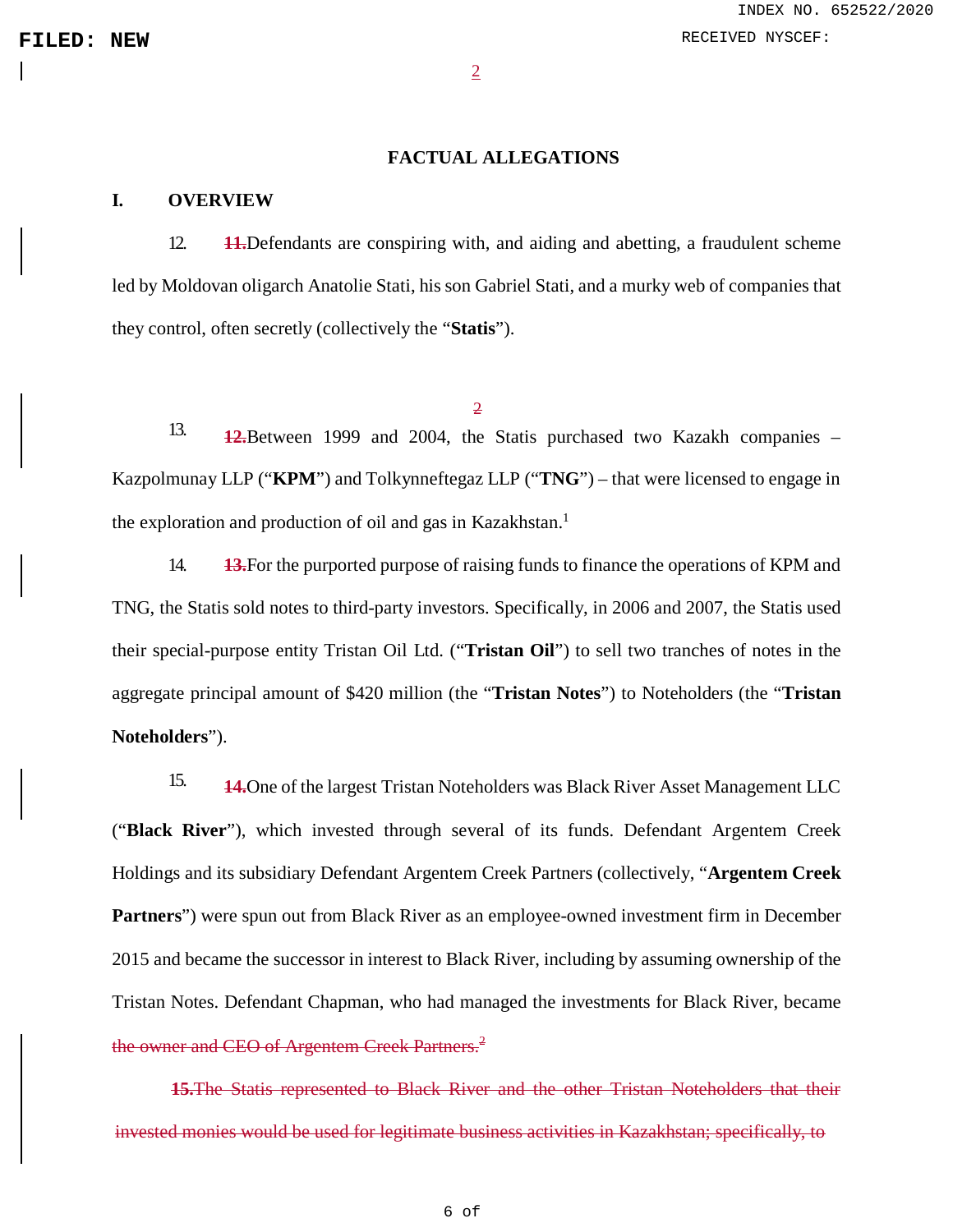**FILED:** NEW RECEIVED NYSCEF:

<sup>1</sup> TNG was wholly owned by Terra Raf Trans Traiding Ltd., which in turn is owned in equal shares by Anatolie and Gabriel Stati, while KPM was wholly owned by Ascom Group S.A. ("**Ascom**"), which in turn is wholly owned by Anatolie Stati. At all relevant times, the Statis had the power to direct the actions of KPM and TNG.

<sup>2</sup>Hereinafter, the term "Defendants," unless otherwise indicated, shall include the named Defendants and their predecessor in interest, Black River. Upon information and belief, Black River no longer exists as an operating entity, and Defendants now hold all the rights, responsibilities, and interests that Black River used to hold with regard to this matter.

3

the owner and CEO of Argentem Creek Partners.<sup>[2](#page-0-2)</sup> On information and belief, Defendants bought and sold Tristan Notes after 2006 and 2007.

16. Plaintiff Outrider, through its Caymans-based fund Outrider Master Fund, L.P., began incrementally purchasing and selling Tristan Notes on the open market beginning in October 2009. Between 2009 and 2014, Outrider purchased Tristan Notes with a face value of nearly \$48 million. Outrider sold the last of its Tristan Notes in September 2016, and it did so at a significant loss.

17. The Statis represented to Black River, Plaintiff Outrider, and the other Tristan Noteholders that their invested monies would be used for legitimate business activities in Kazakhstan; specifically, to repay debts of TNG, to make a shareholder distribution, and for working capital and general corporate purposes of KPM and TNG. KPM and TNG also guaranteed the Tristan Notes.

18. In fact, the Statis always intended to, and did, steal the monies invested by the Tristan Noteholders. The Statis did this by engaging in fraudulently inflated related-party transactions that systematically stripped assets from KPM and TNG and put them into the pockets of the Statis.

19. The Statis' fraud took several forms. For example, the Statis fraudulently skimmed more than \$120 million in oil sales from the Kazakh fields. They did so by "selling" the oil at artificially low prices to a secretly related party, which would then in turn sell the oil to a third

7 of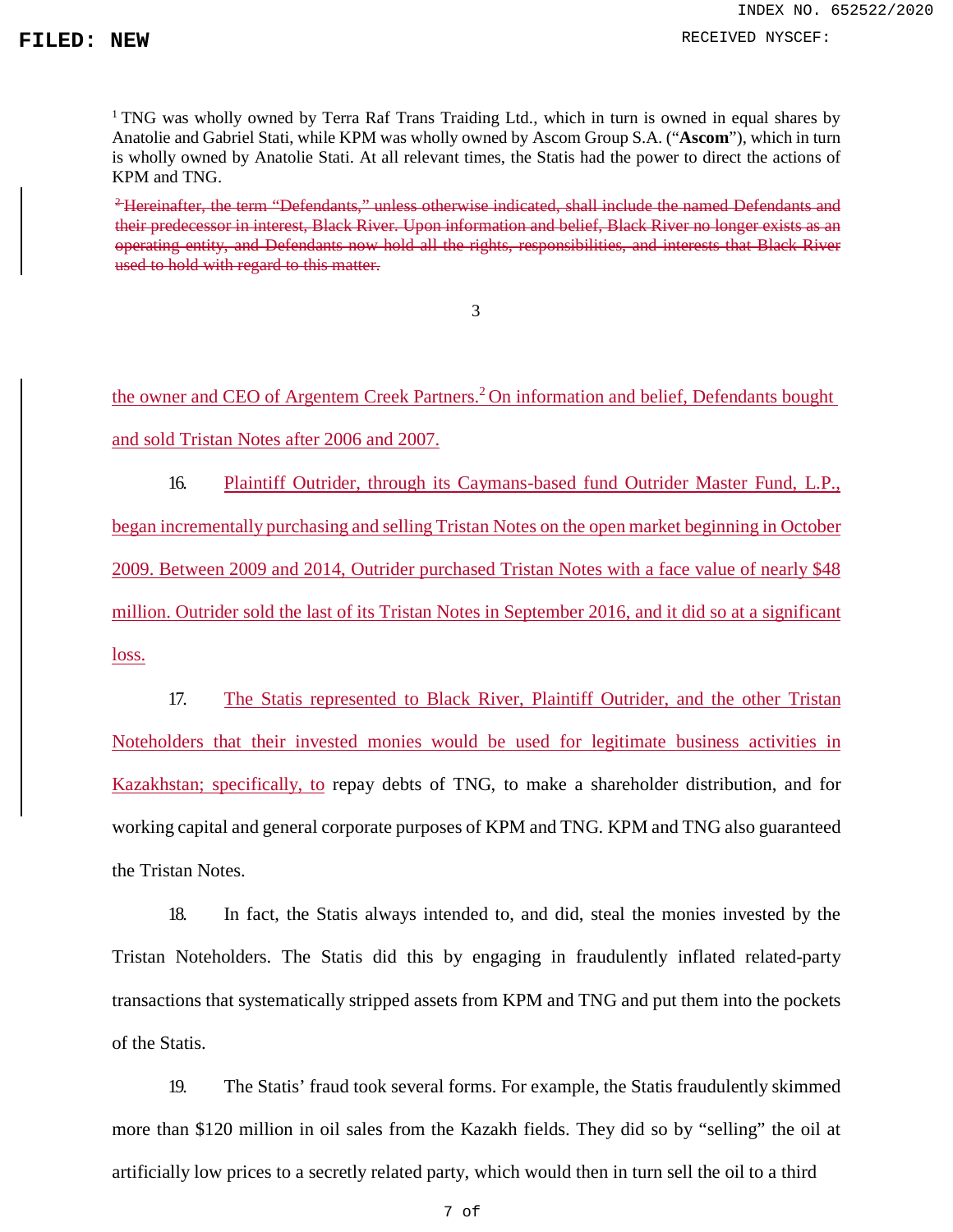**FILED:** NEW RECEIVED NYSCEF:

<sup>2</sup> Hereinafter, the term "Defendants," unless otherwise indicated, shall include the named Defendants and their predecessor in interest, Black River. Upon information and belief, Black River no longer exists as an operating entity, and Defendants now hold all the rights, responsibilities, and interests that Black River used to hold with regard to this matter.

4

party at market prices. This difference in revenues was not properly returned to the Statis' Kazakh companies, but were instead diverted directly to the Statis.

20. Another example of the involved the Statis paying related parties – including Kaspy Asia Service Company Limited ("**KASKO**") and Ascom – an estimated half billion dollars at artificially inflated prices for drilling services.

21. The Statis also paid nearly \$100 million in "salaries," "dividends," and "management fees" directly to themselves, despite a lack of any justification for these payments.

22. Another key component of the Statis' fraud was a series of related-party transactions made in connection with the unfinished construction of a liquefied petroleum gas plant (the "**LPG Plant**") in Kazakhstan. The principal equipment for the LPG Plant was supplied to the Statis by an independent third party at a cost of approximately \$35 million. However, through a series of sham related-party transactions, and machinations, the Statis falsely inflated the stated costs of the LPG Plant to \$245 million, and thereby stole the difference between this amount and the amount of the actual costs.

4

23. The Statis perpetrated their fraudulent scheme through a series of lies. A key lie of the Statis was that the fraudulent related-party transactions through which they stripped assets from KPM and TNG were legitimate business expenditures. The Statis began telling this lie as early as 2006, when they contrived their scheme and put it into action. To cover up this key lie, and to maintain their fraudulent scheme, the Statis had to tell other lies.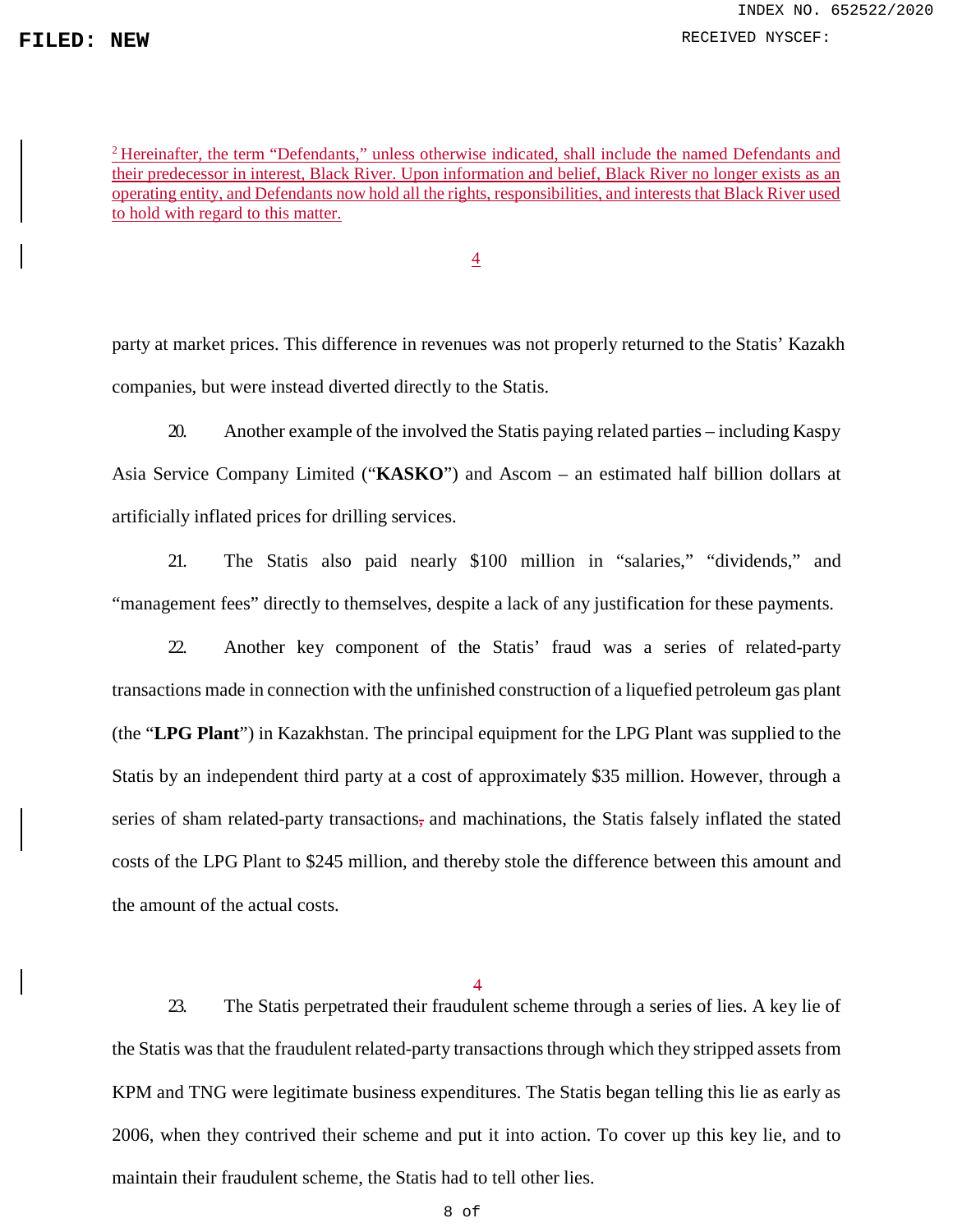**FILED: NEW**<br>| RECEIVED NYSCEF:<br>| 24. The Statis told this key lie to multiple persons, including *Plaintiffto Plaintiffs*. They also told it to their other investors, business partner, and auditors. The Statis have also told this key lie to multiple arbitral tribunals and courts.

5

25. The Statis' key lie has taken many forms. To Plaintiff Kazakhstan, the Statis falsely represented that their fraudulent related-party transactions were legitimate business transactions, thereby falsely inflating the value of their Kazakh assets. To their investors, including Defendants (before they discovered and joined in the scheme) and Plaintiff Outrider, the Statis fraudulently stated that their monies would be spent on legitimate business expenditures in Kazakhstan, when in fact the Statis intended to and in fact did steal these monies. To their business partner, the Statis fraudulently inflated the costs of their joint business operation in Kazakhstan. To their auditor, KPMG Audit LLC ("**KPMG**"), the Statis fraudulently represented that the companies through which they effected their fraudulent related-party transactions were not Stati companies.

26. To perpetuate their fraudulent scheme, the Statis cooked up years of materially false financial statements, all of which recorded their fraudulently inflated related-party transactions as legitimate and at arm's-length. The Statis provided these fraudulent financial statements to multiple persons, including Plaintiff Kazakhstan. The Statis also provided them to their investors, auditorincluding but not limited to Plaintiff Outrider, their auditors, and multiple arbitral tribunals and courts.

27. The Statis used fraudulent misrepresentations to obtain audit reports from KPMG opining that these financial statements were materially correct when in fact they were materially false. The Statis then repeatedly relied on the KPMG audit reports to bolster their fraudulent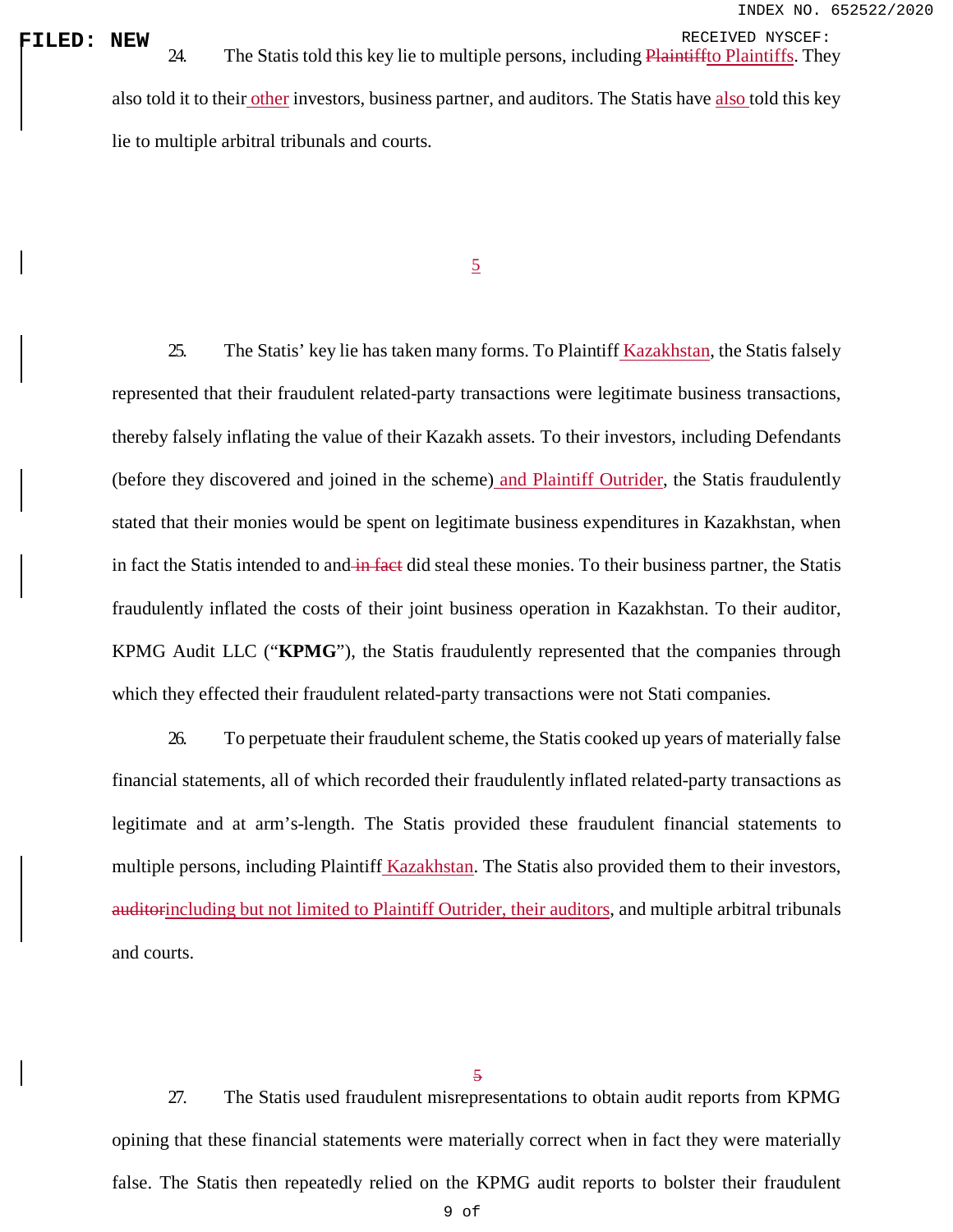### **FILED:** NEW RECEIVED NYSCEF:

NEW<br>financial statements.

28. On July 1, 2010, the Statis defaulted on the interest payments due to the Tristan Noteholders. But for the Statis' fraudulent asset-stripping and theft of the Tristan Noteholders' monies, these interest payments could have been made by Tristan.

6

29. On July 21, 2010, the Statis initiated an international arbitration against Plaintiff Kazakhstan under the terms of the Energy Charter Treaty (the "**ECT Arbitration**"). In the ECT Arbitration, the Statis repeated their key lie, *i.e.*, that the fraudulent related-party transactions through which they had stolen the Tristan Noteholders' monies were legitimate business expenditures. To support this lie, the Statis produced and relied upon the falsified financial statements and the fraudulently obtained KPMG audit reports. The Statis' purpose in perpetuating this lie in the arbitration was to obtain from Plaintiff Kazakhstan as damages the monies that the Statis had stolen from the Tristan Noteholders.

30. Defendants discovered the Statis' fraudulent scheme during the course of the ECT Arbitration, in or about 2011. Specifically, Defendants learned that the Statis had stolen their money (and that of the other Tristan Noteholders) through their fraudulent related-party transactions and asset stripping. However, rather than taking legal action against the Statis, Defendants decided to conspire with and support the Statis in an effort to perpetuate their fraudulent scheme and damage PlaintiffPlaintiffs, including the perpetuation of the Statis' key lie that the fraudulent related-party transactions were legitimate business expenditures.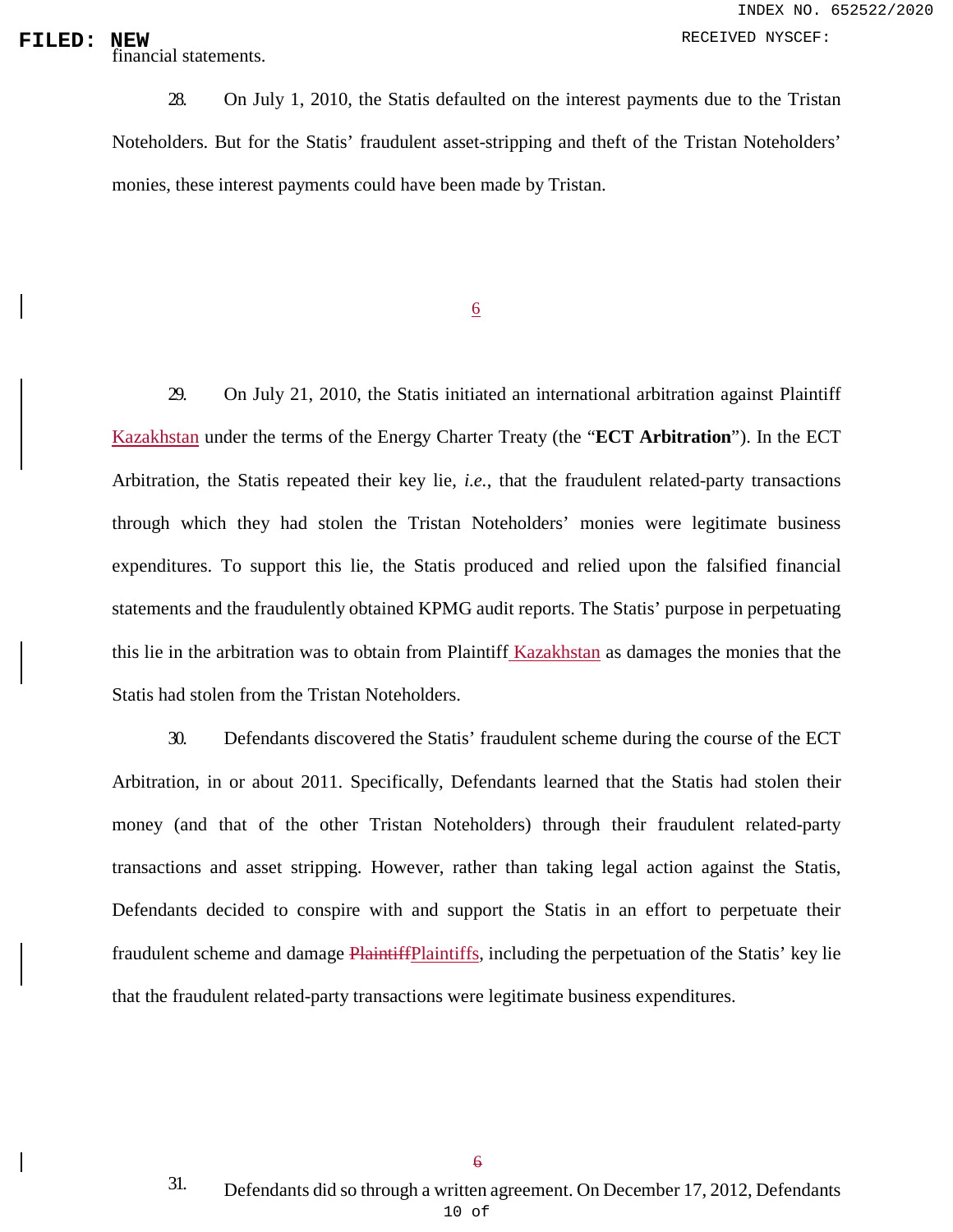**FILED: NEW**<br>| and several other (but not all) Tristan Noteholders<u>, including Plaintiff Outrider</u>, signed an agreement with the Statis to share in the proceeds of any arbitral award against Plaintiff Kazakhstan (the "**Sharing Agreement**").[3](#page-0-2)

> 32. Unlike Defendants, Plaintiff Outrider was not aware of the Statis' fraudulent scheme when it signed the Sharing Agreement. Defendants led the negotiations with the Statis regarding the Sharing Agreement and, unlike Plaintiff Outrider, were in direct contact with the

<sup>3</sup> Defendants later assumed Black River's interest in the Sharing Agreement.

Statis throughout the negotiations. Defendants also led an investigation into the Statis' business activities in an effort to gain informational leverage for the agreement negotiations. Defendants, despite knowing of the Statis' fraudulent scheme, induced the other Noteholders into joining the Agreement and therefore into aligning with the Statis rather than exercising their legal rights against the Statis or pursuing other alternative courses of action.

33. **30.**TheIn exchange for the waiver of any legal claims that the Noteholders may have had against the Statis, the Sharing Agreement released the Statis and Tristan Oil from liability to the Noteholders and provided that any amounts collected by the Statis on any award issued in their favor and against Plaintiff Kazakhstan in the ECT Arbitration would be distributed among the signing Noteholders. The Sharing Agreement thereby gave Defendants a financial incentive to conspire with, and aid and abet, the Statis in perpetuating their fraudulent scheme.

34. **31.**Pursuant to the Sharing Agreement, the Statis kept Defendants apprised of the developments and legal strategy in the ECT Arbitration. As a result, and given their knowledge of the Statis' fraudulent scheme, Defendants knew the Statis were making and relying upon fraudulent misrepresentations in the ECT Arbitration. Although they knew that the Statis were making such misrepresentations, Defendants chose to join and support the fraud. At a minimum, Defendants encouraged the Statis to pursue the arbitration against Plaintiff Kazakhstan and

<sup>7</sup>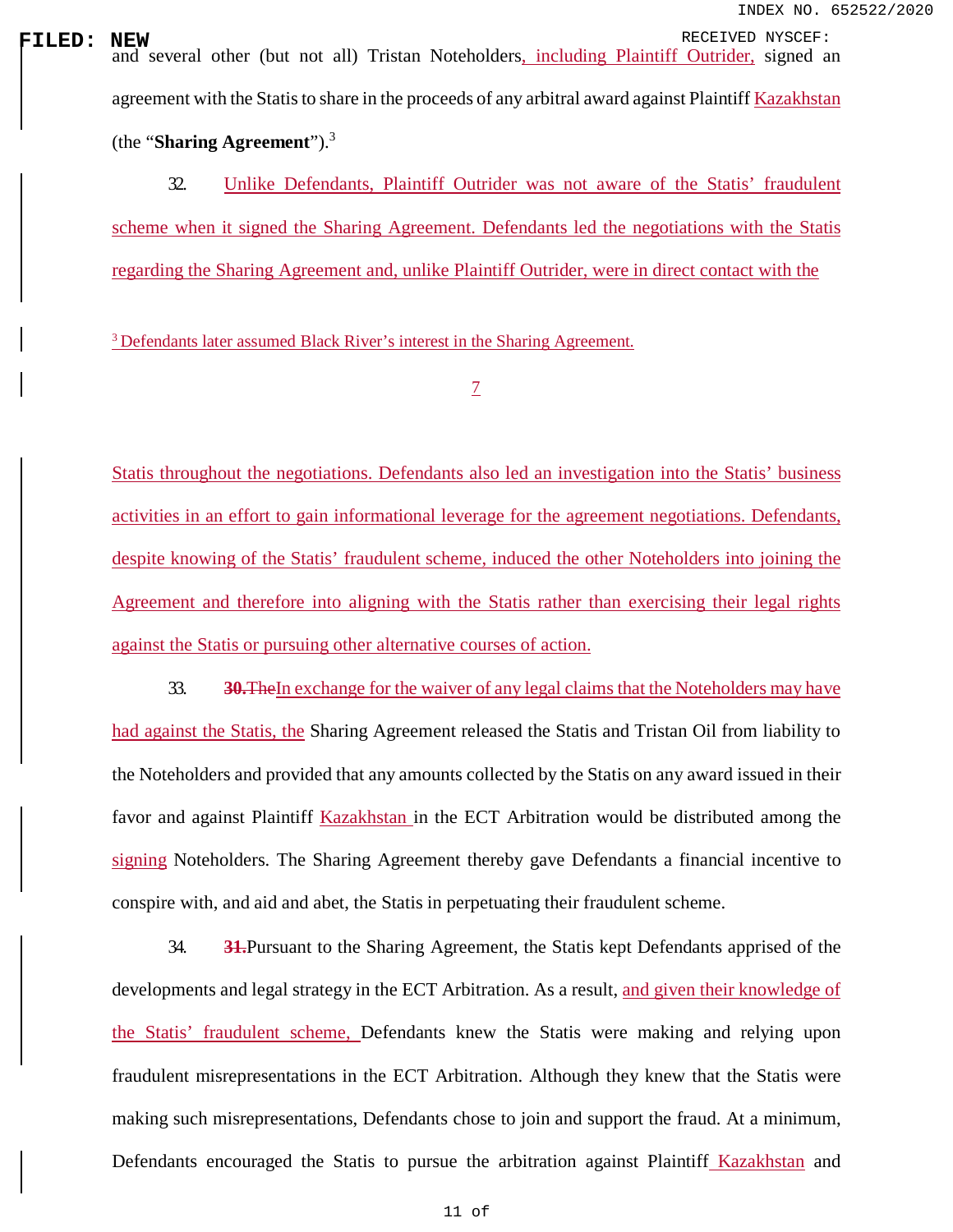**FILED: NEW**<br>consulted with them on legal strategy. Defendants did so maliciously, knowing that the ECT Arbitration was based on fraudulent misrepresentations, in an attempt to obtain hundreds of millions of dollars from Plaintiff Kazakhstan for their and the Statis' own personal self- enrichment and for the wrongful and corrupt enrichment of others.

> 35. **32.**Defendants conspired with and/or aided and abetted the Statis' ongoing fraud for their own financial benefit. Defendants did so with a willful, wanton, and/or malicious disregard for Plaintiff

> > 8

for the rights of Plaintiff Outrider. Defendants also did so with a willful, wanton, and/or malicious disregard for Plaintiff Kazakhstan's rights, so that Plaintiff Kazakhstan would unknowingly be forced to pay Defendants for the monies that the Statis had stolen from Defendants.

### <sup>3</sup> Defendants later assumed Black River's interest in the Sharing Agreement.

7

36. Plaintiff Outrider justifiably relied to its detriment on the Statis' and/or Defendants' misrepresentations. This detriment took *inter alia* the form of (a) continuing to act as a Noteholder without knowledge of the Statis' fraud, including continuing to purchase, retain, and sell the Notes; (b) incurring legal fees and other expenses; (c) entering into the Sharing Agreement; (d) not exercising and/or waiving legal rights against the Statis; and (e) not exercising other alternative options vis-à-vis the Tristan Notes, the Statis and/or Defendants. Plaintiff Outrider would not have suffered these detriments but for the Statis' fraudulent misrepresentations and Defendants' wrongful and malicious assistance to the Statis that maintained and perpetuated the Statis' fraudulent scheme.

37. **33.**In knowingly conspiring with and aiding and abetting the Statis in their scheme, Defendants' actions are akin to those of a victim of a Ponzi scheme who, rather than taking legal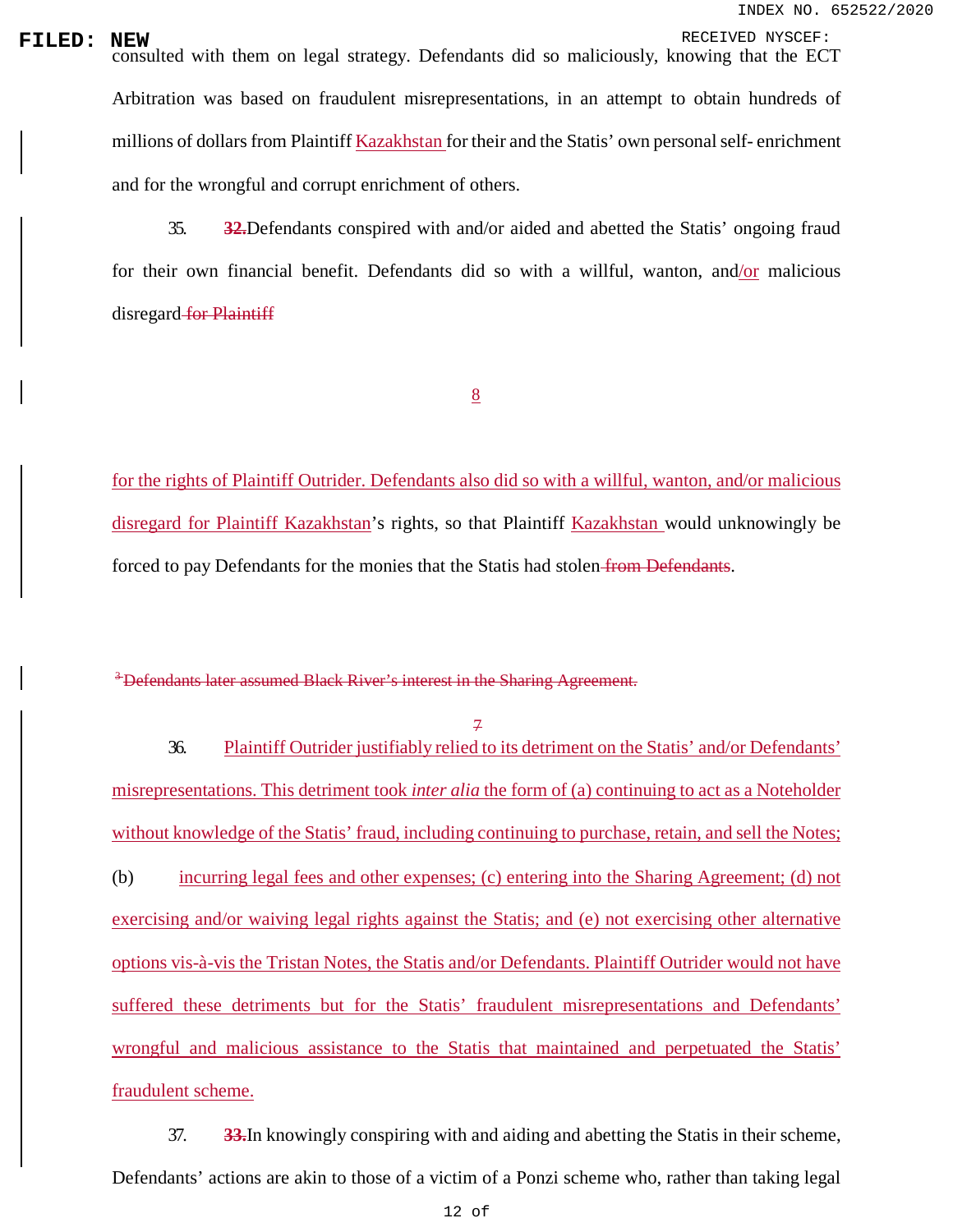**FILED:** NEW RECEIVED NYSCEF:<br>action that would risk collapsing the scheme, decides to join and support the scheme to obtain money from a new victim (Plaintiff Kazakhstan) rather than seeking to recover their own stolen monies in a legitimate and legal way, and in so doing caused harm to other unknowing persons such as Plaintiff Outrider.

> 38. **34.**In December 2013, the tribunal in the ECT Arbitration (the "**ECT Tribunal**") issued an award (the "**ECT Award**") in favor of the Statis and against Plaintiff Kazakhstan in the total amount of \$497,685,101.00, plus \$8,975,496.40 in costs, of which \$199 million was awarded to the Statis for the LPG Plant. Because the Statis continued to cover up their fraud, including from Plaintiff Kazakhstan, the ECT Tribunal issued the award without any knowledge of the fraud.

> > 9

39. **35.**Once they had obtained the ECT Award, the Statis initiated proceedings in several jurisdictions to confirm and enforce the award, as well as proceedings to attach assets to satisfy the ECT Award. This included proceedings in Sweden, the United States, England, Belgium, the Netherlands, Luxembourg, and Italy (collectively, the "**Enforcement Proceedings**"). In each of these proceedings, the Statis maintained and propagated their key lie that their fraudulent related- party transactions were legitimate business expenditures, to the detriment of PlaintiffPlaintiffs.

40. **36.**The Statis did this with the active encouragement and support of Defendants, who consulted with the Statis on legal strategy and provided critical financing that allowed the Statis to engage in these legal proceedings against Plaintiff Kazakhstan despite having knowledge of their fraudulent scheme.

41. **37.**Plaintiff Kazakhstan justifiably relied to its detriment on the Statis' misrepresentations during the ECT Arbitration and Enforcement Proceedings. This detriment, at minimum, took the form of legal fees and other damages and costs that were wasted. Plaintiff Kazakhstan would not have incurred these costs or suffered these injuries but for the Statis'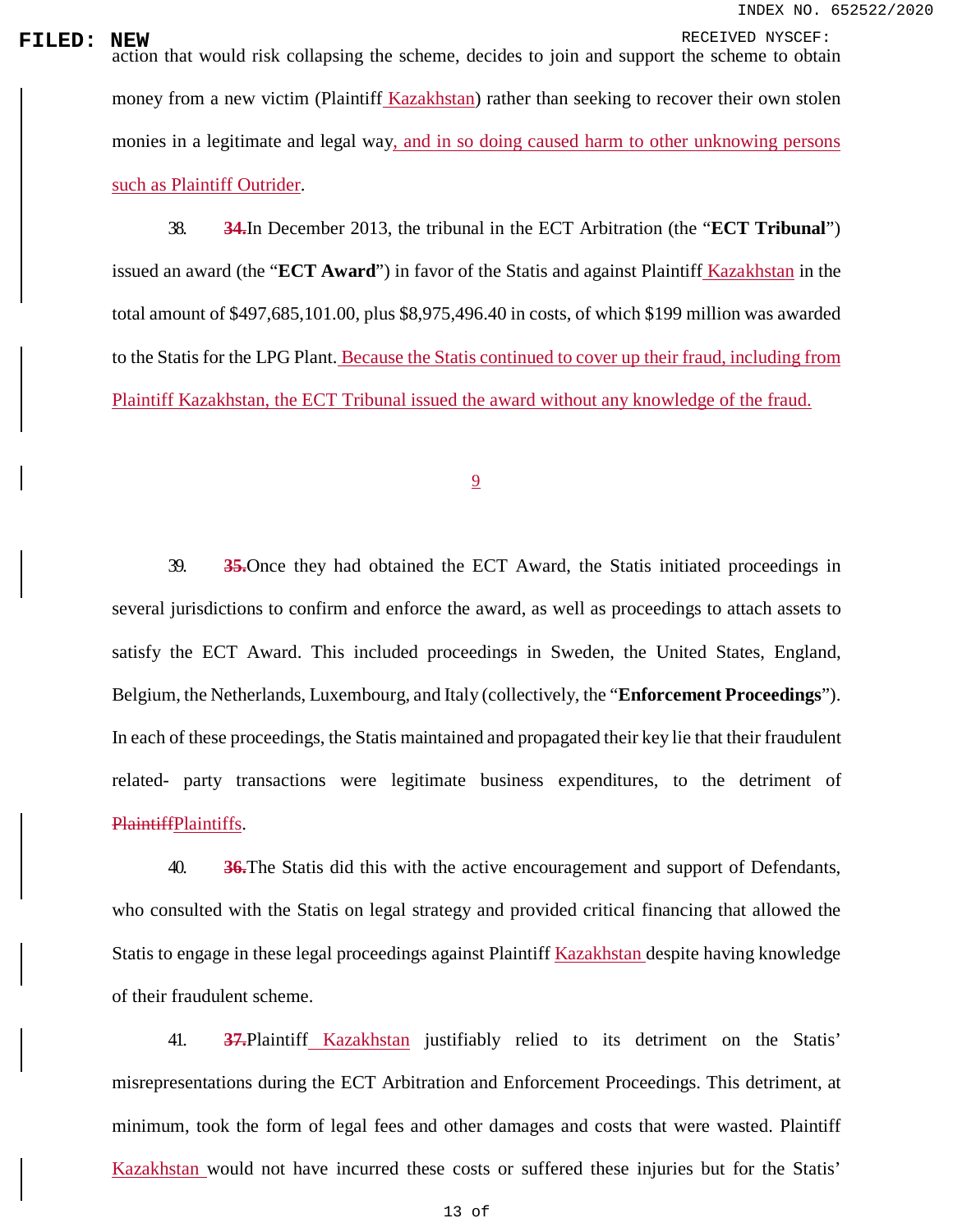prepared in response to and in reliance on the Statis' claims and allegations, as supported by and joined in by Defendants. 8 wrongful and malicious assistance to the Statis. Plaintiff Kazakhstan's defenses in these proceedings were, by definition, Had the Statis made truthful instead of fraudulent representations in these proceedings, Plaintiff Kazakhstan would have made different defenses, would not have incurred the costs that it did, and the conduct of these proceedings would have been materially different.

> 42. **38.**To date, the only court to rule on the merits of the Statis' fraudulent scheme is the English High Court. The Statis commenced proceedings to enforce the ECT Award in the English High Court in February 2014 (the "**English Enforcement Proceedings**"). In August 2015, after

### 10

its initial discovery of the fraud, Plaintiff Kazakhstan applied for permission to amend its pleadings to introduce the defense that the ECT Award was unenforceable as a matter of English public policy because it was obtained by fraud. The Statis opposed this application. On June 6, 2017, on the basis of extensive evidence and legal submissions, the English High Court granted Plaintiff Kazakhstan's application to amend. In a 22-page, fully reasoned opinion, it held that "there is a sufficient prima facie case that the Award was obtained by fraud" and that the Statis had committed "fraud on the Tribunal." It further held that the interests of justice required Plaintiff Kazakhstan's fraud allegations to be "examined at trial and decided on their merits."[4](#page-0-2)

43. **39.**However, in February 2018, the Statis unexpectedly filed a notice seeking to voluntarily discontinue the English Enforcement Proceedings so as to avoid the trial on the merits of the fraud. This discontinuance was rejected by the High Court, but the. The Statis appealed and were eventually allowed to discontinue the case, but only on the condition that they pay Plaintiff Kazakhstan's legal

<sup>&</sup>lt;sup>4</sup> A copy of this judgment is reported at 2017 EWHC 1348 (Comm) and can be found online at <http://www.bailii.org/ew/cases/EWHC/Comm/2017/1348.html> (last accessed June 10, 2020).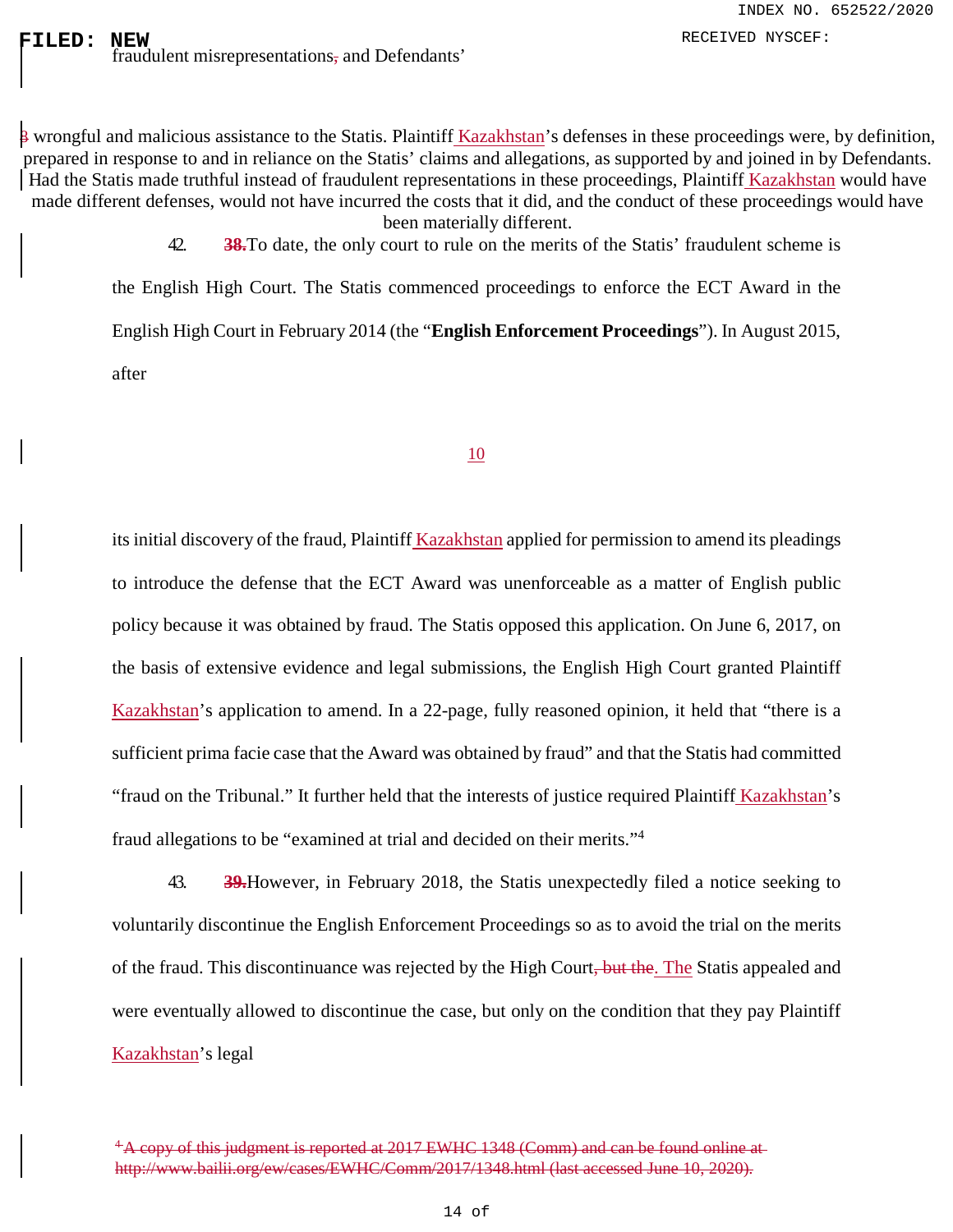**FILED: NEW** RECEIVED NYSCEF: 9 fees and costs and never again institute any proceedings in England and Wales to enforce the ECT Award.<br>
4 **40 ByAs part of the English proceedings** by letter dated July 30, 2018, the Statis 44. **40.**ByAs part of the English proceedings, by letter dated July 30, 2018, the Statis

> disclosed to Plaintiff Kazakhstan for the first time that costs relating to the appeal in the English Enforcement Proceedings were funded by Pathfinder Strategic Credit LP, Pathfinder Strategic Credit II LP, and ACP I, which the letter identified as "Noteholders." According to the letter, "There is no repayment obligation as the Noteholders are funding this matter at their own expense and in order to protect their interests under the Sharing Agreement."

4 A copy of this judgment is reported at 2017 EWHC 1348 (Comm) and can be found online at http://www.bailii.org/ew/cases/EWHC/Comm/2017/1348.html (last accessed June 10, 2020).

11

45. **41.**Defendant Pathfinder, upon information and belief, is the general manager of Pathfinder Strategic Credit LP and Pathfinder Strategic Credit II LP, and Defendant Argentem Creek Partners is the general manager of ACP I. All of these entities are ultimately controlled by Defendants Chapman and/or Argentem Creek Partners.

46. **42.**Upon information and belief, these funds and/or other funds controlled by Defendants have provided additional funding to the Statis in the Enforcement Proceedings beyond that alleged above. Upon information and belief, this funding served as the horsepower for the Statis' ability to continue their campaign of lies before multiple tribunals and courts. It was a *sine qua non* for the dissemination of those lies.

47. **43.**Defendants thus funded the Statis' efforts to escape the fraud trial in the English proceedings, which they realized the Statis stood no chance of winning, so that final judgment on the Statis' fraud could be avoided in England.

48. **44.**In the ongoing Enforcement Proceedings in various jurisdictions, the Statis, with the substantial assistance of Defendants, have continued to make a series of representations that the Statis and Defendants know are materially false. These misrepresentations have been made in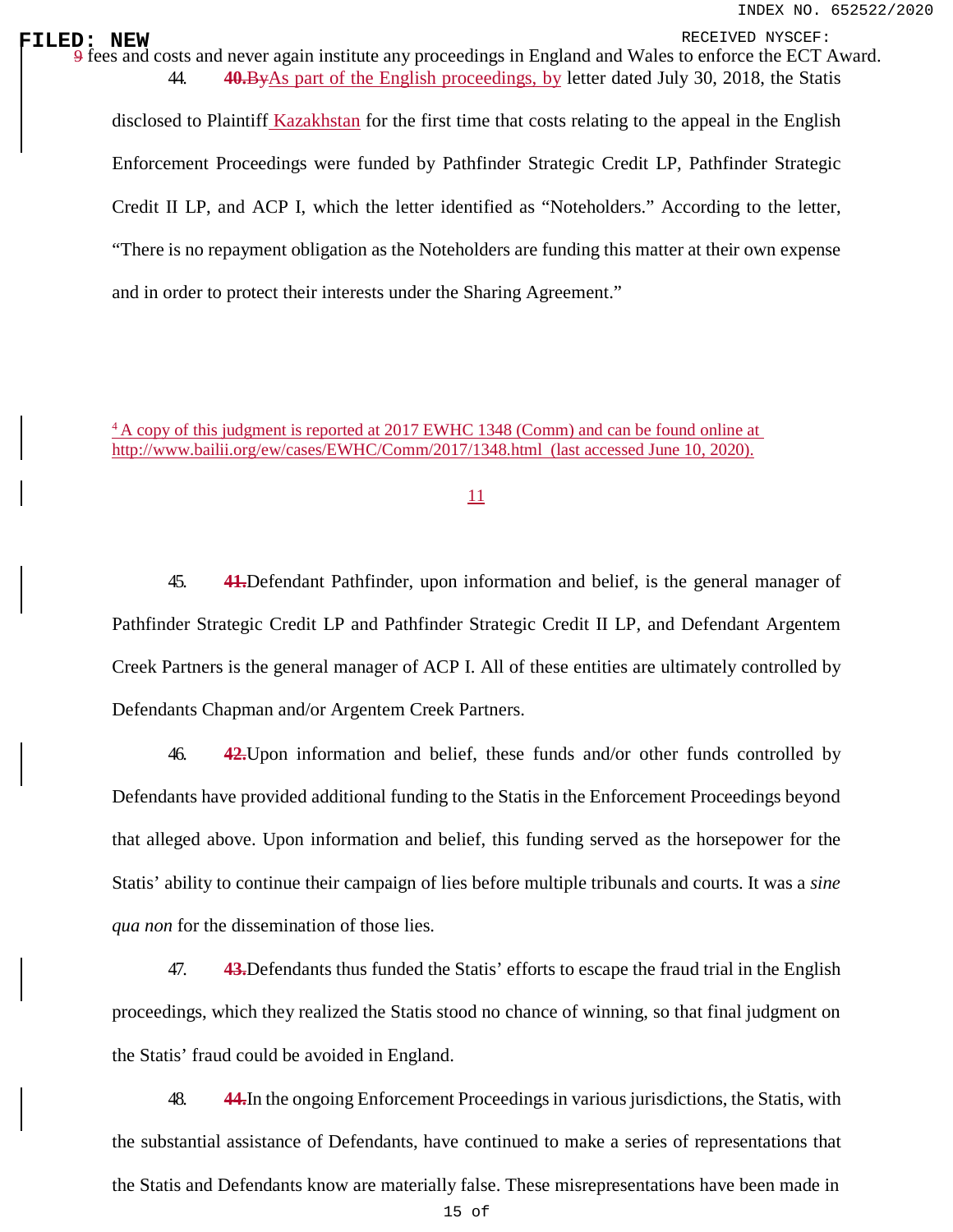10 order to perpetuate the Statis' key lie, *i.e.*, that the Statis' fraudulent relatedparty transactions were legitimate business expenditures when, in fact, and as Defendants know, these transactions were fraudulent and these amounts were stolen by the Statis. These misrepresentations have also been made in order to cover up the Statis' scheme. These misrepresentations have damaged Plaintiff Kazakhstan by, among other things, increasing PlaintiffKazakhstan's legal expenses and other costs in the Enforcement Proceedings.

49. **45.**On April 3, 2019, Plaintiff Kazakhstan obtained sworn deposition testimony

from Mr. Artur Lungu, the former Chief Financial Officer of Tristan Oil and Vice President of Ascom.

### 12

Mr. Lungu testified, *inter alia*, that Anatolie Stati repeatedly made material misrepresentations to KPMG in connection with its reviews and audits of the Stati financial statements.

50. **46.**On August 21, 2019, KPMG issued a letter revoking all of its audit reports for the Stati financial statements – 18 audit reports covering three years of financial statements, stating that "reliance should not be placed on the audit reports." KPMG took this extraordinary action after reviewing evidence, including the Lungu deposition transcript, showing that Anatolie Stati had made a series of material misrepresentations to KPMG concerning the financial statements. KPMG stated in its August 21, 2019 letter that it took this decision after it "conducted a thorough and independent assessment." KPMG also stated that, consistent with International Standards of Auditing, it had sought to engage with Anatolie Stati and Ascom on this matter but that the Statis had not provided any explanation for his false and fraudulent representations.

### **II. FURTHER DETAILS OF THE FRAUDULENT SCHEME**

### **A. The Statis' Scheme to Defraud the Tristan Noteholders, Including Defendants**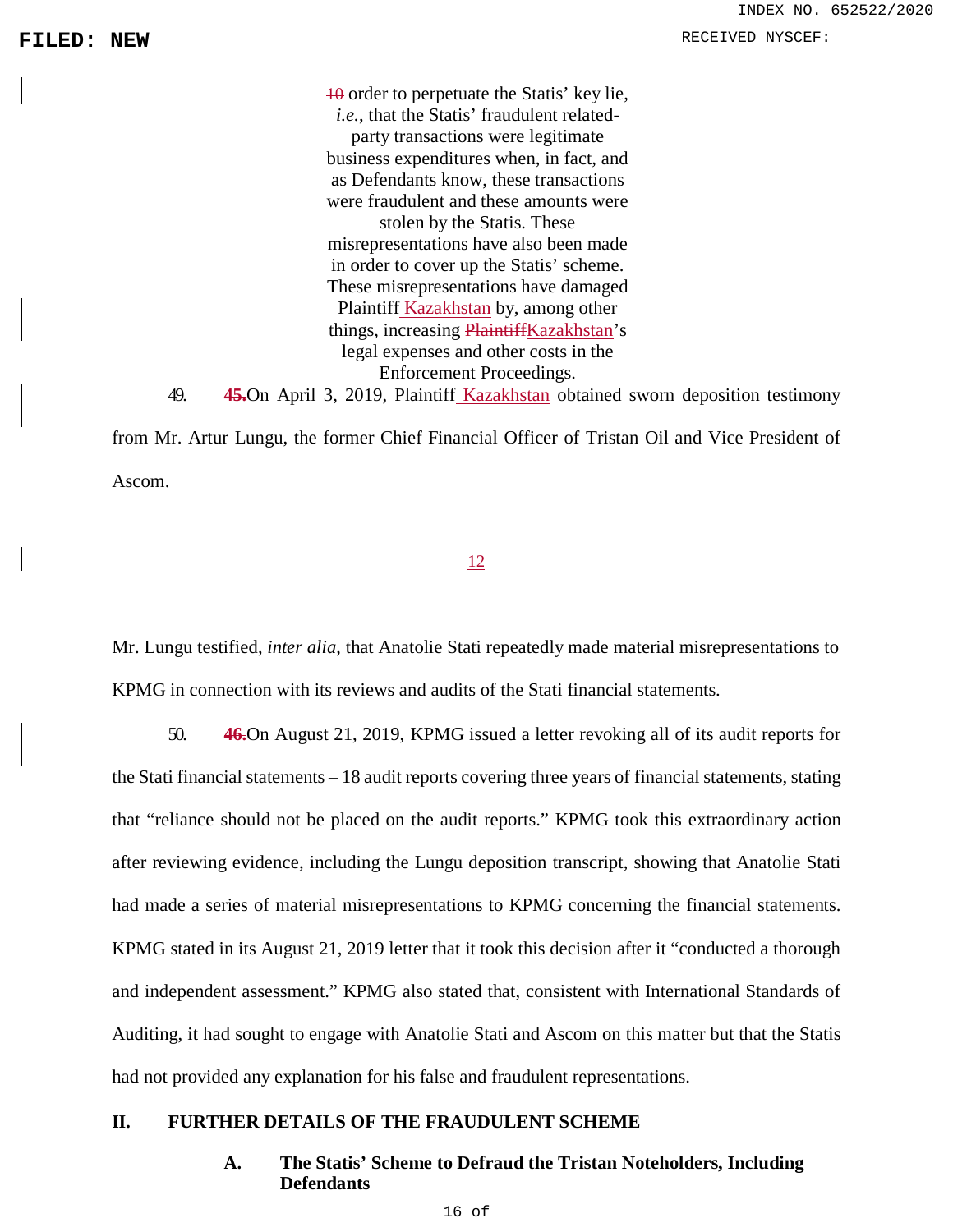INDEX NO. 652522/2020

FILED: NEW **FILED:** NEW **RECEIVED** NYSCEF:

51. **47.**In 2006, the Statis raised money by a private placement of loan notes through Tristan Oil, a company wholly owned by Anatolie Stati.

### 11

52. **48.**Pursuant to an Indenture and its amendments (collectively, the "**Indenture**"), Tristan Oil issued 10.5% senior secured loan notes in the aggregate principal amount of \$300 million on or about December 20, 2006 and a second tranche of notes in the aggregate principal amount of \$120 million on or about June 7, 2007. The issue of these Tristan Notes was fully subscribed, and the notes did not mature until January 1, 2012. Prior to maturity, the Indenture required that the Statis make regular interest payments to the Tristan Noteholders.

- 53. **49.**The following investors, among possibly others, purchased the Tristan Notes:
- (i) Argo Capital Investors Fund SPC Argo Global Special Situations Fund; (ii) Argo Distressed

### 13

Credit Fund; (iii) Black River Emerging Markets Fund Ltd.; (iv) Black River EMCO Master Fund Ltd.; (v) Black River Emerging Markets Credit Fund Ltd.; (vi) BlueBay Multi-Strategy (Master) Fund Limited; (vii) BlueBay Specialised Funds: Emerging Market Opportunity Fund (Master);

(viii) CarVal Master S.a.r.l; (ix) CVI GVF (Lux) Master S.a.r.l. (by CarVal Investors, LLC Its Attorney in-Fact); (x) Deutsche Bank AG London; (xi) Goldman Sachs International; (xii) Gramercy Funds Management LLC (not in its individual capacity but solely on behalf of its investment funds and managed accounts holding the notes); (xiii) Latin America Recovery Fund LLC; (xiv) Outrider Management LLC (on behalf of Outrider Master Fund, LP); (xv) Standard Americas, Inc.; and (xvi) Standard Bank Plc.

54. **50.**Black River Emerging Markets Fund Ltd., Black River EMCO Master Fund Ltd., and Black River Emerging Markets Credit Fund Ltd. were funds managed by Black River and are the predecessors in interest to Defendants.

55. An after-market in these Notes developed as the original Noteholders, including,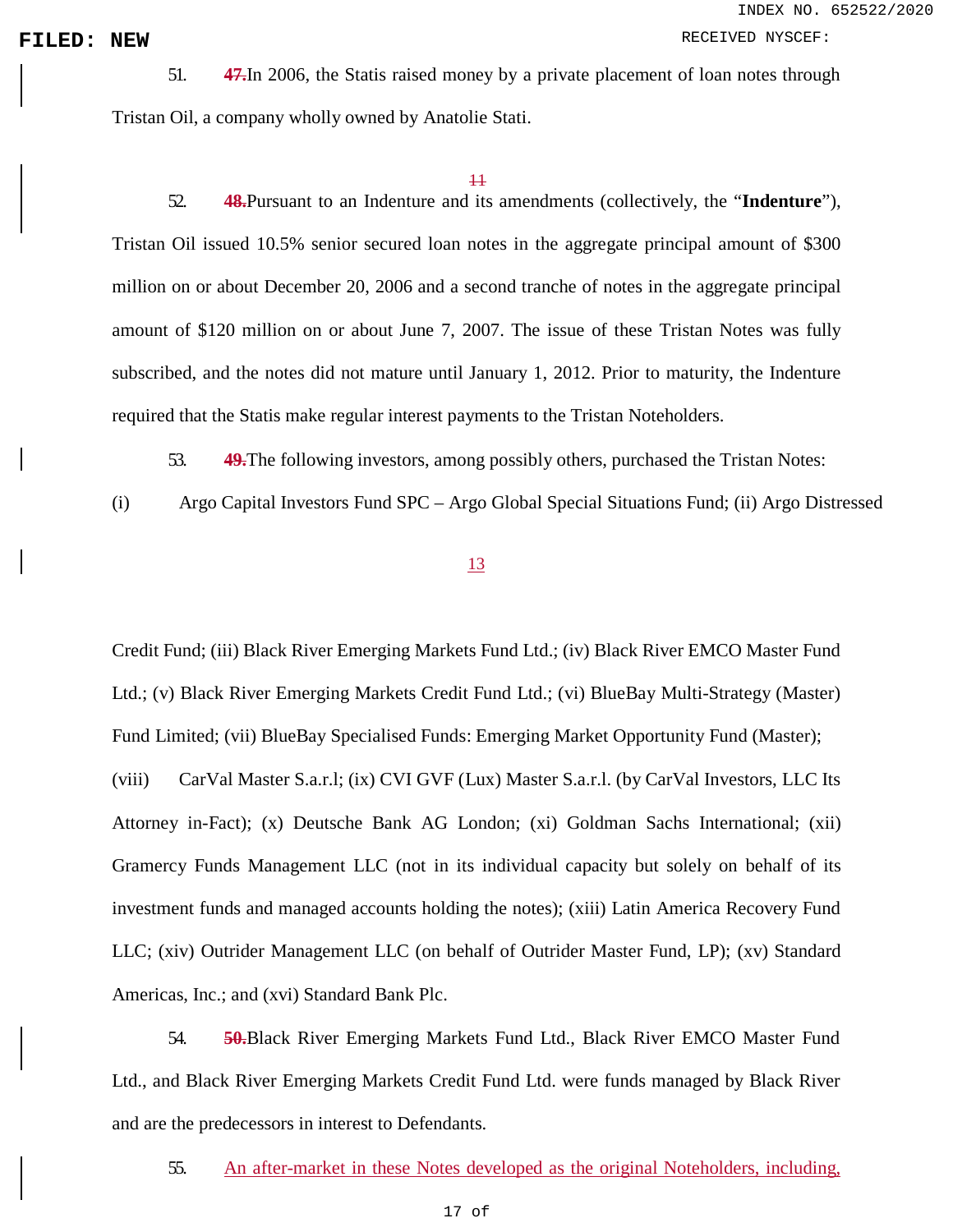**FILED:** NEW RECEIVED NYSCEF:<br>
<u>Information and belief, Defendants, began selling their Notes and/or purchasing them from</u> other Noteholders. Plaintiff Outrider entered into this market on or about October 8, 2009, when it first purchased Notes with a face value of \$850,000. Overall, between October 2009 and February 2014, Outrider purchased Notes with a face value of \$47,673,000. In making these purchases, Plaintiff Outrider relied on the same representations made by the Statis as did the original Noteholders, such as the Statis' audited financials.

> 56. **51.**The Statis represented to the purchasers of the Tristan Notes that the funds raised from them would be invested in KPM and TNG. Specifically, the Statis represented that proceeds from the Tristan Notes would be used to repay KPM's and TNG's existing debt and to fund their

> > 12 working capital, general corporate purposes, and capital expenditures, including for construction

### 14

of the LPG Plant. These representations were false, and known by the Statis to be false, when made. As described below, through the mechanism of multiple fraudulent related-party transactions, the Statis inflated the stated costs of KPM and TNG and stole the delta.

57. **52.**The Indenture named Wells Fargo N.A. as the Trustee and was guaranteed by KPM and TNG. Anatolie Stati executed the Indenture on behalf of Tristan Oil, KPM, and TNG. He also executed a Tristan Note Guarantee on behalf of KPM and TNG.

58. **53.**The Indenture included a mechanism by which related-party transactions between Tristan Oil, KPM, and TNG, and any other Stati company, defined as "Affiliates," were prohibited unless certain approvals were provided by the Statis, with the level of approval increasing in line with the dollar value of the related-party transaction. Specifically, Section 4.12 of the Indenture stated that Tristan Oil, KPM, and TNG could not "make any payment to, or sell, lease, transfer or otherwise dispose of any of its properties or assets to, or purchase any property or assets from, or enter into or make or amend any transaction, contract, agreement, understanding,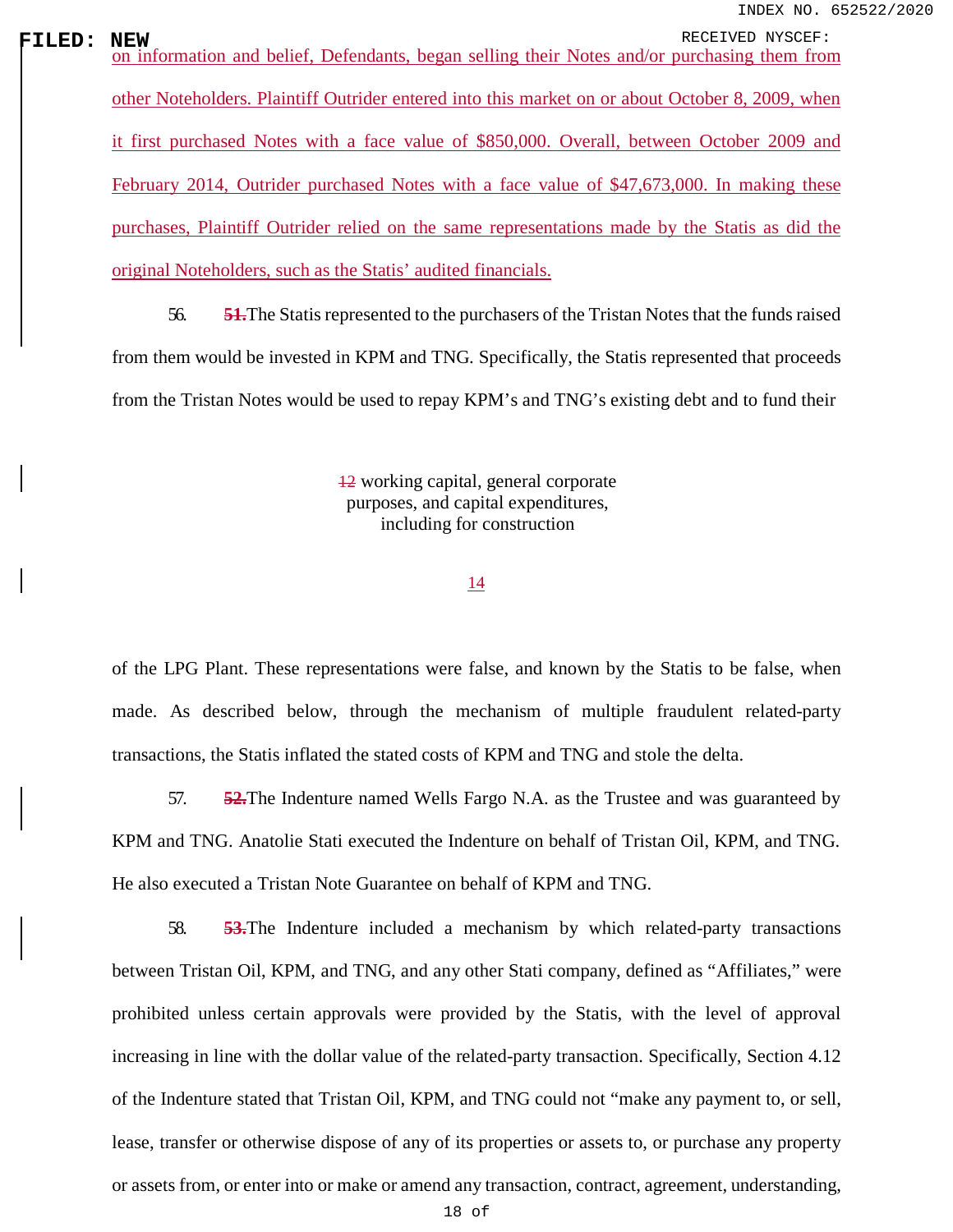**FILED:** NEW<br>loan, advance or guarantee with, or for the benefit of, any Affiliate" unless the transactions met certain criteria. Transactions greater than \$1 million (in aggregate) were required to be on an arm'slength basis (*i.e.*, they must be on terms no less favorable than a comparable transaction "with an unrelated Person"). Transactions greater than \$3 million further required a board resolution and an officer's certification that a majority of the disinterested members of the board and at least one independent director determined that the transaction complied with Section 4.12. Finally, transactions greater than \$10 million also required an independent fairness opinion "issued by an accounting, appraisal or investment banking firm of national standing."

59. **54.**The Indenture further required that the Statis provide audited financial statements to the Tristan Noteholders on a regular basis. Section 4.03 of the Indenture required that the Statis

### 15

furnish the Tristan Noteholders with combined financial statements of Tristan Oil, KPM, and TNG on a quarterly and annual basis, as well as a reserve report from an independent petroleum engineer on an annual basis. The combined financial statements were to include audit reports by a certified independent accountant.

60. **55.**Tristan Oil, KPM, and TNG also were required to conduct conference calls to discuss the information furnished in the audited financial statements and reserve reports and to post the audited financial statements on Tristan Oil's website.

61. **56.**Section 4.04(b) of the Indenture required that the year-end financial statements delivered pursuant to Section 4.03 be accompanied by a written statement of Tristan Oil's independent public accountants that "in making the examination necessary for certification of such financial statements, nothing has come to their attention that would lead them to believe that

<sup>13</sup>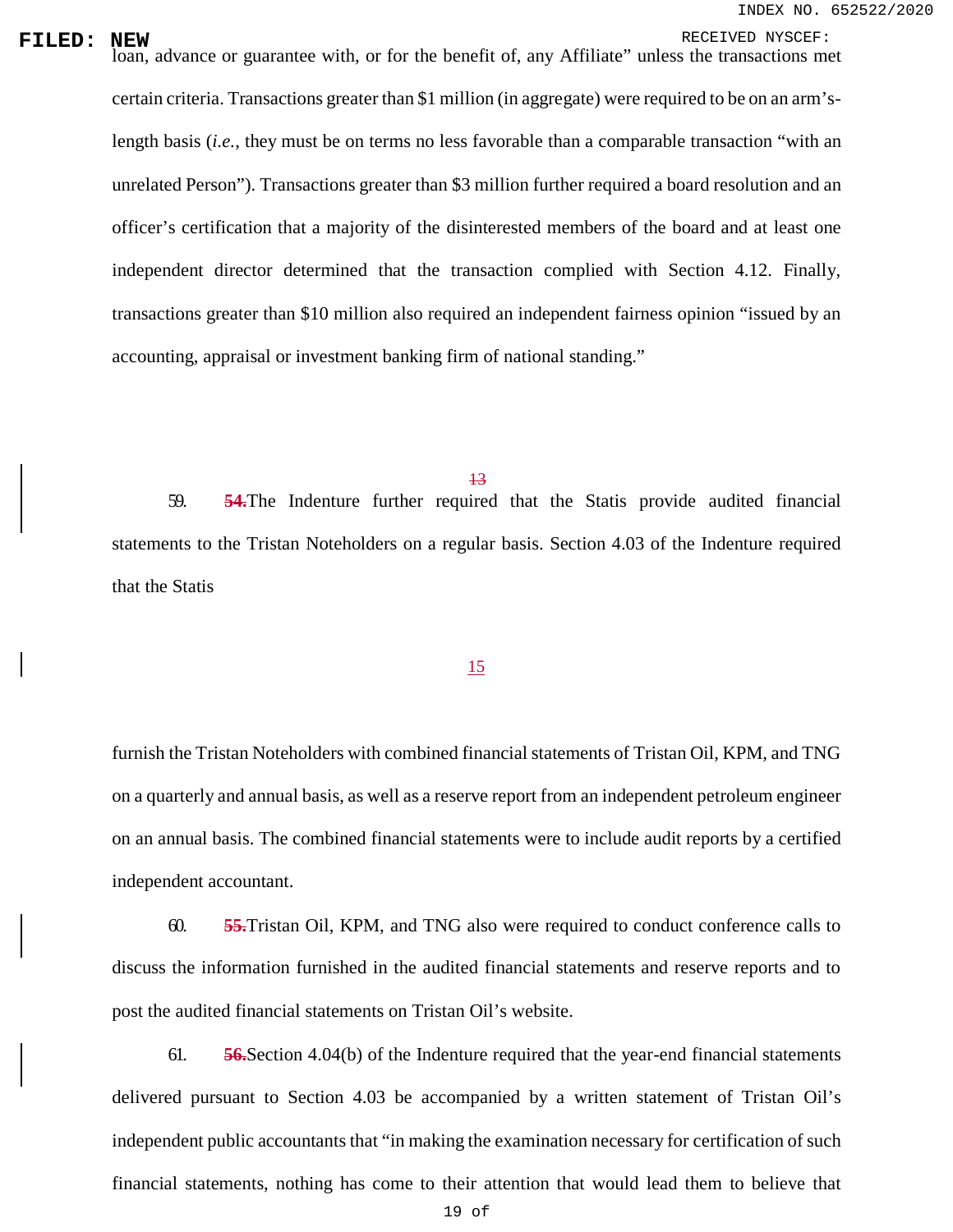**FILED:** NEW RECEIVED NYSCEF:<br>
[Tristan Oil] has violated any of the [Indenture's] provisions."

62. **57.**As alleged herein, the Statis violated the above terms of the Indenture by falsely certifying the identity of related parties and related-party transactions to KPMG, by failing to obtain the necessary approvals for certain related-party transactions, and by circulating to the Tristan Noteholders financial statements that were materially falsified and for which the audit reports had been fraudulently obtained.

63. **58.**As alleged herein, the multiple related-party transactions through which TNG's reported costs were artificially inflated were undisclosed and, through such inflation, the Statis defrauded the Tristan Noteholders. Specifically, the Statis' scheme breached each of the covenantcovenants in

> 14 section 4.12(a) of the Indenture that prohibited related-party transactions involving aggregate consideration of in excess of \$10 million. .

64. **59.**Also in breach of their representations and covenants under the Indenture, the Statis diverted millions of dollars of the proceeds of the Tristan Notes received from U.S. investors to a

### 16

Stati company in South Sudan, Ascom Sudd Operating Limited, which was subsequently placed on the U.S. Department of Commerce's list of companies "reasonably believed to be involved, or to pose a significant risk of being or becoming involved, in activities contrary to the national security or foreign policy interests of the United States." According to the U.S. Government, the companies on this list contribute to the crisis in South Sudan because they supply the country with significant "revenue that, through public corruption, is used to fund the purchase of weapons and other material that undermine the peace, security, and stability of South Sudan rather than support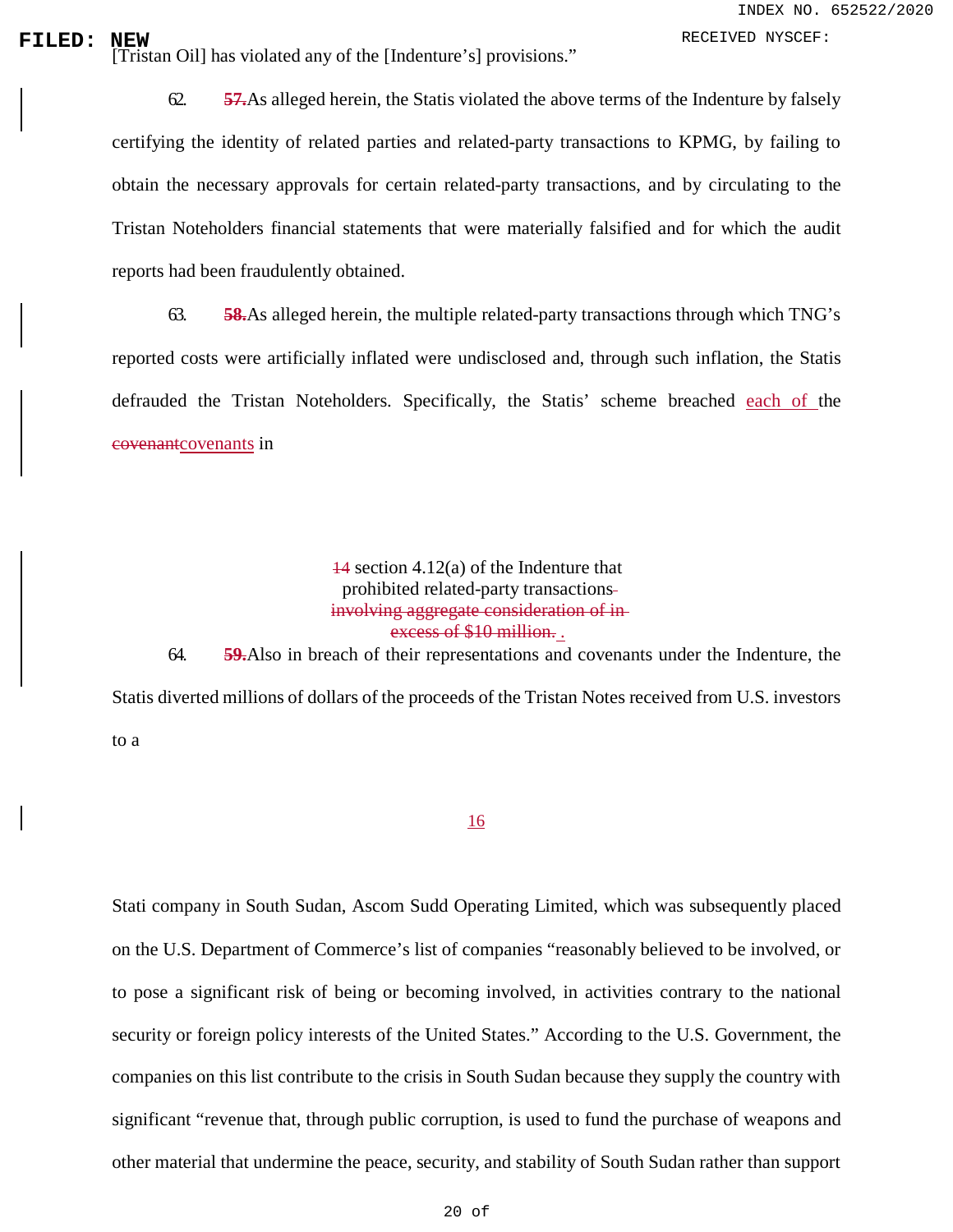**FILED:** NEW RECEIVED NYSCEF:<br>
the welfare of the South Sudanese people."<sup>[5](#page-0-2)</sup>

65. **60.**At his April 2019 deposition, Mr. Lungu confirmed that the Stati related-party transactions alleged herein triggered the \$10 million threshold under the Indenture. However, as Mr. Lungu further testified, because Anatolie Stati fraudulently concealed certain related parties, the Statis avoided having to obtain and provide the Noteholders with the board resolution and independent fairness opinion required by the Indenture's covenant for related-party transactions. In so doing, the Statis further perpetuated their fraud on the Tristan Noteholders.

<sup>5</sup>*Addition of Certain Persons to the Entity List and Removal of Certain Persons From the Entity List; Correction of License Requirements*, 83 Fed Reg. 12,475–12,476 (Mar. 22, 2018); 15 South Sudanese Entities Added to the Entity List (Mar. 22, 2018), U.S. DEPARTMENT OF COMMERCE, https:/[/www.bis.doc.gov/index.php/regulations/export-administration-regulations-ear/17-regulations.](http://www.bis.doc.gov/index.php/regulations/export-administration-regulations-ear/17-regulations)

15

66. **61.**The Statis' motive in misleading the Tristan Noteholders was to cover up the fact that the Statis were stealing or misappropriating nearly \$150 million of the Tristan Noteholders' funds that, as alleged herein, had been advanced to TNG by Tristan Oil.

### **B. The Statis Fraudulently Inflate the Stated Costs of the LPG Plant**

67. **62.**In mid-2015, as a result of discovery obtained pursuant to 28 U.S.C. § 1782, Plaintiff Kazakhstan began to unravel the Statis' fraudulent scheme with regard to the LPG Plant that they were constructing in Kazakhstan before abandoning it in March 2009. In the December

*<sup>5</sup>Addition of Certain Persons to the Entity List and Removal of Certain Persons From the Entity List; Correction of License Requirements*, 83 Fed Reg. 12,475–12,476 (Mar. 22, 2018); 15 South Sudanese Entities Added to the Entity List (Mar. 22, 2018), U.S. DEPARTMENT OF COMMERCE, https:// www.bis.doc.gov/index.php/regulations/export-administration-regulations-ear/17-regulations.

17

2013 ECT Award, the Statis obtained an award against Plaintiff Kazakhstan for \$199 million in compensation for the LPG Plant.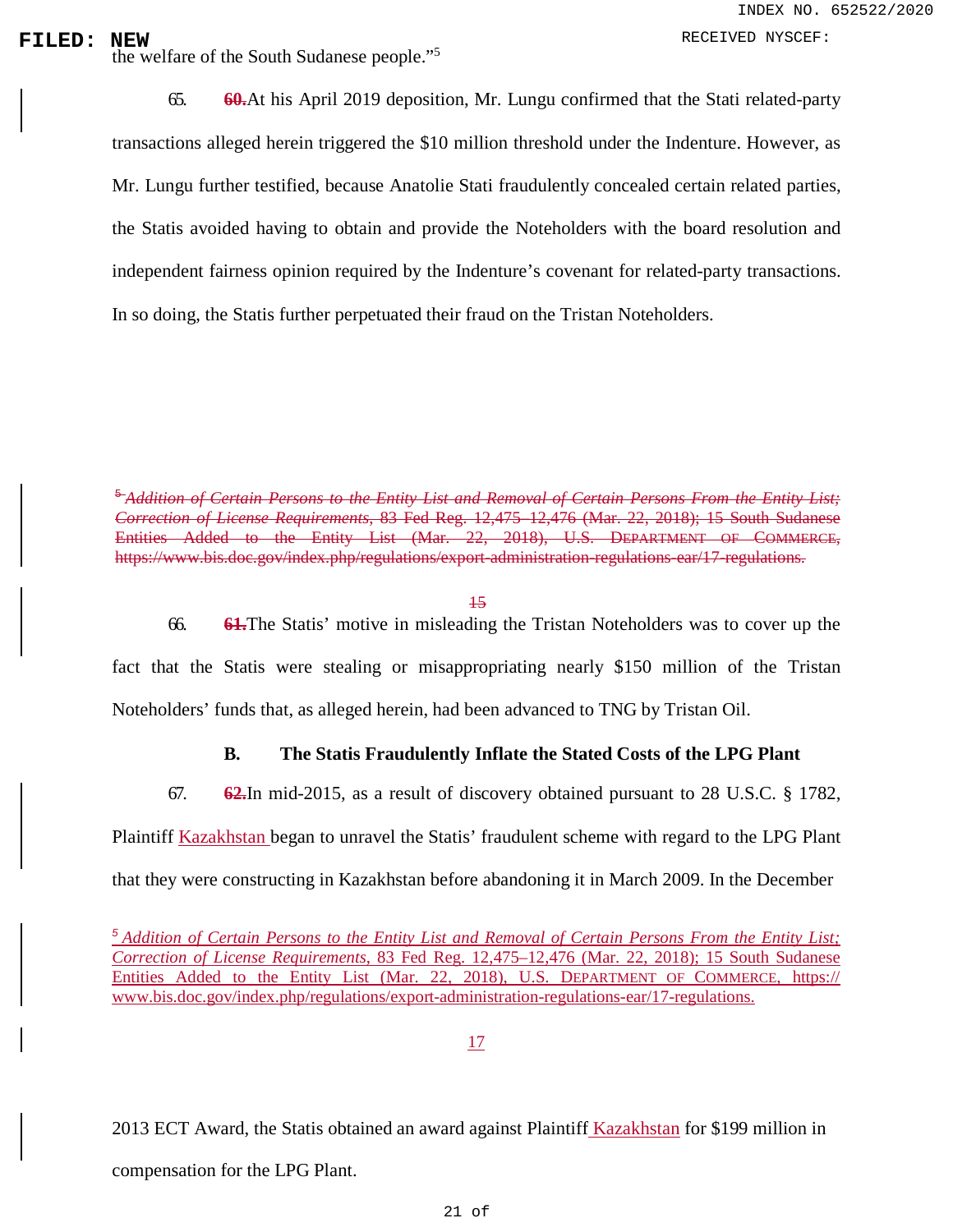**FILED: NEW**<br>
68. **63.**The LPG Plant was to be owned by TNG and operated jointly by Ascom and an affiliate of Vitol. The principal equipment for the LPG Plant was supplied by an independent thirdparty, TGE Gas Engineering GmbH, formerly Tractebel Gas Engineering GmbH ("**Tractebel**").

> 69. **64.**Rather than having TNG purchase the equipment directly from Tractebel, the Statis instead laundered the transactions through two companies that they controlled. Specifically, the Statis structured the transactions so that Azalia Ltd. ("**Azalia**") (a company the Statis owned) would purchase the equipment from Tractebel at the market price of approximately \$35 million. The Statis then had Azalia "sell" the equipment at wildly inflated prices to Perkwood Investment Limited ("**Perkwood**") (another company the Statis secretly owned), which would in turn "sell" the equipment again to TNG at the same wildly inflated prices. Through these machinations, and others described herein, the Statis falsely inflated the price of the LPG Plant equipment and stole such amounts from the Tristan Noteholders in the amount of at least \$148 million.

> 70. **65.**Perkwood was a critical element in the Statis' fraudulent scheme. To the outside world, the Statis presented Perkwood as an independent, London-based company with which they

> 16 engaged in arm's-length business transactions. In fact, Perkwood was a sham company, covertly owned and operated by the Statis, and used by the Statis for the fraudulent purposes alleged herein, 71. **66.**The Statis took extraordinary measures to conceal the fact that Perkwood was their company. They created a series of forged documents and made a series of false declarations to present Perkwood as an independent third party. This was done to give the impression that

### 18

payments from TNG to Perkwood were legitimate and at arm's length, when in fact they were fraudulently inflated.

72. **67.**The Perkwood transactions were a sham and intended by the Statis to disguise

the fact that they were stealing or misappropriating funds from the Tristan NoteholderNoteholders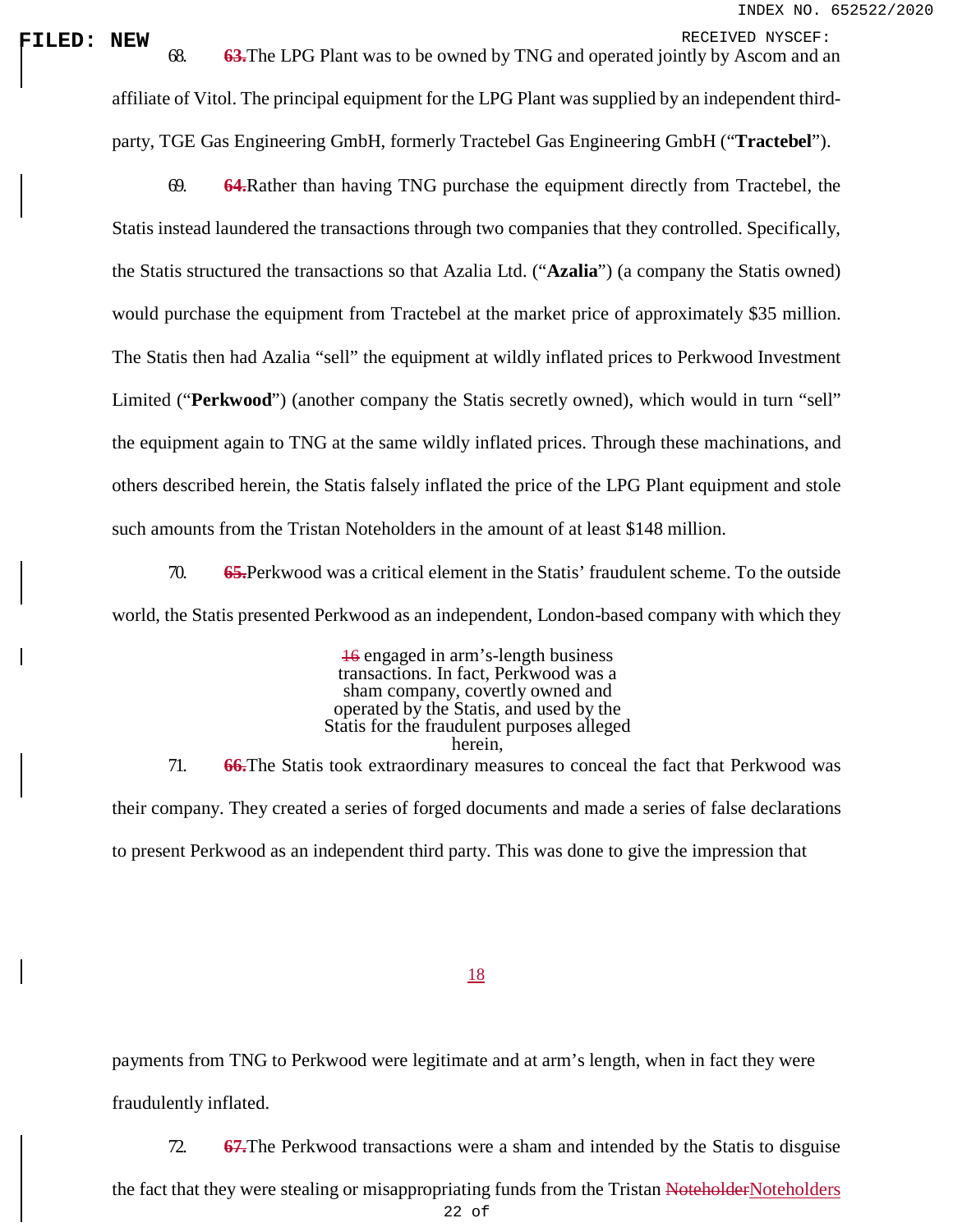# **FILED:** NEW RECEIVED NYSCEF:<br>
(and TNG). A number of facts confirm this:

a. Perkwood was under the ultimate ownership and control of the Statis at all times.

b. Anatolie Stati and Gabriel Stati were the signatories and sole beneficiaries of Perkwood's bank account held at Rietumu Bank in Latvia.

c. Perkwood was a shell company. It never had any employees, premises, or operations. It never paid any taxes, salaries, or rent, and it did not incur any costs normally incurred by a company that actually carries out business. From 2006 to 2009 – the same time period when TNG was recording on its books purchases of LPG Plant equipment from Perkwood valued at hundreds of millions of dollars – the Statis filed dormant accounts for Perkwood with the British Companies House. Under English law, for a company to legally file dormant accounts, that company must not have carried out any substantial business transactions for the relevant time period.

d. The sole director and shareholder of Perkwood was Sarah Petre-Mears. Her husband, Edward Petre-Mears, was the company secretary. Mr. and Mrs. Petre-Mears are

> 17 identified in public documents as sham directors and the "directors" of thousands of

> > 19

companies.<sup>[6](#page-0-2)</sup> Mr. and Mrs. Petre-Mears granted a series of general powers of attorney to Anatolie Stati and Gabriel Stati to act for Perkwood.<sup>7</sup>

e. Franjo Zaja was the lead engineer for Tractebel, the German company that supplied

the main equipment for the LPG Plant. He was personally involved in the construction of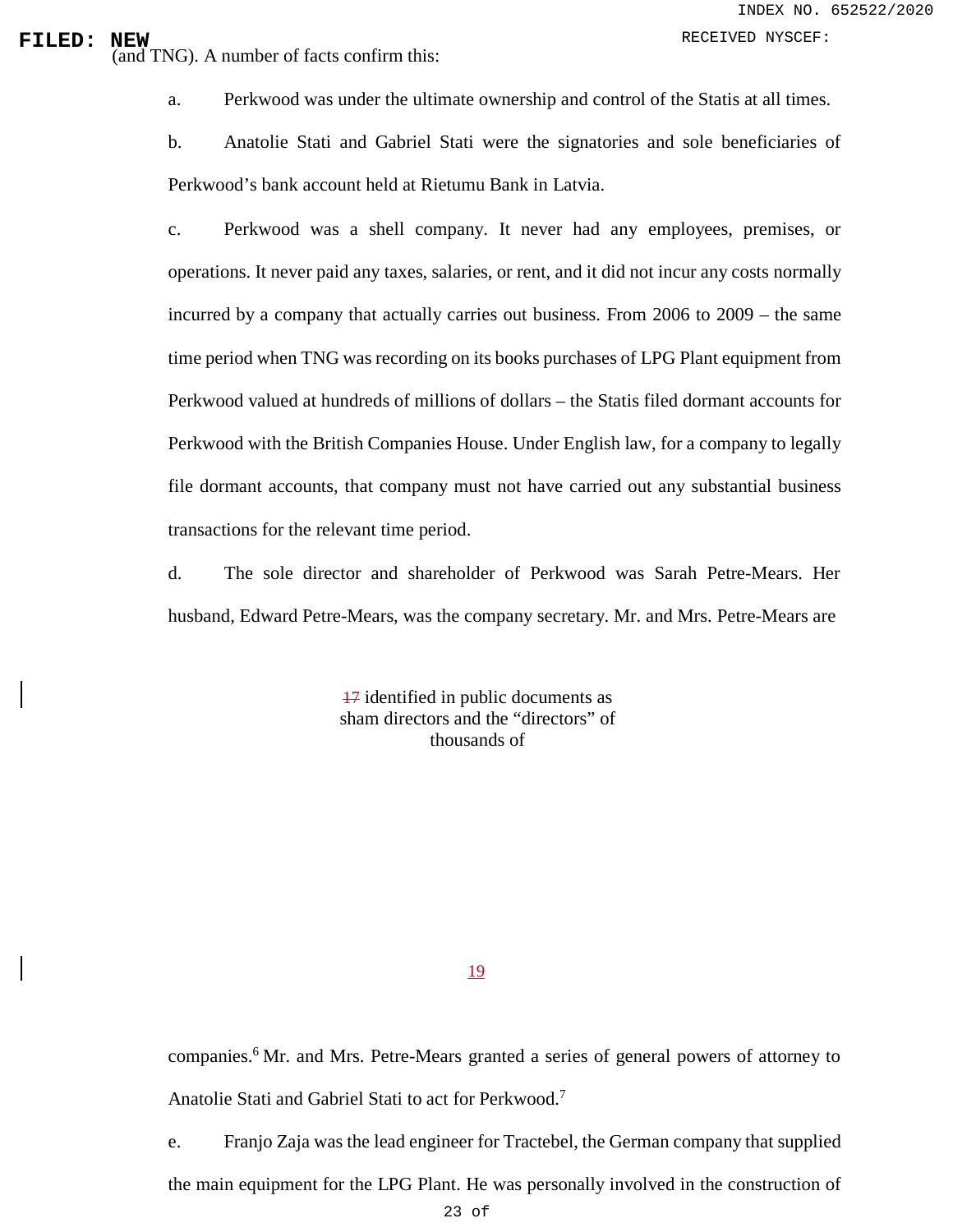**FILED:** NEW the LPG Plant and worked on site until the Statis abandoned the construction in early 2009. He testified in a witness statement that he was not aware of a company called Perkwood. He further testified that the equipment "sold" from Perkwood to TNG is the identical equipment that Tractebel delivered under its contract with Azalia, but was presented as different equipment and at materially inflated prices.

73. **68.**The Statis used multiple, overlapping schemes to fraudulently inflate the LPG

Plant construction costs through Azalia and Perkwood. These schemes included: (1) the "**Resale** 

**Fraud**"; **(2)** the "**Double-Billing Fraud**;" (3) the "**Equipment for Construction Fraud**;" (4) the

"**Management Fee Fraud**;" and (5) the "**Interest Fraud**." Alleged below is an overview of each scheme:

a. **Resale Fraud** – The Statis had Perkwood "sell" TNG, and TNG pay for, the LPG

Plant equipment already purchased from Tractebel, but at almost triple the price – inflating

the stated LPG Plant costs by approximately \$58 million;

6 James Ball, The Guardian, *Sham Directors: the woman running 1,200 companies from a Caribbean rock,*  Nov. 25, 2012, [https://www.theguardian.com/uk/2012/nov/25/sham-directors-woman-companies](https://www.theguardian.com/uk/2012/nov/25/sham-directors-woman-companies-caribbean)[caribbean.](https://www.theguardian.com/uk/2012/nov/25/sham-directors-woman-companies-caribbean)

7 Plaintiff first obtained copies of these powers of attorney in 2016 and filed them with the Svea Court of Appeal in Sweden that Plaintiff has asked to annul the ECT Award. It was only thereafter, on the first day of the hearing in the annulment proceedings in September 2016, that the Statis finally admitted that Perkwood was a Stati company. Prior to this, the Statis had concealed and/or denied this fact.

> 18 20

b. **Double-Billing Fraud** – The Statis had Perkwood "sell" TNG certain of the same

LPG Plant equipment twice, using differently worded descriptions – inflating the stated

LPG Plant costs by approximately \$22 million;

### c. **Equipment for Construction Fraud** – The Statis included non-existent

equipment in the Perkwood Agreement – inflating the stated LPG Plant costs by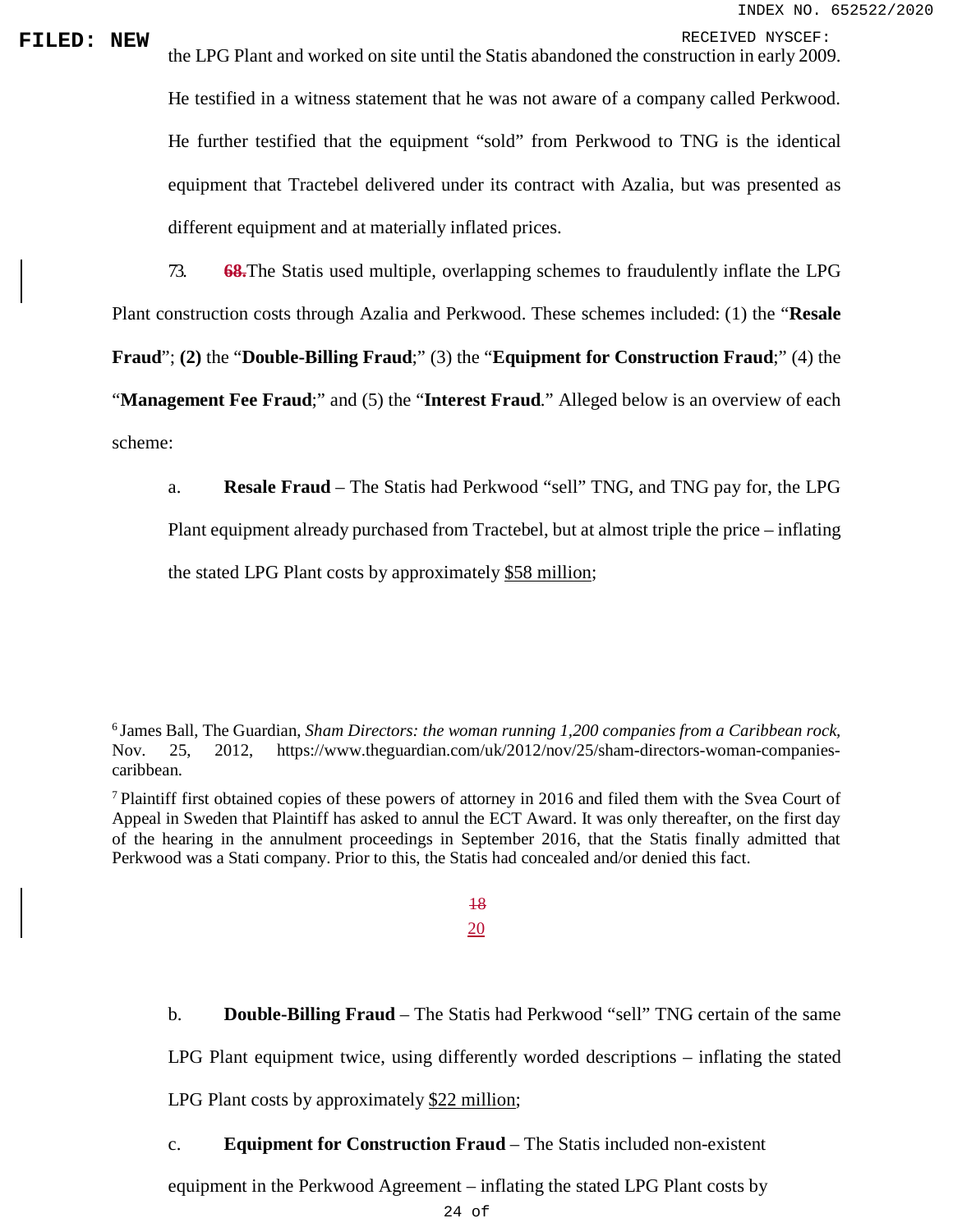approximately \$72

million;

d. **Management Fee Fraud** – The Statis had TNG "pay" Perkwood a fictitious "management fee," inflating the stated LPG Plant costs by approximately \$44 million; and

e. **Interest Fraud** – The Statis charged inter-company interest on the fraudulently inflated LPG Plant costs – further inflating the stated LPG Plant construction costs by up to approximately \$60 million.

74. **69.Payments to Perkwood.** Between on or about April 19, 2006 and on or about April 14, 2009**,** the Statis caused TNG to pay the total sum of approximately \$175 million to Perkwood out of loans made by Tristan Oil using the monies invested by the Tristan Noteholders.

75. **70.**The bulk of this \$175 million was then laundered by the Statis through their various companies. During the same period, Perkwood paid approximately \$175 million to Azalia. In addition to making legitimate payments to Tractebel of approximately \$34 million, Azalia also paid a total of approximately \$148 million to two Stati companies – approximately \$94 million to Hayden Intervest Ltd. ("**Hayden**") and the remainder to Terra Raf Trans Traiding Ltd. ("**Terra Raf**"). Neither company had any contractual entitlement to receive this money from Azalia.

76. **71.**Because the \$148 million paid to Hayden and Terra Raf was the product of the Statis' fraudulent inflation, and was paid by the Statis to themselves using the monies of the Tristan Noteholders, the Statis defrauded the Tristan Noteholders out of the inflated amounts.

> 19 21

77. **72.**As alleged herein, after Defendants discovered that the Statis had defrauded them of their invested monies, they made the unlawful and malicious decision to join with the Statis in their efforts to obtain the amount of these stolen monies from Plaintiff Kazakhstan.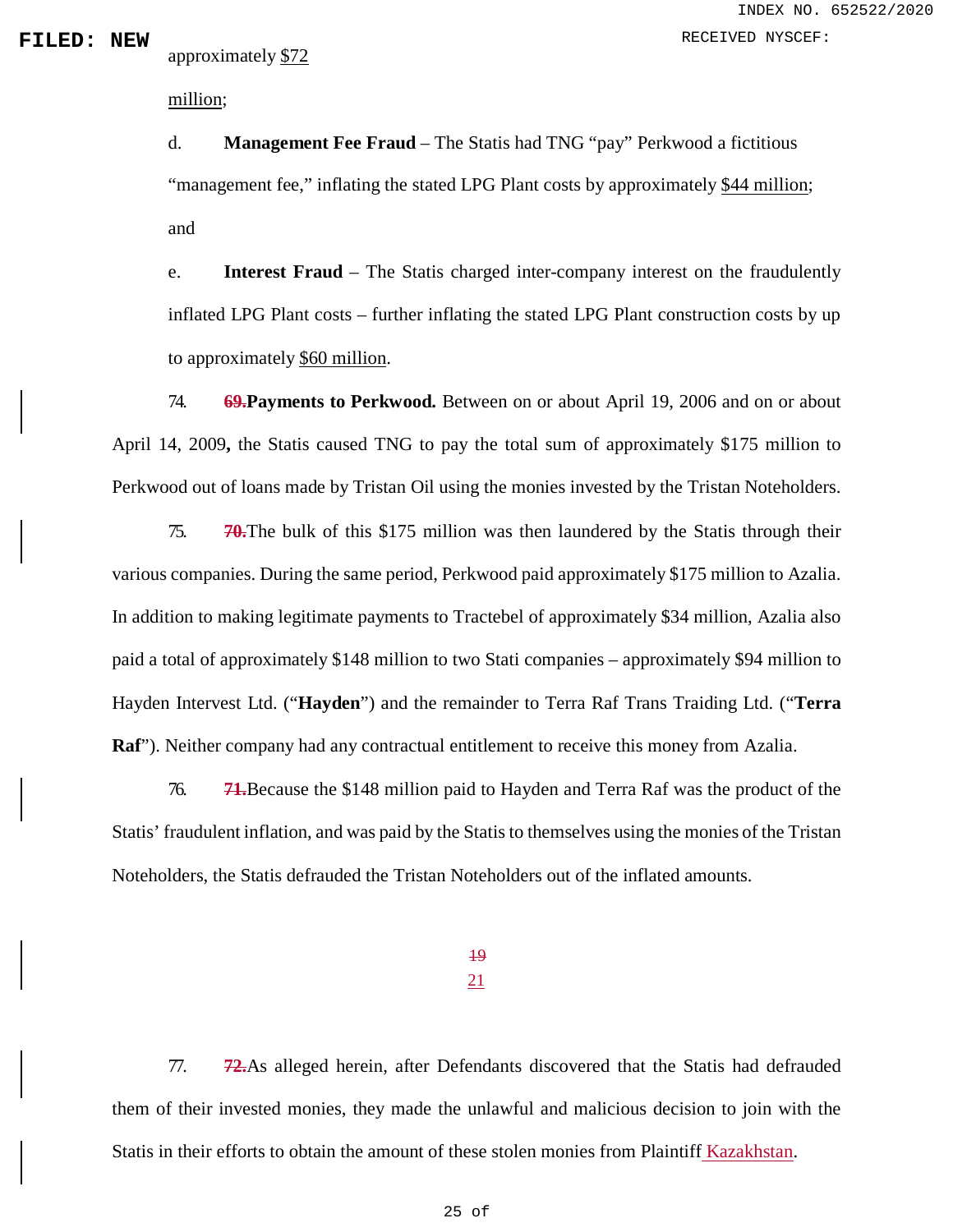# **FILED:** NEW **C.** The Statis Intentionally Falsify Their Financial Statements **C.** The Statis Intentionally Falsify Their Financial Statements

78. **73.**The Statis included the fraudulently inflated LPG Plant costs in the combined

financial statements of Tristan Oil, KPM, and TNG knowing that such costs were fraudulent. This

made the financial statements materially false.

79. **74.**In the combined 2007 annual report for Tristan Oil, KPM, and TNG, the Statis

made the following express, fraudulent misrepresentations:

**LPG Plant**. TNG is currently building a new LPG processing facility for liquid petroleum gas. As of December 31, 2007 TNG has made advance payments of approximately \$158.6 million related to the LPG project. TNG expects to spend a total of \$232.6 million in capital expenditures on this project through 2008.

80. **75.**In Tristan Oil's 2008 annual report, the Statis made the following express,

fraudulent misrepresentations:

**LPG Plant**. TNG is currently building a new LPG processing facility for liquid petroleum gas. As of December 31, 2008 TNG has invested approximately \$223.2 million in the LPG project. TNG expects to spend a total of \$241.7 million in capital expenditures on this project through 2009.

81. **76.**In the annual financial statements for 2009, the Statis made the express,

fraudulent misrepresentation that the costs of construction of the LPG Plant as of December 31,

2009 were more than \$248 million.

82. **77.**All of these representations were false. The Statis had not invested these

amounts in the construction of the LPG Plant, nor did they intend to. These figures were based on

the amounts of the related-party transactions with Perkwood, through which the Statis fraudulently

20 22

inflated the stated construction costs of the LPG Plant, and stole the amount of this inflation from the monies invested by the Tristan Noteholders.

### **D. The Statis Fraudulently Obtain Audit Reports for Their Falsified Financial Statements**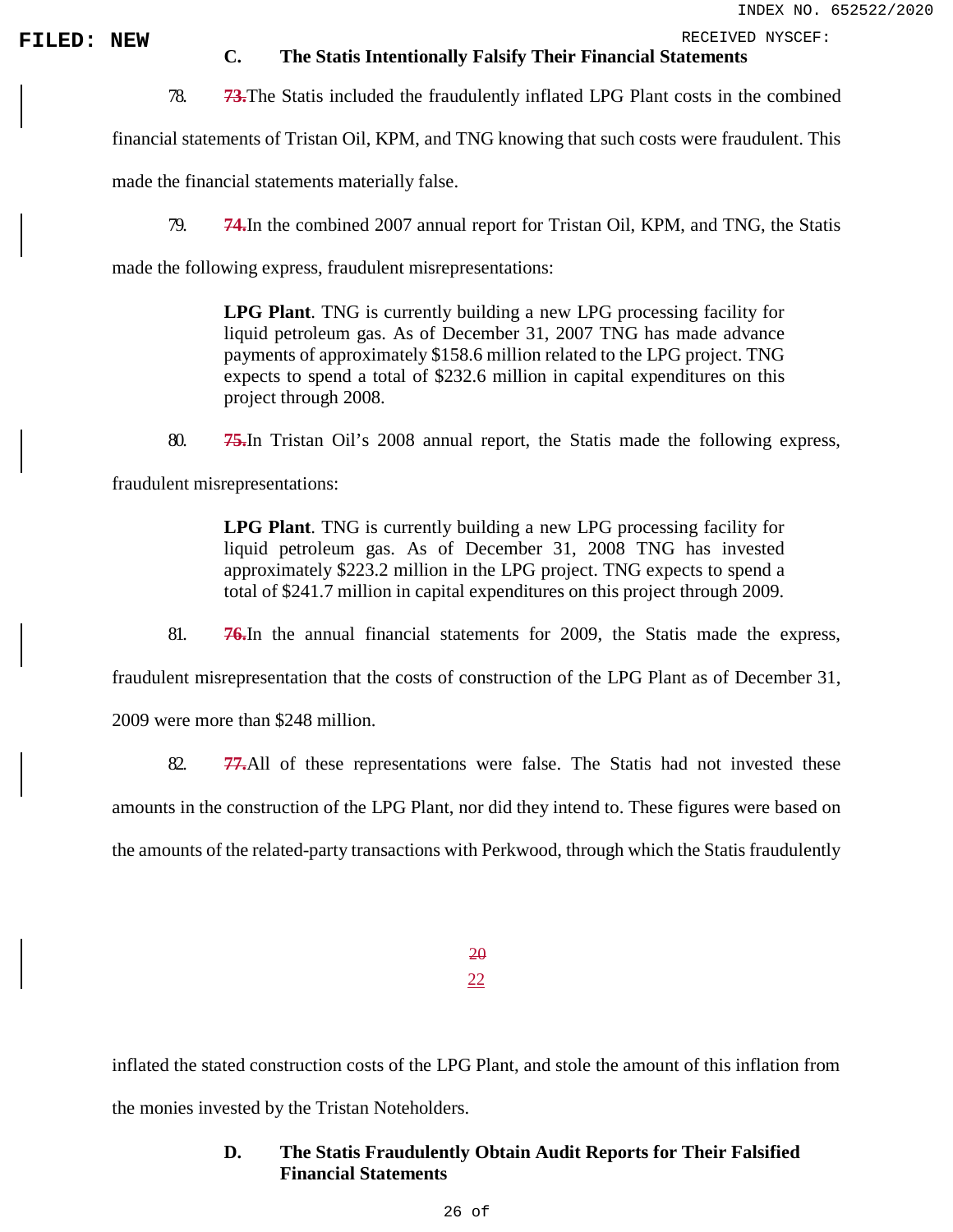**FILED: NEW**<br>| RECEIVED NYSCEF:<br>| 83. **78.**Another key step in the Statis' scheme was to legitimize their fraudulent transactions by obtaining the stamp of approval of an international accounting firm. They accomplished this by misrepresenting to their auditors that the transactions were at arm's length and by falsely portraying Perkwood as an independent third party.

### **1. Principles Governing Financial Statements and Auditing**

84. **79.**A company's financial statements are the primary source of financial information available to interested third parties for the purpose of making economic decisions on the business. To be of value for its intended users, financial statements are prepared in compliance with an accounting standards framework.

85. **80.**In view of the importance of financial statements for interested third parties, financial statements are normally subject to an independent audit that ensures that the financial statements are complete, fair, and accurate. To achieve this outcome, audit procedures are regulated by international standards, in particular the audit standards developed by the International Auditing and Assurance Standards Board ("**IAASB**"), which include the International Standards on Auditing ("**ISA**").

### **2. The Importance of Accurate Identification of "Related Parties" and Related-Party Transactions: The IAS 24 Standard**

86. **81.**One of the fundamental items of information that must be disclosed in a company's financial statements is the identity of "related parties," as well as any transactions and outstanding balances with those related parties. In general terms, the term "related parties" refers to companies

> 21 23

that are under the influence or control of the same person(s) or companies, who may influence their decisions.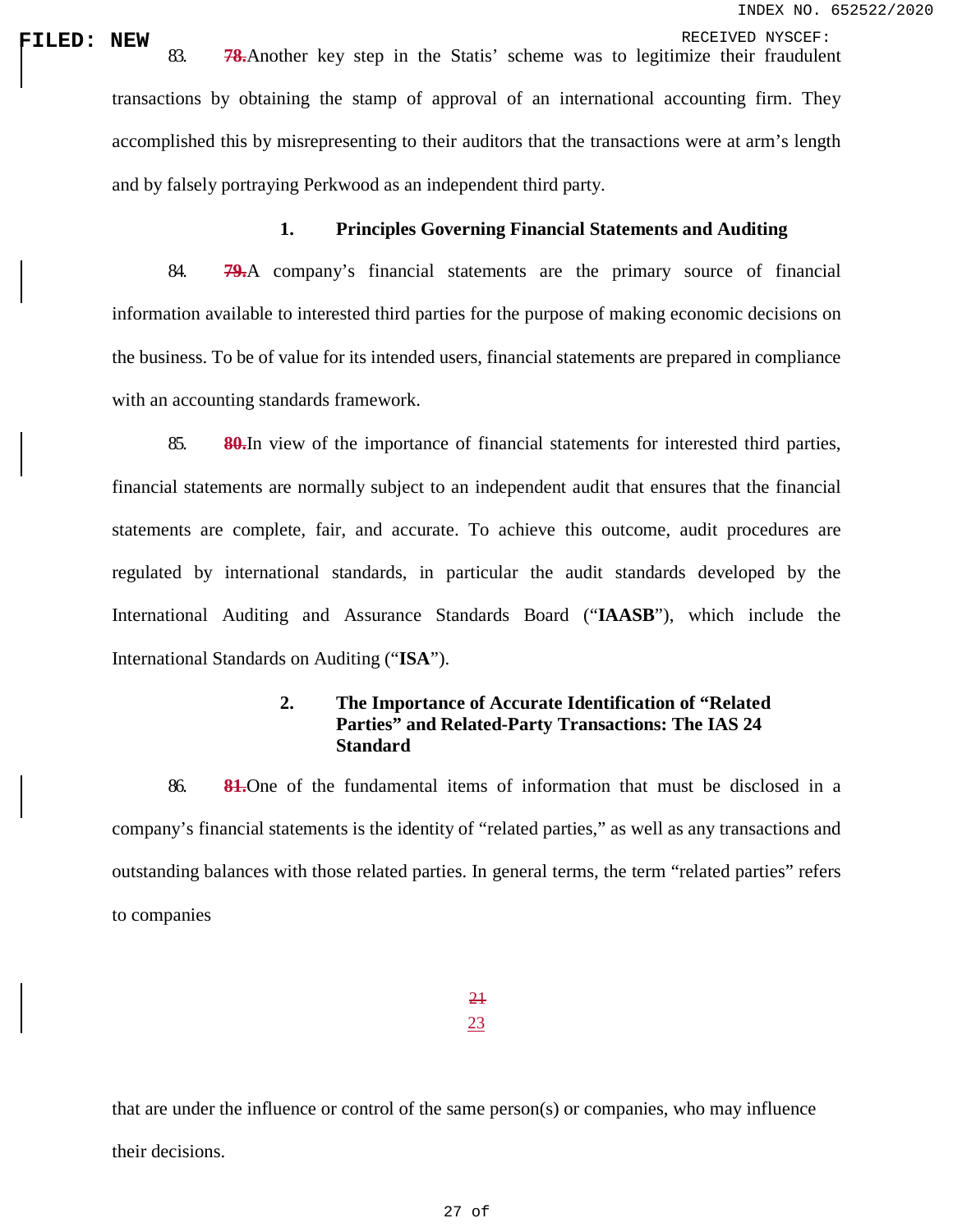**FILED: NEW** 87. **82.**The objective regarding "Related Party Disclosures" is set forth in IAS 24.1:

The objective of this standard is to ensure that an entity's financial statements contain the disclosures necessary to draw attention to the possibility that its financial position and profit or loss may have been affected by the existence of related parties and by transactions and outstanding balances of such parties.

88. **83.**The importance of identifying related parties and related-party transactions is

due to, in particular, the heightened risk that transactions between related parties may not reflect

normal market conditions (the concept of "arm's length"). IAS 24.6 (emphasis added) explains the

reason why related parties must be identified:

A related party relationship could have an effect on the profit or loss and financial position of an entity. Related parties may enter into transactions that unrelated parties would not. For example, an entity that sells goods to its parent at cost might not sell on those terms to another customer. Also, transactions between related parties may not be made at the same amounts as between unrelated parties.

89. **84.**In view of this risk, it is essential for company management to truthfully

identify to its auditors all related parties and related-party transactions.

### **3. The Statis Fraudulently Conceal that Perkwood Was a Related Party**

90. **85.**The Statis falsely represented that their financial statements were prepared in

accordance with the International Financial Reporting Standards ("**IFRS**").

91. **86.**KPMG audited the individual and combined financial statements of Tristan

Oil, TNG, and KPM (collectively referred to by KPMG as the "**Company**") for 2007, 2008, and 2009<sup>8</sup>

8 Deloitte audited the Statis' financial statements prior to 2007.

22 24

28 of 92. **87.**The financial statements emphasize the importance of "related-party" status because transactions with related parties were a key part of the Statis' "business model." For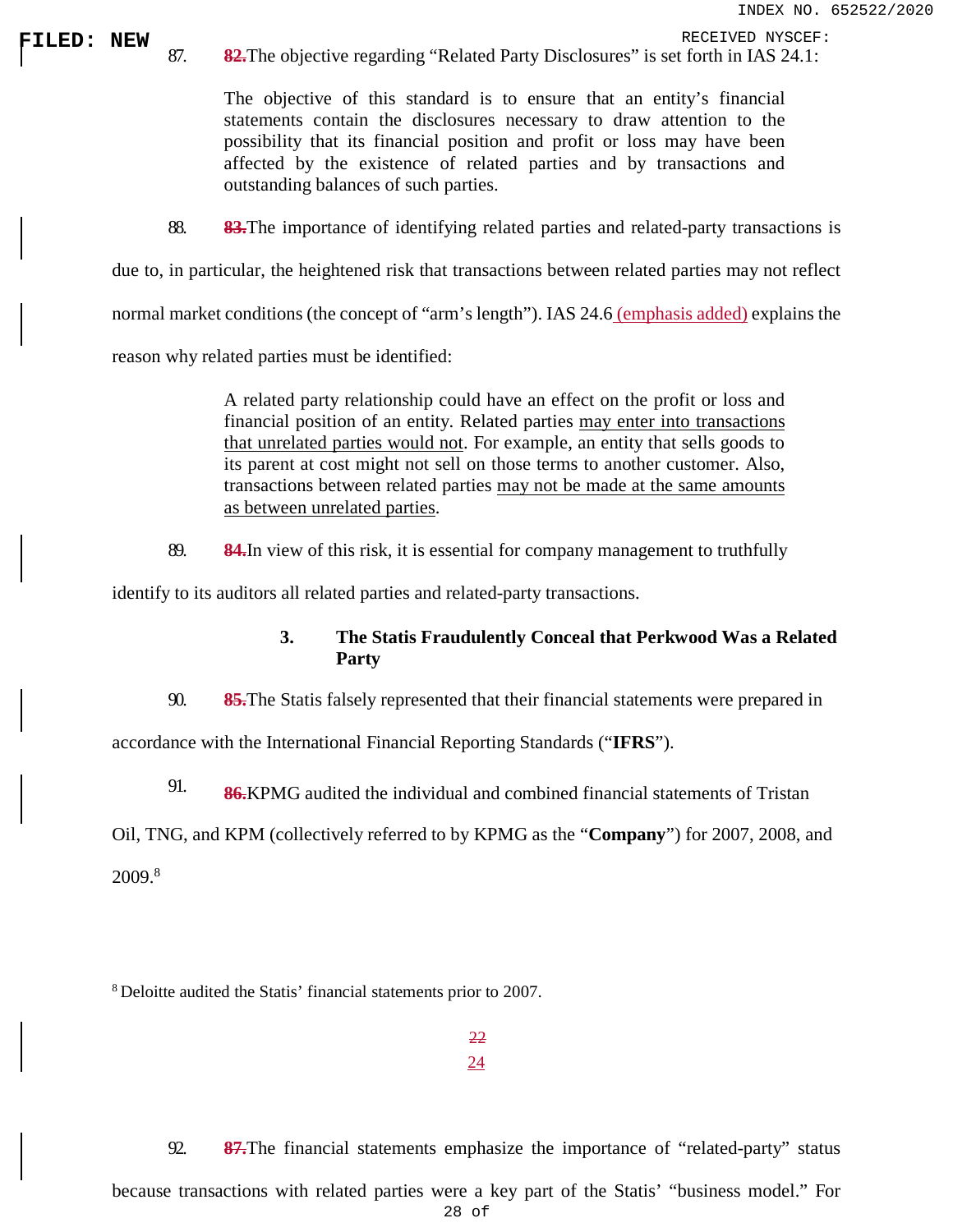**FILED: NEW**<br>example, the combined 2008 financial statements of the Company state that a "significant proportion of the Companies' business is conducted through transactions with related parties and the effect of these, on the basis determined between the related parties, is reflected below. The Company's ultimate controlling party is Anatolie Stati."

> 93. **88.**Because TNG (and Ascom) are and were at all relevant times controlled by the Statis, and Perkwood was also at all relevant times under the ownership and/or control of the Statis, Perkwood was at all relevant times a "related party" to TNG (and Ascom) within the meaning of IAS 24.

> 94. **89.**Pursuant to the requirements of IFRS (and, in particular, IAS 24), all of the transactions between TNG and Perkwood should therefore have been disclosed as related-party transactions. Specifically, TNG's financial statements should have provided all of the information that was "necessary for an understanding of the potential effect of the relationship [between TNG and Perkwood] on the financial statements."

> 95. **90.**In violation of this requirement, TNG's audited financial statements for 2007 to 2009 (i) did not disclose the status of Perkwood as a related party to TNG; (ii) did not disclose the fact that any transactions between Perkwood and TNG were related-party transactions; and (iii) did not disclose the information that should have been disclosed pursuant to IAS 24 in relation to those transactions.

> 96. **91.**Instead, the statements stated that a "significant proportion of the Company's business is conducted through transactions with related parties and the effect of these, on the basis

> > 23 25

determined between the related parties is reflected below," but the fraudulently omitted Perkwood from the list of Stati related companies.

29 of 97. **92.**Instead, the Statis stated that the (only) related parties with whom TNG had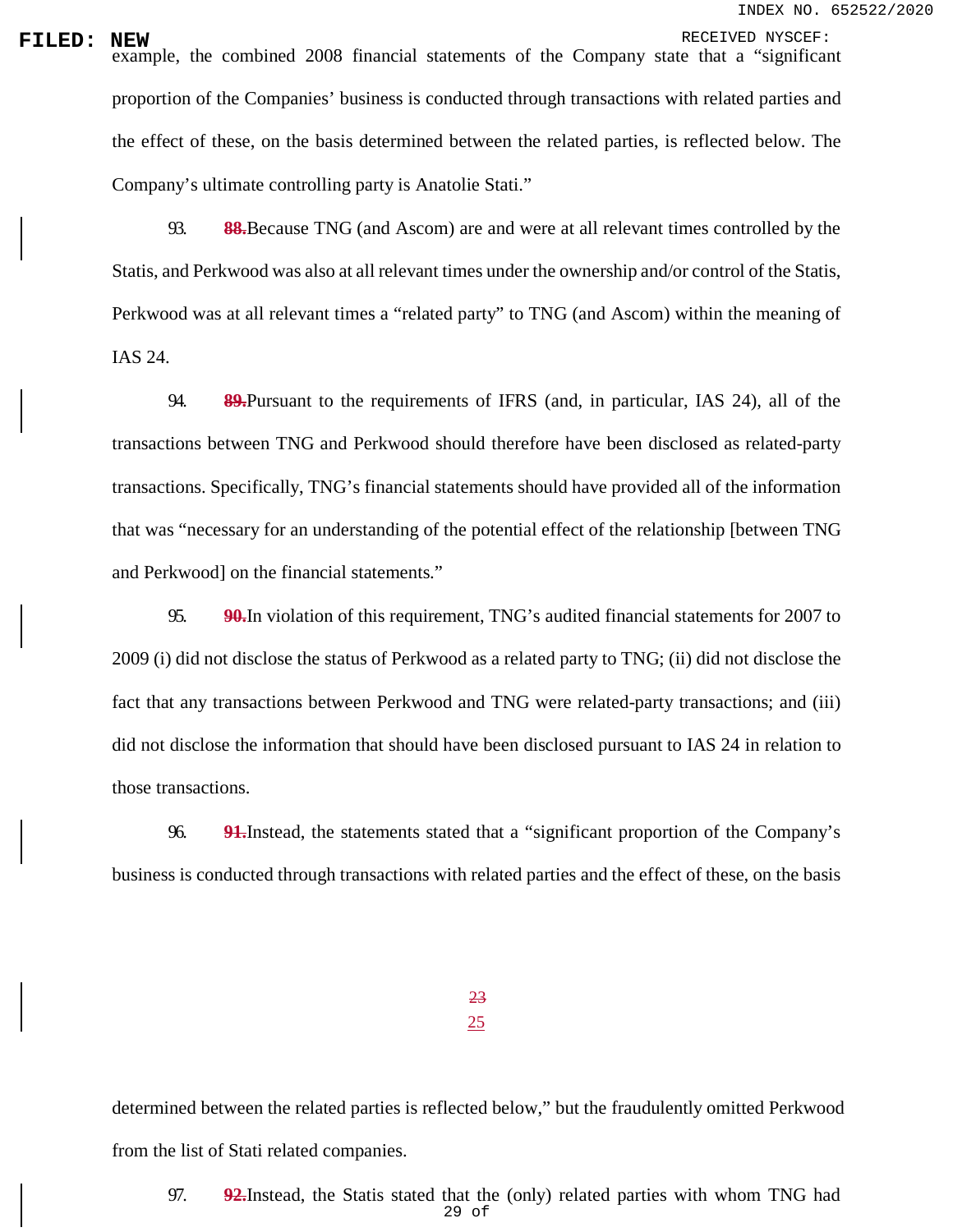**FILED:** NEW RECEIVED NYSCEF:<br>conducted transactions during the relevant time period were (i) Ascom; (ii) Arpega Trading; (iii)

General Affinity; (iv) KASKO; (v) KASKO-Petrostar; (vi) KPM; and (vii) Tristan Oil.

98. **93.**Artur Lungu, the former Chief Financial Officer of Tristan Oil and Vice President of Ascom, testified at his April 3, 2019 deposition that Anatolie Stati knowingly misled KPMG by failing to identify Perkwood as a related party in the financial statements. Mr. Stati did this by falsely stating to KPMG in multiple management representation letters in 2008, 2009 and 2010 that all related parties and related-party transactions were accurately disclosed, when in fact Perkwood was not disclosed as a related party and the transactions with Perkwood were not disclosed as related-party transactions. Mr. Lungu testified that these omissions rendered the management representation letters materially false.

99. **94.**As a result of the failure to disclose that Perkwood was a related party, the Statis concealed the materially falsified LPG Plant construction costs that they engineered through the sham Perkwood transactions, as set forth above. As a result of these misrepresentations, the Statis obtained audit reports from KPMG opining that the financial statements were materially correct when, in fact, they were materially false.

100. **95.**The Statis knew and intended that the fraudulently obtained audit reports would be relied upon by the Tristan Noteholders. Confirming this, Mr. Lungu admitted in his deposition that the audited financial statements were required under the Tristan Trust Indenture so that the Tristan Noteholders would have a true and accurate understanding of the financial position of KPM, TNG, and Tristan Oil.

> 24 26

30 of 101. **96.**Mr. Lungu further testified that each of the year-end combined financial statements of Tristan Oil, TNG, and KPM for 2007, 2008, and 2009, as well as various interim financial statements, were materially false because they failed to identify Perkwood as a related party and failed to identify the transactions between TNG and Perkwood as related-party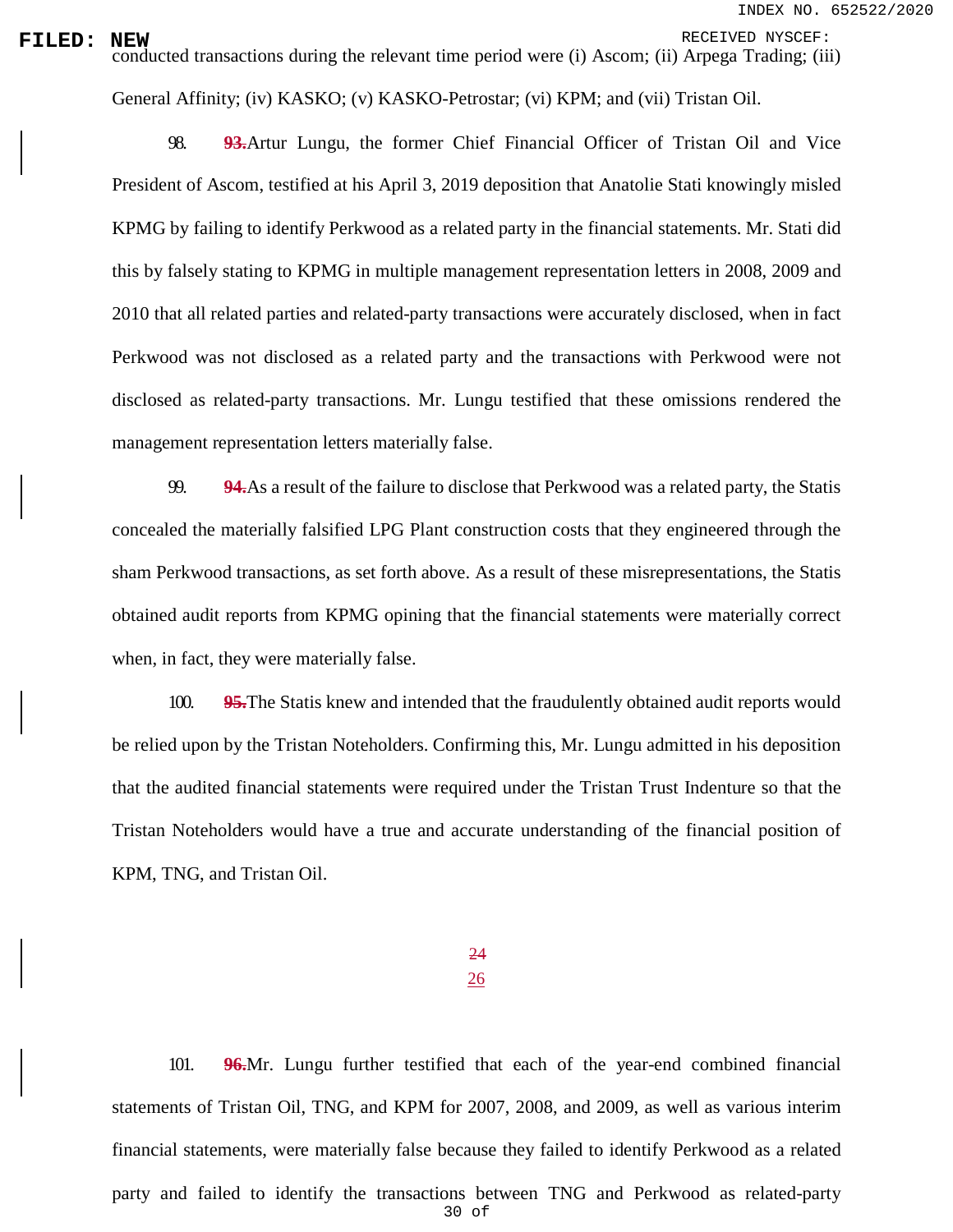transactions.

102. **97.**After receipt of these fraudulent misrepresentations, KPMG issued audit reports for 2007 to 2009 that opined that the combined financial statements of Tristan Oil, TNG, and KPM fairly presented their combined financial position, their combined financial performance, and their combined cashflowscash flows in accordance with IFRS. In fact, these financial statements were materially false.

103. **98.**After receipt of these fraudulent misrepresentations, KPMG also approved the combined interim financial statements for the periods ending March 31, 2008, June 30, 2008, September 30, 2008, March 31, 2009, June 30, 2009, and September 30, 2009. All these financial statements were materially false.

104. **99.**On August 21, 2019, after reviewing Mr. Lungu's deposition testimony and after conducting its own independent assessment, KPMG took the extraordinary step of revoking all of its audit reports for the Stati financial statements – eighteen audit reports covering three years of financial statements – and it notified Anatolie Stati and Ascom and, separately, Plaintiff Kazakhstan that it had done so.

105. **100.**As alleged herein, in or around 2012, Defendants discovered that the Statis had materially misrepresented the extent and value of the related-party transactions within the Stati group of companies and thereby stripped significant monies from TNG and KPM to offshore companies.

> 25 27

### **E.** E.**The Statis Use Their Falsified "Audited" Financial Statements to Fraudulently Obtain Inflated Bids for Their Kazakh Operations**

106. **101.**In June 2008, the Statis continued the fraudulent scheme by using their falsified "audited" financial statements to obtain bids for their Kazakh operations from prospective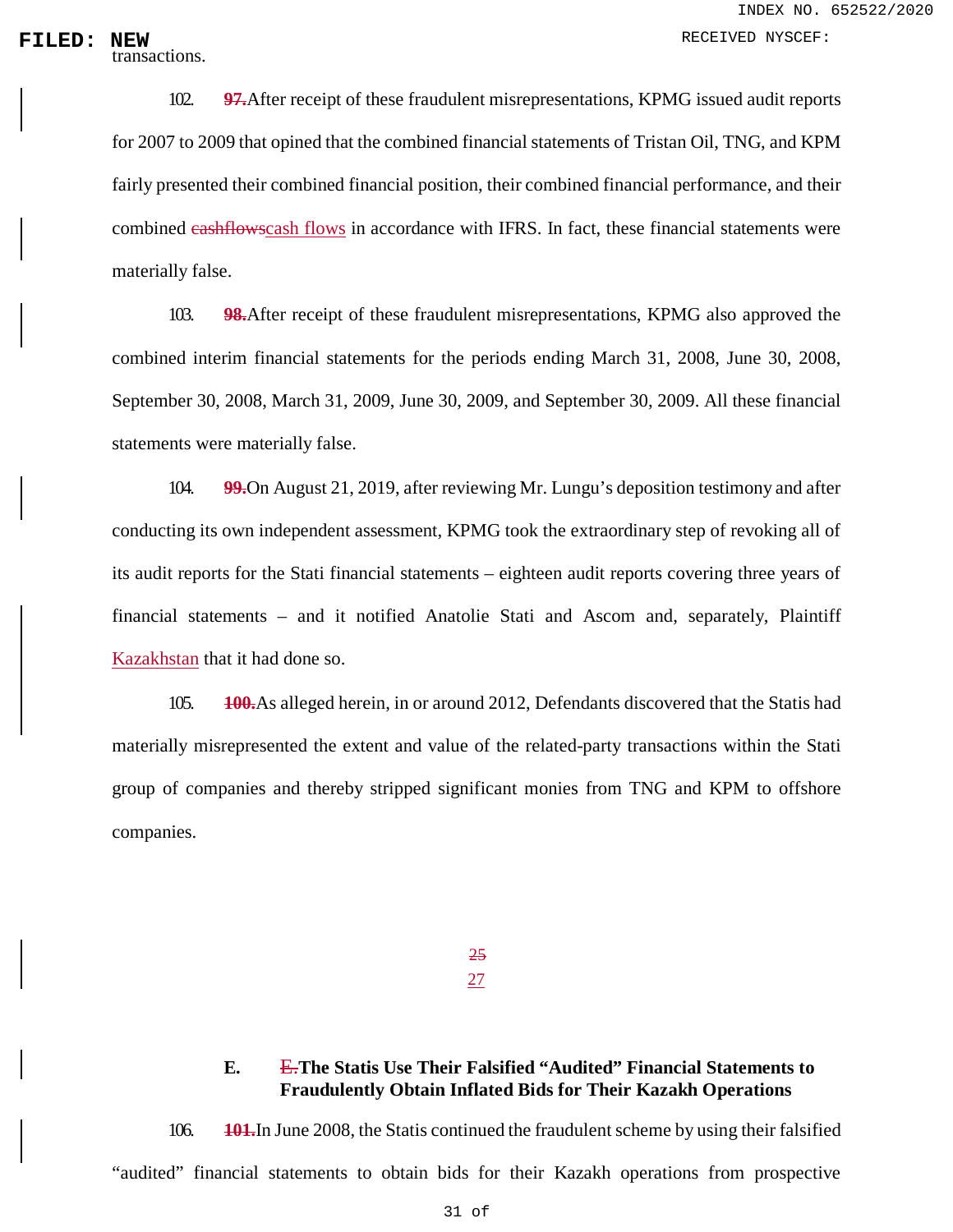**FILED: NEW**<br>purchasers. This was done through a bidding process that the Statis called "Project Zenith." The Statis then deployed these fraudulently obtained bids in the ECT Arbitration, along with their falsified "audited" financial statements, to obtain an award of \$199 million in compensation for the LPG Plant.

### **1. The Teaser Contained False and Misleading Information**

107. **102.**In June 2008, the Statis caused Ascom and Terra Raf (as the shareholders of KPM and TNG) to retain Renaissance Securities (Cyprus) Limited and Renaissance Capital Central Asia JSC (together, "**Renaissance Capital**") as the financial advisor for Project Zenith.

108. **103.**In July 2008, Renaissance Capital distributed a "teaser" offer (the "**Teaser**") to 129 potential purchasers. The prospective purchasers included companies located in the United States, Europe, the Middle East, Russia, Asia, and Kazakhstan. The Teaser stated that the information contained therein – "assembled" by the "management" of Tristan Oil, TNG, and KPM with the assistance of Renaissance Capital – was "believed to be accurate and reliable."

109. **104.**The Teaser further stated that the Statis expected to spend \$230 million on capital expenditures on the LPG Plant and had already spent \$160 million to date. For the reasons alleged herein, these statements were knowingly false, as they reflected the fraudulently inflated LPG Plant construction costs.

### **2. The Information Memorandum Contained False and Misleading Information**

110. **105.**For those parties that responded to the Teaser, the Statis caused Renaissance Capital to distribute an August 2008 Information Memorandum that contained further false information

### 26 28

about KPM and TNG (the "**Information Memorandum**"). The stated "sole purpose" of the Information Memorandum was to "assist" potential purchasers in "evaluating" the Statis' operations in Kazakhstan.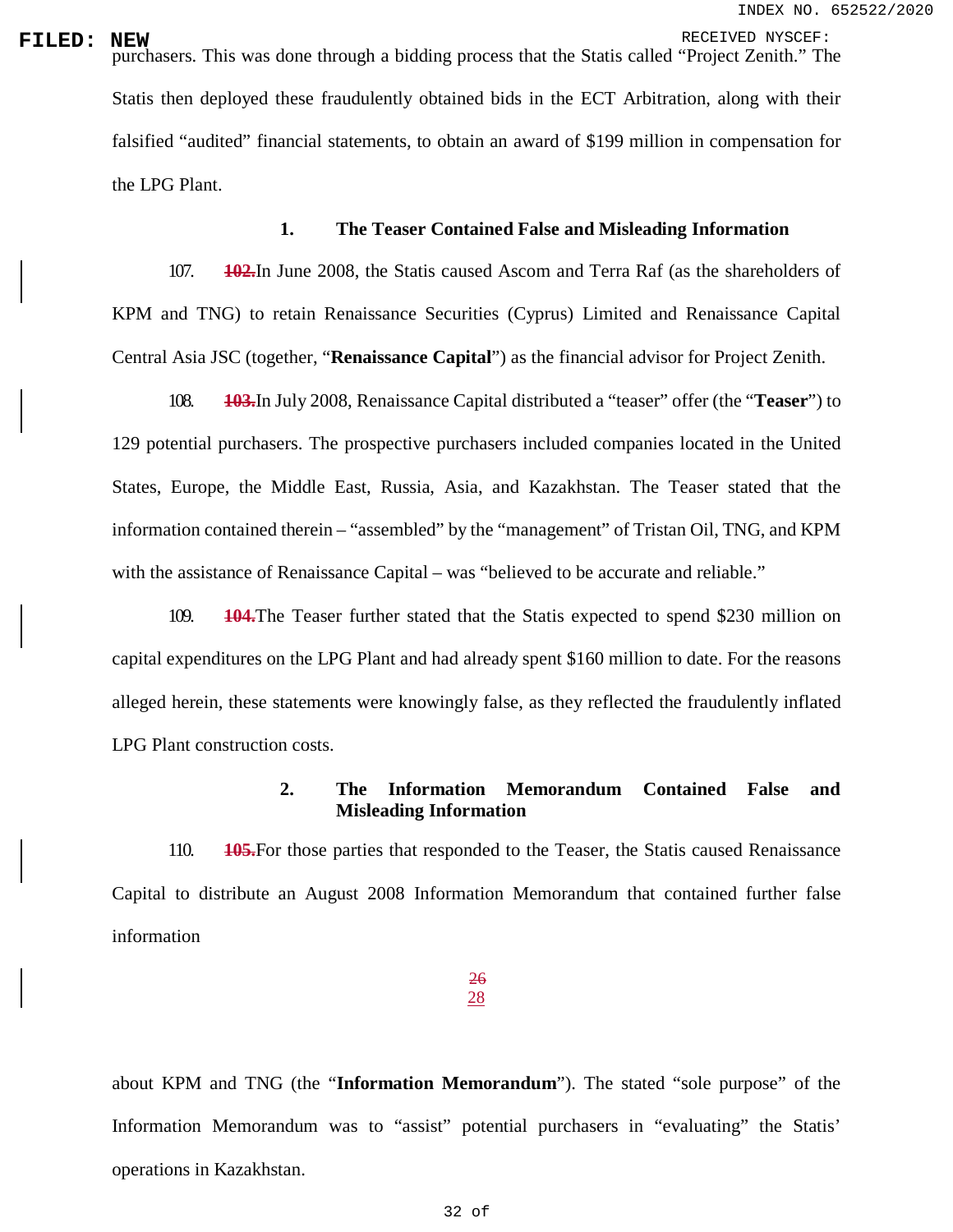**FILED: NEW** 111. **106.**Like the Teaser, the Information Memorandum stated that the information contained therein was "assembled by the management" of KPM and TNG with the assistance of Renaissance Capital and "believed to be accurate and reliable."

> 112. **107.**The Information Memorandum included false financial information regarding the Statis' operations offered for sale, including the LPG Plant. It stated that this financial information was derived from, among other things, the audited individual and combined balance sheets and financial statements of KPM, TNG, and Tristan Oil from 2005 to 2007. Mr. Lungu confirmed at his 2019 deposition that the Information Memorandum was false to the extent it relied on the underlying falsified financial statements.

> 113. **108.**The Information Memorandum further represented that these financial statements were audited and had been prepared in accordance with IFRS:

> > [KPM's and TNG's] and Tristan Oil's financial statements have been prepared in accordance with International Financial Reporting Standards ("IFRS"). Prior to 01 January 2007, the combined and individual financial statements of Tristan Oil, KPM and TNG were audited by Deloitte. Following the best practice to change auditors periodically, the Companies and Tristan Oil changed to KPMG as auditor for the year ended 31 December 2007 and thereafter.

114. **109.**This representation was knowingly false and misleading, for the reasons alleged herein. The financial statements had not been prepared in accordance with IFRS, and the Statis knew this.

115. **110.**The Statis also fraudulently represented in the Information Memorandum that they had changed auditors from Deloitte to KPMG because they were "[f]ollowing best practice."

In

27 29

fact, the Statis changed auditors because Deloitte had begun asking troublesome questions

regarding the Statis' related-party transactions.

33 of 116. **111.**The Information Memorandum also repeated the misrepresentations from the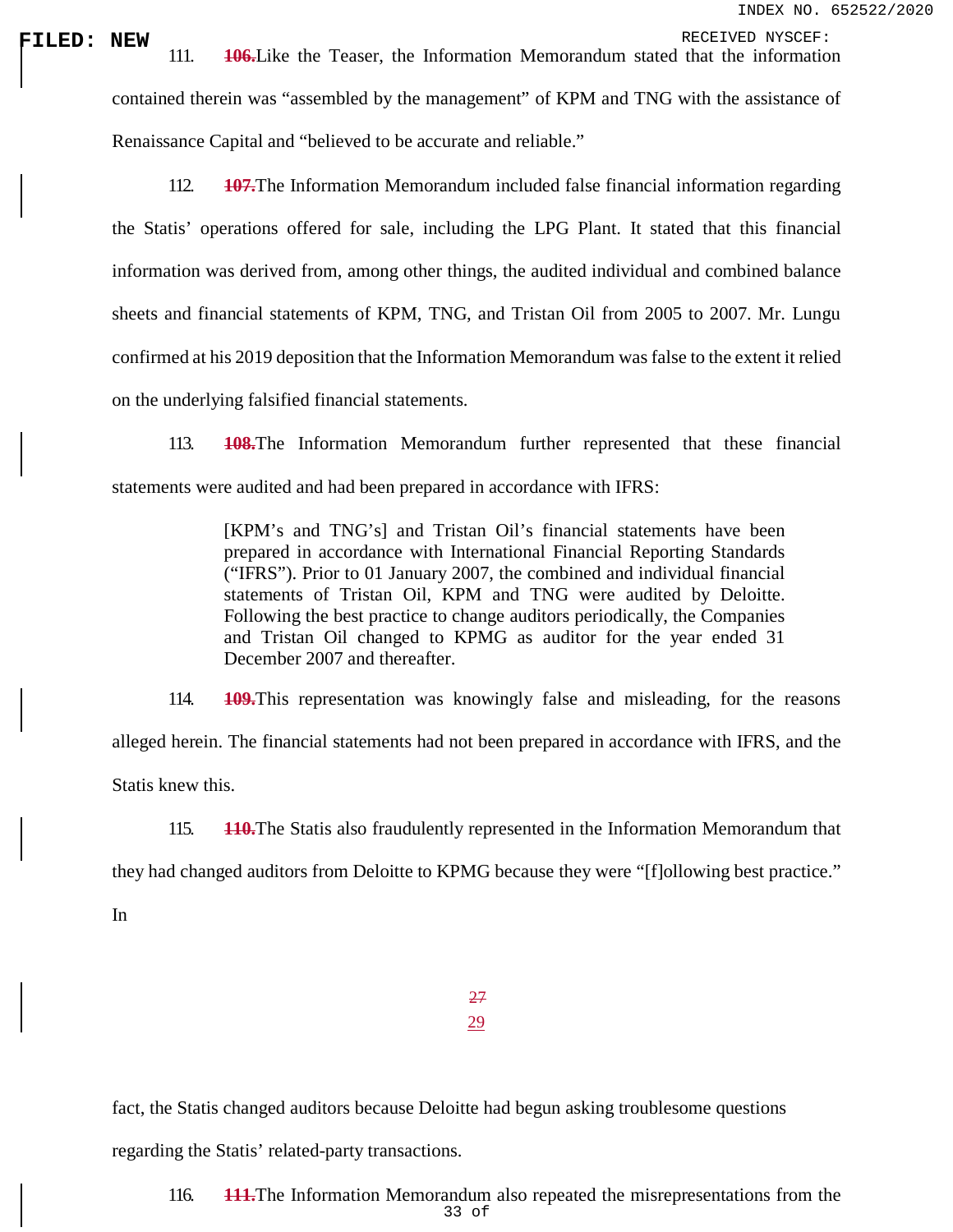**FILED:** NEW RECEIVED NYSCEF:<br>Stati financial statements regarding the LPG Plant construction costs. Specifically, the Information Memorandum stated that the "LPG plant is expected to be commissioned in the second quarter of 2009 with total CAPEX requirement of US\$233 million." It also stated that "[a]s of 1 July 2008, TNG had spent approximately \$193 million on the LPG plant." These representations were known by the Statis to be false and misleading, for the reasons alleged above.

> 117. **112.**The Information Memorandum also described the Tristan Notes. It highlighted the Indenture's covenant limiting the ability of Tristan Oil, KPM, and TNG to enter into relatedparty transactions unless the requisite approvals and/or independent fairness opinions were obtained. The Statis highlighted this to create the false and deceptive impression that there were no Stati related-party transactions on the books of the Company that did not have the approvals and/or independent fairness opinions required by the Indenture's covenant.

### **3. The KPMG Vendor Due Diligence Report**

118. **113.**In connection with Project Zenith, the Statis retained KPMG's Tax and Advisory department to prepare a financial "Vendor Due Diligence" document intended to be circulated to potential investors, entitled "*Project Zenith – Vendor Due Diligence Report*" ("**VDD Report**"). The Statis induced KPMG to prepare this report so that it falsely stated that Perkwood was an independent third party, and not a Stati-related party.

119. **114.**The VDD Report was supposed to report on the combined businesses of Tristan Oil, KPM, and TNG. The "primary source" for the data in the VDD Report was information and representations made to KPMG by the Statis.

> 28 30

120. **115.**The final VDD Report stated that its contents had been reviewed in detail by the directors of Tristan Oil, KPM, and TNG, who confirmed the factual accuracy of the report in writing and represented that there were no material facts or information omitted from the report that "may cause the view it gives of the Tristan Oil Group to be misleading."

34 of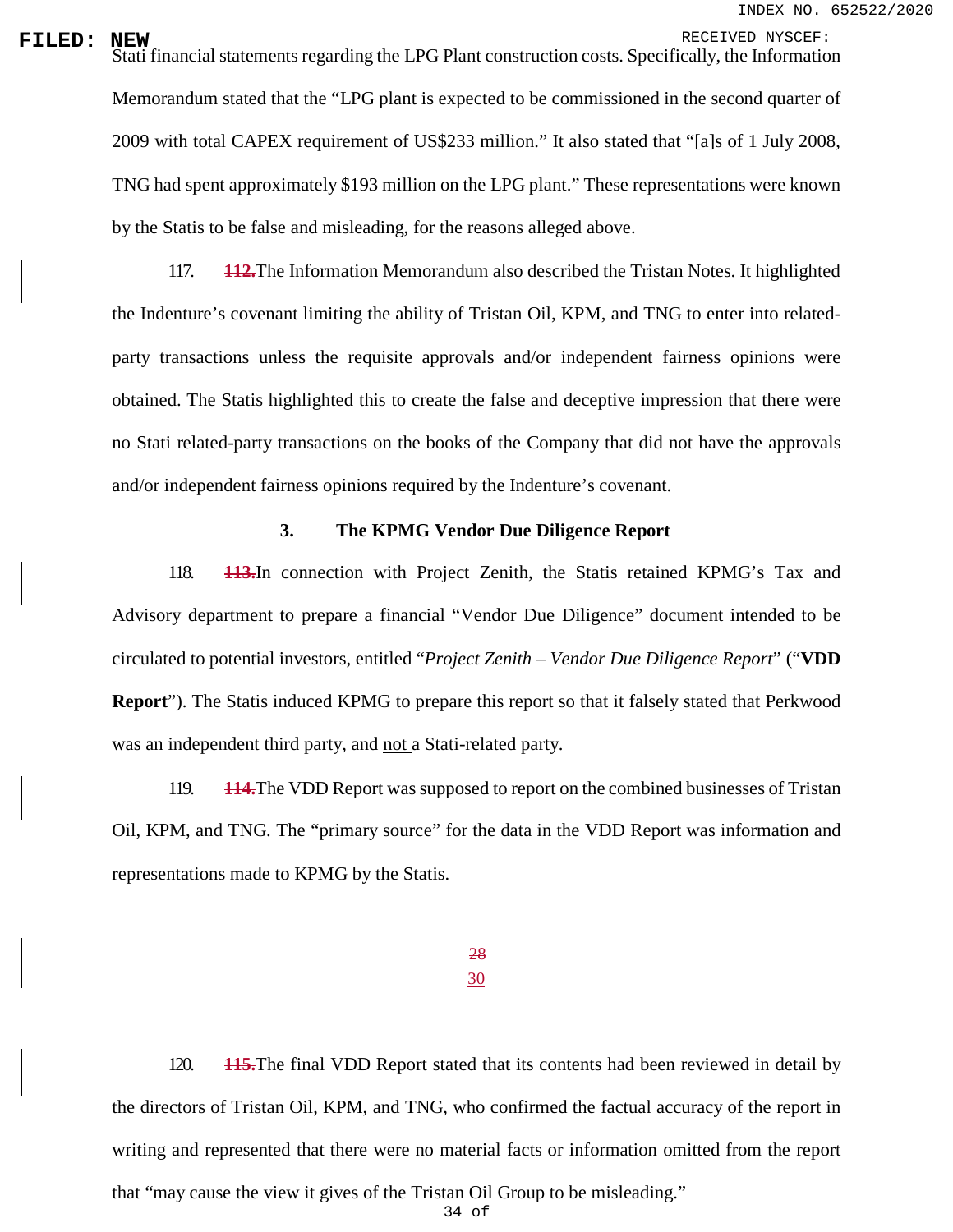**FILED: NEW** 121. **116.**One of the VDD Report's key areas of analysis was related-party transactions.

In this respect, KPMG stated that its scope of work was to:

Identify significant related party transactions, enquire into their rationale, the underlying terms and nature of such transactions; [e]nquire if these transactions have been at arms' length and assess the financial impact and related risks; and [c]omment on the impact of discontinuing related party transactions on the business of the target companies.

122. **117.**On August 31, 2008, KPMG provided the Statis with a draft of the VDD Report.

This draft mentioned Perkwood four times and each time correctly identified Perkwood as a Stati "related party."

123. **118.**If KPMG had issued the VDD Report with Perkwood identified as a Stati company, it would have exposed the Stati fraudulent scheme. Accordingly, the Statis had to procure the falsification of the report.

124. **119.**Mr. Lungu testified at his 2019 deposition that, upon receipt of the draft VDD Report, he held a telephone call with KPMG in which he expressly instructed KPMG to change all identifications of Perkwood in the VDD Report from that of a "related party" to that of an unrelated "third party." KPMG followed this instruction and changed the report. These changes falsified the VDD Report, as Mr. Lungu acknowledged at his deposition.

125. **120.**The VDD Report also repeated the misrepresentations from the Stati financial statements regarding the LPG Plant construction costs, *i.e.*, that the total cost of the LPG Plant was estimated to be \$233 million, of which \$193 million had been invested as of June 30, 2008.

## 29

### 31

126. **121.**As a result of these misrepresentations, a document intended to be distributed to prospective purchasers for the Stati operations in Kazakhstan, including the LPG Plant, was intentionally falsified to describe Perkwood as an unrelated "third party." The Statis deliberately engaged in these falsifications to conceal their fraudulent scheme and to deceive third parties.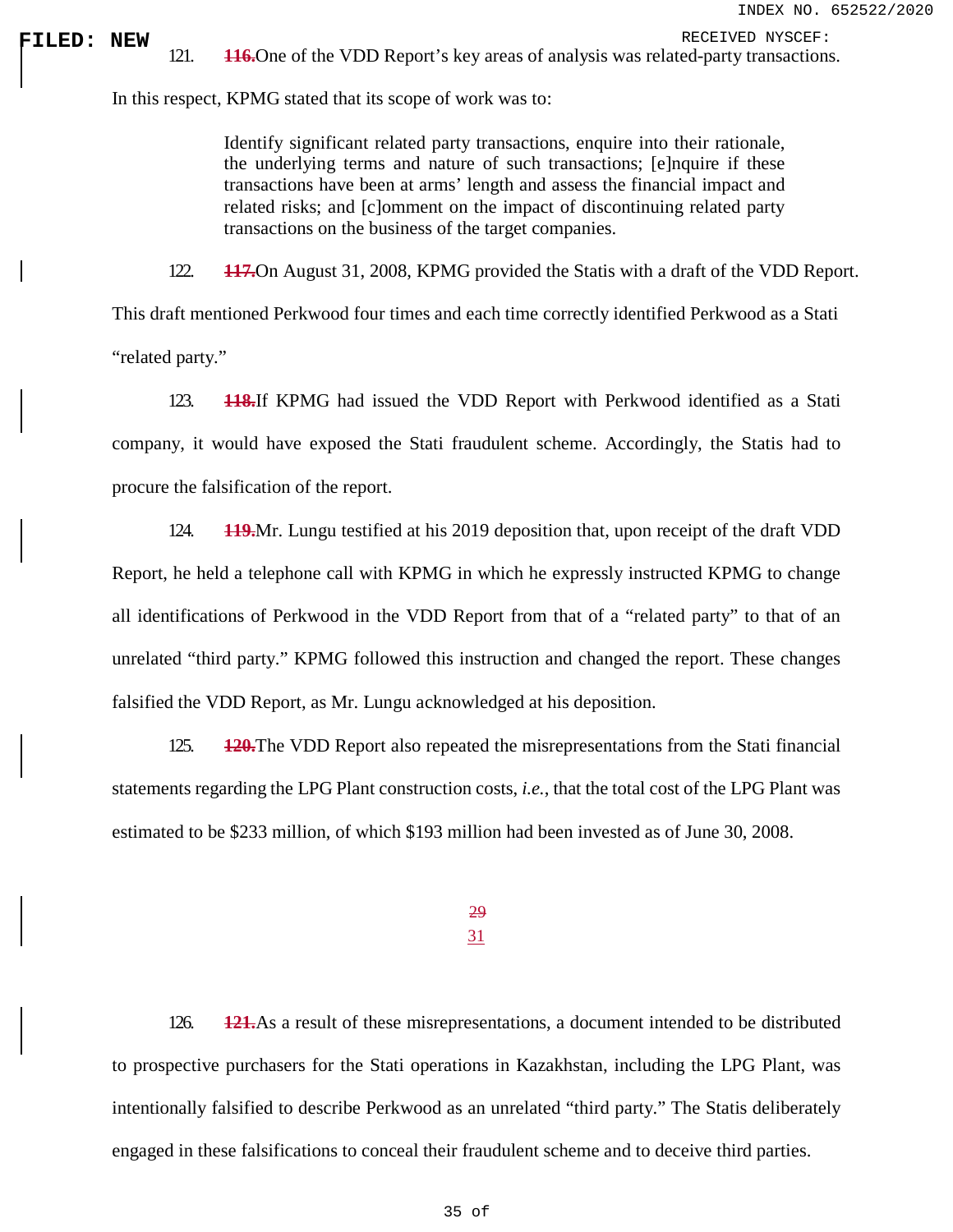## **FILED:** NEW **4. KMG Submits Bid on the Basis of the Falsified "Audited" 4. KMG Submits Bid on the Basis of the Falsified "Audited" Financial Statements**

127. **122.**KazMunaiGas ("**KMG**"), the state-owned oil and gas company of Kazakhstan, was one of the eight prospective purchasers that responded to the Teaser and Information Memorandum.

128. **123.**KMG's response was an "indicative offer" dated September 25, 2008 (the "**KMG Indicative Offer**"). The KMG Indicative Offer relied on the false and misleading information provided by the Statis. It stated: "[i]n formulating our Indicative Offer, we have relied upon the information contained in the Information Memorandum and certain other publicly available information. Our valuation depends upon this information and assumptions being substantiated in the next round through due diligence materials and meetings." KMG also stated that any final bid depended on a review of the documents constituting "standard customary due diligence from a buyer's point of view," which included "commercial, financing and related parties' contracts."

129. **124.**With regard to the calculation of the value of the Statis' operations in Kazakhstan and in particular the LPG Plant, the Indicative Offer stated that among its "key assumptions" was that the \$193 million in LPG Plant construction costs stated in the Information Memorandum was accurate: "[O]ur estimates of the Company's value and the present Indicative Offer are based on the following key assumptions: … Historical production, revenues, costs and CAPEX were as reported in the Information Memorandum."

> 30 32

130. **125.**The Indicative Offer also made clear that its stated \$199 million valuation of the LPG Plant was calculated using the "[h]istorical costs of US\$193 million," as stated by the Statis, "as a base for cost method valuation."

36 of 131. Thus, the KMG Indicative Offer was expressly based upon information that the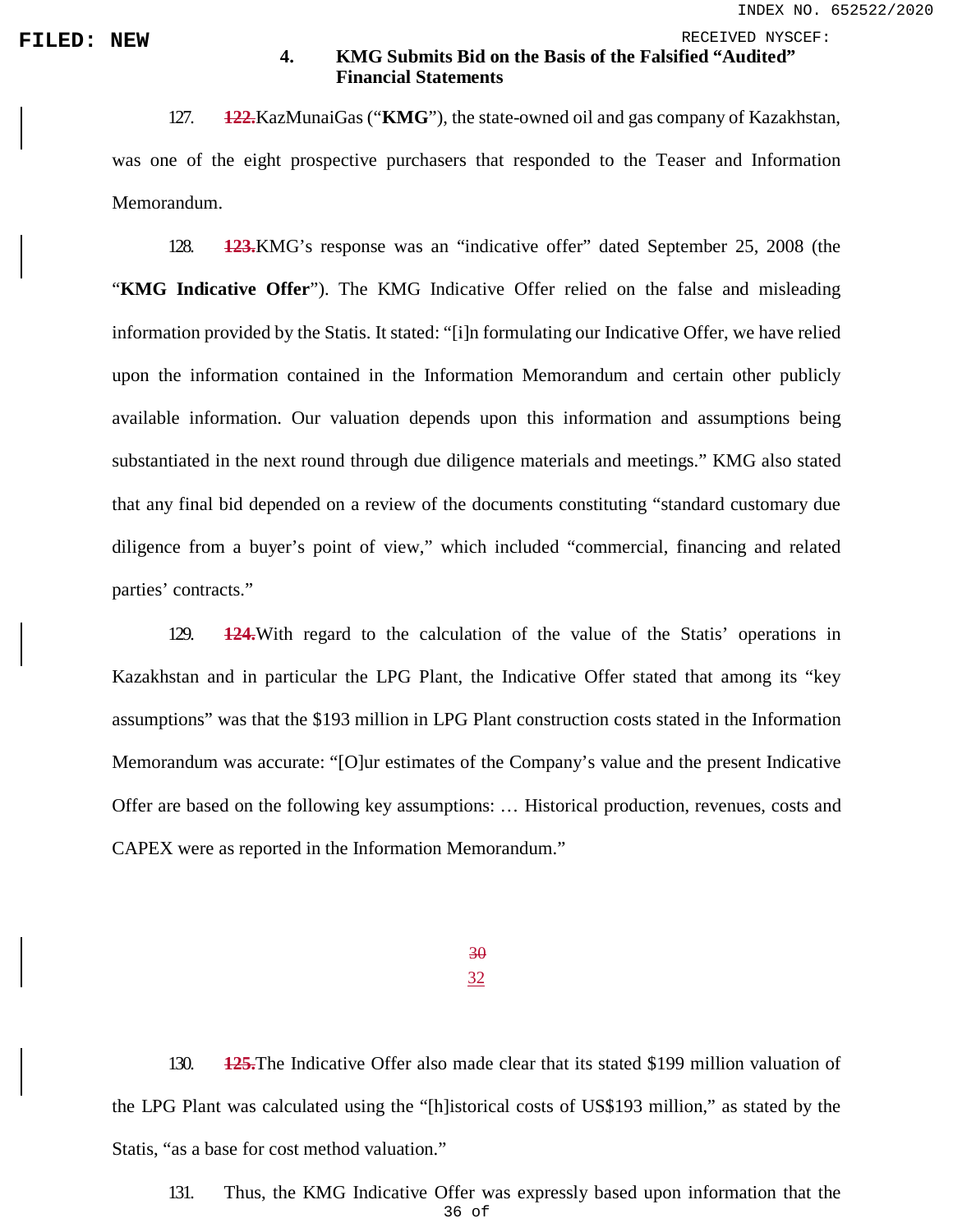**FILED:** NEW RECEIVED NYSCEF:<br>Statis knew to be false (*i.e.*, the fictitiously inflated construction costs of the LPG Plant and the concealed related-party status of Perkwood set forth in the financial statements and Information Memorandum).

> 132. If KMG had known of the Statis' fraudulent scheme, it would not have made the KMG Indicative Offer. At minimum, if KMG had instead been provided with the true construction costs of the LPG Plant, then the value it assigned to the LPG Plant in the Indicative Offer would have been materially lower.

# **III. DEFENDANTS' KNOWLEDGE OF AND PARTICIPATION IN THE FRAUDULENT SCHEME**

133. Upon information and belief, Defendants had knowledge of and/or were on notice of the Statis' fraudulent scheme at least as early as 2011.

### **A. The Laren Transaction**

134. In June 2009, the Statis caused Tristan Oil to issue additional notes (the "**Laren Notes**") to new investors (the "**Laren Noteholders**"). The Laren Notes were issued at a significant discount to their face value. Specifically, Tristan Oil issued \$111,110,000 in notes to Laren Holdings, Ltd. ("**Laren**") in exchange for a \$30,000,000 loan. Laren then issued the Laren Notes to the Laren Noteholders (the "**Laren Transaction**").

135. The Laren Transaction was put in place by the Statis by deception that included at least two different elements. First, Laren was an entity secretly created and controlled by the Statis. As was the case with Perkwood, Laren was presented by the Statis as an independent third

# 31 33

party, not under the control of the Statis. In fact, Laren is a Stati company. Confirming this, key Laren documents were signed for Laren by Eldar Kasumov, who is the personal chauffer for Anatolie Stati. Second, the Laren Transaction was structured so that Anatolie Stati could materially benefit from its supposed conditions. Specifically, in the event that Anatolie Stati timely repaid the "loan," he stood to receive a substantial kickback – referred to as an "upside."

37 of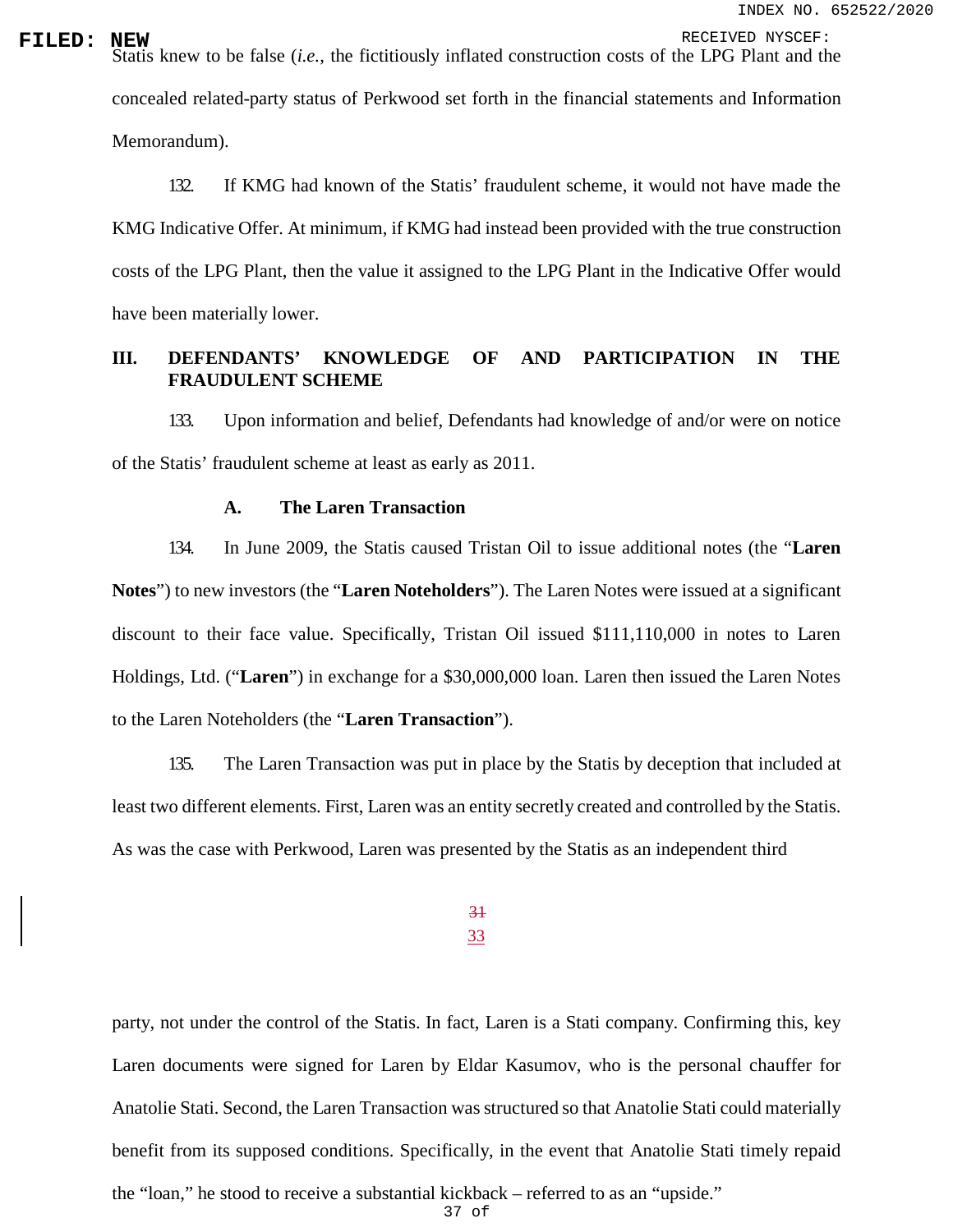**FILED: NEW** 136. The issuance of the Laren Notes spurred Defendant Chapman and Defendants' predecessors -in -interest to investigate the Stati operations in Kazakhstan. In connection with thistheir investigation, Defendants uncovered the Statis' broader fraudulent scheme involving the related- party transactions, money laundering, and asset stripping of the Statis' Kazakh companies. This discovery occurred while the ECT Arbitration was ongoing. In pertinent part, Defendants discovered the following:

> a. That TNG had shipped at least \$160 million in crude oil to another Stati company, Montvale Invest Limited ("**Montvale**"), without any payment back to TNG.

> b. That the Statis' claim in the ECT Arbitration that the cash crunch that TNG and KPM experienced in 2009 was the result of a harassment campaign by Plaintiff Kazakhstan was pretextual; that in fact the cash crunch was caused by the Statis' asset stripping; and that the Statis never had any intention of paying back the Tristan Noteholders.

> c. That the Statis were systematically stripping their assets in Kazakhstan, partly through the scheme of shipping oil to related parties that was never paid for and also by paying a large dividend to a related company, in violation of the Indenture.

> d. That the 2009 Laren Transaction was entirely unnecessary to fund the operations of TNG and KPM and that it was likely another sham transaction designed to defraud additional investors.

# 32 34

# e. That claims could be brought by the Tristan Noteholders against the Statis in Kazakhstan for their fraudulent scheme, including claims for unjust enrichment and for piercing the corporate veil because Anatolie Stati signed the promissory notes on behalf of TNG and KPM and directed the oil-skimming scheme and the fraudulent dividend through an array of companies that he owned and controlled.

38 of f. That the Statis appeared to have taken more than \$200 million through fraudulent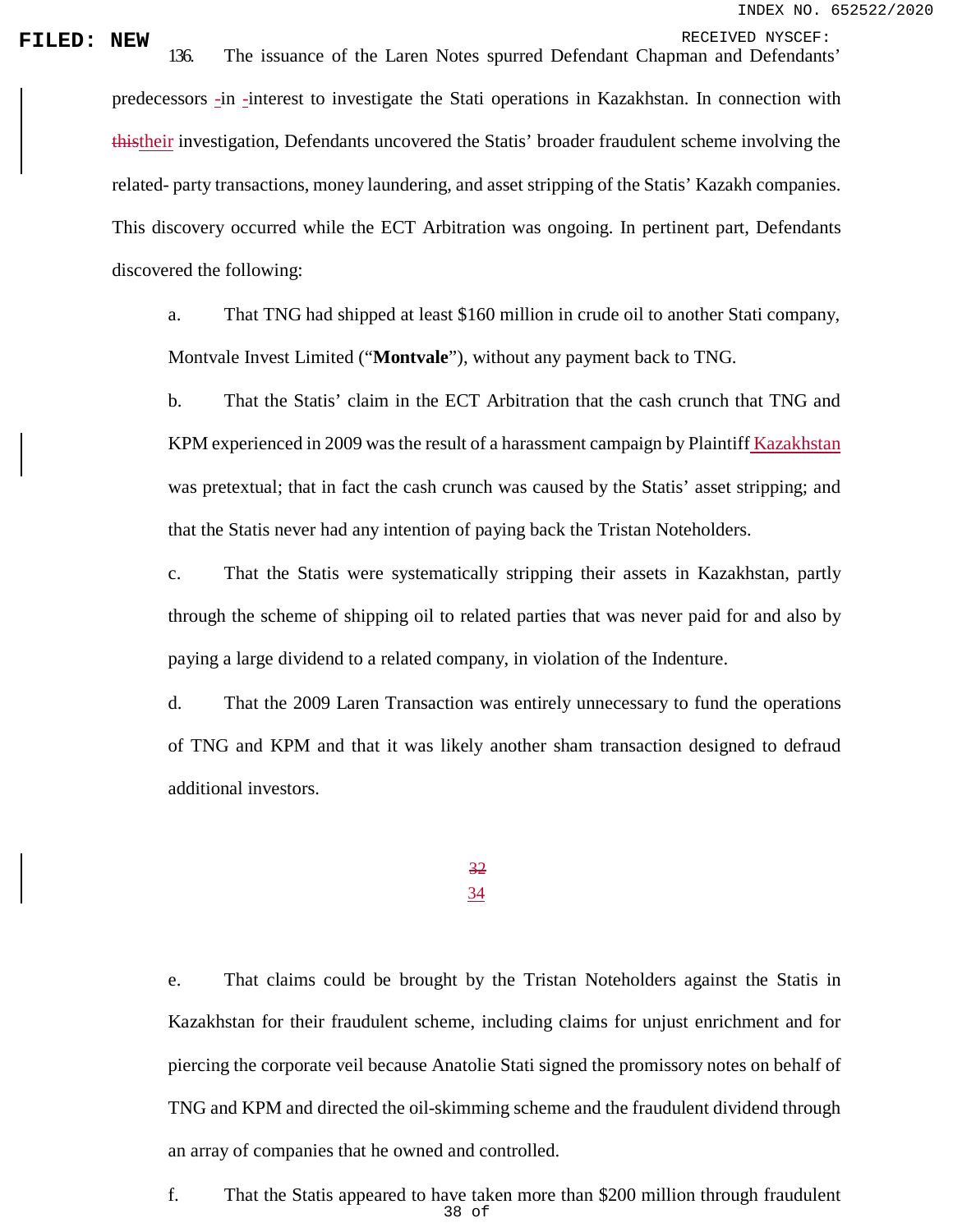**FILED: NEW** transfers from TNG and KPM to related companies that should have gone to the Tristan and Laren Noteholders, including tens of millions in dividends, a salary of \$9 million paid to Anatolie Stati as CEO of Tristan Oil (whose only activity was to issue the Laren Notes), and other illegitimate related-party transfers.

> g. That the Statis had been overstating (by 200% to 350%) the capital expenses for production of the Kazakh wells and then laundering the amount of the overstated costs through other Stati-controlled companies; and rather than paying the market rate to drill the wells, the Statis paid pay one of their other companies, KASKO, to drill them at inflated rates, then pocketed the difference.

> h. That the Statis, based on an initial investment of approximately \$10 million, were able to pay themselves salaries and cash dividends of \$40 million, skim as much as \$250 million in oil revenues, and raise and steal several hundred million dollars in investments from the Tristan Noteholders.

137. In summary, Defendants discovered:

a. That the Statis ran an overarching fraudulent scheme to strip assets from TNG and KPM worth more than \$1.04 billion since 2004, with approximately half of that representing pure profit to the Statis;

> 33 35

b. That the Statis' financial statements were fraudulent and showed a systematic stripping of assets of KPM and TNG in part by failing to return revenue from the sale of crude oil; and

c. That the Statis' fraud included a total of \$555 million in related-party transactions, including approximately \$124 million in skimmed oil sales, nearly \$40 million in dividends and salaries paid to the Statis, and other transfers of funds to other Stati companies.

39 of 138. The Defendants did not communicate their knowledge of the Statis' fraudulent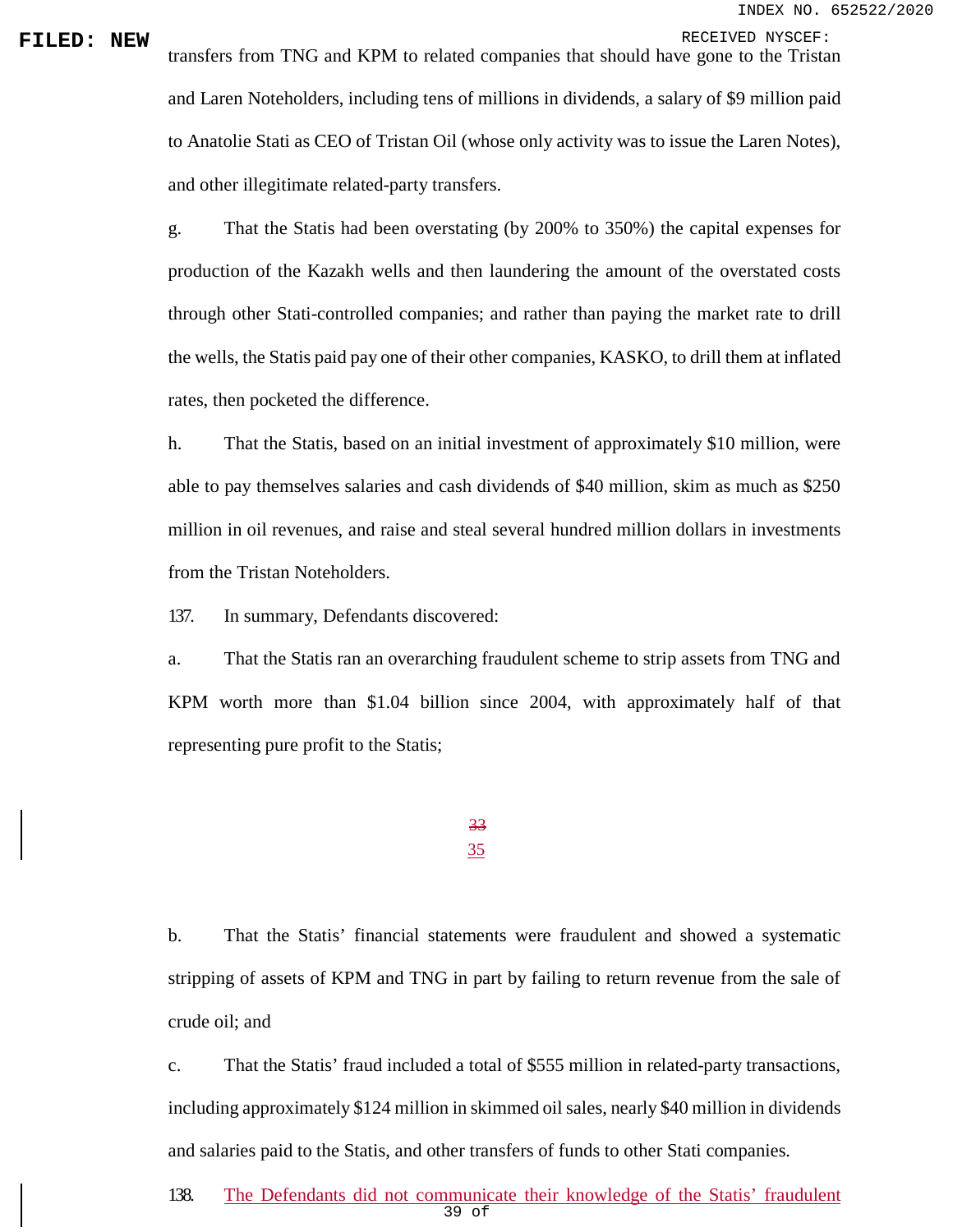**FILED:** NEW<br>| scheme to Plaintiff Outrider. At certain relevant times, Plaintiff Outrider was a member of an ad hoc committee of Noteholders (the "**Ad Hoc Committee**") and paid certain of the costs of legal counsel and other expenses. Defendants were also members of the Ad Hoc Committee but maintained independent lines of communication with the Statis and the investigators -- meeting with the Statis and their representatives outside of the presence of Plaintiff Outrider, and communicated with the investigators in Kazakhstan outside of the presence of Plaintiff Outrider. On information and belief, Defendants obtained their knowledge of the Statis' fraud through these independent lines of communications.

> 139. Plaintiff Outrider, unlike Defendants, was not aware of that the Statis were engaged in a fraudulent scheme. Instead, as a result of what was communicated to the Ad Hoc Committee, Plaintiff Outrider believed that the Statis were legitimately shielding their assets from the risk of expropriation from Kazakhstan. This is precisely what the Statis asserted in the ECT Arbitration and in the subsequent enforcement efforts. For example, the Statis claimed to the ECT tribunal that Plaintiff Kazakhstan's argument that the Statis "stripped KPM and TNG of cash in preparation to abandon them is unsupported and wrong. KPM paid dividends in 2009 and 2010 to avoid seizure of the funds - not to prepare for voluntary abandonment."

### 36

140. Outrider did not learn the truth of the matter – that the Statis were engaged in a systemic fraud and that Defendants were aware of, conspired in and aided and abetted this fraud – until years later, after this lawsuit was filed in June 2020.

# **B. Defendants Enter into the Sharing Agreement**

141. **133.**In or about July 2012, Defendants knew conclusively as a result of their investigation that they had been defrauded by the Statis. However, they decided that their best hope of recovering their stolen monies was to not to pursue legal action against the Statis, but rather to try to conspire with and aid and abet the Statis in perpetrating their fraud against Plaintiff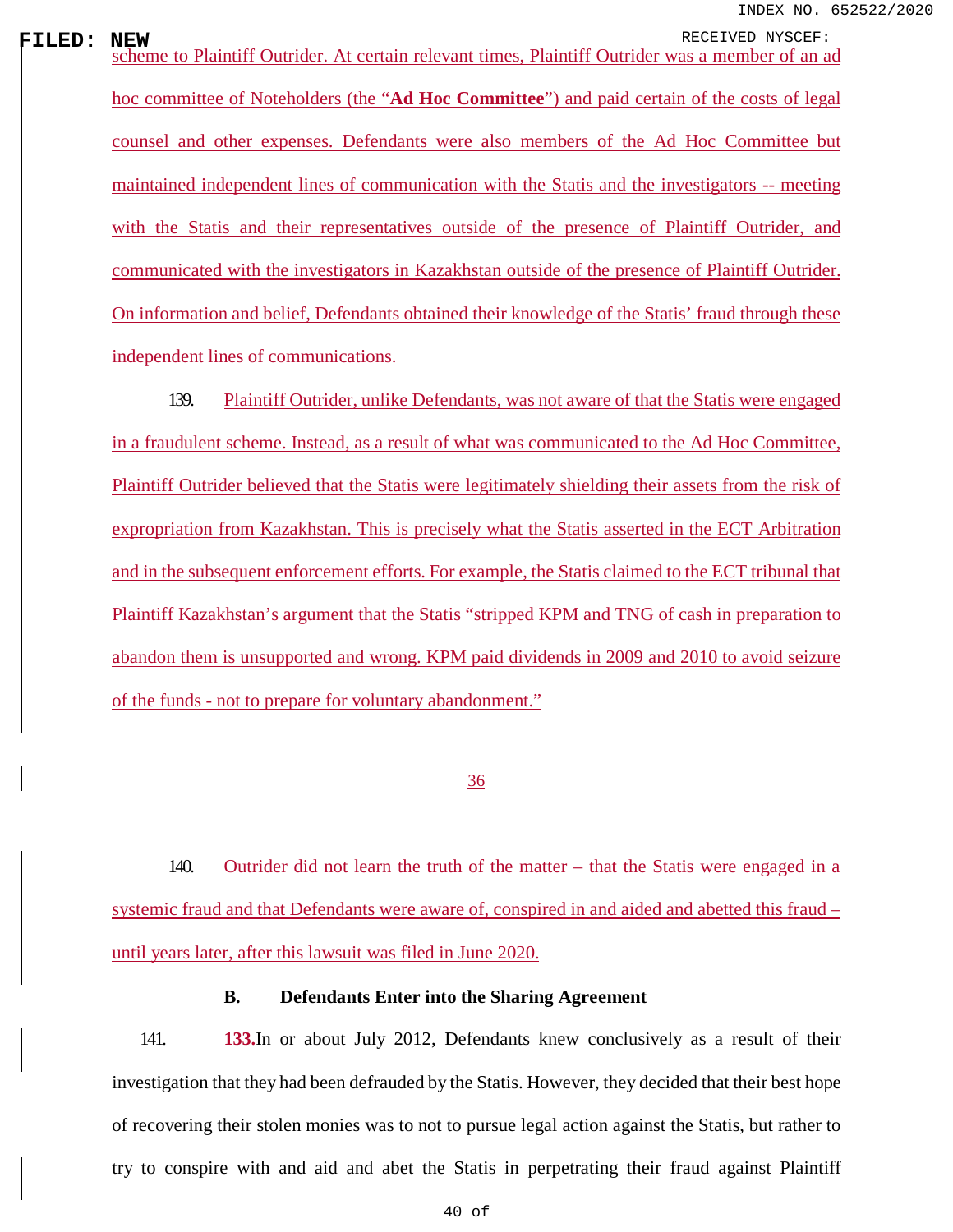RECEIVED **:** NEW RECEIVED NYSCEF:<br>| <u>Kazakhstan</u>, so that <del>PlaintiffKazakhstan</del> ultimately paid Defendants the amounts that the Statis had stolen from Defendants.

> 142. **134.**To that end, Defendants negotiated and entered into the 2012 Sharing Agreement with the Statis.

> 143. **135.**Defendant Chapman negotiated the Sharing Agreement with the Statis during the period from July to December 2012. Leading up to the execution of the Sharing Agreement, Defendant Chapman was in frequent contact with the Statis and their representatives. For example, Defendant Chapman met with Anatolie Stati and Mr. Lungu on or about January 17, 2012 in New York, without Plaintiff Outrider or the other Noteholders. Other telephone, electronic, and inperson communications took place between Defendants and the Statis and their representatives from March 2012 to July 2012.

#### 34

144. **136.**Eleven Tristan Noteholders constituting the majority of the ownership rights of the Tristan Notes signed the Sharing Agreement, including the three funds managed by Black River, Defendants' predecessors in interest. This included Plaintiff Outrider, which Defendants induced

37

to sign by, in part, failing to disclose the extent of the Statis' fraud despite having knowledge of same.

145. **137.**The Sharing Agreement recognized that Tristan Oil and the Note guarantors (TNG and KPM) had defaulted on the Tristan Notes and that the parties "desire to restructure the obligations owed by Tristan Oil to the Noteholders and to provide the benefits of the Sharing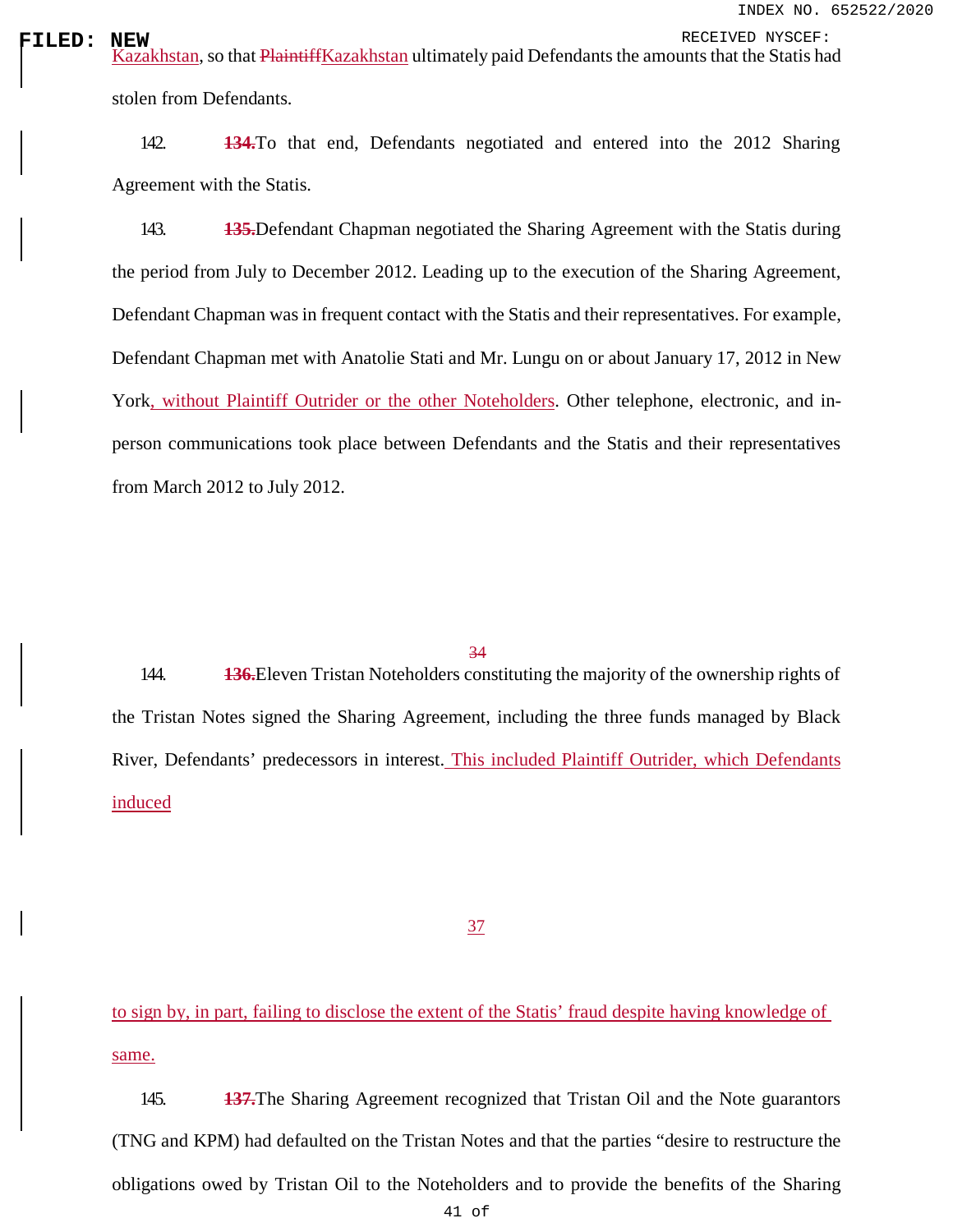**FILED:** NEW RECEIVED NYSCEF:<br>
Agreement" to the signatory Tristan Noteholders.

146. **138.**The Sharing Agreement restructured the obligations by requiring the Statis to pay the Tristan Noteholders the "Proceeds" that they obtained from Plaintiff Kazakhstan in the ECT Arbitration. Specifically, Section 4(b) of the Sharing Agreement provided that the first \$18 million of any such Proceeds obtained by the Statis from PlaintiffKazakhstan would be used for legal fees for, among other things, obtaining and then collecting on any arbitral award against PlaintiffKazakhstan. The signatory Noteholders would receive 70 percent of any additional Proceeds until they had been fully paid, with the Statis receiving the remaining 30 percent. The Statis would also receive 100 percent of any Proceeds above that amount. Such Proceeds included not only any award rendered in the ECT Arbitration, but also any order in favor of the Statis in any confirmation, recognition, or execution proceedings against PlaintiffKazakhstan.

147. **139.**The Sharing Agreement thereby gave Defendants a powerful financial incentive to support the Statis in their fraudulent scheme.

148. **140.**The Agreement required that the Statis keep Defendants and other signatories "reasonably informed of any and all material developments with respect to the Arbitration and all Claims, including the issuance of any Awards and any monies received in respect of any such Awards." The Agreement also required that the Statis make themselves reasonably available to

> 35 respond to inquiries from Defendants regarding the status of the ECT Arbitration and the collection

> > 38

and enforcement of any awards against Plaintiff. Kazakhstan. The Agreement also provided various incentives and penalties for the Statis to comply with its terms.

149. **141.**Under Section 6 of the Sharing Agreement, in exchange for sharing in the Proceeds, Defendants agreed not to take any legal action against the Statis to remedy the default on the Tristan Notes. Specifically, it required the Noteholders to forbear "from exercising any and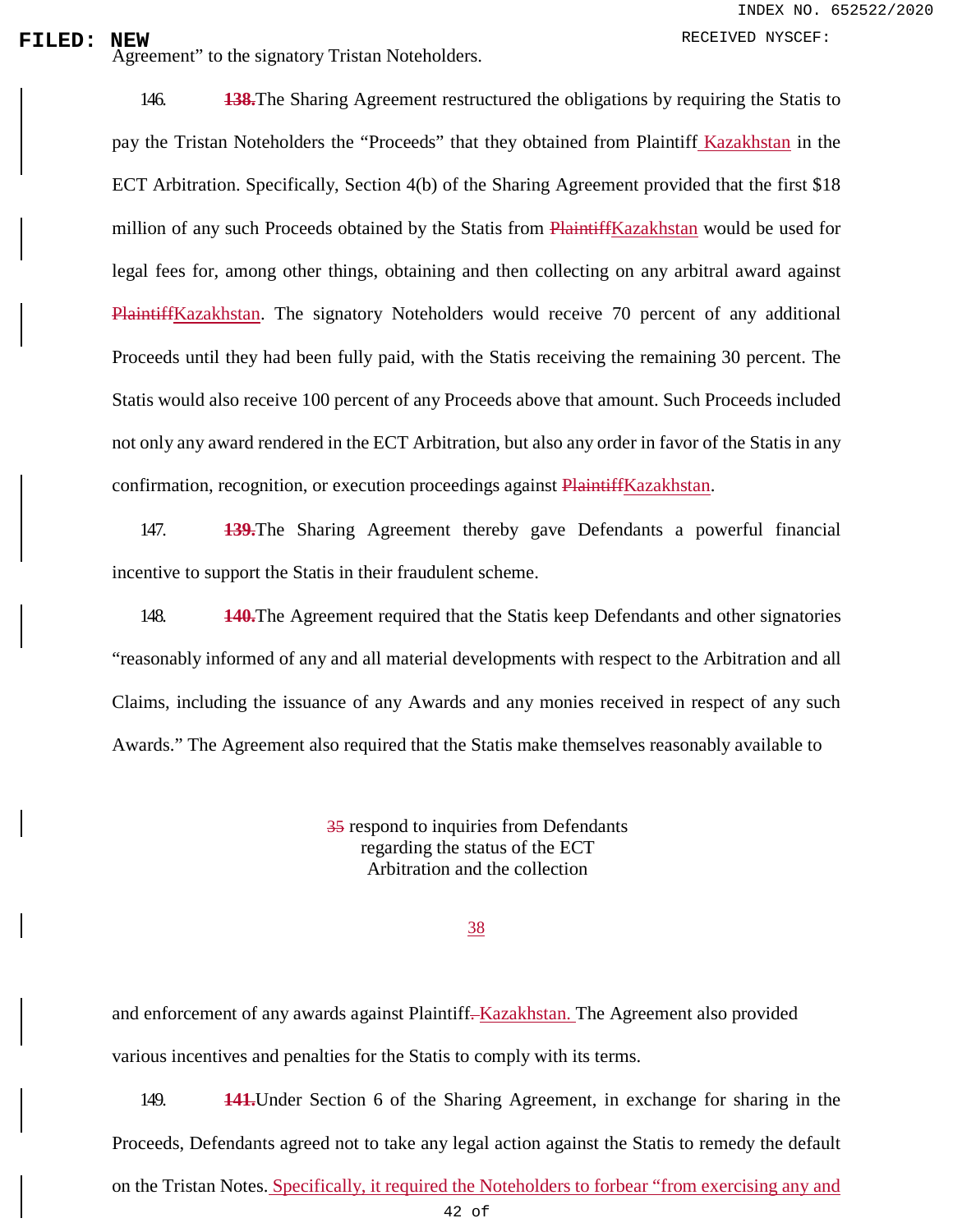**FILED:** NEW RECEIVED NYSCEF:<br>| all default-related remedies to the extent provided under the Indenture or otherwise under any related documents (other than this Agreement) or under applicable law or at equity against the Tristan Parties or any family member of A. Stati or G. Stati." The Agreement also blocked the Noteholders "from asserting any claims against the Guarantors and/or the Republic of Kazakhstan or any of its Affiliates, arising out of or connected to the Notes (including the Modified Notes) or the Indenture."

## **C. Defendants Take Overt Actions to Support the Statis' Fraud**

150. **142.**Following the execution of the Sharing Agreement, Defendants took other overt acts in support of the Statis' fraudulent scheme. For example, Defendants provided critical funding for the Statis' efforts to avoid a trial on the merits of the fraud in England. Defendants, upon information and belief, also funded the Statis' legal proceedings against Plaintiff Kazakhstan in other jurisdictions. Defendants have also regularly consulted with, and provided guidance to, the Statis regarding the strategy for enforcing the ECT Award in various jurisdictions since at least 2014. They have also worked to frustrate Plaintiff Kazakhstan's attempts to discover information related to the fraudulent scheme. These wrongful acts were done with willful and wanton disregard for PlaintiffKazakhstan's rights.

151. **143.**By engaging in these activities with knowledge of the Statis' fraudulent scheme, Defendants have knowingly participated in, and provided substantial assistance to, the

### 39

perpetuation of the fraudulent scheme. In doing so, they have aided and abetted the continuation of the fraudulent scheme by the Statis. Defendants' actions have caused separate damage to Plaintiff Kazakhstan and Plaintiff Outrider.

152. **144.**Defendants' knowing participation in, provision of substantial assistance to, and aiding and abetting of the Statis' fraudulent scheme is evidenced in a series of communications

43 of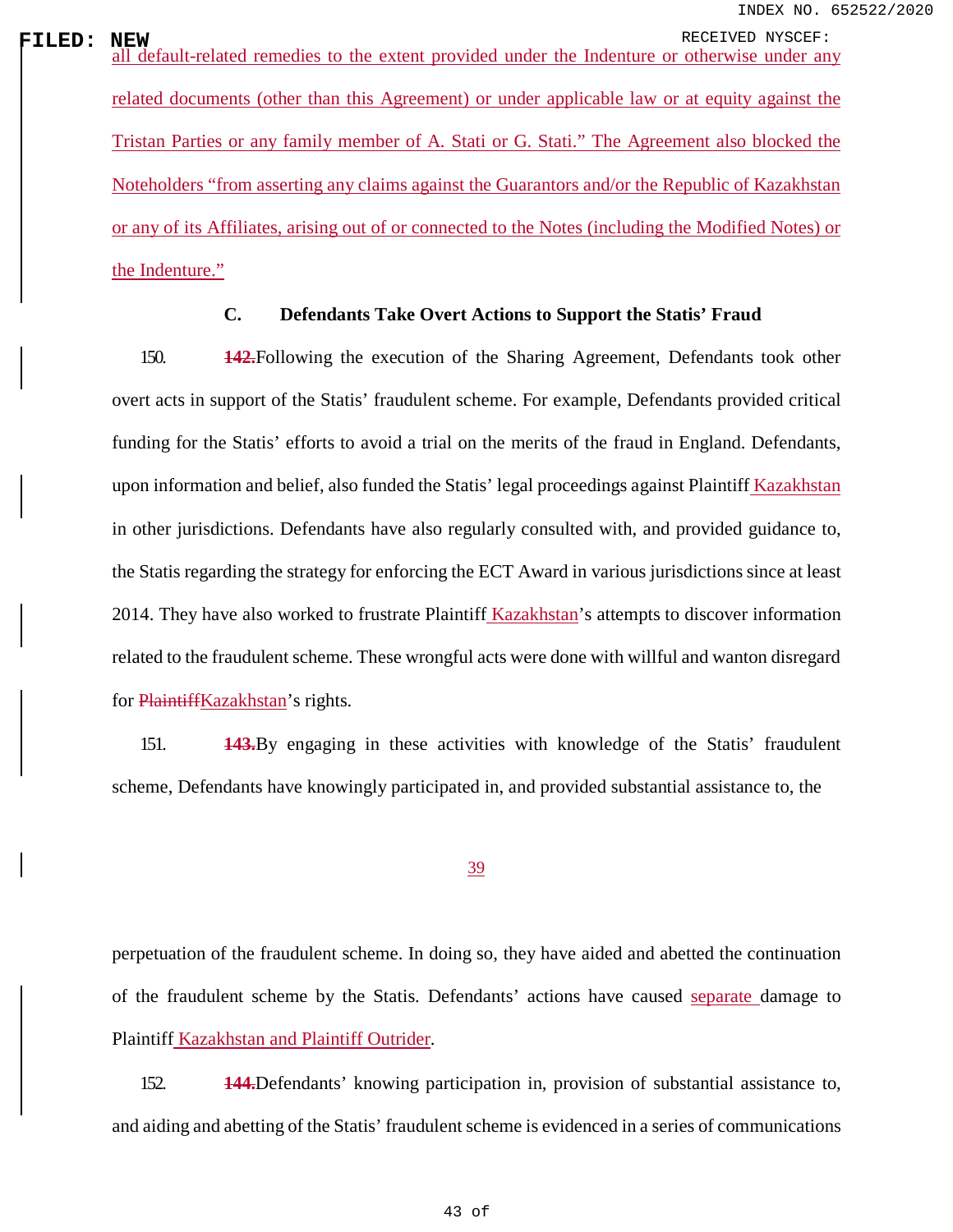36 between Defendants and the Statis that took place during the period from December 2012 – when Black River was the Noteholder of the Tristan Notes – to the present, as alleged below.

153. **145.**From the date the Sharing Agreement was executed to the date the ECT Award was issued, December 19, 2013, Defendants were in frequent contact with the Statis and their representatives regarding, upon information and belief, legal strategy, the potential likelihood of success in the ECT Arbitration, and litigation financing related to the ECT Arbitration.

154. **146.**Defendants remained in frequent contact with the Statis and their representatives during the period that the Statis were attempting to enforce the ECT Award in various jurisdictions, including England. This included, at a minimum, multiple electronic communications between August and October 2015. Upon information and belief, these communications concerned legal strategy, the potential likelihood of success in the Enforcement Proceedings, and litigation financing related to those proceedings.

155. **147.**From December 2015 until December 2016, Defendants remained in frequent contact with the Statis and their representatives regarding, upon information and belief, legal strategy, the potential likelihood of success, and litigation financing related to the Enforcement Proceedings. Such communications occurred by telephone, electronic mail, and in person in, at minimum, March, April, August, September, October, and December 2016.

#### 40

156. **148.**Further communications between Defendants and the Statis and their representatives occurred in January 2017, when the Statis and Plaintiff Kazakhstan were making submissions regarding the Statis' fraudulent scheme in the English Enforcement Proceedings. The communications related to, *inter alia*, hiring a communications consultant focusing on government and media relations and reputation and crisis management.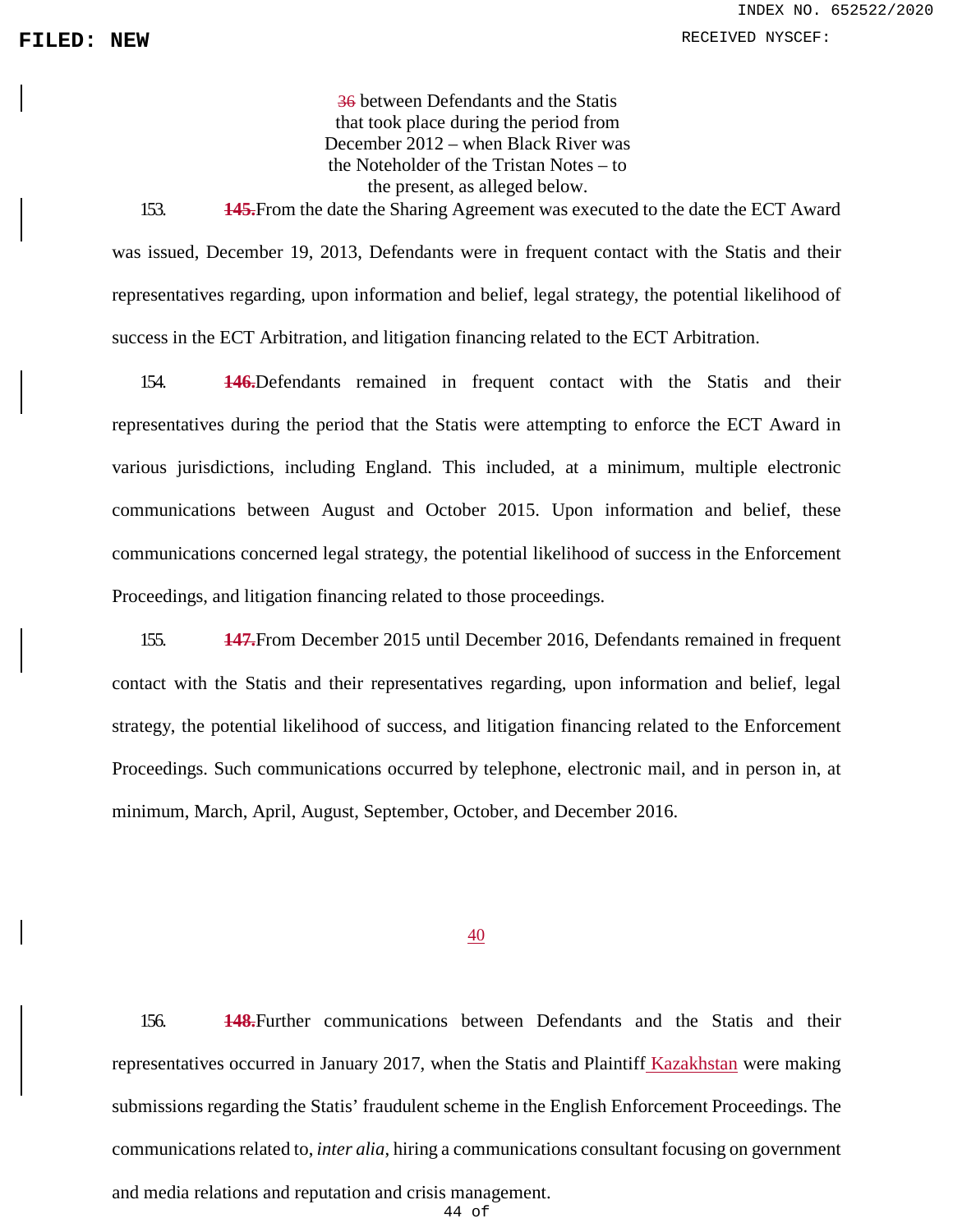37

157. **149.**Defendants remained in frequent contact with the Statis and their representatives regarding the February 2017 hearing in the English Enforcement Proceedings. The February 2017 communications related to, *inter alia*, the "amount required" to fund the Enforcement Proceedings and "calculations" thereof. Further communications occurred in March 2017 related to, *inter alia*, the legal strategy of, the potential likelihood of success in, and litigation financing for the English Enforcement Proceedings.

158. **150.**Upon information and belief, throughout the remainder of 2017, Defendants remained in frequent contact with the Statis and their representatives, during which time the Statis initiated further proceedings to attempt to enforce the ECT Award in Belgium, Luxembourg, the Netherlands, Italy, Sweden, and the United States. Communications by electronic mail, for example, occurred in July, October, November, and December 2017. Upon information and belief, these communications related to, *inter alia*, the legal strategy of, the potential likelihood of success in, and litigation financing for the new Enforcement Proceedings.

159. **151.**Defendants provided the above-referenced funding to the Statis for use in the appeal of the English Enforcement Proceedings, which enabled the Statis to discontinue and abandon those proceedings to escape final judgment on the fraudulent scheme. Plaintiff now knows that Defendants agreed to provide and did provide such funding maliciously, with the intention of harming PlaintiffKazakhstan by depriving it of the opportunity to prove the Statis' fraud in England. Had PlaintiffKazakhstan proven this

## 41

fraud at trial, the Statis' efforts to enforce the ECT Award would have been adversely affected, and thus Defendants' unlawful plan to obtain from PlaintiffKazakhstan the monies that Defendants knew had been stolen from them by the Statis would have been adversely affected.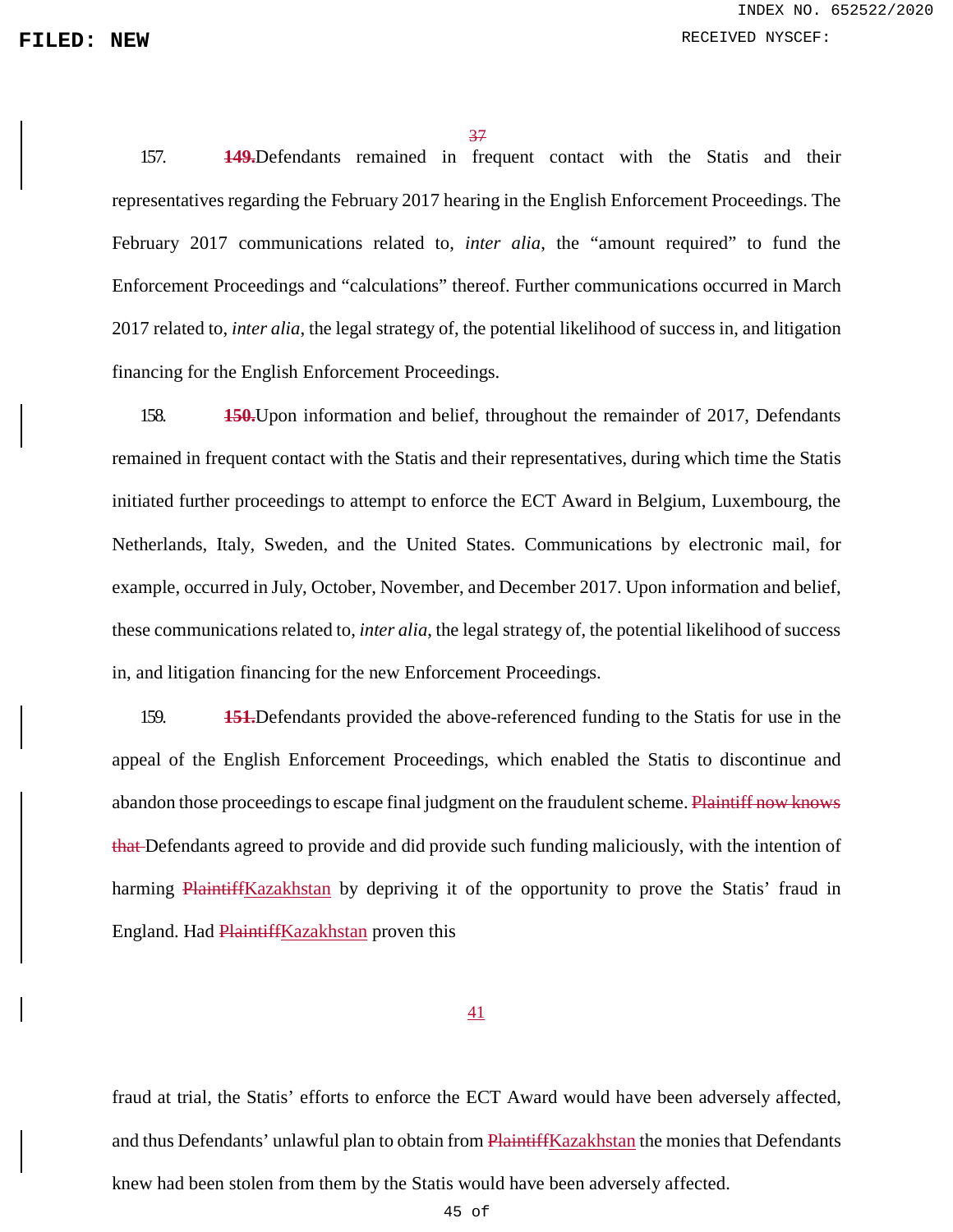38

160. From January 2018 to present, Defendants have remained in frequent contact with the Statis and their representatives regarding, upon information and belief, the legal strategy of, the potential likelihood of success in, and litigation financing for the Enforcement Proceedings.

161. **152.**The Enforcement Proceedings continue to the present, wherein the Statis, with the substantial assistance of Defendants, are attempting to continue to cover up the fraud perpetrated by the Statis against the Tristan Noteholders, including Plaintiff Outrider, (and Plaintiff Kazakhstan), all to accomplish Defendants' above- referenced unlawful plan.

# **IV. PERPETUATION OF THE FRAUD IN THE ECT ARBITRATION**

162. **153.**As alleged above, the Statis' fraudulent scheme centered around the key lie that their fraudulent related-party transactions involving KPM and TNG were legitimate business expenditures, thereby stripping assets from those companies, laundering money through them, and falsely portraying them as having more assets than they actually did. This key lie is at the center of their continuing the Statis' fraud against Plaintiff, which Defendants joined and actively supported to accomplish their unlawful plan.

### **A. The Statis Institute Arbitral Proceedings Against Plaintiff Kazakhstan**

163. **154.**On July 1, 2010, the Statis (Tristan) defaulted on the interest payments due to the Tristan Noteholders. This default occurred as a result of the Statis' fraudulent asset stripping of their Kazakh companies (TNG and KPM), through which the defrauded the Tristan Noteholders of their invested monies.

164. **155.**On July 26, 2010, the Statis filed a Request for Arbitration with the Stockholm Chamber of Commerce, claiming that Plaintiff Kazakhstan had engaged in a "campaign of

42

harassment" that violated various provisions of the ECT. The Statis claimed as damages all, or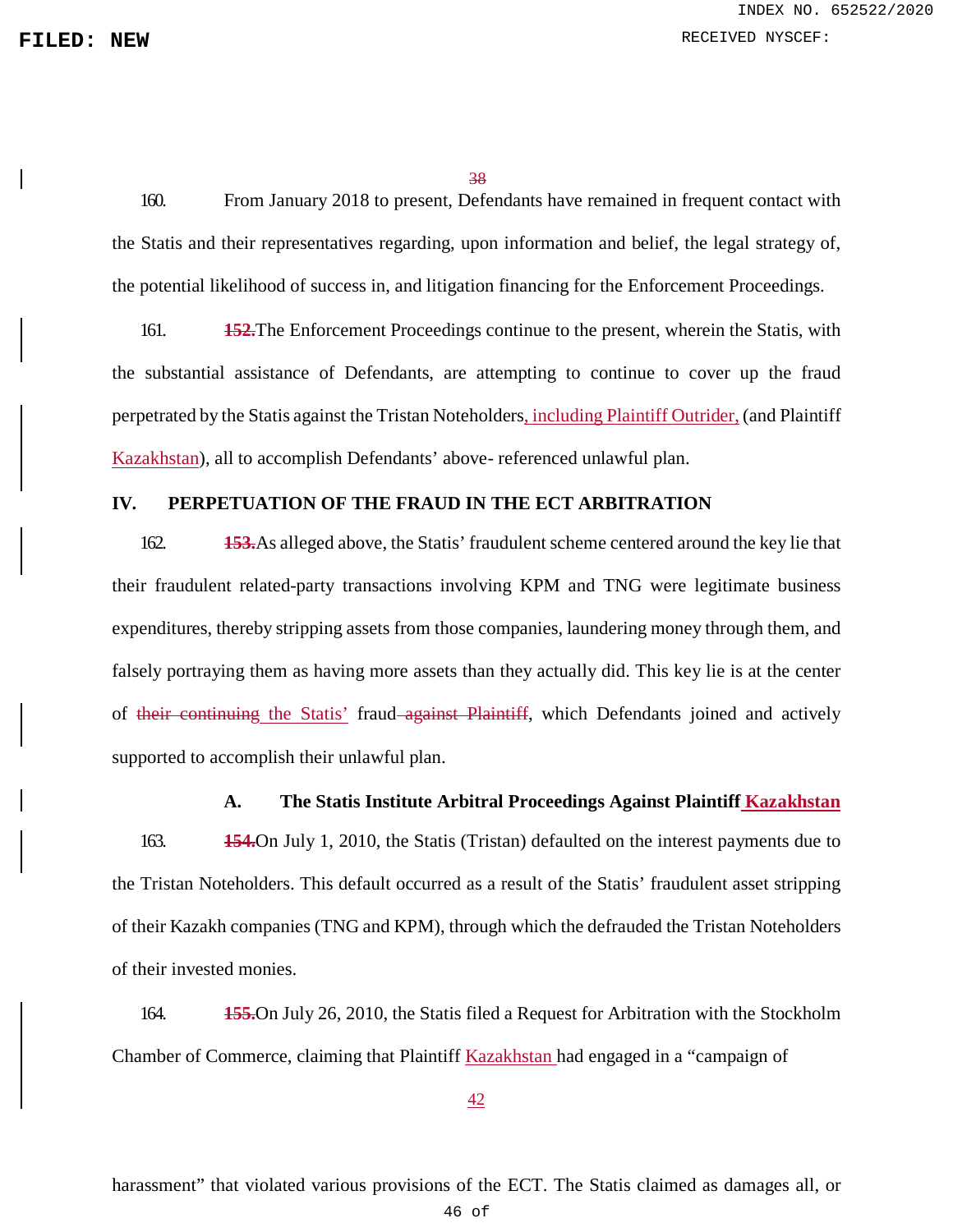INDEX NO. 652522/2020

**FILED: NEW**<br>substantially all, of the monies they had unlawfully stripped from their Kazakh companies and stolen from the Tristan Noteholders.

39

165. **156.**The arbitration hearings were held in Paris, France. In the ECT Arbitration, the Statis contended that, as a result of Plaintiff Kazakhstan's alleged breaches of the ECT, the Statis were entitled to damages for, *inter alia*, (i) their actual investment in the LPG Plant, which they falsely claimed was approximately \$245 million; and (ii) the additional profit that they contended would have been realized from the LPG Plant but for Plaintiff Kazakhstan's alleged breaches of the ECT, which the Statis asserted was \$84,077,000.00.

# **B. In Furtherance of the Fraudulent Scheme, the Statis Make Multiple Misrepresentations in the ECT Arbitration**

166. **157.**During the ECT Arbitration, the Statis made a series of false statements and submitted a range of falsified evidence on a range of subjects, including false evidence supporting their key lie that the related-party transactions were legitimate business expenditures.

167. **158.**With regard to the LPG Plant, the Statis contended that the LPG Plant should be valued based on the investment that they had allegedly made on the plant, while Plaintiff Kazakhstan contended that it should be valued as scrap, given that it was never completed and was not a viable investment.

168. **159.**The Statis, in making their arguments regarding the quantum of damages, made several misrepresentations, the falsity of which Plaintiff Kazakhstan and Plaintiff Outrider did not discover until years later.

169. **160.**First, the Statis, in reliance on the fraudulently obtained audit reports and falsified financial statements, represented that they had invested more than \$245 million in the development and construction of the LPG Plant, and should be awarded that amount. In fact, the amount

43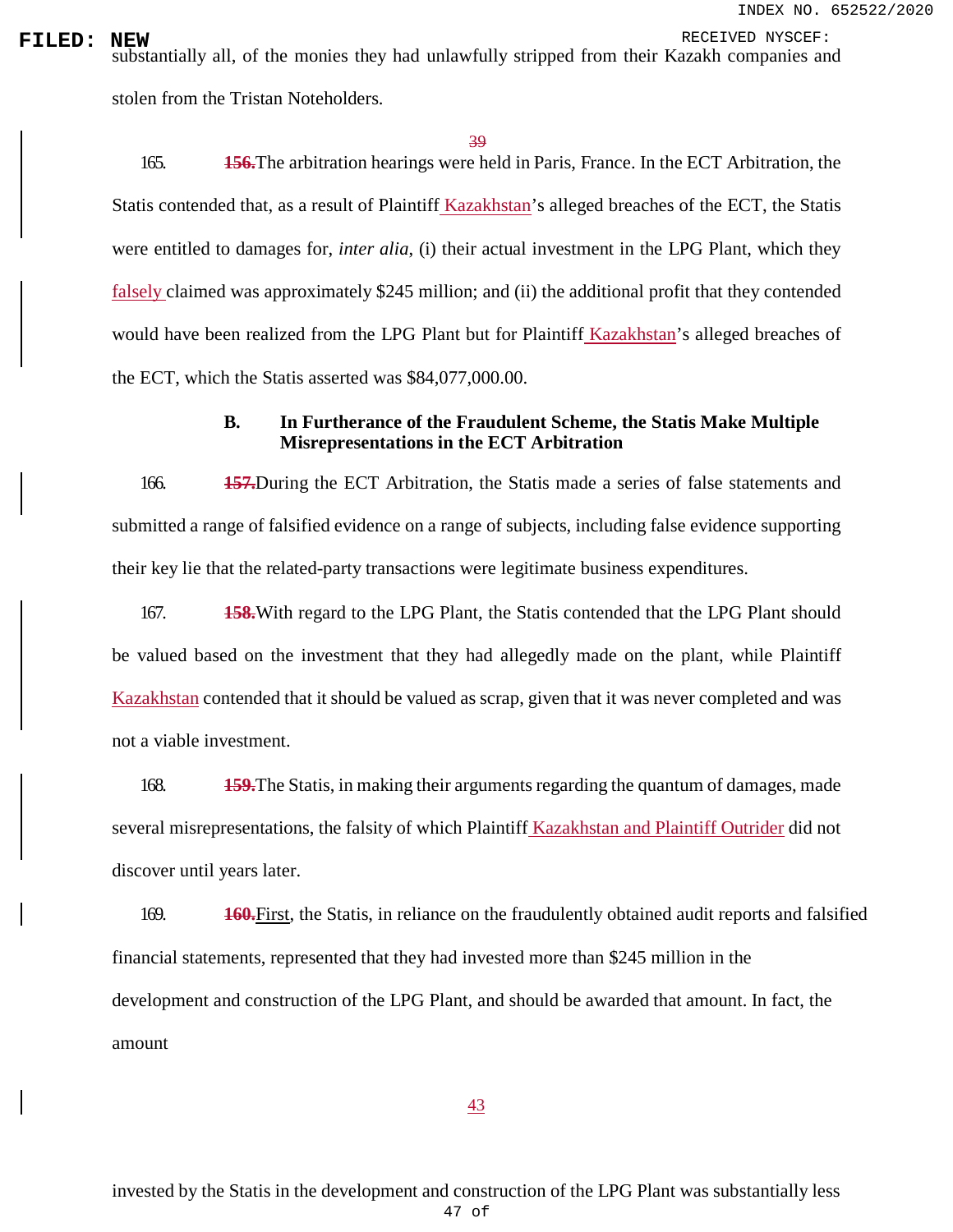INDEX NO. 652522/2020

**FILED:** NEW RECEIVED NYSCEF:<br>than the claimed \$245 million, and this amount had been fictitiously inflated through the LPG Plant fraud scheme described above.

> 170. **161.**In addition to submitting fraudulent documentary evidence, the Statis made the following misrepresentations to the ECT Tribunal:

## 40

a. The Statis' May 18, 2011 Statement of Claim stated that they "invested more than USD 245 million in development and construction of the LPG plant."

b. The First Witness Statement of Mr. Lungu, dated May 17, 2011, asserted that "[w]hen the State seized KPM and TNG and all of their assets, including the LPG Plant, in July of 2010, more than USD 245 million had been invested in construction of the LPG Plant."

c. The May 17, 2011 expert report of FTI Consulting, Inc. ("**FTI**") stated that "[p]er the audited financial statements for the period ended 31 December 2009, TNG has invested approximately \$245 million in the design and construction of the LPG Plant," and that "[a]s of 30 September 2008, TNG reported \$208.5 million related to total capital costs invested into the LPG Plant."

d. The Statis' May 7, 2012 Reply Memorial on Jurisdiction and Liability stated that "in May of 2009, Claimants ceased their capital outlays for construction of the LPG Plant, having already invested more than US \$245 million in its construction."

e. The Second Witness Statement of Anatolie Stati, dated May 7, 2012, stated that "[f]aced with this climate of fear and uncertainty, I [*i.e.*, Anatolie Stati] chose in May of 2009 to postpone the LPG Plant project, having already spent more than USD 245 million toward its construction."

### 44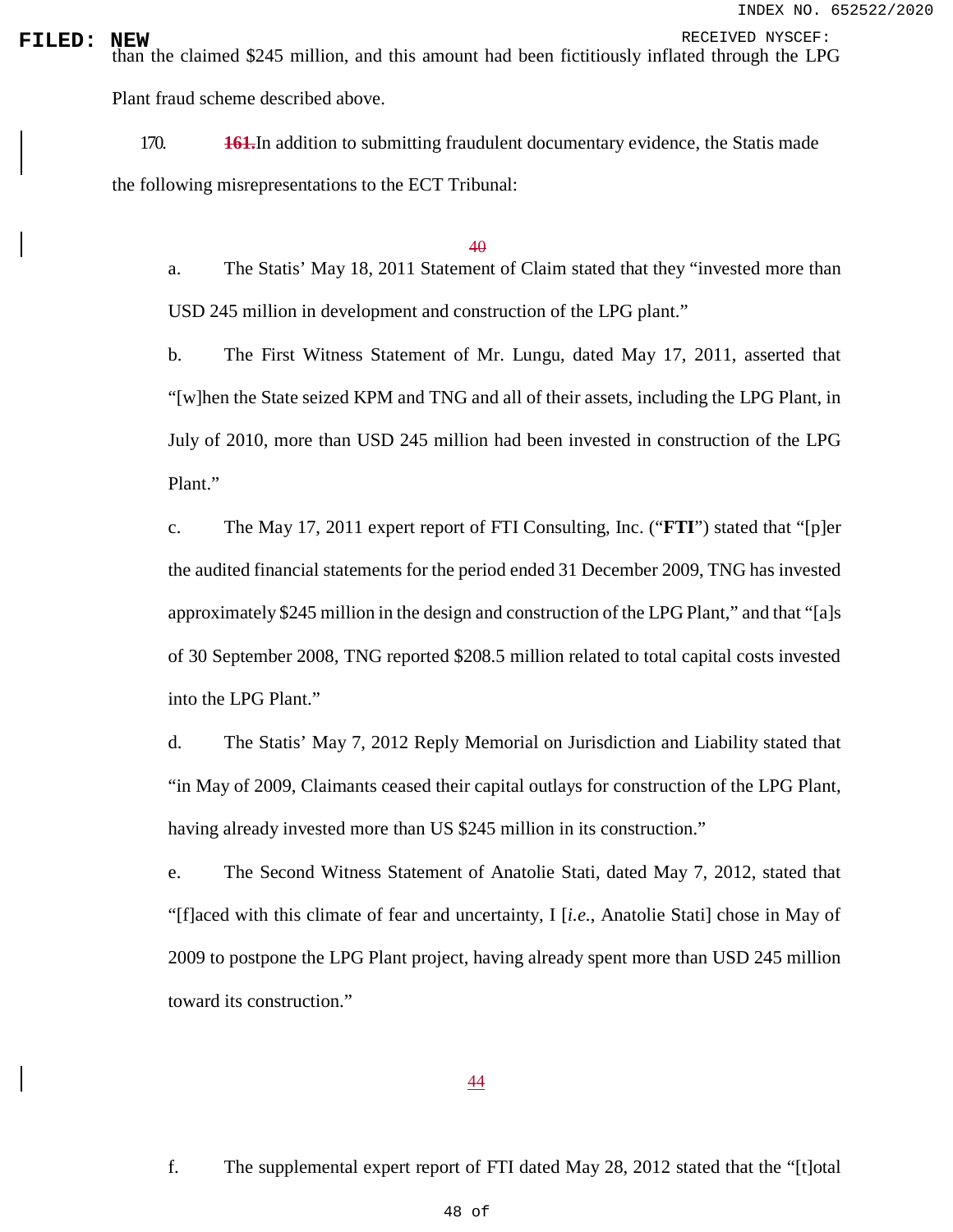**FILED:** NEW investment that the Claimants have invested in the LPG Plant is \$245 million."

g. The Statis' May 28, 2012 Reply Memorial on Quantum [*i.e*., damages] reiterated that "[i]n the event the Tribunal chooses not to award the prospective value of the LPG Plant, Claimants request an award of the investment value of the LPG Plant,

> 41 as adjusted by FTI to account for the approximately US \$37 million in additional expenditures by Claimants through May, 2009, in the sum of US \$245 million."

h. In oral evidence at a hearing during the arbitration proceedings, on October 2, 2012, Anatolie Stati repeated the statement made in his Second Witness Statement.

i. In oral evidence at a hearing in the arbitration on January 28, 2013, Mr. Lungu repeated the statement made in his First Witness Statement.

j. The Statis' April 8, 2013 First Post-Hearing Brief stated that "Claimants invested more than US \$240 million in construction of the LPG plant," that the investment cost of the LPG Plant was \$245 million, and that they were claiming their investment cost of \$245 million for the LPG Plant.

k. The Statis' June 3, 2013 Second Post-Hearing Brief stated that "TNG's audited 2009 financial statements … list the net book value of the LPG Plant as US \$248 million at December 31, 2009, which corroborates FTI's assessment of US \$245 million. Data from the Claimants' historical financial records, particularly data from audited financial statements, is perfectly reliable evidence, and is not simply FTI parroting the Claimants." They urged the ECT Tribunal to "award damages for the LPG Plant based on . . . Claimants' out-of-pocket investment costs of US \$245 million."

45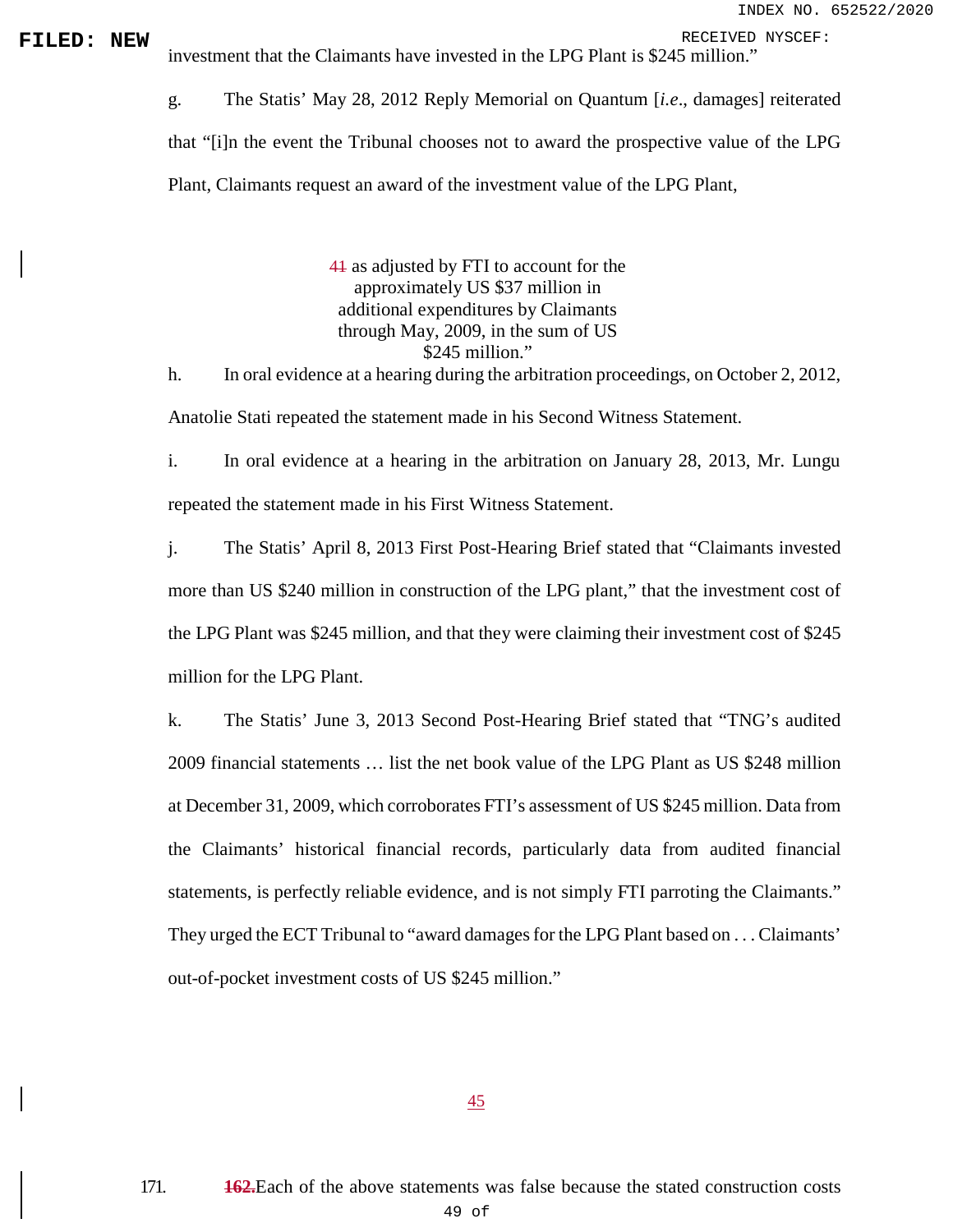**FILED:** NEW<br>did not represent the true costs that had been incurred in connection with the construction of the LPG Plant. Instead, the stated construction costs had been materially and fraudulently inflated through the above-referenced schemes that included (but may not have been limited to) the Resale Fraud,

# 42 the Double-Billing Fraud, the Equipment for Construction Fraud, the Management Fee Fraud, and the Interest Fraud.

172. **163.**Second, the Statis concealed the existence of highly relevant documents from Plaintiff Kazakhstan and the ECT Tribunal. In a February 3, 2012 Order, the ECT Tribunal ordered the Statis to disclose to PlaintiffKazakhstan, *inter alia*, documents in their possession, custody, or control "specifying the cost of construction and assembly operations, start-up and adjustment works in respect of basic facilities" of the LPG Plant. Documentation regarding the transfers between Tractebel, Azalia, and Perkwood all fell directly within the scope of this Order, and should have been disclosed by the Statis. However, in breach of the Order, the Statis failed to disclose these documents.

173. **164.**Third, the Statis used the KMG Indicative Offer during the ECT Arbitration as evidence that the value of the LPG Plant, at minimum, was the \$199 million included in the KMG Indicative Offer. The Statis did this despite knowing that the KMG Indicative Offer (i) had been procured by fraud; and (ii) was not, and could not be regarded as, a valid indicator of the market value of the LPG Plant. For example, the Statis made the following misrepresentations:

a. The Statis' May 18, 2011 Statement of Claim stated that "[t]he non-binding indicative offers … provide a record of the actual reaction of willing and able buyers to an offer of the properties by a willing and able seller, with each acting at arms' length in an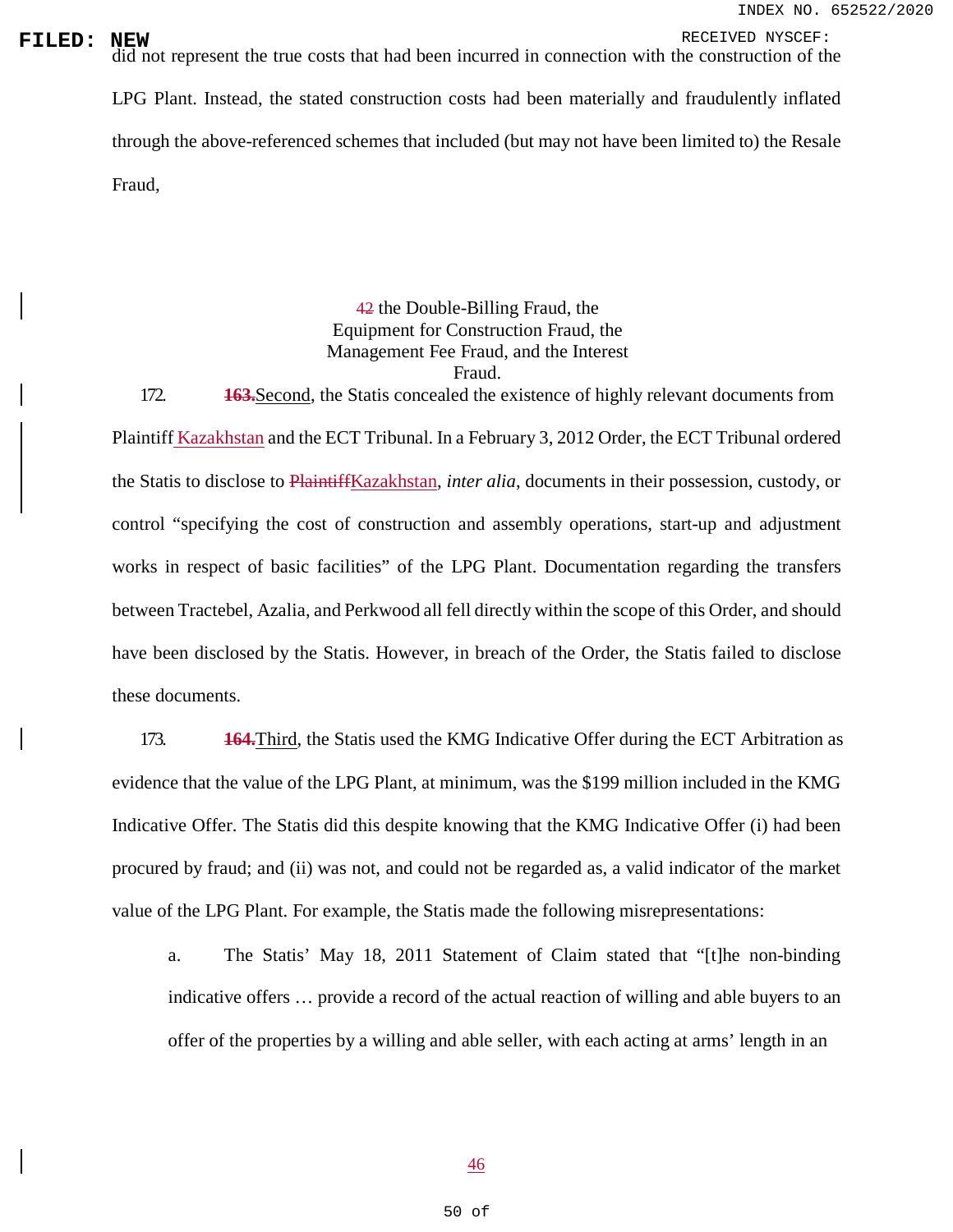open and unrestricted market, without compulsion to buy or sell, and each having knowledge of the relevant facts."

b. The Statis' May 7, 2012 Reply Memorial on Jurisdiction and Liability twice referred to the KMG Indicative Offer, once again representing that it comprised a relevant (if conservative) guide to the value of its subject matter.

43

c. The Statis' May 28, 2012 Reply Memorial on Quantum (*i.e.*, damages) invited the

Tribunal to consider the KMG Indicative Offer in the following terms:

Indeed, the offer made for the LPG Plant by [KMG] at that time was US \$199 million. While Claimants did not accept these offers because at the time they deemed them too low and did not feel that they would lead to a sale, the Tribunal should note that State-owned [KMG] itself offered almost US \$200 million for the [LPG] Plant, more than six times the highest value assigned to the LPG Plant by Deloitte of US \$32 million. Little more is needed to demonstrate that Deloitte's salvage value assumptions and calculations are worthless.

d. The Statis' April 8, 2013 First Post-Hearing Brief, again referred to the KMG

Indicative Offer, directly and indirectly, representing that it comprised a relevant (if conservative) guide to the value of its subject matter.

e. At a hearing on damages on January 28, 2013, the Statis submitted that damages

should, at a minimum, be awarded in the amount of the KMG Indicative Offer.

174. **165.**Fourth, the Statis submitted expert reports that relied on the fraudulently obtained

audit reports, the falsified financial statements, the fraudulently obtained KMG Indicative Offer,

and the false testimony of Anatolie Stati and Mr. Lungu. Specifically, the Statis retained FTI to

assess the economic damages related to their Kazakh operations, including the LPG Plant.

175. **166.**For example, FTI's May 28, 2012 supplemental expert report relied on two categories of the Statis' false information. First, in Paragraph 7.5, it cited the indicative offers on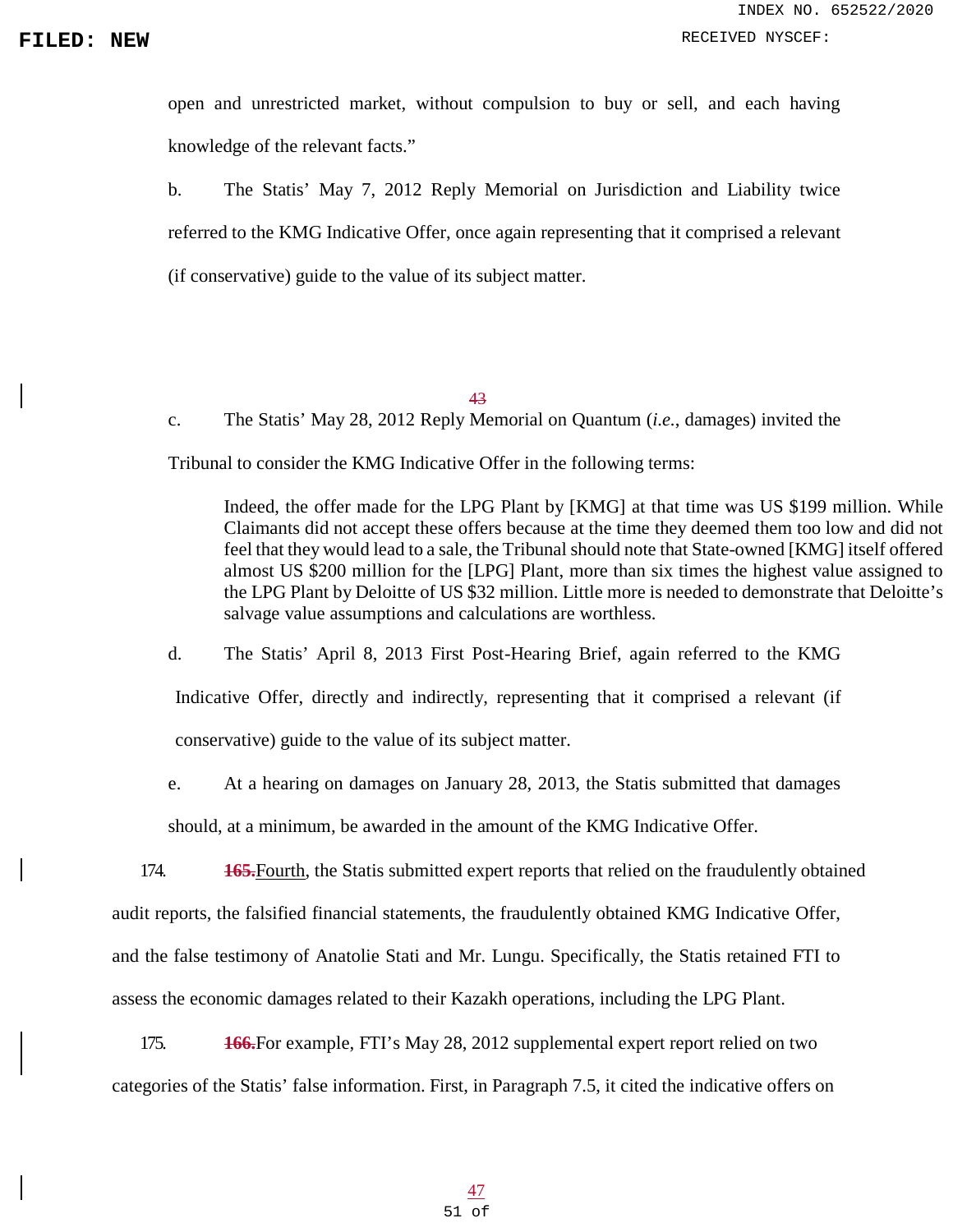the LPG Plant, including KMG's \$199 million Indicative Offer, to demonstrate that the value of the LPG Plant was "well in excess of its salvage value":

> Offers made by interested buyers in 2008 for buying Claimants' assets … valued the LPG Plant at \$150 million on average. The offer made by stateowned KazMunaiGaz at that time was \$199 million for the LPG Plant. Hence it is clear that the value of the LPG Plant at the 2008 Valuation Date was well in excess of its salvage value.

> > 44

176. This report also relied on the false representations in the Stati financial statements and annual reports when assessing the investment value of the LPG Plant.

177. **167.**At no point did the Statis disclose that the financial statements were falsified and fraudulent. Instead, during the ECT Arbitration, the Statis affirmatively relied on the falsified financial statements to support their claims. For example, in their Second Post-Hearing Brief, the Statis defended criticisms of FTI's assessment of the investment value of the LPG Plant on the basis that the financial statements and annual reports were "prepared for investors in the ordinary course of business, and not for the purposes of litigation." In the same document, the Statis also falsely represented that their "historical financial records, particularly data from audited financial statements," were "perfectly reliable evidence."

# **C. Plaintiff Kazakhstan Relied to Its Detriment on the Fraudulent Misrepresentations**

178. **168.**Plaintiff Kazakhstan justifiably relied to its detriment on the Statis' misrepresentations throughout the ECT Arbitration. This justifiable reliance took multiple forms.

179. **169.**First, in preparing and presenting its defenses on jurisdiction, Plaintiff Kazakhstan relied on the Statis' misrepresentations – both in its financial statements, pleadings, and expert evidence – that the expenses stated therein were legitimately and lawfully incurred. Had the Statis not made these misrepresentations, and instead disclosed the truth – that the Statis were engaged in a massive fraud through the operations of Tristan Oil, KPM, and TNG –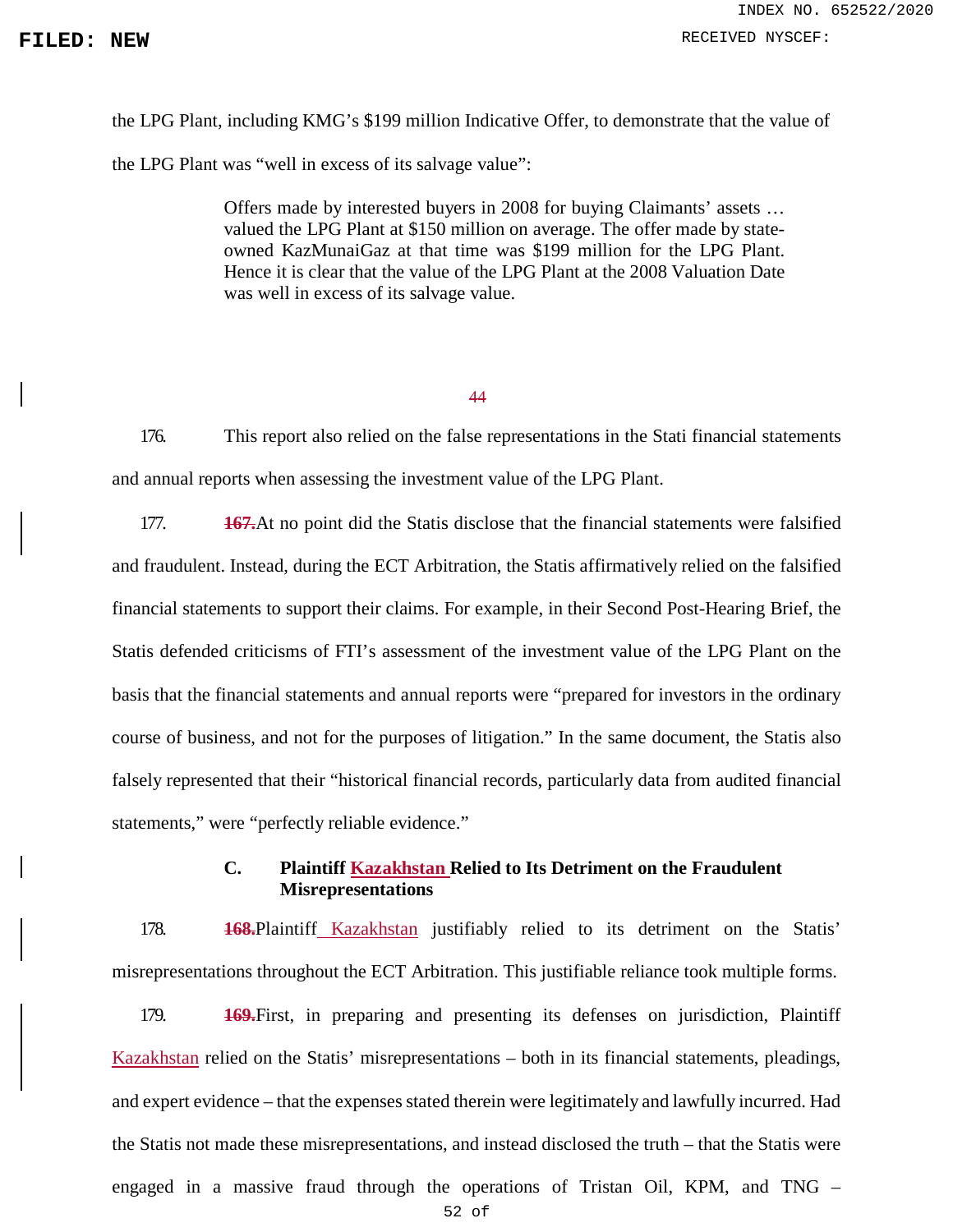48

would have been materially different. As a result of the Statis' misrepresentations, PlaintiffKazakhstan incurred damages, including litigation costs in connection with preparing its defenses on jurisdiction and liability, which were completely wasted.

180. **170.**Second, in preparing and presenting its defenses concerning liability, Plaintiff Kazakhstan relied on the Statis' misrepresentation that their financial statements were materially correct, as

> 45 evidenced by the KPMG audit reports. Had the Statis not made this misrepresentation, and instead disclosed the truth – that the Statis materially falsified the financial statements and obtained the KPMG audit reports by fraud – PlaintiffKazakhstan's defenses would have been materially different. As a result of the Statis' misrepresentations, PlaintiffKazakhstan incurred damages, including litigation costs in connection with preparing its defenses concerning jurisdiction, liability, and damages that were completely wasted.

181. **171.**Third, in preparing and presenting its defenses concerning the value of the LPG Plant, Plaintiff Kazakhstan relied on the Statis' misrepresentations – in their financial statements, pleadings, and expert evidence – that they had invested \$245 million in the construction of the LPG Plant. For example, PlaintiffKazakhstan relied on the Statis' misrepresentation of the LPG Plant's costs to calculate how much the Statis lost as a result of building the plant, arguing that the Statis "invested USD 245 million to create an asset that, in the best case scenario, had a value of only USD 67 million."[9](#page-0-0)

182. **172.**Had the Statis not made these misrepresentations, and instead disclosed the truth – that their claimed investments in the LPG Plant were based on falsified and fraudulent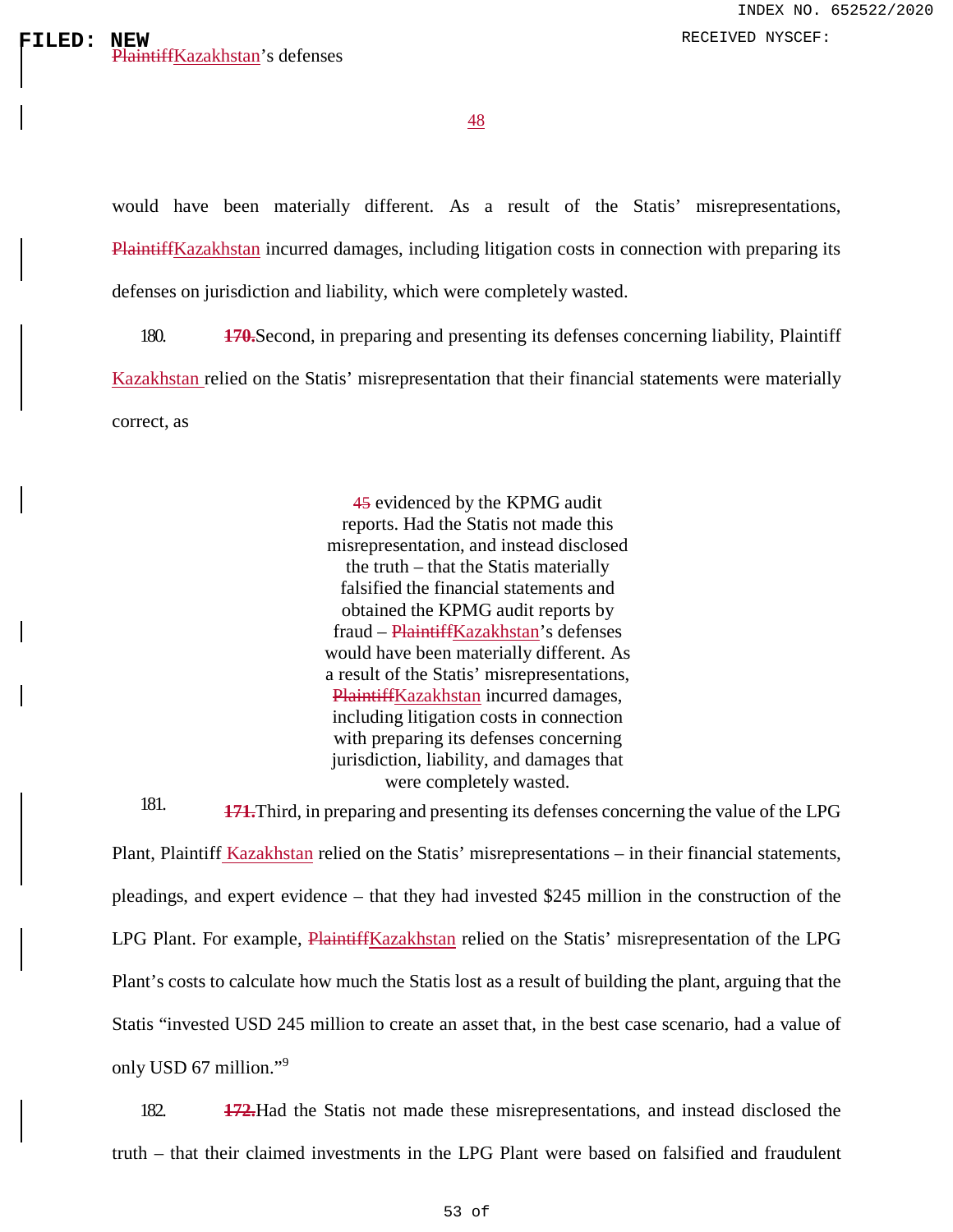**FILED: NEW**<br>| evidence – Plaintiff <u>Kazakhstan</u>'s defenses would have been materially different. As a result of the

<sup>9</sup>*Id*. ¶ 1728 (citing Kazakhstan's Second Post-Hearing Brief, June 3, 2013, ¶¶ 829–32).

Statis'

49

misrepresentations, at minimum, PlaintiffKazakhstan incurred damages, including litigation costs in connection with preparing its defenses concerning damages that were completely wasted.

# **D. Impact of the Fraud on the ECT Tribunal's Decision**

183. **173.**The Statis' fraud affected the outcome of the ECT Arbitration because it impacted the ECT Tribunal's determinations regarding jurisdiction, liability, and damages. For example, with respect to damages, the ECT Tribunal awarded the Statis total compensation in the amount of \$497,685,101, comprised of the following: (i) \$277.8 million for two oil and gas fields; (ii)

<sup>9</sup>*Id*. ¶ 1728 (citing Kazakhstan's Second Post-Hearing Brief, June 3, 2013, ¶¶ 829–32).

46

\$31.3 million for another contract area; and (iii) \$199 million for the LPG Plant. After deducting \$10,444,899 in the Statis' debts (not including debt related to the Laren Transaction), the ECT Tribunal issued the final award in the amount of \$497,685,[10](#page-0-0)1.<sup>10</sup>

184. **174.**Under the terms of its analysis, the ECT Tribunal concluded that the LPG Plant should be assessed in the amount of \$199 million based on the amount of the KMG Indicative Offer.<sup>[11](#page-0-0)</sup> This decision was the result of fraud committed by the Statis, from three perspectives.

185. **175.**First, KMG almost certainly would not have issued the KMG Indicative Offer had it known of the Statis' fraudulent scheme, particularly that the audit opinions for the Statis' financial statements had been obtained fraudulently and that the LPG Plant costs stated in the financially were materially falsified.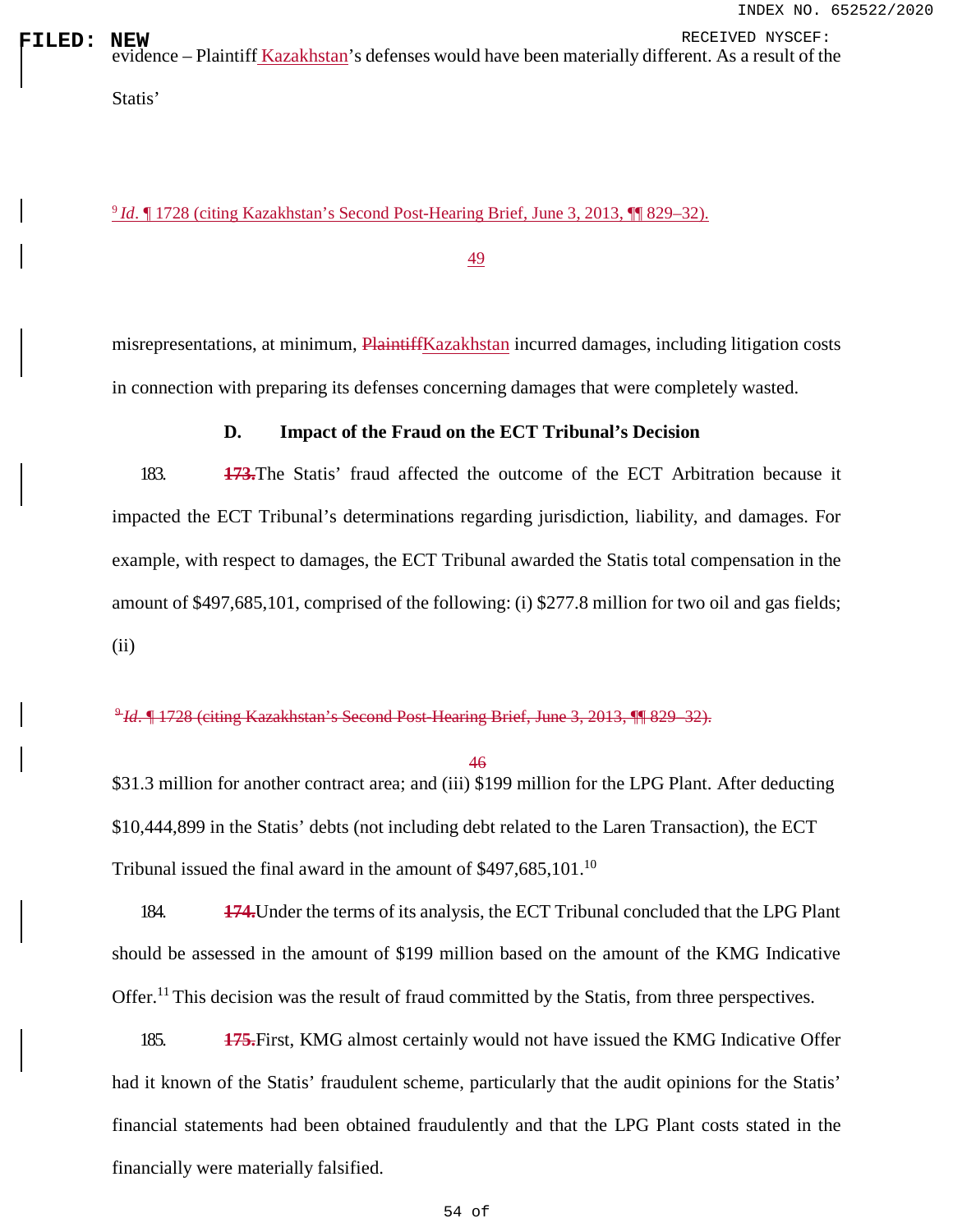**FILED:** NEW RECEIVED NYSCEF:<br>| 186. **176.**Second, the KMG Indicative Offer was explicitly based on the historical costs

of construction of the LPG Plant included in the Information Memorandum.[12](#page-0-0) This Information Memorandum was prepared unilaterally by the Statis using the materially inflated and fictitious

<sup>10</sup>*Id*. ¶¶ 1856–59. <sup>11</sup>*Id*. ¶ 1747. <sup>12</sup>*Id*.

50

construction costs resulting from the transactions with Perkwood and Azalia. The Information Memorandum failed to mention the Perkwood/Azalia transactions and presented the construction costs as if they corresponded to the costs of supply by Tractebel. Despite this, the Statis affirmatively introduced the KMG Indicative Offer into the ECT Arbitration and asked the ECT Tribunal to use the KMG Indicative Offer as a basis to award them damages.<sup>[13](#page-0-0)</sup> Given that the ECT Tribunal accepted the Statis' request and awarded them \$199 million on the basis of the fraudulently obtained KMG Indicative Offer, the Statis obtained the ECT Award by fraud.

<sup>10</sup>*Id*. ¶¶ 1856–59.  $H$ *H*. **[41. 1747.**  $^{12}H$  $^{13}$ *Id*.  $^{1707}$ .

47

187. **177.**Third, the ECT Tribunal relied on the amount included in the KMG Indicative Offer on the grounds that in its view, this was "the relatively best source of information."[14](#page-0-0) However, this conclusion was based on the Statis' fraud, in that the Statis:

a. Concealed a series of essential elements that determined the price fixed in the KMG Indicative Offer, including the artificially inflated costs and the fact that the suppliers of equipment at fictitious prices were related parties;

b. Filed in the ECT Arbitration falsified documents (the altered VDD Report, the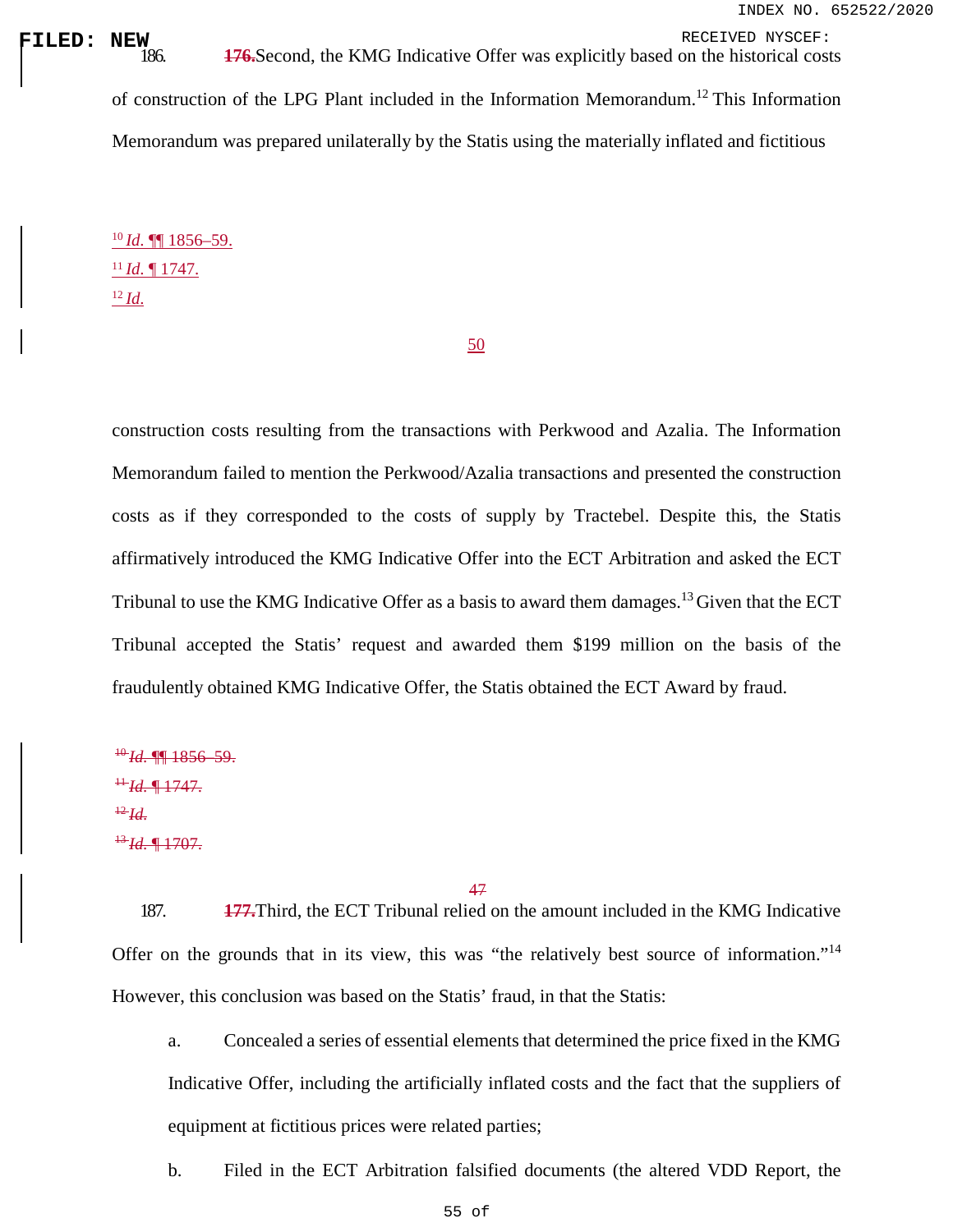**FILED: NEW** annual accounts of TNG, the Information Memorandum, among other items described annual accounts of TNG, the Information Memorandum, among other items described above), and on this basis repeatedly falsely represented that they had invested \$245 million in construction costs for the LPG Plant; and

> c. Urged the Tribunal to rely on the submitted KMG Indicative Offer as a valid minimum valuation for the LPG Plant.

188. **178.**These facts caused the English court to decide in 2017:

If construction costs were … fraudulently inflated by the Claimants … then, because the … Indicative Bid valued the LPG Plant [on the basis of these

<sup>13</sup>*Id*. ¶ 1707. <sup>14</sup>*Id*. ¶ 1747.

# 51

inflated construction costs] there is the clearest argument that the … Indicative Bid would have been lower.

[I]n asking the Tribunal to rely on the … Indicative Bid in circumstances (concealed from the Tribunal, as from the bidder) of the alleged fraud, there was a fraud on the Tribunal.<sup>[15](#page-0-0)</sup>

**179.**As a result, the Statis' fraudulent inflation of the costs of the LPG Plant directly

affected the decision of the ECT Tribunal regarding the amount of damages awarded to the Statis

for the LPG Plant.

<sup>14</sup>*Id*. ¶ 1747.

<sup>15</sup> Anatolie Stati, Gabriel Stati. Ascom Group S.A. and Terra Raf Trans Traiding Ltd., Case no. CL-2014–000070 (June 6, 2017), ¶¶ 43, 48.

48

189. The Statis, rather than attempt to defend against the fraud allegations in the English

proceedings, dismissed their own action to enforce the arbitral award, which efforts were

materially assisted by Defendants.

# **V. PERPETUATION OF THE FRAUD IN THE ENFORCEMENT PROCEEDINGS**

190. **180.**After the Statis obtained the ECT Award against Plaintiff Kazakhstan, they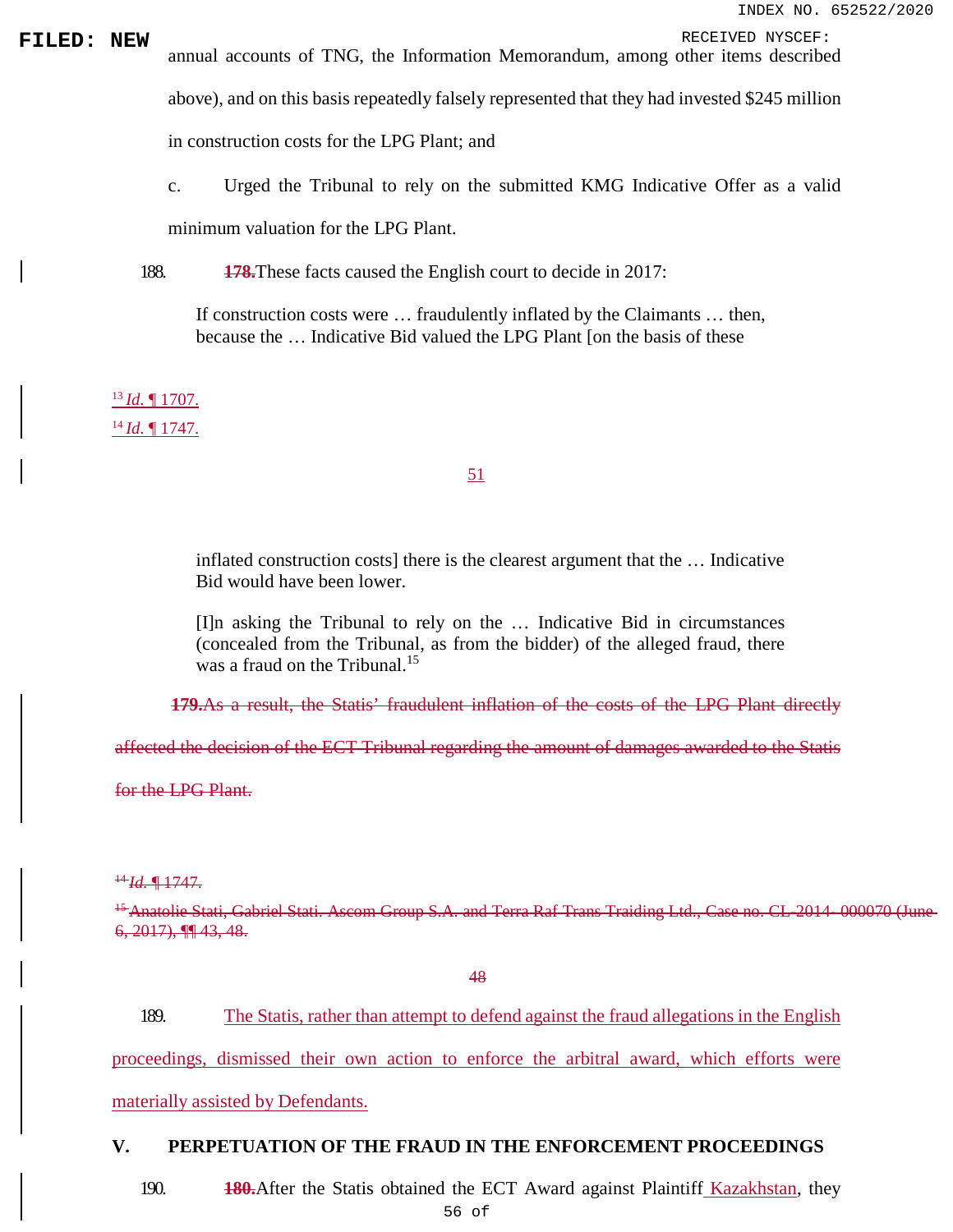# **FILED: NEW**<br>began recognition and enforcement proceedings in a series of jurisdictions, including England,

Italy, the Netherlands, Luxembourg, Belgium, and the United States.<sup>[16](#page-0-0)</sup> Plaintiff Kazakhstan, meanwhile, initiated proceedings to have the award set aside or invalidated and to seek discovery from Defendants.<sup>[17](#page-0-0)</sup> In initiating or defending themselves in these proceedings, the Statis continued to perpetrate and cover up the fraud against their investors with the substantial and continuous assistance of Defendants and to the detriment of Plaintiff Kazakhstan.

191. **181.**In these proceedings, upon information and belief, Defendants worked with the Statis to provide funding and to create legal strategy. They did so, in part, through the dozens of communications detailed above, as well as others. Rather than trying to recoup their stolen investments from the Statis through lawful means, Defendants joined and assisted the Statis'

<sup>16</sup> Specifically, they began enforcement proceedings in England and the United States in 2014, and in Sweden, Belgium and Italy in 2017. They also began attachment or exequatur proceedings in the Netherlands beginning in 2014, in Sweden, Luxembourg, and Belgium in 2017, and in Italy in 2018.

<sup>17</sup> Plaintiff asked the Svea Court of Appeal in Sweden to set aside the ECT Award in 2014. It initiated discovery proceedings in the United States starting in 2015.

52

fraudulent schemes so that they could unlawfully have Plaintiff Kazakhstan pay them the amounts stolen by the Statis. In so doing, Defendants entered into a civil conspiracy to commit fraud, of which Plaintiff Kazakhstan was a victim, and aided and abetted the Statis' wrongful activities.

192. **182.**As the Statis prosecuted or defended these proceedings, they and their counsel engaged in a series of misrepresentations to the various courts. This had the effect of furthering the fraud. Although the Statis and their counsel have made dozens of different misrepresentations in dozens of different proceedings, the five categories listed below represent the majority of such misrepresentations.

<sup>&</sup>lt;sup>15</sup> Anatolie Stati, Gabriel Stati. Ascom Group S.A. and Terra Raf Trans Traiding Ltd., Case no. CL-2014-000070 (June 6, 2017), ¶¶ 43, 48.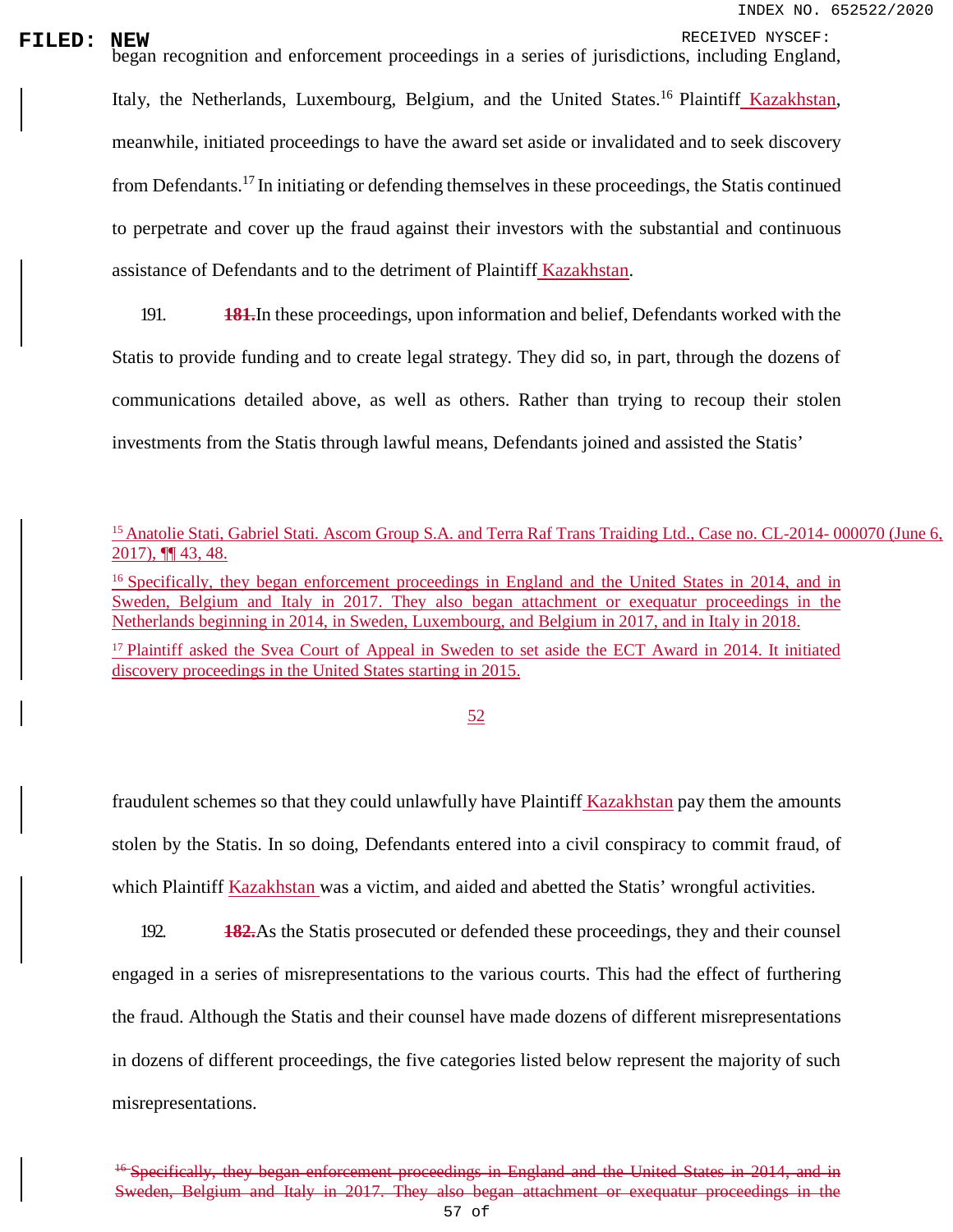**FILED: NEW** RECEIVED NYSCEF: Netherlands beginning in 2014, in Sweden, Luxembourg, and Belgium in 2017, and in Italy in 2018. <sup>47</sup> Plaintiff asked the Svea Court of Appeal in Sweden to set aside the ECT Award in 2014. It initiated discovery proceedings in the United States starting in 2015.

49

193. **183.**Upon information and belief, Defendants knew that these representations were false and that the Statis were attempting to enforce an arbitral award that they had procured by fraud in order to continue the cover-up of the underlying fraud. Nevertheless, Defendants continued to encourage and support the Statis in these enforcement efforts, including by providing guidance and critical funding for these efforts.

# **A. The Statis Falsely Claim that the Perkwood Transactions Were Legitimate**

194. **184.**As alleged above, the heartone component of the Statis' fraud against PlaintiffPlaintiffs was the fraudulent accounting at the LPG Plant, in which they falsely inflated the costs of the plant through related- party transactions. When confronted by the truth, as presented in Plaintiff Kazakhstan's legal submissions and evidence, the Statis made a series of misrepresentations regarding these related-party transactions.

195. **185.**After they belatedly admitted that they actually owned Perkwood after hiding this fact for years, the Statis continued to hide the fraudulent LPG Plant costs by falsely claiming in several European proceedings that Perkwood was an operational company that handled the

53

delivery of equipment to Kazakhstan, so the markups could be attributed to associated delivery costs. For example:

a. The Statis told the Svea Court of Appeal in Sweden, without evidence or explanation, that "Perkwood did deliver. They did perform services."

b. The Statis asserted to the Luxembourg Court of Appeal that:

[D]espite being part of the group of companies that the Statis controlled/owned, the Perkwood Company had a separate legal personality,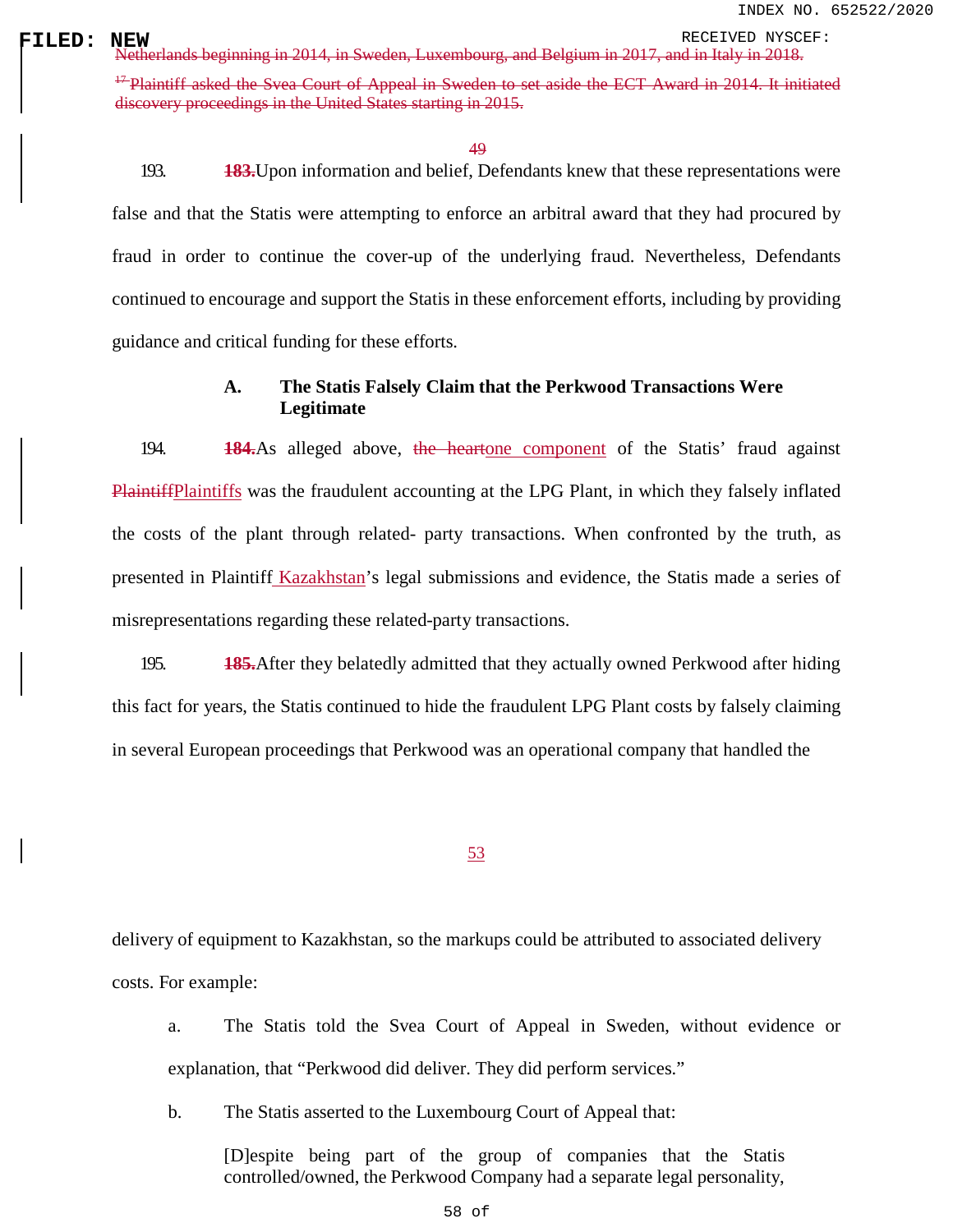**FILED:** NEW distinct from the Statis as individuals and other entities within the Statis' distinct from the Statis as individuals and other entities within the Statis' group of companies. The Perkwood company was able to have rights and obligations, regardless of the fact that it did not own any premises or employees…. [T]he Perkwood company was fully operational. The company was set up to take care of the bidding process and to take over equipment delivery to Kazakhstan, in order to allow the construction of the LPG [Plant] by TNG.

#### 50

c. Before the Rome Court of Appeals, the Statis argued that Perkwood was a fully functional company. Using circular logic (and no evidence), the Statis argued that the fact that Perkwood filed dormant company accounts in the U.K. during all relevant years was irrelevant because Perkwood was a fully operative company.

196. **186.**The Statis also made the false representation in various proceedings that the sham Perkwood transactions were a "bona fide transfer pricing agreement" and that their decision to use related parties was a legitimate "tax optimization scheme." These misrepresentations were made notwithstanding the fact that the Statis concealed their relationship with Perkwood from the outside world (including from their own auditors) and that Perkwood, a sham company without employees or offices for which the Statis filed dormant company reports, could not offer any value.

197. **187.**The Statis made the following misrepresentations in the Swedish proceedings: a. "The Perkwood agreement was not a sham agreement. Perkwood's role was to

manage the purchasing and delivery of equipment for the construction of the LPG Plant.…

### 54

In other words, there has been no question of any misleading arrangement or sham agreement between TNG and Perkwood."

b. They denied, without evidence, that the financial statements reflected the purchase of \$72 million in equipment that, in fact, never existed.

c. They claimed, again without evidence, that up to \$60 million in interest costs "corresponds to the actual cost."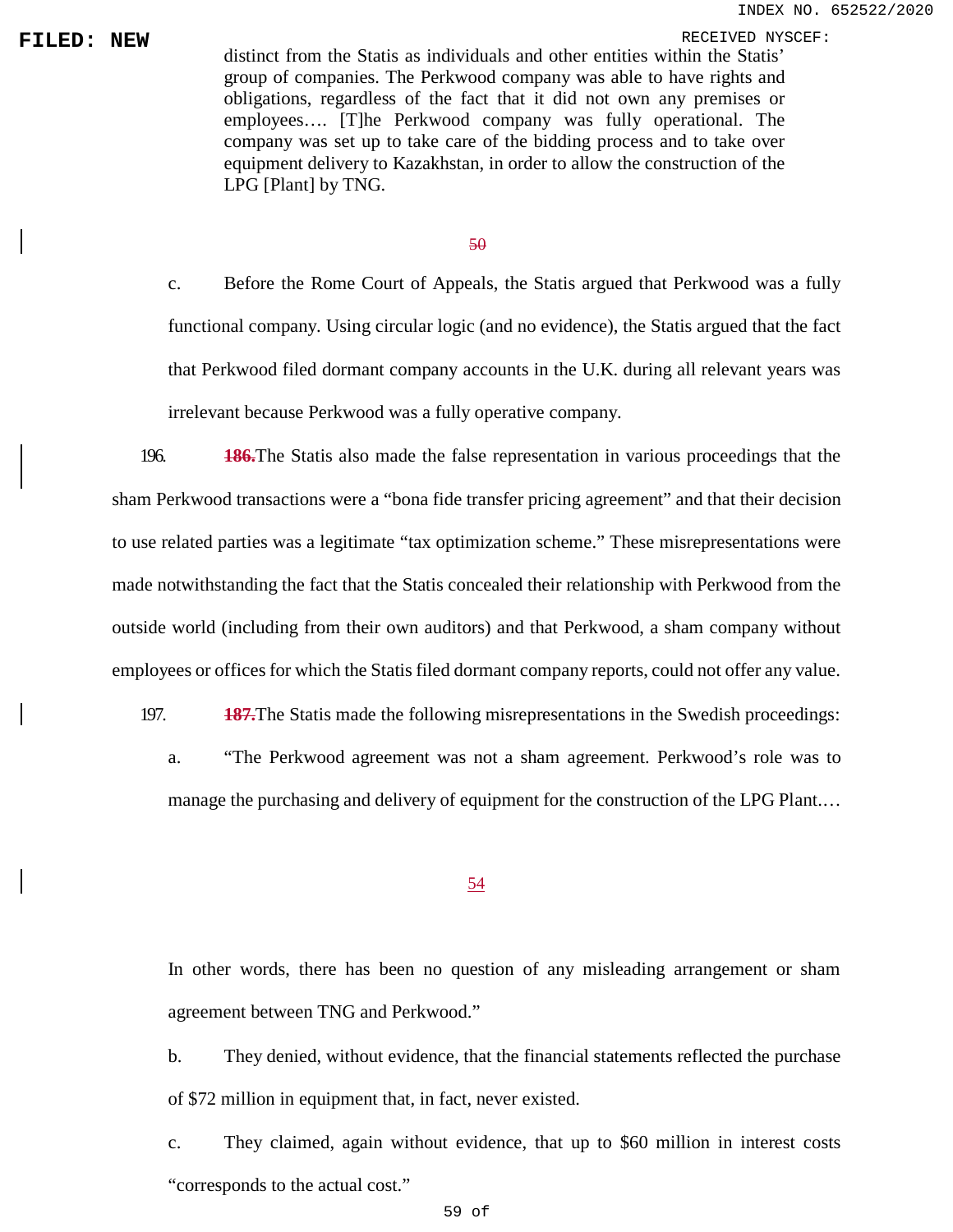**FILED: NEW**<br>d. They further claimed that the "management fee" of \$44 million paid to Perkwood was a legitimate cost: "this assertion that the management fee that was paid to Perkwood without any basis in any agreement, no account of performance in the form of services, well, we know that from the bank history that was not true."

#### 51

198. **188.**The Statis never explained to the Swedish court what services Perkwood performed, how the management fee was calculated, or who decided the amount of the management fee. Instead, they falsely represented that the management fee was valid consideration for Perkwood coordinating the project, arranging for storage at various delivery sites, transportation, insurance, customs duties, and legal liability.

199. **189.**In England, the Statis repeated the key lie that the related-party transactions constituted a legitimate transfer pricing arrangement. In their "Points of Defence," they falsely claimed:

> Some of the Claimants' investments into the construction of the LPG Plant, in so far as they related to delivery of certain equipment for the LPG Plant, were structured using a transfer pricing arrangement involving transactions between related business entities affiliated with the Claimants…. This constituted a lawful arrangement driven by tax optimisation purposes. At no point did this arrangement involve fraudulent trade or misinvoicing or any other dishonest practice.

200. **190.**They further falsely attributed the price increases, in which the price of the equipment was tripled, to the fact "that Perkwood was responsible for the costly loading in Europe

55

and unloading in Kazakhstan and the transportation in between" and that "Perkwood also bore all related insurance and storage costs relating to the requisite equipment during its delivery to Kazakhstan." Finally, the Statis claimed (falsely) that the "management fee was a legitimate add‐ on cost for the equipment supplied under the Perkwood Contract, corresponding to approximately a third of the total value of the Perkwood Contract."

201. **191.**The Statis made the same false assertions in Belgian exequatur proceedings: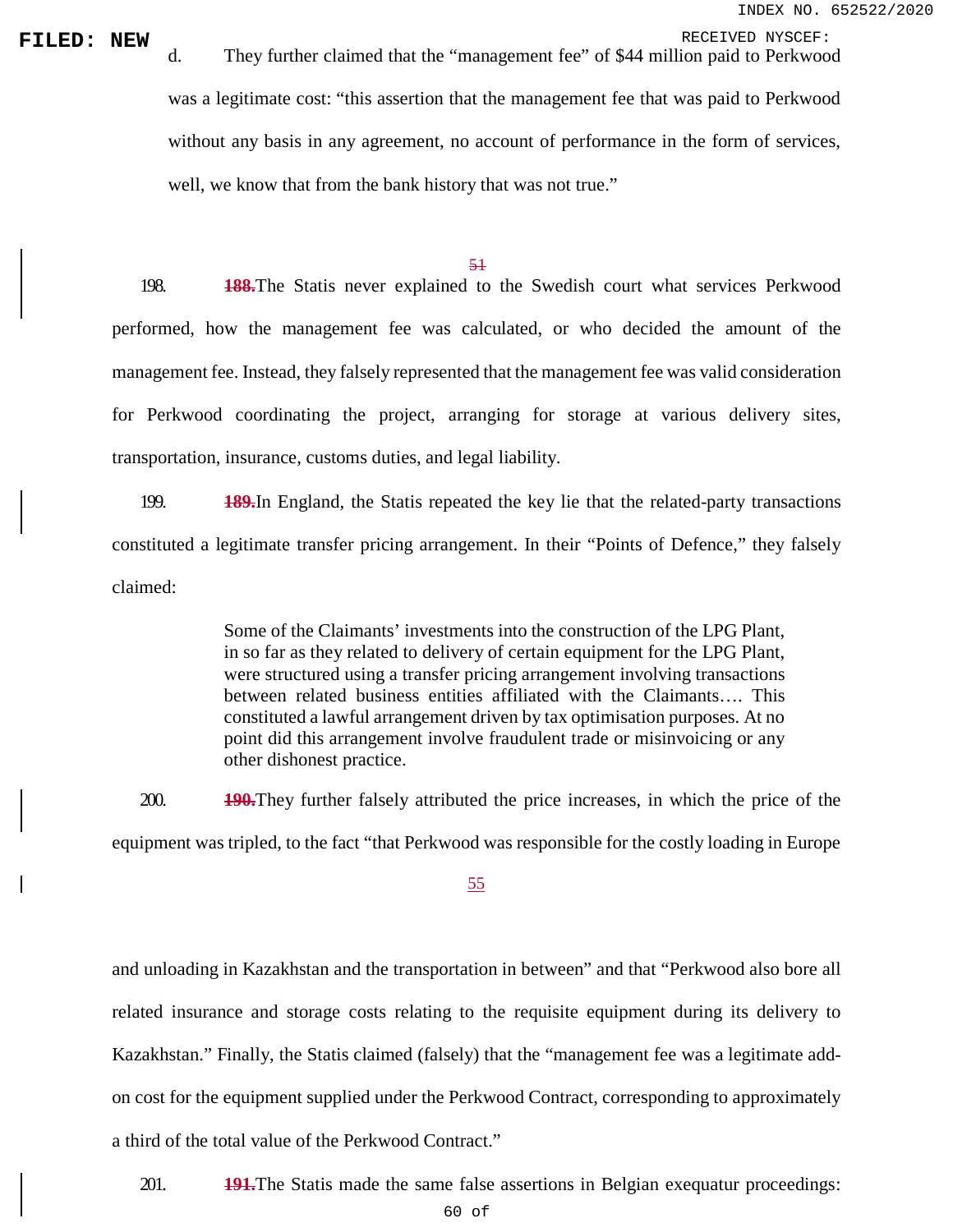**FILED:** NEW RECEIVED NYSCEF:<br>
Perkwood had to bear the excessive costs and much higher for the loading of goods in Europe,

their unloading in Kazakhstan and the corresponding transport. Unlike Azalia, Perkwood also had

to insure the goods concerned, as well as organize their storage to allow delivery to Kazakhstan."

They further asserted that "[s]uch a tax optimization is a perfectly legal arrangement and is

52 customary in a group of companies and in complex construction projects of this magnitude…. This tax optimization mechanism allowed Perkwood (and Azalia) to minimise their tax base for corporate income tax in their country of incorporation, namely Russia (for the Azalia Company) and England (for the Perkwood Company)."

202. **192.**The Statis repeated these false assertions in the Luxembourg proceedings:

The Perkwood Company and Contract were part of a Transfer Pricing Agreement, which involved operations between different entities, belonging to the Statis. It is around this Transfer Pricing Agreement, that a part of the investments made by the Statis in the construction of the LPG Plant (in particular as regards the delivery of certain equipment) was structured. Such a mechanism is a perfectly legal arrangement for tax optimisation purposes, as is customary in a group of companies and in complex construction projects of this size…. [T]hese 'fees and management fees' were initially perfectly legitimate, since Perkwood bore all costs and expenses relating to deliveries, storage, insurance and costs related to the conversion of EUR/USD currencies in relationship to equipment deliveries from Europe to Kazakhstan. They corresponded to about a third of the value of the Perkwood contract.

203. **193.**In the Netherlands, the Statis also made these false assertions, stating during a

hearing that a large part of the inflated LPG Plant costs were bona fide costs for the transport of

56

equipment. Later, however, the Statis changed their position and claimed in a filing that the (nonexistent) management fee was an explanation for the costs. Either way, the Statis falsely asserted that the increase of the construction costs was part of a bona fide transfer pricing arrangement.

204. **194.**In Italy, the Statis again asserted that the Perkwood transactions were part of a lawful transfer pricing arrangement. They claimed in a brief that the price increase for the equipment was explained by transportation costs, insurance costs, and the floating exchange rate between the US dollar and the Euro. The Statis also asserted that the \$44 million management fee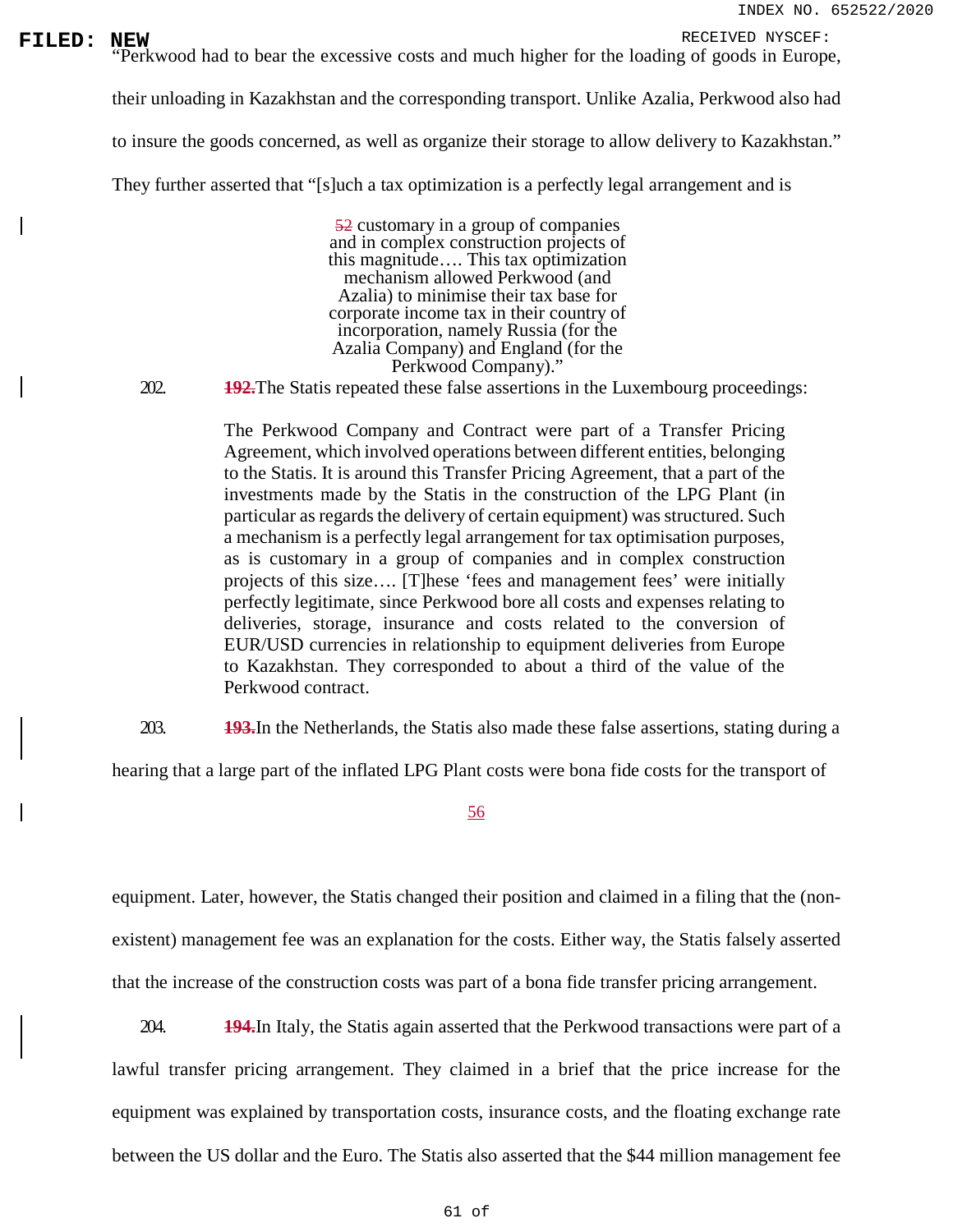### 53

# **B. The Statis Misrepresented that KPMG Endorsed their Financial Statements Based on Access to Complete and Truthful Information.**

205. **195.**In the European courts, the Statis relied heavily on the false assertion that their financial statements had been audited by KPMG to defend against Plaintiff Kazakhstan's allegation that the statements were fraudulent. The Statis falsely claimed that KPMG had full access to all company records and that they were fully aware of Perkwood's status as a related company.

206. **196.**For example, the Statis made the following false statements to these courts:

a. They falsely told the Swedish court that "[w]hen reviewing the prepared annual statements, TNG's auditors, KPMG, had full access to all accounting records. KPMG was aware of Perkwood's function." They reiterated to the same court that "KPMG was aware of Perkwood's function" and that "KPMG had full access to all accounting documents."

b. The Statis also falsely informed the court in the Netherlands that "[d]uring the examination of the annual financial accounts, TNG''s auditors, KPMG, had full access to all the accounting records. KPMG was aware of Perkwood's function."

### 57

c. They claimed to the Luxembourg court that "TNG, who was also a co-contractor in the allegedly fictitious contract, was also independently audited by KPMG Audit LLC ('KPMG'), who had access to all of the accounting records concerning Perkwood. KPMG never issued the slightest remark regarding the existence of Perkwood or the incriminating contract."

62 of 207. **197.**These representations were knowingly false, given the clear evidence that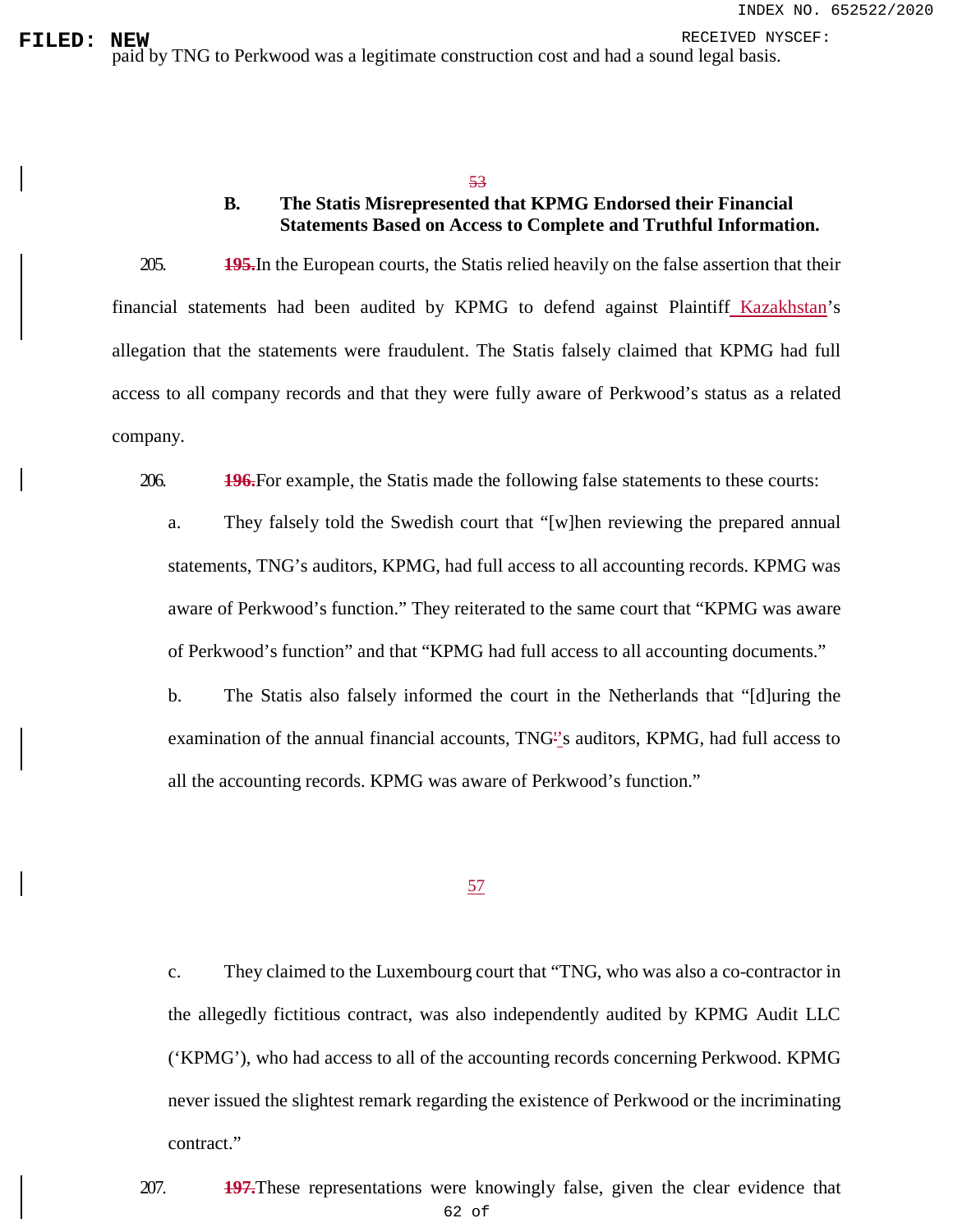**FILED: NEW**<br>Anatolie Stati deliberately concealed the fact that Perkwood was a related company from KPMG and, further, instructed KPMG's Tax and Advisory department to remove any reference to Perkwood as a related company from relevant documents. These representations by the Statis are also proven

> 54 false by the newly discovered (October 2019) correspondence between KPMG and the Statis in February 2016 in which KPMG warned that it would withdraw its audit reports on the basis of the new information discovered by Plaintiff Kazakhstan that Perkwood was a related party, unless the Statis were able to provide an explanation. All of the misrepresentations alleged in this section were made after the Statis received the KPMG correspondence in 2016.

208. **198.**The Statis' representations regarding KPMG also are proven false by the August 2019 decision by KPMG to invalidate all of its audit reports for the Statis' financial statements after KPMG was provided Mr. Lungu's deposition testimony and after Anatolie Stati could not explain his deliberate lies.

209. **199.**As evidence of their claim that KPMG knew that Perkwood was a related company, the Statis falsely represented to the Netherlands court that the "Vendor Due Diligence report drawn

up by KPMG, which was compiled in 2008 in the context of a possible sale of TNG by Stati,

submitted in the ECT Arbitration, mentions Perkwood as a 'related party' and supplier of materials for the LPG Plant."

## 58

210. **200.**Similarly, in Belgium they falsely represented that:

Perkwood is further mentioned several times in a KPMG Due Diligence report entitled "Zenith Project" which was produced by the Statis in the course of the arbitral proceedings. More particularly, the report in question (i) refers to Perkwood as a 'related party' of the Statis; (ii) lists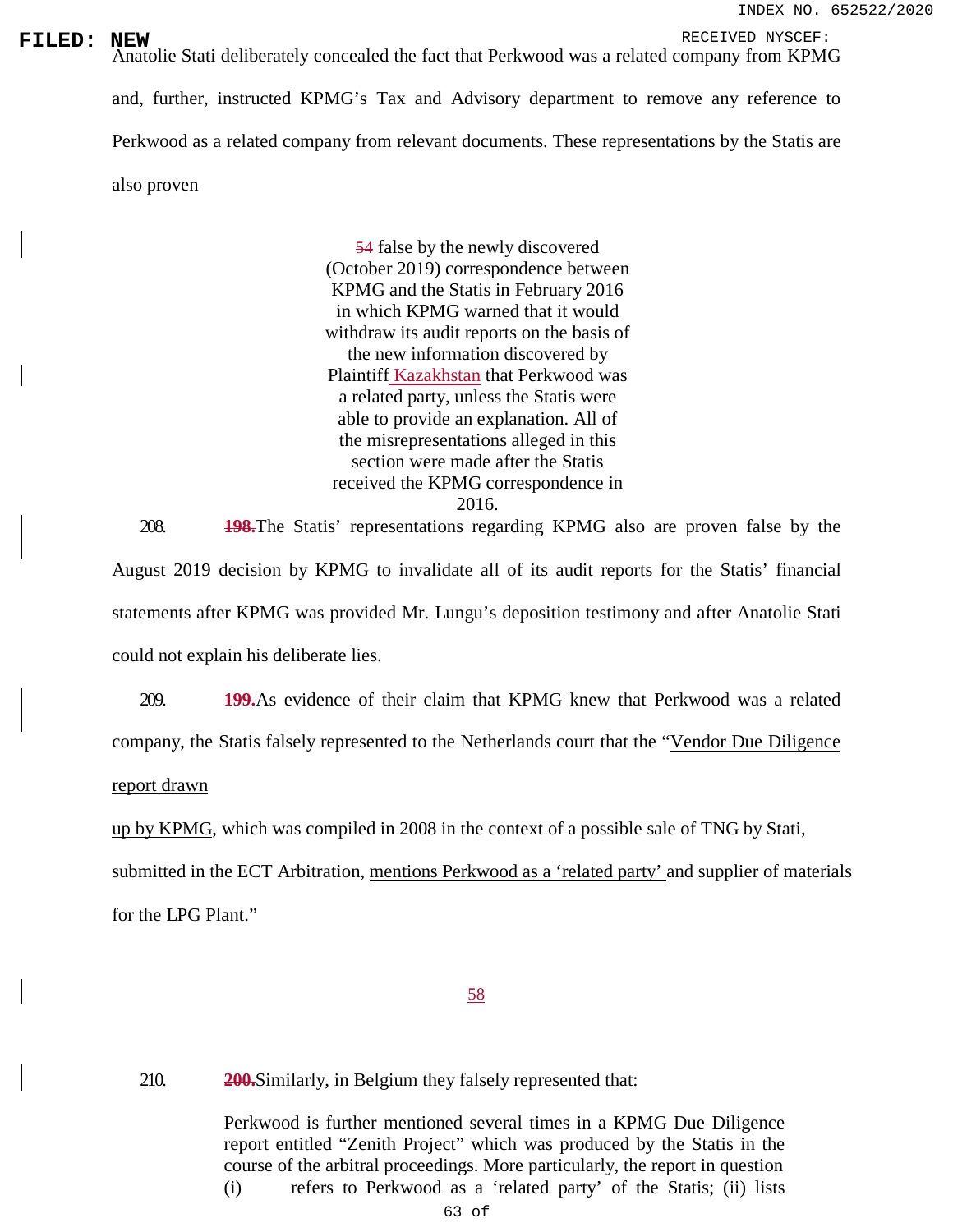**FILED: NEW**<br>Perkwood as the main supplier of equipment for the LPG Plant; and (iii) was used by Kazakhstan during the arbitration proceedings, for the crossexamination conducted on the Statis and their witnesses (Anatolie STATI and Artur LUNGU).

> 211. **201.**They also falsely represented to the English High Court that "Perkwood's status as a related party to TNG was set out in the vendor due diligence report for Project Zenith." Finally, to the Luxembourg court, they falsely represented that "Perkwood's status as a party affiliated to TNG was established in KPMG's due diligence report."

#### 55

212. **202.**These representations were knowingly false. As Mr. Lungu admitted at his 2019 deposition, the draft Vendor Due Diligence Report prepared by KPMG stated in four separate places that Perkwood was a Stati-related party. Upon reviewing this draft, Mr. Lungu informed KPMG that this was incorrect and he instructed KPMG to change the Vendor Due Diligence Report so that it (falsely) stated that KPMG was an unrelated third party. KPMG followed these instructions. Mr. Lungu testified that he issued these instructions because he, as the Statis' CFO, had been misled by the Statis into believing that Perkwood was an unrelated third party and not a Stati company.

213. **203.**The KPMG Vendor Due Diligence Report therefore was a direct product of the Statis' fraudulent scheme, and was engineered by the Statis to continue the scheme.

# **C. The Statis Misrepresented that They Never Concealed Perkwood's Status from KPMG or the Outside World**

214. **204.**The evidence shows that the Statis consistently sought to conceal the fact that Perkwood was a company they owned and controlled, and that the transactions with Perkwood were not at arm's length. The Statis continued to misrepresent this fact to various courts.

59

215. **205.**For example, after evidence of the Statis' double accounting had been revealed in the U.S. discovery proceedings, the Statis continued to conceal the fact that Perkwood was a related party by refusing to admit or deny the fact before the Svea Court of Appeal. In a submission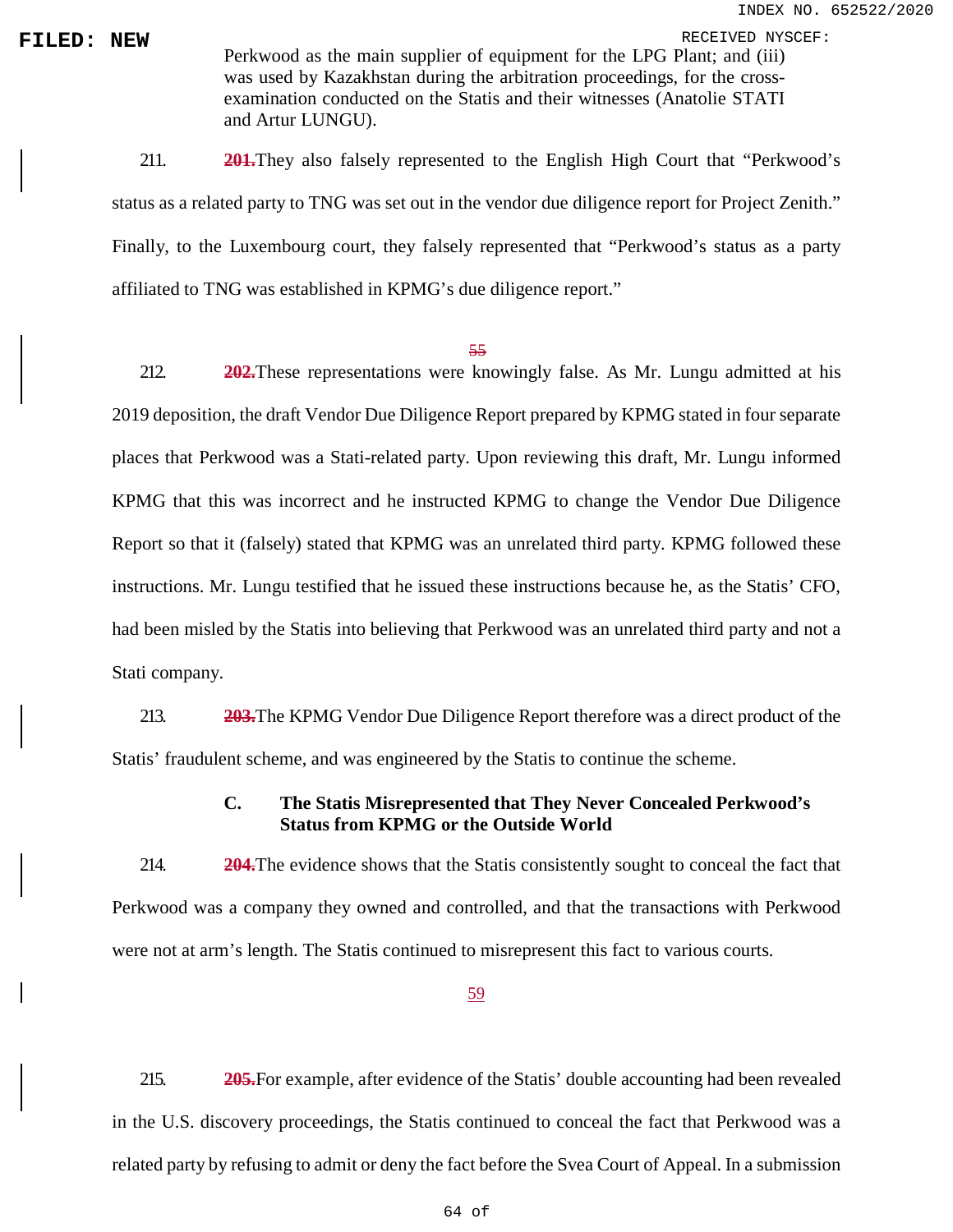**FILED: NEW**<br>
to that court, the Statis attempted to fend off Plaintiff Kazakhstan's complaint that they were evading the issue by stating that they "have not asserted that Perkwood was 'freestanding from the Investors' sphere.' What has been stated by the Investors is that they do not concede to the fact that Perkwood was an affiliate in some – yet unspecified by Kazakhstan – way." They also evaded the question by stating that they "have never been able to contest (but neither to admit) that Perkwood is in any particular way an 'affiliated' company." Only on September 5, 2016,

> 56 once Plaintiff Kazakhstan introduced documents that it had obtained from Latvian authorities showing that the Statis had full powers of attorney over Perkwood, did the Statis finally concede that Perkwood was a related party. In a September 8, 2016 hearing, counsel for the Statis stated that "we are not contesting that it is an affiliate company. We don't need to argue on this case, because it is an affiliate company."

216. **206.**Despite this clear example of attempting to conceal Perkwood's status, the Statis continued to falsely claim to the various courts that they had never tried to conceal that information. In Belgium, for example, they told the court that "it is therefore incorrect to claim that 'the Statis never informed KPMG of their relationship with Perkwood." They further insisted (falsely) in the same submission that "[i]t should be recalled that the Statis have never tried to hide the Perkwood Contract and Company" and that "it should be noted that the Statis never sought to conceal the facts of Perkwood being part of the group of companies they controlled/owned." They continued to make such representations the next year, stating that "it should be stressed that the

### 60

Statis have never sought to conceal the status of Perkwood as part of the group of companies they controlled/possessed, unlike what Kazakhstan keeps repeating."

217. **207.**The Statis consistently made this misrepresentation to other courts as well. In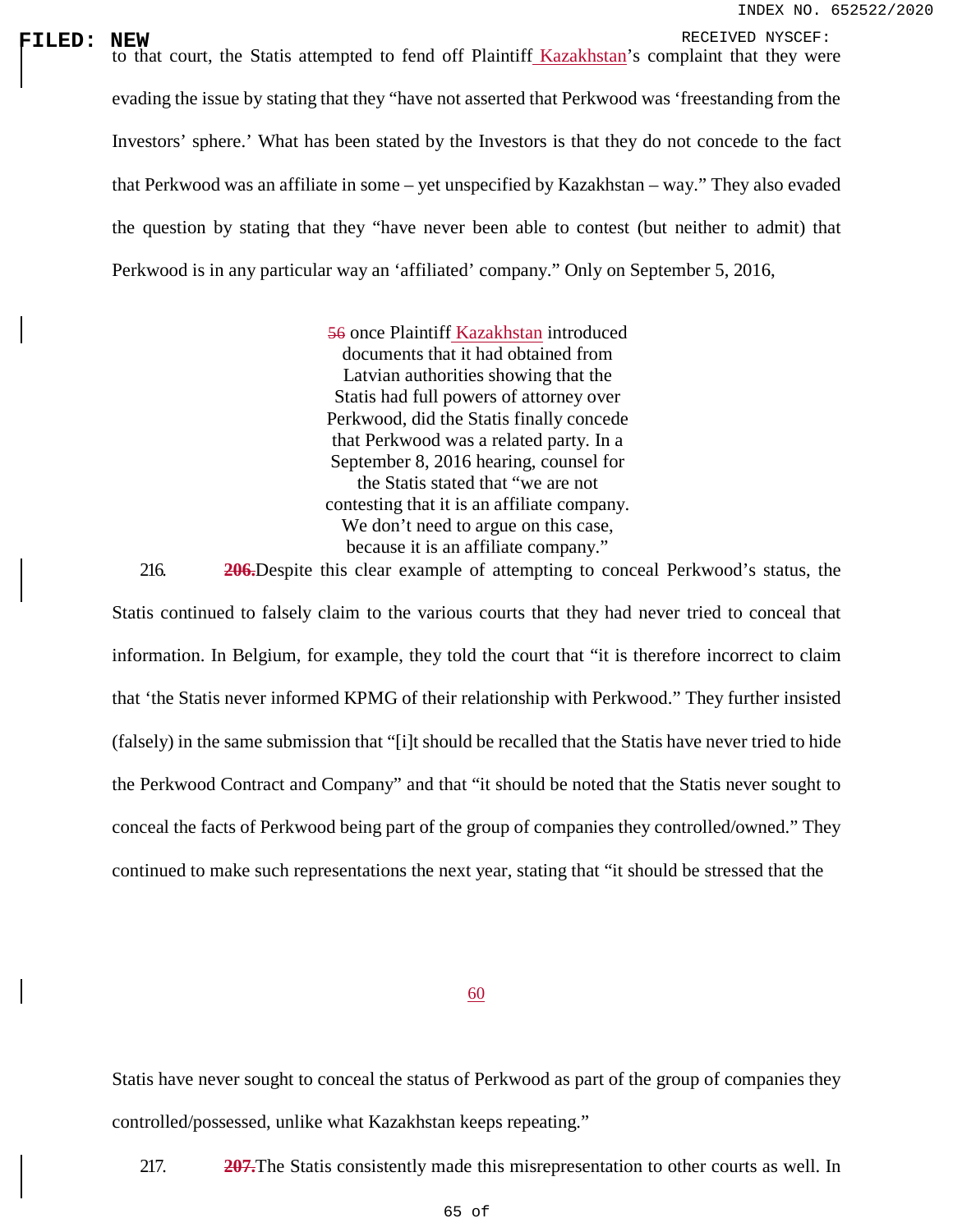RECEIVED: **NEW**<br>England, they "denied that the Claimants at any time sought to conceal Perkwood's status as part of the group of companies owned and/or controlled by the Statis." In Luxembourg, they claimed that "[t]here was no deliberate concealment of Perkwood's status as a party affiliated to TNG within the meaning of the IFRS standards and IAS 24 or in any manner whatsoever." And in Italy, they further argued that neither Perkwood nor documentation regarding Perkwood had been concealed.

57

# **D. The Statis Misrepresented by Omission the Incriminating KPMG Correspondence and Concealed It from the Courts**

218. **208.**On February 2, 2016, after KPMG belatedly learned, as a result of the disclosures obtained by Plaintiff Kazakhstan, that Perkwood was actually a related company that had significantly inflated the costs of the equipment for the LPG Plant, KPMG reached out to the Statis for an explanation. It did so as part of its ongoing responsibility to revisit any audit reports "if we become aware of facts which may have caused the audit reports to be amended, had such facts been known to us at the audit report date."

219. **209.**The 2016 KPMG letter (which Plaintiff Kazakhstan did not discover until October 2019) identified three primary issues that it was unaware of at the time of the audits. This included  $(a)$ 

(a) the fact that Perkwood charged a management fee of approximately \$44 million; (b) the fact that Perkwood was a related party controlled by the Statis; and (c) that Perkwood was not the "actual supplier of the equipment for the LPG Plant," but instead was a dormant company that was passing through costs that were "significantly different from the corresponding cost" charged by the actual supplier of the equipment. The letter demanded written responses to a series of six

61

questions regarding these issues and warned that if it did not receive this information, it could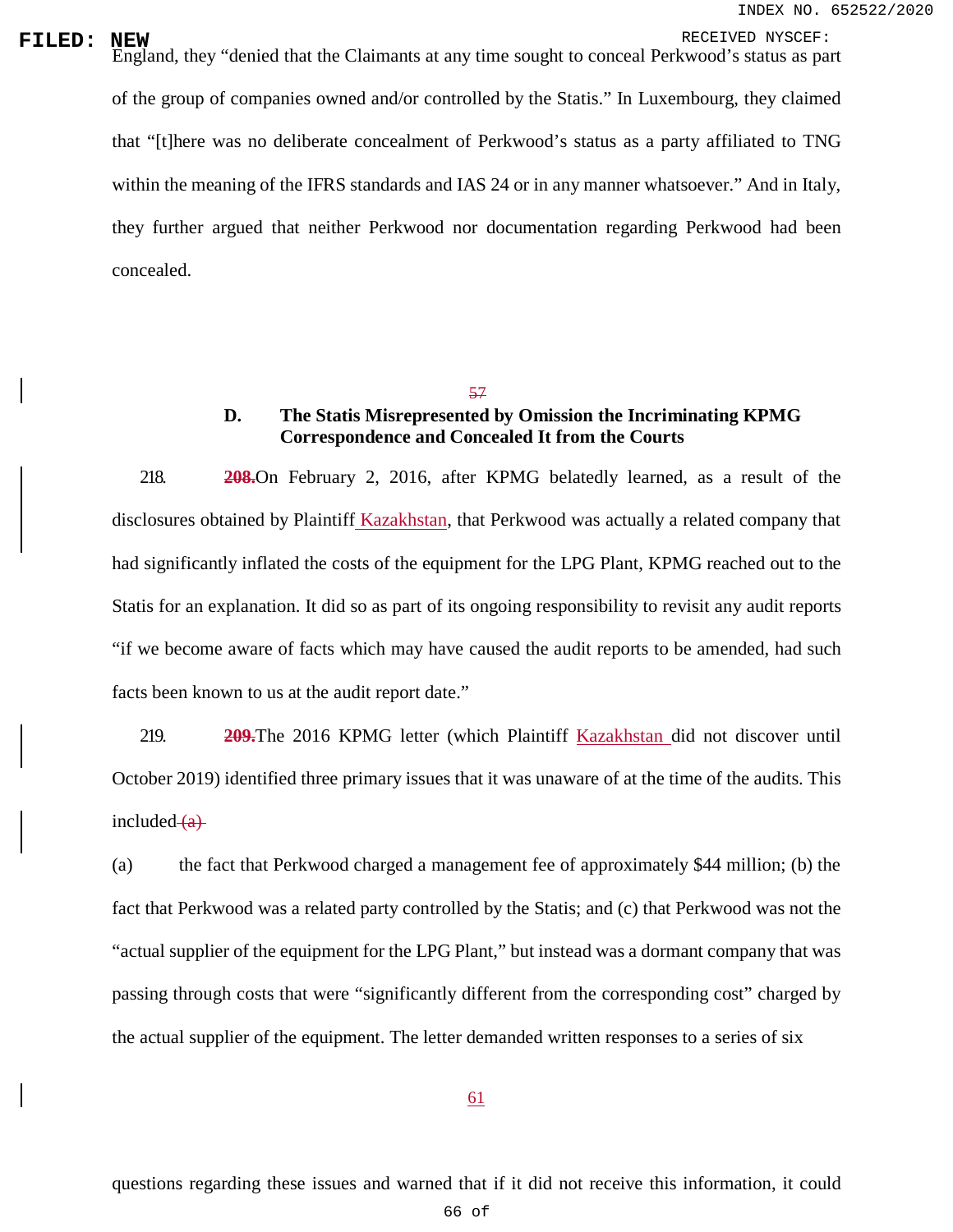RECEIVED **INEW**<br>
"prevent future reliance on our audit reports and in particular to withdraw our audit reports and to inform about such withdrawal all parties who are still, in our view, relying on these reports, including … the Svea Court of Appeals." The Statis, however, did not substantively respond to KPMG's questions, but instead threatened legal action against KPMG.

> 220. **210.**After the disclosure by the Statis of documents in the then-ongoing English proceedings in June 2018, Plaintiff Kazakhstan located Mr. Lungu in Houston, Texas and obtained his deposition in April 2019. PlaintiffKazakhstan then provided this deposition transcript to KPMG, along with

> > 58 other materials evidencing the Statis' fraud. KPMG (as PlaintiffKazakhstan subsequently discovered in October 2019), contacted Anatolie Stati and demanded an explanation. None was provided.

221. **211.**On August 5, 2019, KPMG again reached out to the Statis and stated that "[o]ur audit files indicate that transactions with Perkwood were not disclosed in the financial statements of the [Stati] Companies, and that Perkwood was not included in the list of related parties which management provided to us during our audits." The letter again requested information regarding Perkwood's status.

222. **212.**After receiving no response, on August 21, 2019, KPMG took the extraordinary and rare step of invalidating all of its audit reports for the Statis' financial statements, and further instructed the Statis to "immediately take all necessary steps to prevent any further, or future, reliance" on the audit reports, including informing all parties in receipt of the financial statements or audit reports of this "development," *i.e.*, KPMG's decision to invalidate the reports.

223. **213.**Instead of complying with KPMG's instruction, the Statis continued to conceal the KPMG correspondence from **PlaintiffPlaintiffs** and the various courts. They did not inform any court, or other recipients of the audited financial statements, of KPMG's decision to invalidate its audit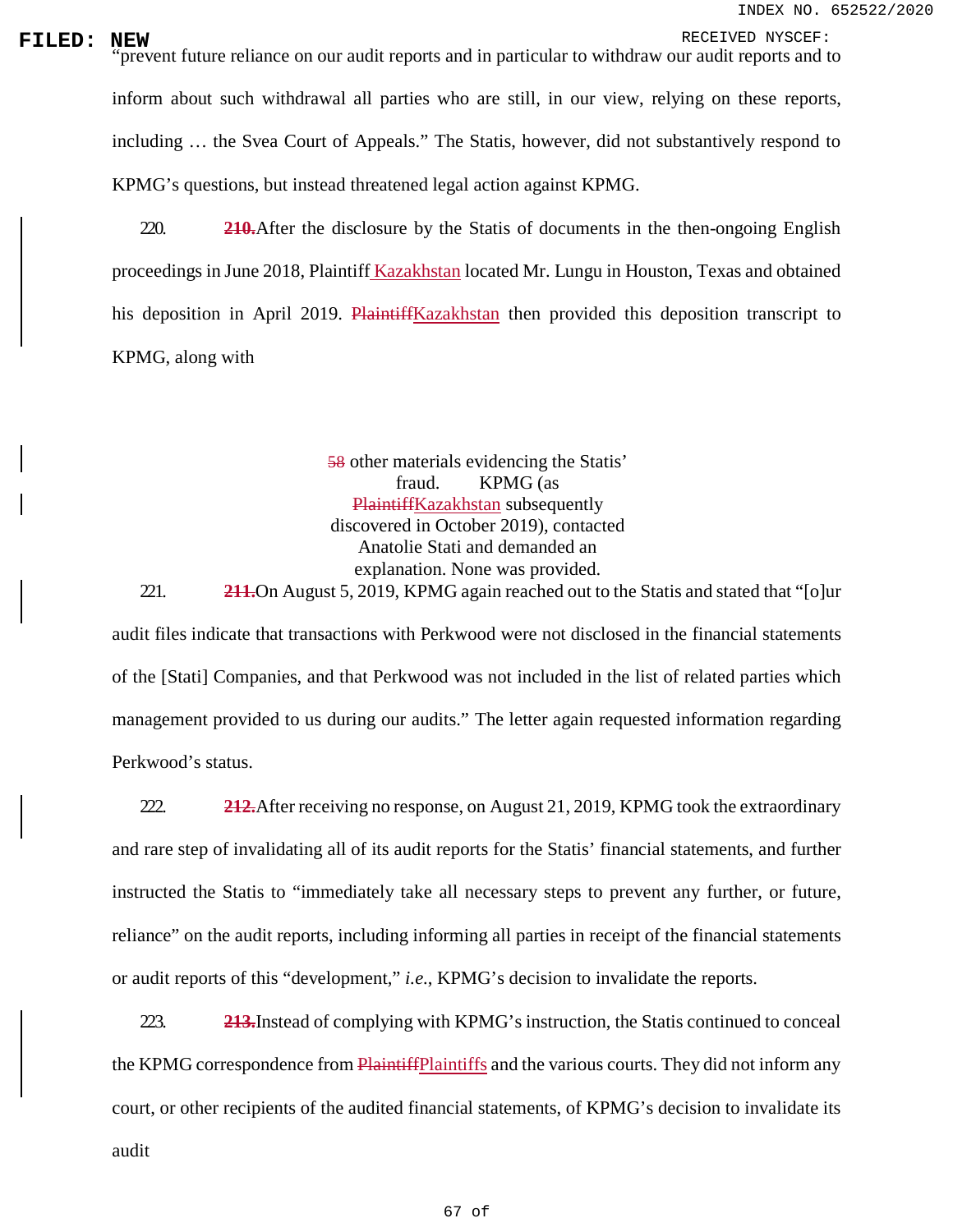62

reports. They also did not submit the KPMG correspondence to any of the courts that were in the process of adjudicating issues relating to the ECT Award in late 2019, including the Amsterdam Court of Appeal and the Luxembourg Court of Appeal. Far from preventing any reliance on the audit reports, the Statis continued to falsely represent to the courts that KPMG had performed their audits with full access to all documents and full knowledge of Perkwood's status despite knowing that the exact opposite was true. When Plaintiff Kazakhstan eventually learned of the KPMG correspondence

# 59 in October 2019, the Statis sought to block PlaintiffKazakhstan from introducing the correspondence and to minimize its significance.<sup>18</sup>

224. **214.**In Luxembourg, Plaintiff Kazakhstan asked the Statis in a November 15, 2019 letter to disclose the KPMG correspondence to the Court of Appeal of Luxembourg even though the submission date for evidence had passed. The Statis did not respond. When PlaintiffKazakhstan attempted to submit the evidence itself, the Statis sought to block the request in a letter to the Court of Appeal of Luxembourg. They falsely asserted that PlaintiffKazakhstan's request was unfounded and that the KPMG correspondence was the result of threats by PlaintiffKazakhstan against KPMG.

225. **215.**The Statis elaborated on this misrepresentation in a letter to the court in Belgium, stating as follows:

> Kazakhstan had first put KPMG Audit LLC (Kazakhstan) under pressure in 2016 – the subject of the notorious correspondence of 2016 of which the production is now requested by Kazakhstan – but the manoeuvre failed at the time; the letter of KPMG Audit LLC (Kazakhstan) dated 21 August 2019 is manifestly the result of new pressure exercised by Kazakhstan and is by no means the result of an independent and impartial investigation that we can expect from an auditor as renowned as KPMG.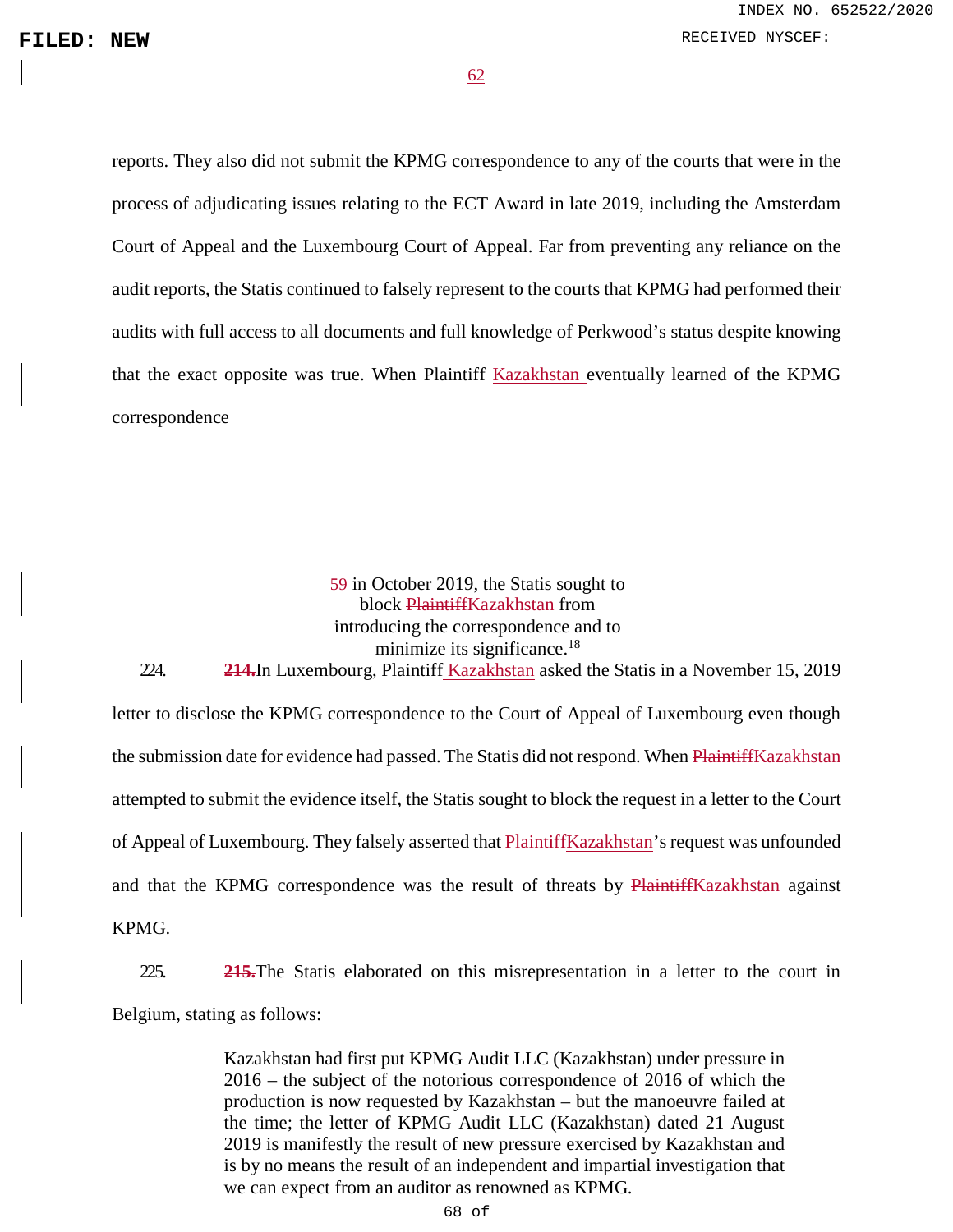**FILED:** NEW RECEIVED NYSCEF:

<sup>18</sup> Although Plaintiff received notification in August 2019 from KPMG regarding its decision that month to withdraw its audit reports, it did not receive the 2016 and 2019 correspondence between KPMG and the Statis until November 2019, after the submission date for evidence in the various proceedings had passed.

63

226. **216.**The Statis further represented that the 2016 and 2019 KPMG correspondence was "far from new" because it related to fraud arguments already dismissed by the Svea Court of Appeal. Even so, the Statis represented, the correspondence did not establish any fraud: "the socalled KPMG documents do not show any fraud; Kazakhstan attempts to give these 'new' documents a scope they do not have."

227. **217.**In the Netherlands, the Statis actively sought to falsify the record regarding the KPMG correspondence. They sent a letter to the Court of Appeal asking it to correct the record

<sup>48</sup> Although Plaintiff received notification in August 2019 from KPMG regarding its decision that month to withdraw its audit reports, it did not receive the 2016 and 2019 correspondence between KPMG and the Statis until November 2019, after the submission date for evidence in the various proceedings had passed.

60 and add statements that were never pleaded before the court. Specifically, they attempted to include a reference to their offering to produce the 2016 KPMG correspondence, although no such offer had ever been made. **VI. NOTICE OF INTENT TO RAISE ISSUES UNDER ENGLISH LAW**

228. **218.**Certain of the above-alleged acts of Defendants occurred in England such that English law applies.

229. **219.**Pursuant to CPLR § 4511, Plaintiff Plaintiffs hereby gives give notice of its their intent to raise issues under the laws of England, including but not limited to, the law governing the economic tort of unlawful means conspiracy. Plaintiff intendsPlaintiffs intend to offer expert testimony, documents, and other relevant sources to the Court to determine the foreign law at issue.

230. **220.**English law recognizes the economic tort of unlawful means conspiracy, which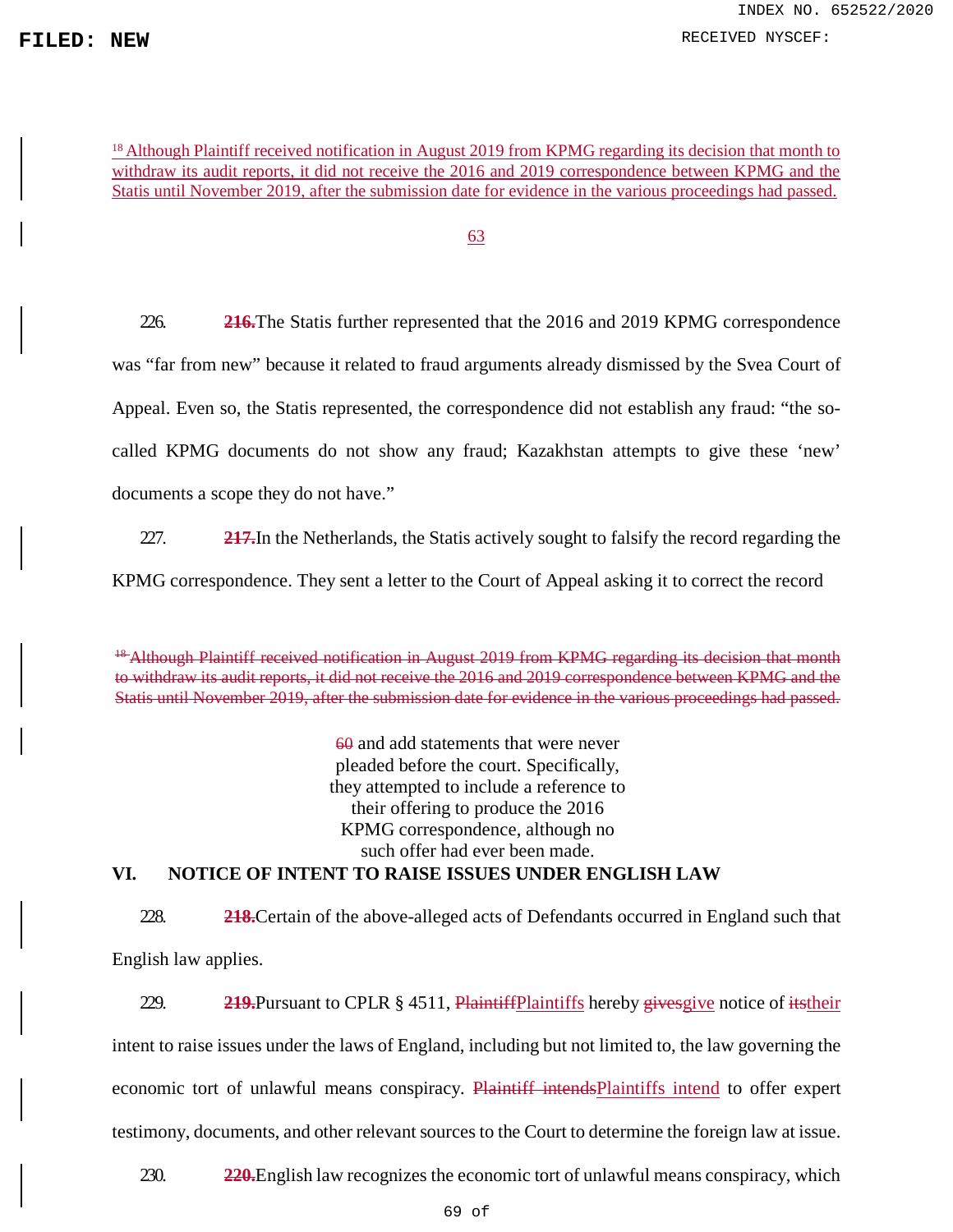**FILED:** NEW RECEIVED NYSCEF:<br>arises when two or more persons conspire to take action through unlawful means that results in damages to another person.

> 231. **221.**The elements of an unlawful means conspiracy are: (a) an agreement or understanding between two or more parties, (b) an intent to act unlawfully, (c) concerted action pursuant to that agreement or understanding, and (d) damages to a third party as a result.

# 64

232. **222.**A conspirator is liable for all damages suffered by a victim of the conspiracy from the time the conspirator joins the conspiracy.

233. **223.**Under English law, the conspirators' sole or predominant purpose need not be to harm the plaintiff. In *OBG Ltd and others v. Allan,* [2007] UKHL 21 (OBG), the House of Lords found that the intent element of the tort can be satisfied where a defendant harms the plaintiff in furtherance of an unlawful conspiracy:

> A defendant may intend to harm the claimant as an end in itself, where, for instance, he has a grudge against the claimant. More usually a

> > 61 defendant intentionally inflicts harm on a claimant[]. . . as a means to an end. He inflicts damage as the means whereby to protect or promote his own economic interests. Intentional harm inflicted against a claimant in either of these circumstances satisfies the mental ingredient of this tort.

234. **224.**Unlawful means include acts which are themselves unlawful under criminal or

civil law.

# **COUNT I CIVIL CONSPIRACY TO COMMIT FRAUD (PLAINTIFF KAZAKHSTAN AGAINST ALL DEFENDANTS)**

235. **225.**PlaintiffPlaintiffs re-allegesallege and incorporatesincorporate by reference

each and every allegation in paragraphs 1–226234 above as if fully set forth herein.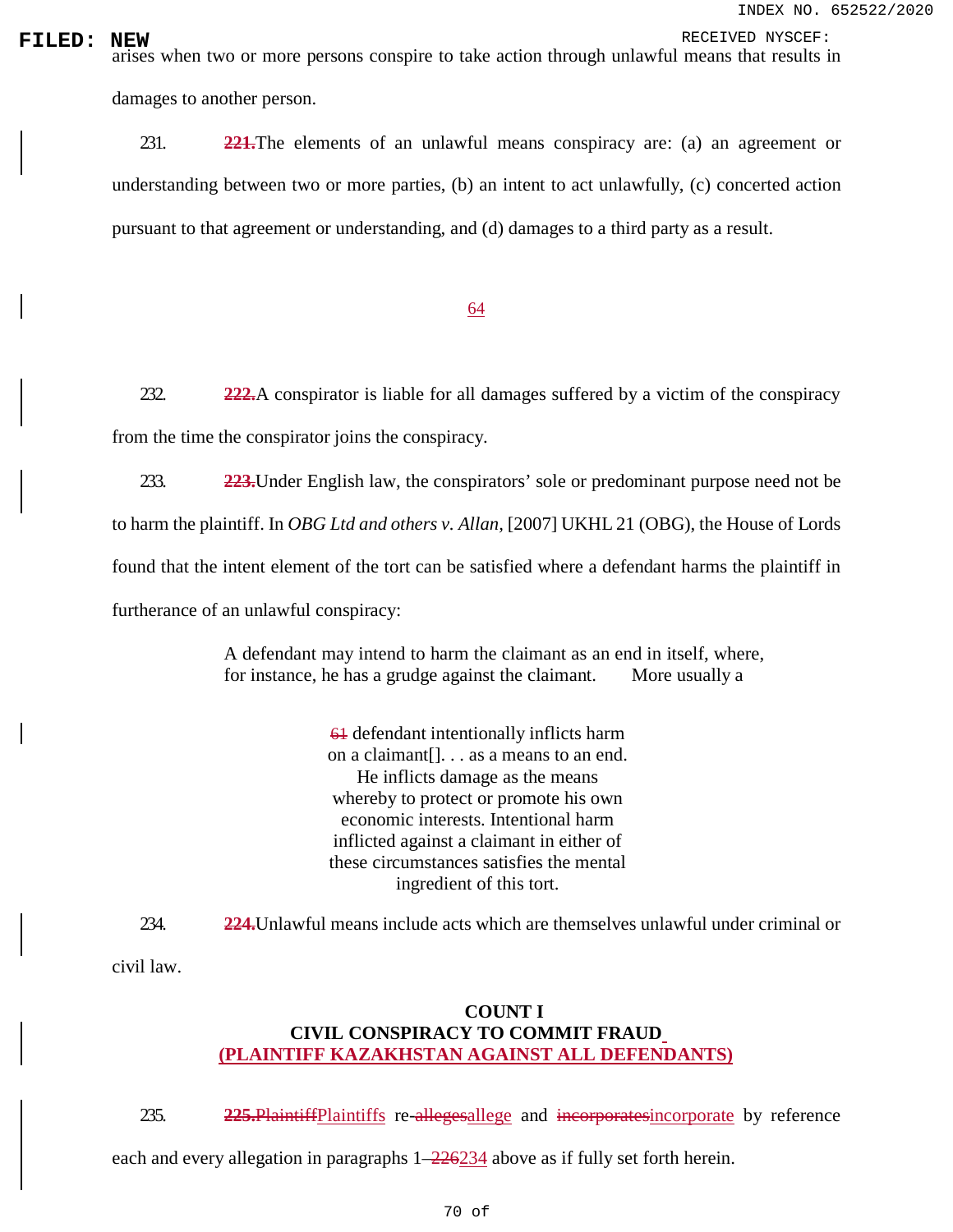**FILED: NEW** RECEIVED NYSCEF: 236. **226.**The Statis engaged in a fraudulent scheme, as alleged herein.

237. **227.**The Statis made misrepresentations and material omissions of fact that were false and known to be false. The Statis made the misrepresentations and material omissions for the purpose of inducing multiple parties, including Plaintiff, Kazakhstan, Plaintiff Outrider and the other Tristan Noteholders, KPMG, the ECT Tribunal, and the courts of Sweden, the United States, England, Belgium, the Netherlands, Luxembourg, and Italy to rely upon them.

238. **228.**These parties and/or others, justifiably relied on the Statis' misrepresentations and material omissions.

## 65

239. **229.**The Statis' misrepresentations and material omissions caused injury to Plaintiff Kazakhstan.

240. **230.**The Statis' misrepresentations and material omissions were part of their fraudulent scheme, premised on their key lie that their fraudulent related-party transactions involving KPM and TNG were legitimate business expenditures. These misrepresentations are being perpetuated in the Enforcement Proceedings, wherein the Statis continue to misrepresent that the amounts they stole were legitimate expenditures.

#### 62

241. **231.**Defendants had knowledge that the Statis stole the Noteholders' monies through their fraudulent related-party transactions and, to cover up this theft, falsely represented that these stolen monies were legitimate business expenses.

242. **232.**Defendants agreed to participate in the unlawful acts of the Statis. Specifically, Defendants knew that the Statis had stolen the Noteholders' monies and were claiming reimbursement for such stolen monies as investment costs in the ECT Arbitration-but, despite. Despite this, Defendants agreed to enter into the Sharing Agreement with the Statis, under the terms of which Defendants joined, and actively supported, the unlawful objective of obtaining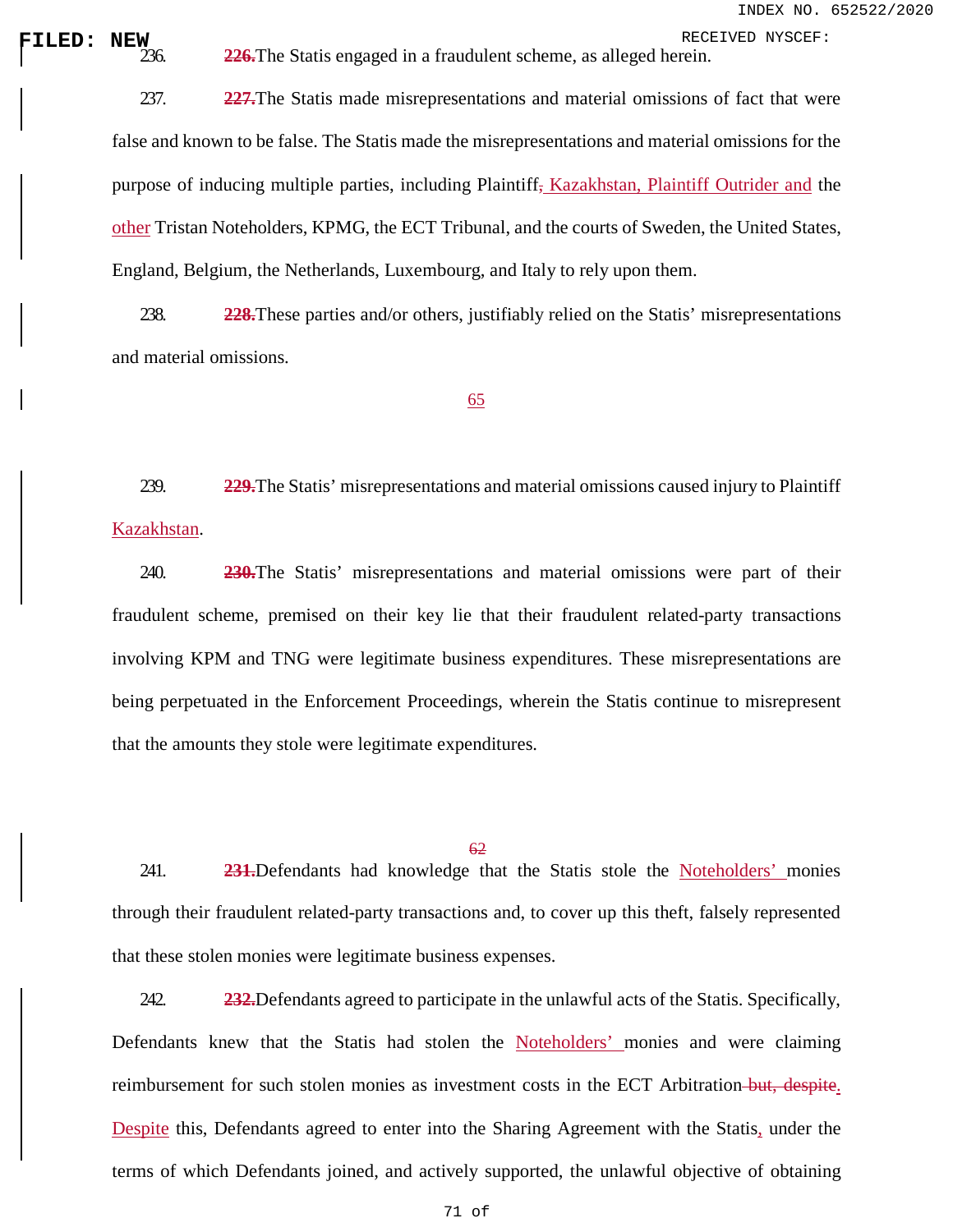**FILED:** NEW RECEIVED NYSCEF:<br>| from Plaintif<u>f Kazakhstan</u> the monies that the Statis had stolen from Defendants (and the other Tristan Noteholders).

> 243. **233.**Further, Defendants subsequently engaged in overt acts in furtherance of the unlawful scheme. For example, they agreed to provide funding to the Statis for the Enforcement Proceedings, and they did provide such funding, knowing that the Statis had made numerous fraudulent misrepresentations in the ECT Arbitration and in the Enforcement Proceedings. They also regularly consulted with the Statis and/or their counsel and provided guidance regarding the

### 66

legal strategy to enforce the fraudulently obtained ECT Award. They also sought to frustrate Plaintiff Kazakhstan's attempts to discover information regarding the Statis' fraud.

244. **234.**By engaging in these activities with knowledge of the Statis' fraud, Defendants have knowingly participated in, and provided substantial assistance to, the fraudulent scheme.

245. **235.**As a direct and proximate result of the fraudulent scheme, in which Defendants knowingly participated, Plaintiff Kazakhstan was injured and suffered damages, including but not limited to the amount of the litigation costs that it otherwise would not have incurred in the ECT Arbitration and the Enforcement Proceedings and that were wasted.

63

246. Defendants' acts as alleged in Count I were willful, wanton, malicious, and/or oppressive.

# **COUNT II AIDING AND ABETTING WRONGFUL CONDUCT (PLAINTIFF KAZAKHSTAN AGAINST ALL DEFENDANTS)**

247. **236.**PlaintiffPlaintiffs re-allegesallege and incorporatesincorporate by reference each and every allegation in paragraphs 1–238246 above as if fully set forth herein.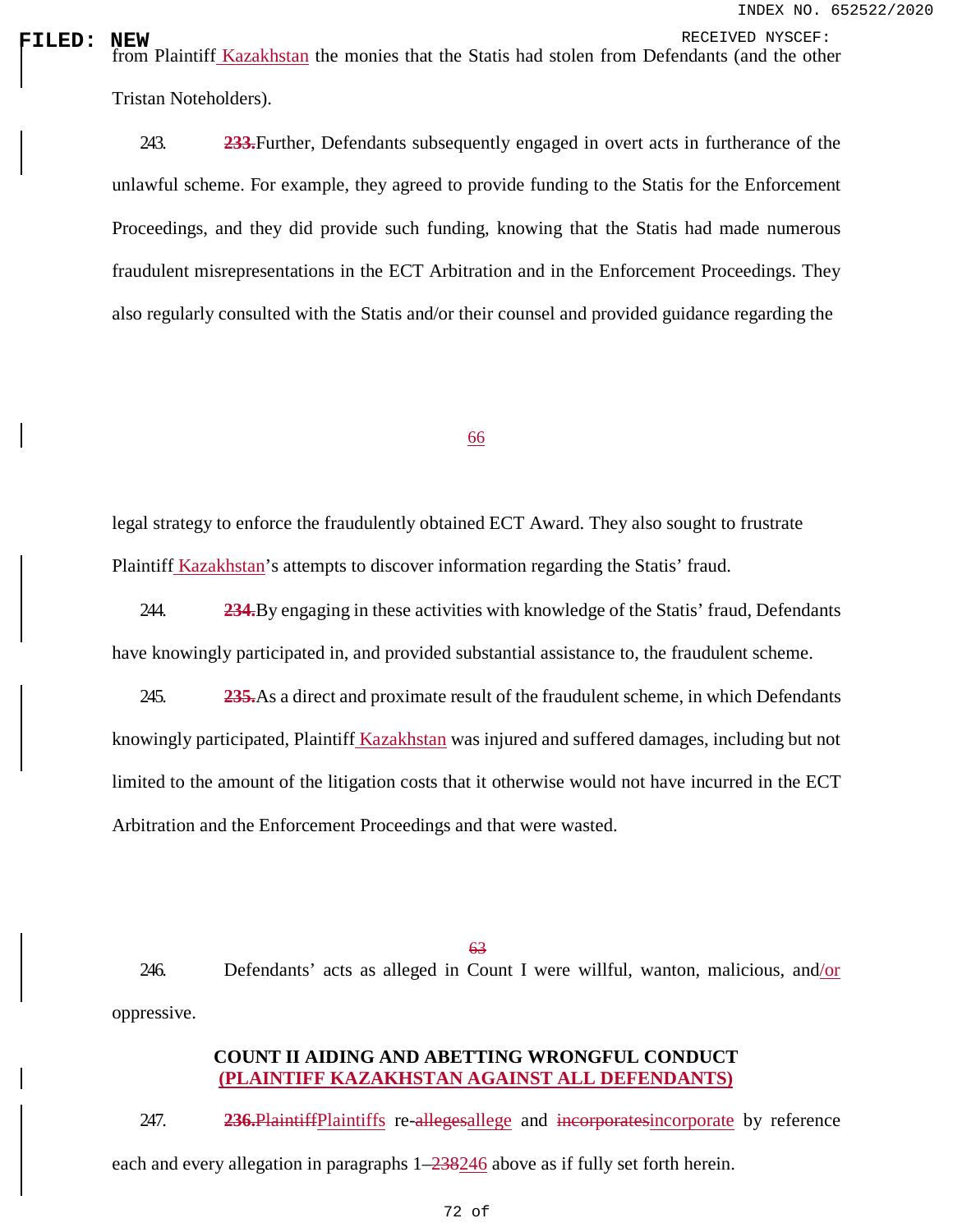**FILED: NEW**<br>
248. **237.**The Statis made misrepresentations and material omissions of fact that were false and known to be false. The Statis made the misrepresentations and material omissions for the purpose of inducing multiple parties, including Plaintiff, Kazakhstan, Plaintiff Outrider and the other Tristan Noteholders, KPMG, the ECT Tribunal, and the courts of Sweden, the United States, England, Belgium, the Netherlands, Luxembourg, and Italy to rely upon them.

> 249. **238.**These parties and/or others, justifiably relied on the Statis' misrepresentations and material omissions.

> 250. **239.**The Statis' misrepresentations and material omissions caused injury to Plaintiff Kazakhstan.

### 67

251. **240.**The Statis' misrepresentations and material omissions were part of their fraudulent scheme, premised on their key lie that their fraudulent related-party transactions involving KPM and TNG were legitimate business expenditures. These misrepresentations are being perpetuated in the Enforcement Proceedings, wherein the Statis continue to misrepresent that the amounts they stole were legitimate expenditures.

252. **241.**Defendants had knowledge that the Statis stole the monies through their fraudulent related-party transactions and, to cover up this theft, falsely represented that these stolen monies were legitimate business expenses.

64

253. **242.**Defendants aided and abetted the unlawful acts of the Statis. Specifically, Defendants knew that the Statis had stolen the monies and were claiming reimbursement for such stolen monies as investment costs in the ECT Arbitration but, despite this, Defendants agreed to enter into the Sharing Agreement with the Statis under the terms of which Defendants joined, and actively supported, the unlawful objective of obtaining from Plaintiff the monies that the Statis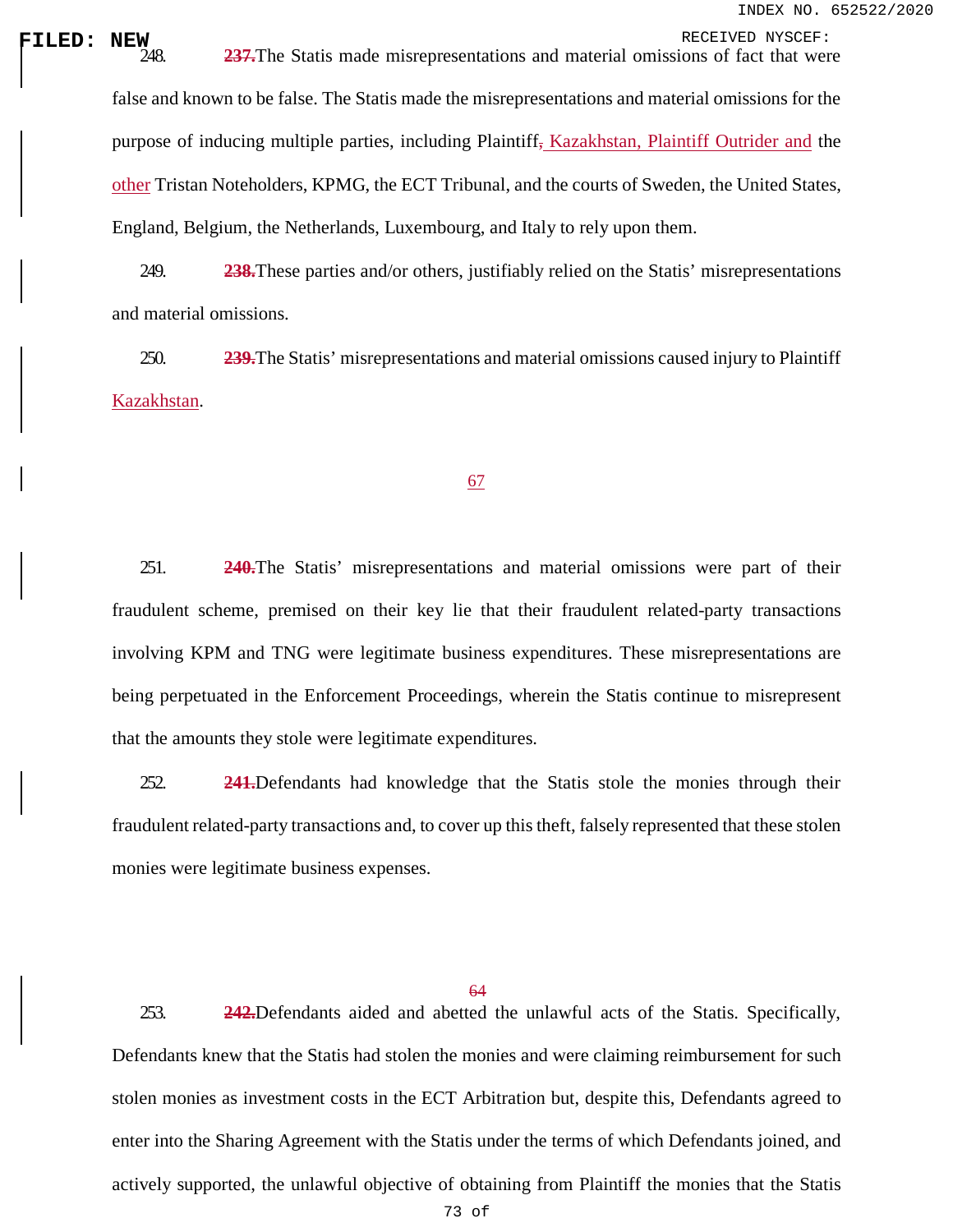**FILED:** NEW RECEIVED NYSCEF:<br>
had stolen from Defendants (and the other Tristan Noteholders)

254. **243.**Further, Defendants subsequently engaged in overt acts in furtherance of the unlawful scheme. For example, they agreed to provide funding to the Statis for the Enforcement Proceedings, and they did provide such funding, knowing that the Statis had made numerous fraudulent misrepresentations in the ECT Arbitration and subsequent enforcement proceedings. They also regularly consulted with the Statis and/or their counsel and provided guidance regarding the legal strategy to enforce the fraudulently obtained ECT Award. They also sought to frustrate Plaintiff Kazakhstan's attempts to discover information regarding the Statis' fraud.

255. **244.**Defendants' actions substantially assisted the Statis in furthering the fraudulent scheme.

### 68

256. **245.**As a direct and proximate result of Defendants' substantial assistance to the Statis, Plaintiff was injured and suffered damages, including but not limited to the amount of the litigation costs that it otherwise would not have incurred in the ECT Arbitration and the Enforcement Proceedings and that were wasted.

257. **246.**Defendants' acts as alleged in Count II were willful, wanton, malicious, and/or oppressive.

## 65 **COUNT III UNLAWFUL MEANS CONSPIRACY UNDER ENGLISH LAW (PLAINTIFF KAZAKHSTAN AGAINST ALL DEFENDANTS)**

258. **247.**PlaintiffPlaintiffs re-allegesallege and incorporatesincorporate by reference each and every allegation in paragraphs 1–249257 above as if fully set forth herein.

259. **248.**Defendants knowingly joined a conspiracy amongst the Statis and others to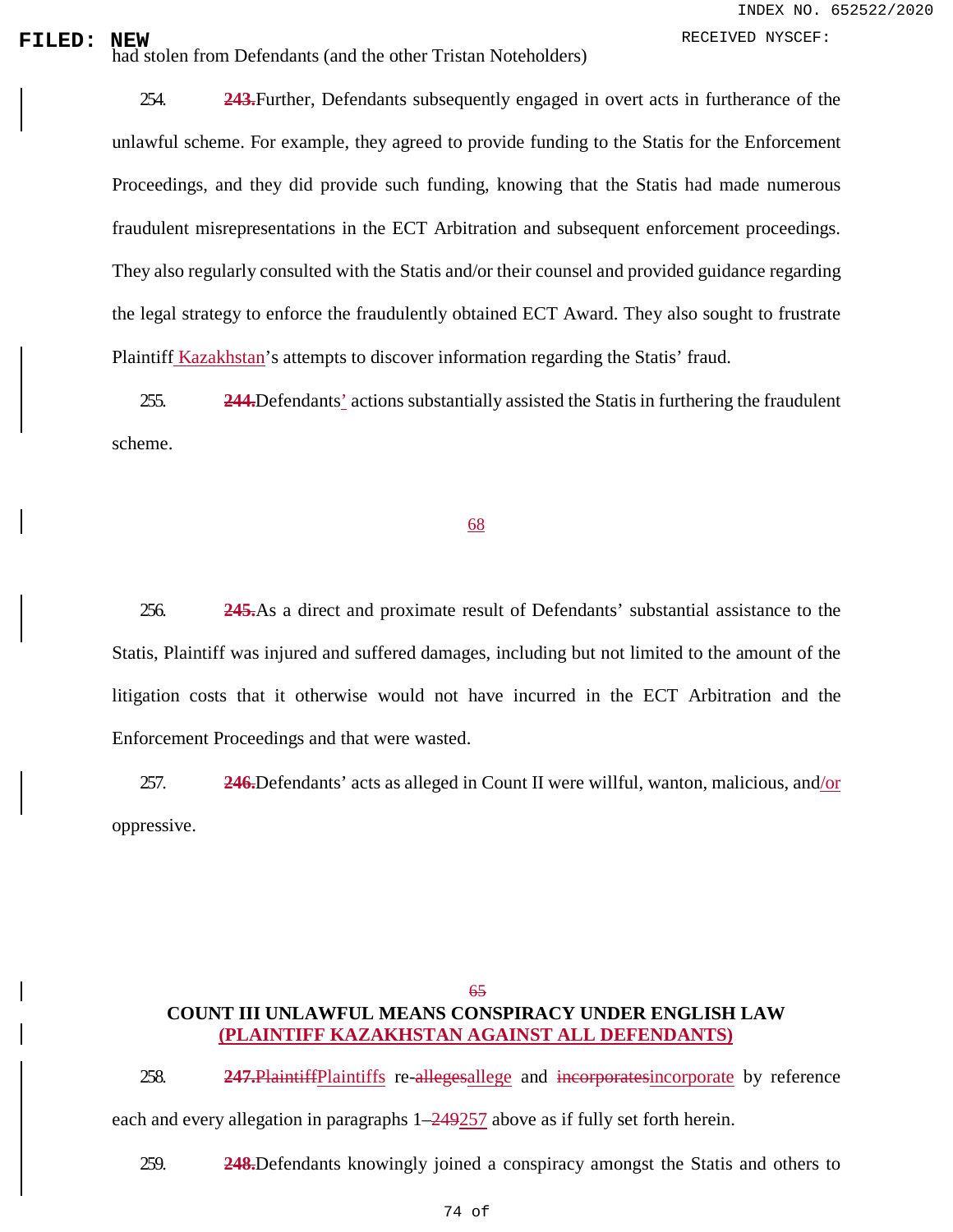**FILED: NEW**<br>| steal monies from the Tristan Noteholders and Plaintiff Kazakhstan through unlawful means.

260. **249.**Among other unlawful means, the Statis conspired to, and did, commit fraud against the Tristan Noteholders through the illegitimate and systematic stripping of assets from TNG and KPM using sham related-party transactions that devalued the companies. These sham related- party transactions were made with the proceeds of fraud, and thus constituted money laundering.

261. **250.**The Statis made misrepresentations and material omissions of fact that were false and known to be false. The Statis made the misrepresentations and material omissions for the purpose of inducing multiple parties, including PlaintiffPlaintiffs, the Tristan Noteholders, KPMG, the ECT Tribunal, and the courts of Sweden, the United States, England, Belgium, the Netherlands, Luxembourg, and Italy to rely upon them.

262. **251.**These parties and/or others, justifiably relied on the Statis' misrepresentations and material omissions.

### 69

263. **252.**The Statis' misrepresentations and material omissions caused injury to Plaintiff Kazakhstan.

264. **253.**Defendants had knowledge that the Statis stole the monies through unlawful means and, to cover up this theft, conspired to, and did, falsely represent that these stolen monies were legitimate business expenses.

265. **254.**Defendants conspired to, and did, engage in numerous acts in furtherance of the Statis' fraudulent scheme with the intention of causing damage to Plaintiff Kazakhstan. Specifically,

> 66 Defendants knew that the Statis were claiming reimbursement for such stolen monies as investment costs in the ECT Arbitration but, despite this, Defendants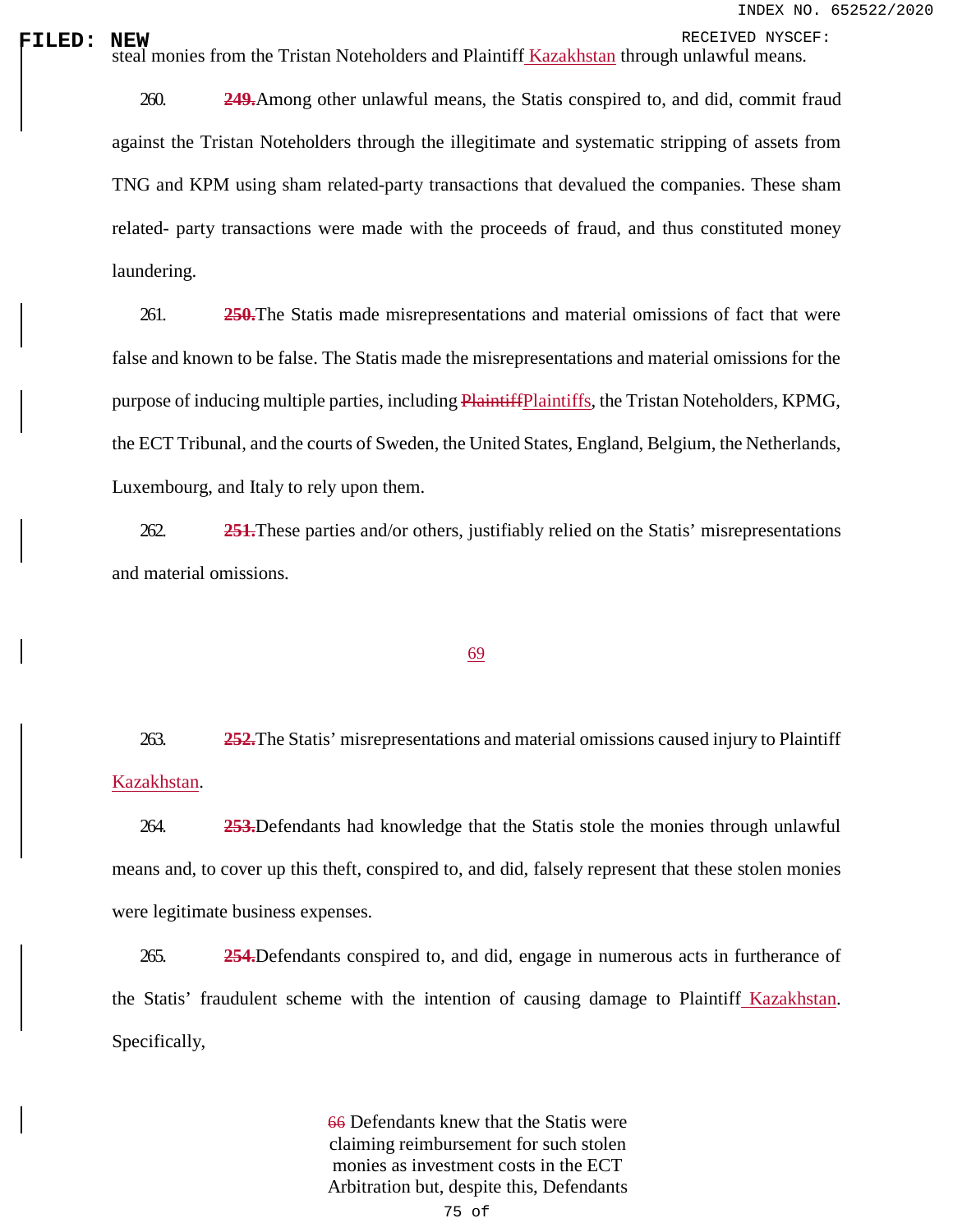**FILED: NEW PRODUCER:** NEW RECEIVED NYSCEF:

agreed to enter into the Sharing Agreement with the Statis under the terms of which Defendants joined, and actively supported, the unlawful objective of obtaining from Plaintiff Kazakhstan the monies that the Statis had stolen from Defendants (and the other Tristan Noteholders).

266. **255.**Further, Defendants agreed to provide funding to the Statis for the Enforcement Proceedings, and did provide such funding, knowing that the Statis had made numerous fraudulent misrepresentations in the ECT Arbitration and subsequent enforcement proceedings. They also regularly consulted with the Statis and/or their counsel and provided guidance regarding the legal strategy to enforce the fraudulently obtained ECT Award. They also sought to frustrate Plaintiff Kazakhstan's attempts to discover information regarding the Statis' fraud.

267. **256.**As a result of the unlawful means conspiracy, Plaintiff Kazakhstan was injured and suffered damages, including but not limited to the amount of the litigation costs that it otherwise would not have incurred in the ECT Arbitration and the Enforcement Proceedings and that were therefore wasted.

70

## **COUNT IV CIVIL CONSPIRACY TO COMMIT FRAUD (PLAINTIFF OUTRIDER AGAINST ALL DEFENDANTS)**

268. Plaintiffs re-allege and incorporate by reference each and every allegation in paragraphs 1–267 above as if fully set forth herein.

269. The Statis engaged in a fraudulent scheme, as alleged herein.

270. The Statis made misrepresentations and material omissions of fact that were false and known to be false. The Statis made the misrepresentations and material omissions for the purpose of inducing multiple parties, including Plaintiff Kazakhstan, Plaintiff Outrider and the other Tristan Noteholders, KPMG, the ECT Tribunal, and the courts of Sweden, the United States, England, Belgium, the Netherlands, Luxembourg, and Italy to rely upon them.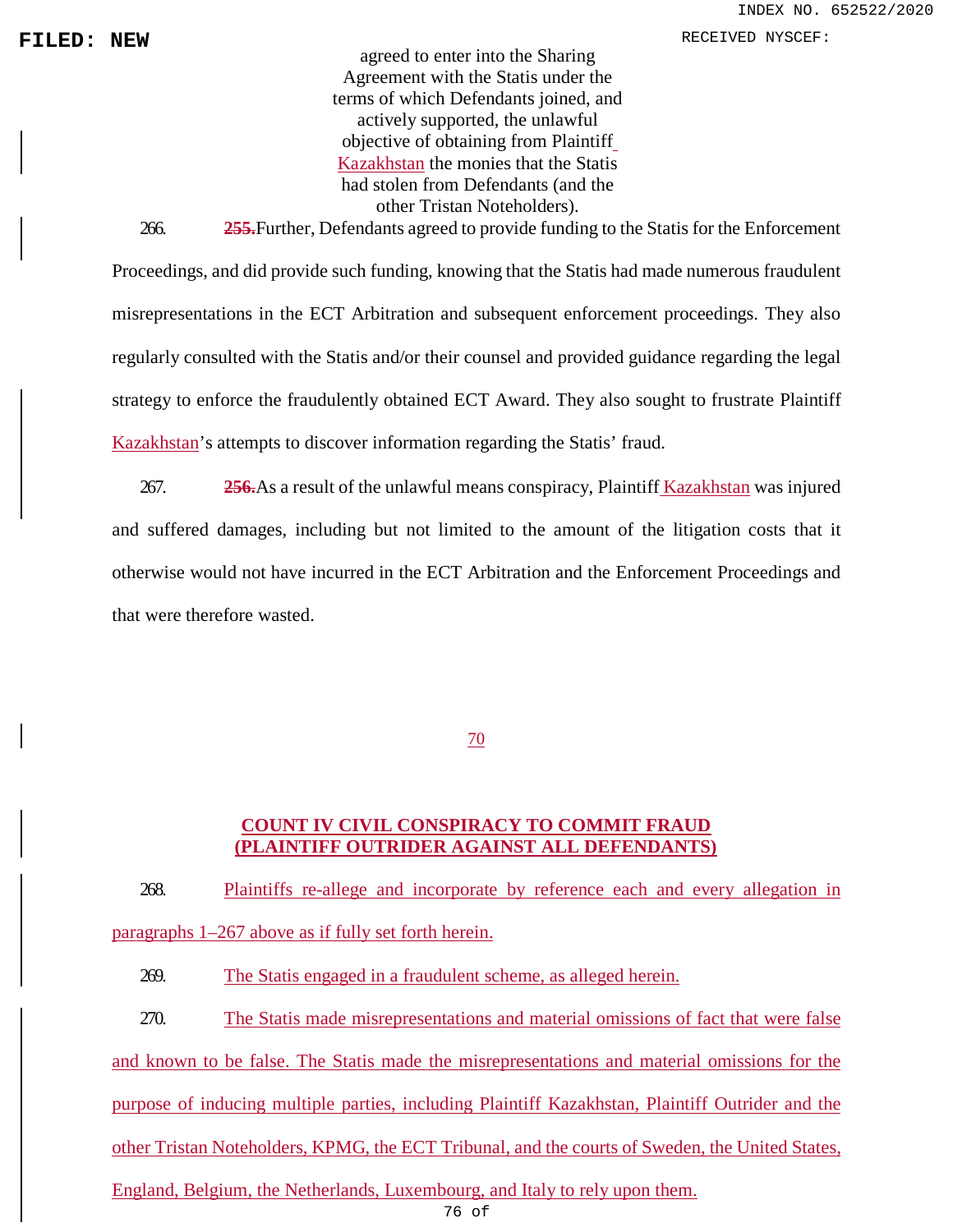**FILED:** NEW RECEIVED NYSCEF:<br>
271. The Statis' misrepresentations and material omissions were part of their fraudulent scheme, premised on their key lie that their fraudulent related-party transactions involving KPM and TNG were legitimate business expenditures. In fact, these transactions were designed to enrich the Statis by fraudulently diverting assets from KPM and TNG. Because these companies were the guarantors of the Tristan and Laren Notes, this fraudulent scheme had the effect of depressing the value of the Notes and thereby defrauding the Noteholders.

> 272. When Plaintiff Outrider made decisions concerning the Notes, including *inter alia*  decisions concerning their purchase, retention and sale, it reasonably relied on the Statis' various statements detailed above claiming that these transactions were legitimate business expenses.

> 273. Defendants had knowledge that the Statis stole the Noteholders' monies through their fraudulent related-party transactions and, to cover up this theft, falsely represented that these stolen monies were legitimate business expenses. Defendants knew that the Statis were claiming reimbursement for such stolen monies as investment costs in the ECT Arbitration.

### 71

274. Despite this, Defendants agreed to participate in the unlawful acts of the Statis. They agreed to enter into the Sharing Agreement with the Statis, under the terms of which Defendants joined, and actively supported, the unlawful objective of obtaining from Plaintiff Kazakhstan the monies that the Statis had stolen from Defendants (and the other Tristan Noteholders). As part of this fraudulent scheme, Defendants aided the Statis in maintaining and perpetuating the key lie that their fraudulent related-party transactions involving KPM and TNG were legitimate business expenditures.

275. Further, Defendants subsequently engaged in overt acts in furtherance of the unlawful scheme. For example, they agreed to provide funding to the Statis for the Enforcement Proceedings, and they did provide such funding, knowing that the Statis had made numerous fraudulent misrepresentations in the ECT Arbitration and in the Enforcement Proceedings. They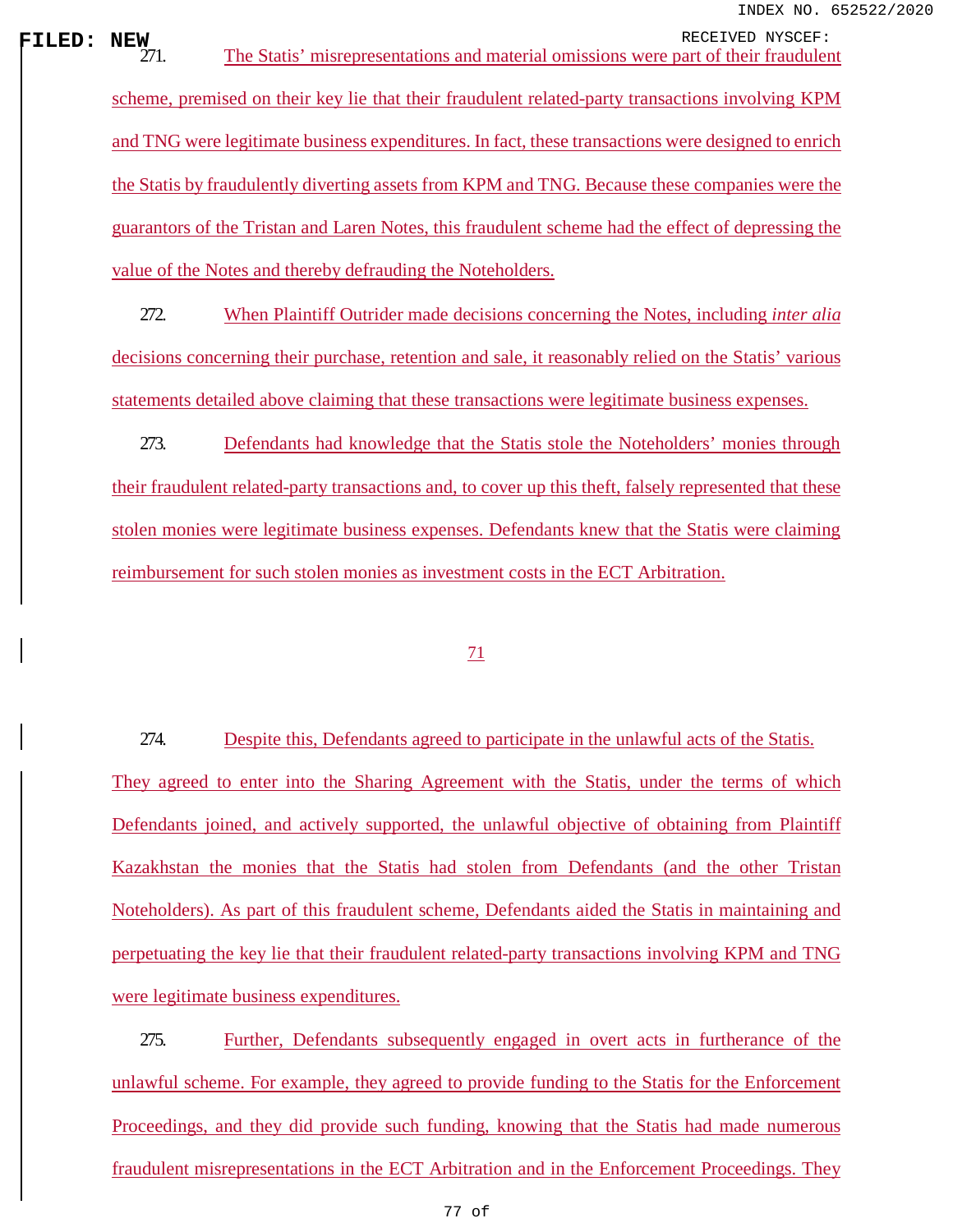**FILED:** NEW RECEIVED NYSCEF:<br>also regularly consulted with the Statis and/or their counsel and provided guidance regarding the legal strategy to enforce the fraudulently obtained ECT Award. They also sought to frustrate Plaintiff Kazakhstan's attempts to discover information regarding the Statis' fraud.

> 276. By engaging in these activities with knowledge of the Statis' fraud, Defendants have knowingly participated in, and provided substantial assistance to, the fraudulent scheme.

> 277. As a direct and proximate result of the fraudulent scheme, in which Defendants knowingly participated, Plaintiff Outrider was injured and suffered damages, including but not limited to damages caused by (a) acting as a Noteholder without knowledge of the Statis' fraud, including purchasing, retaining, and selling the Notes; (b) incurring legal fees and other expenses; (c) entering into the Sharing Agreement; (d) not exercising and/or waiving legal rights against the Statis; and (e) not exercising other alternative options vis-à-vis the Tristan Notes, the

Statis and/or Defendants.

### 72

278. Had the Statis and Defendants made truthful rather than fraudulent representations, Plaintiff Outrider would not have would not have suffered these damages.

279. Defendants' acts as alleged in Count IV were willful, wanton, malicious, and/or oppressive.

## **COUNT V AIDING AND ABETTING WRONGFUL CONDUCT (PLAINTIFF OUTRIDER AGAINST ALL DEFENDANTS)**

280. Plaintiffs re-allege and incorporate by reference each and every allegation in paragraphs 1–279 above as if fully set forth herein.

281. The Statis engaged in a fraudulent scheme, as alleged herein.

282. Pursuant to that scheme, the Statis made misrepresentations and material omissions

of fact that were false and known to be false. The Statis made the misrepresentations and material

omissions for the purpose of inducing multiple parties, including Plaintiff Kazakhstan, Plaintiff

78 of Outrider and the other Tristan Noteholders, KPMG, the ECT Tribunal, and the courts of Sweden,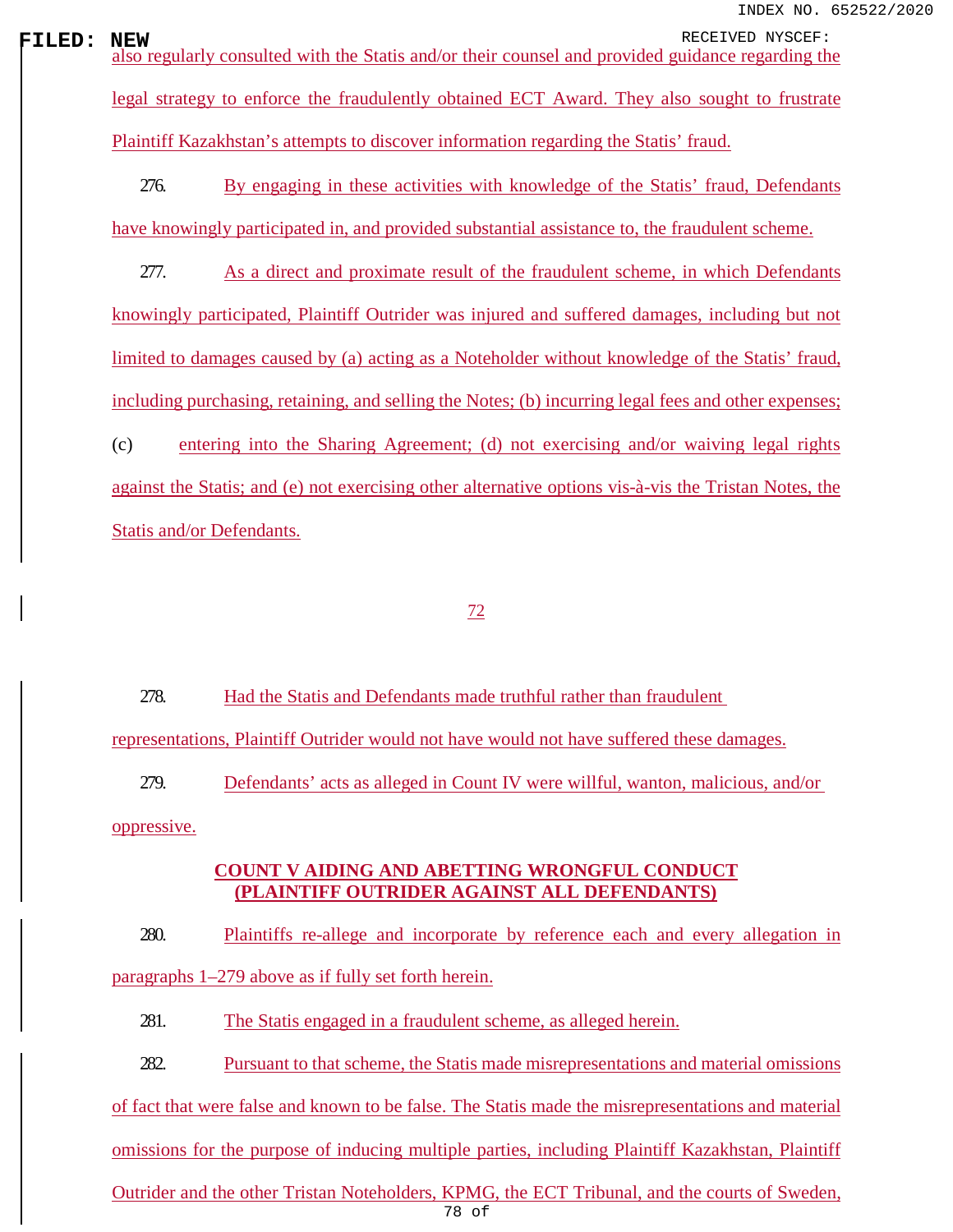**FILED:** NEW RECEIVED NYSCEF:<br>
the United States, England, Belgium, the Netherlands, Luxembourg, and Italy to rely upon them.

283. The Statis' misrepresentations and material omissions were part of their fraudulent scheme, premised on their key lie that their fraudulent related-party transactions involving KPM and TNG were legitimate business expenditures. In fact, these transactions were designed to enrich the Statis by fraudulently diverting assets from KPM and TNG. Because these companies were the guarantors of the Tristan and Laren Notes, this fraudulent scheme had the effect of depressing the value of the Notes and thereby defrauding the Noteholders.

284. When Plaintiff Outrider made decisions concerning the Notes, including *inter alia*  decisions concerning their purchase, retention and sale, it reasonably relied on the Statis' various statements detailed above claiming that these transactions were legitimate business expenses.

73

285. Defendants had knowledge that the Statis stole the monies through their fraudulent related-party transactions and, to cover up this theft, falsely represented that these stolen monies were legitimate business expenses. Specifically, Defendants knew that the Statis had stolen the monies and were claiming reimbursement for such stolen monies as investment costs in the ECT Arbitration.

286. Despite this, Defendants aided and abetted the unlawful acts of the Statis. They agreed to enter into the Sharing Agreement with the Statis, under the terms of which Defendants joined, and actively supported, the unlawful objective of obtaining from Plaintiff the monies that the Statis had stolen from Defendants (and the other Tristan Noteholders). As part of this fraudulent scheme, Defendants aided the Statis in maintaining and perpetuating the key lie that their fraudulent related-party transactions involving KPM and TNG were legitimate business expenditures.

287. Further, Defendants subsequently engaged in overt acts in furtherance of the unlawful scheme. For example, they agreed to provide funding to the Statis for the Enforcement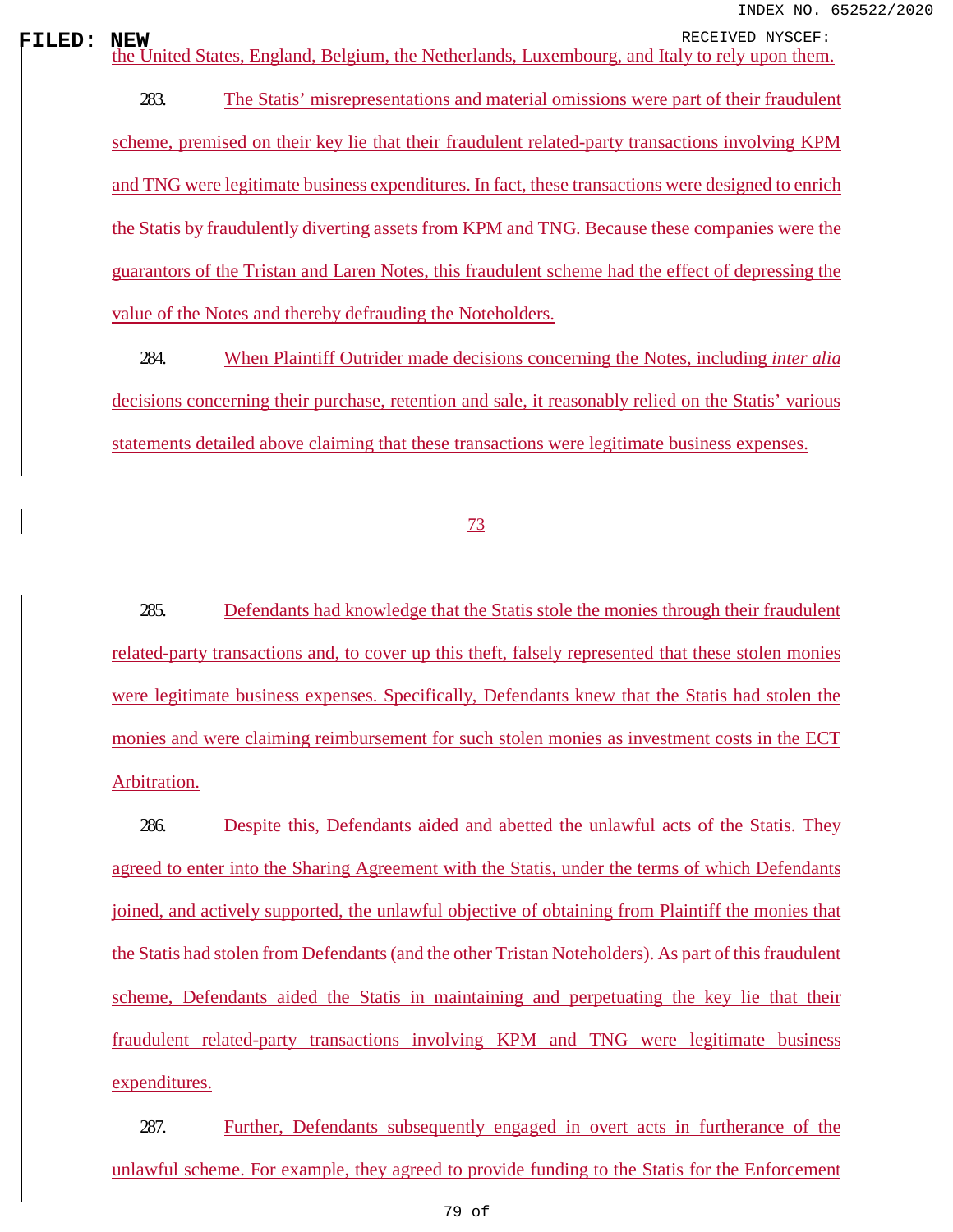**FILED:** NEW RECEIVED NYSCEF:<br>Proceedings, and they did provide such funding, knowing that the Statis had made numerous fraudulent misrepresentations in the ECT Arbitration and subsequent enforcement proceedings. They also regularly consulted with the Statis and/or their counsel and provided guidance regarding the legal strategy to enforce the fraudulently obtained ECT Award. They also sought to frustrate Plaintiff Kazakhstan's attempts to discover information regarding the Statis' fraud.

> 288. Defendants' actions substantially assisted the Statis in furthering the fraudulent scheme.

> 289. As a direct and proximate result of the fraudulent scheme, in which Defendants knowingly participated, Plaintiff Outrider was injured and suffered damages, including but not

### 74

limited to damages caused by (a) acting as a Noteholder without knowledge of the Statis' fraud, including purchasing, retaining, and selling the Notes; (b) incurring legal fees and other expenses;

(c) entering into the Sharing Agreement; (d) not exercising and/or waiving legal rights against the Statis; and (e) not exercising other alternative options vis-à-vis the Tristan Notes, the Statis and/or Defendants.

290. Had the Statis and Defendants made truthful instead of fraudulent representations, Plaintiff Outrider would not have suffered these damages.

291. Defendants' acts as alleged in Count V were willful, wanton, malicious, and/or oppressive.

## **COUNT VI UNLAWFUL MEANS CONSPIRACY UNDER ENGLISH LAW (PLAINTIFF OUTRIDER AGAINST ALL DEFENDANTS)**

292. Plaintiffs re-allege and incorporate by reference each and every allegation in paragraphs 1–291 above as if fully set forth herein.

293. Defendants knowingly joined a conspiracy amongst the Statis and others to steal monies from the Tristan Noteholders, including Plaintiff Outrider, and Plaintiff Kazakhstan through unlawful means.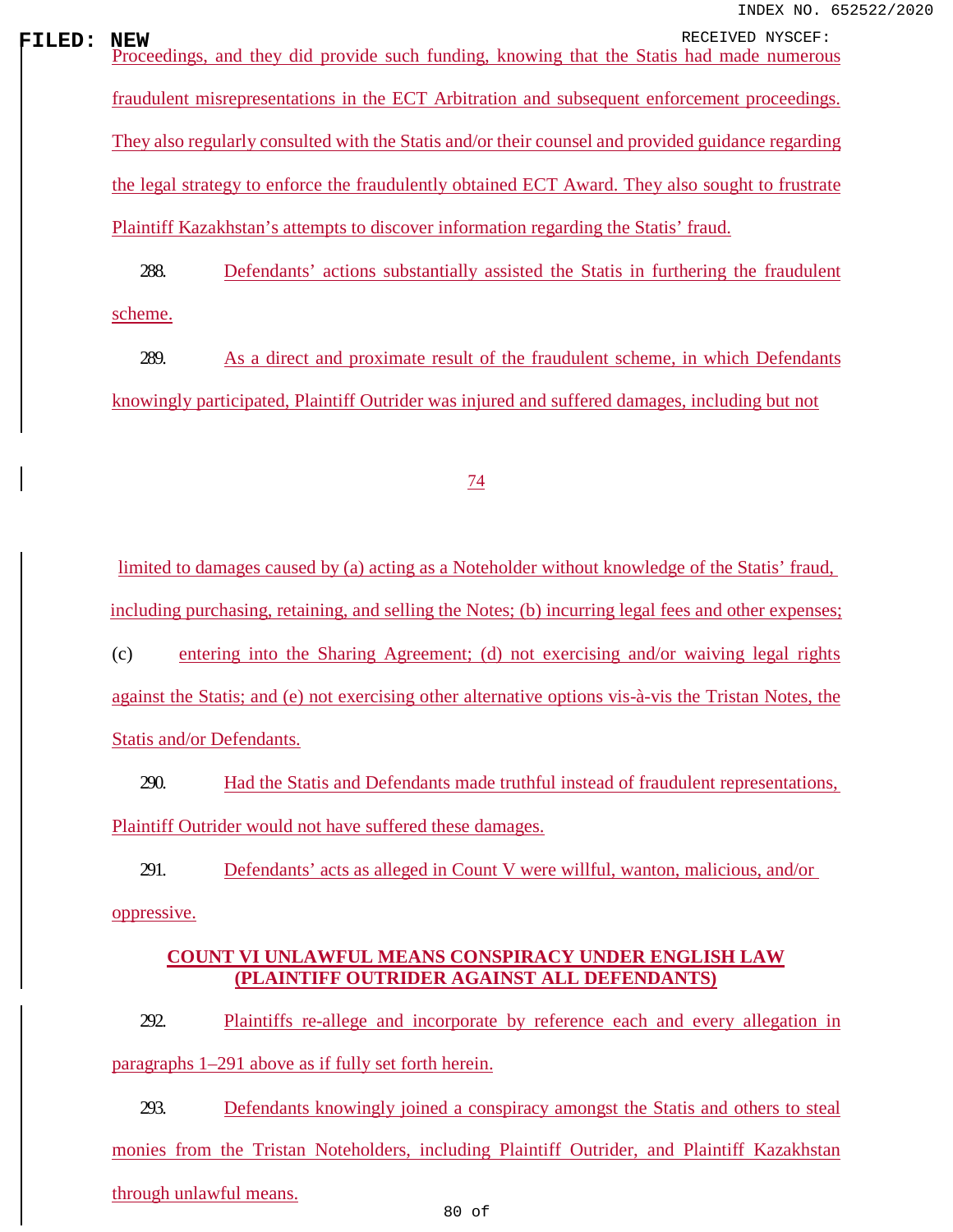**FILED: NEW**<br>
294. Among other unlawful means, the Statis conspired to, and did, commit fraud against

the Tristan Noteholders through the illegitimate and systematic stripping of assets from TNG and KPM using sham related-party transactions that devalued the companies. These sham related- party transactions were made with the proceeds of fraud, and thus constituted money laundering.

295. The Statis made misrepresentations and material omissions of fact that were false and known to be false. The Statis made the misrepresentations and material omissions for the purpose of inducing multiple parties, including Plaintiff Outrider, Plaintiff Kazakhstan, the Tristan

## 75

Noteholders, KPMG, the ECT Tribunal, and the courts of Sweden, the United States, England, Belgium, the Netherlands, Luxembourg, and Italy to rely upon them.

296. These parties and/or others, justifiably relied on the Statis' misrepresentations and material omissions.

297. The Statis' misrepresentations and material omissions caused injury to Plaintiff Outrider.

298. Defendants had knowledge that the Statis stole the monies through unlawful means and, to cover up this theft, conspired to, and did, falsely represent that these stolen monies were legitimate business expenses, having knowledge that Plaintiff Outrider would suffer injury as a result.

299. Defendants conspired to, and did, engage in numerous acts in furtherance of the Statis' fraudulent scheme. They agreed to enter into the Sharing Agreement with the Statis, under the terms of which Defendants joined, and actively supported, the unlawful objective of obtaining from Plaintiff the monies that the Statis had stolen from Defendants (and the other Tristan Noteholders). As part of this fraudulent scheme, Defendants aided the Statis in maintaining and perpetuating the key lie that their fraudulent related-party transactions involving KPM and TNG were legitimate business expenditures.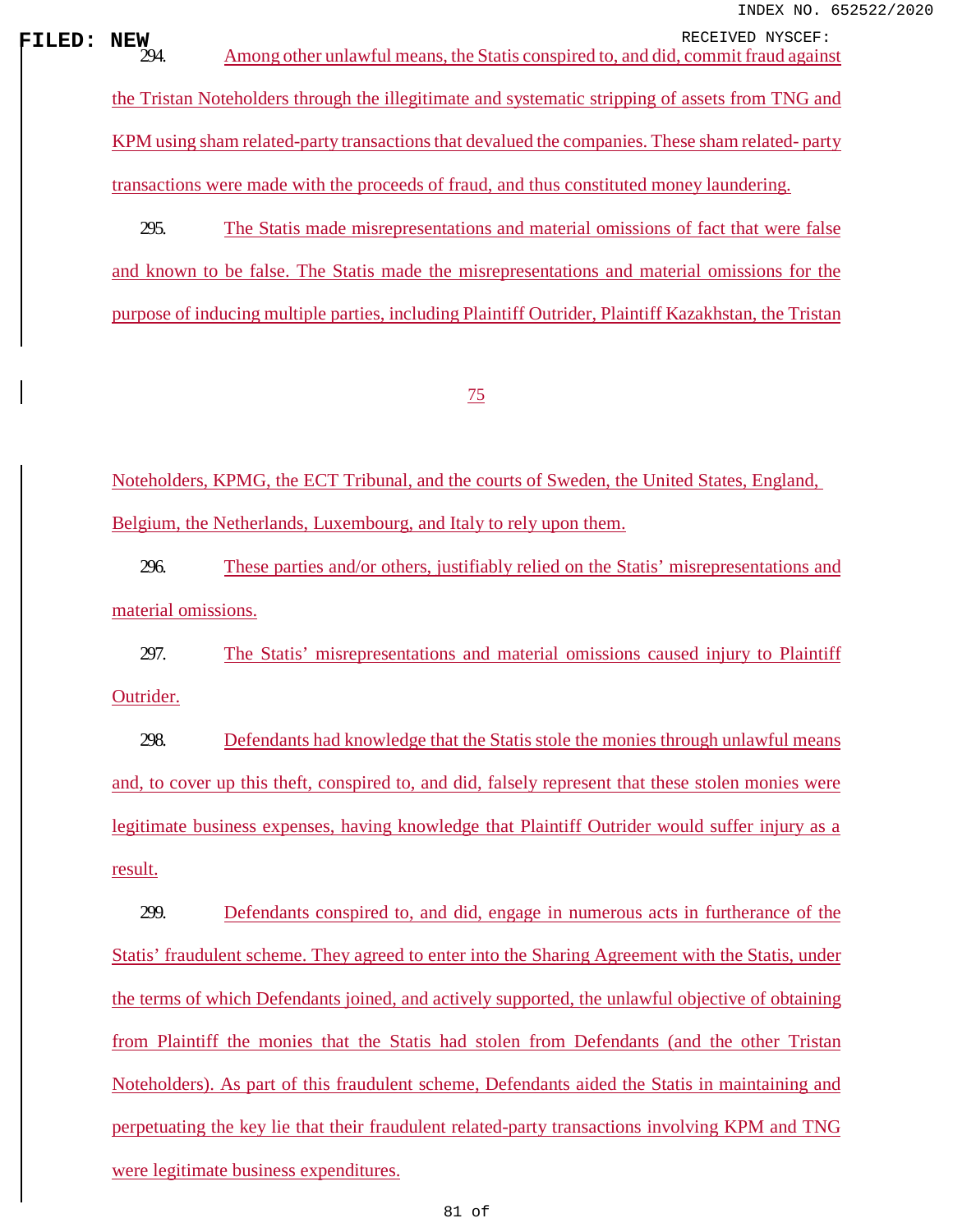**FILED: NEW**<br>
300. Further, Defendants subsequently engaged in overt acts in furtherance of the unlawful scheme. For example, they agreed to provide funding to the Statis for the Enforcement Proceedings, and they did provide such funding, knowing that the Statis had made numerous fraudulent misrepresentations in the ECT Arbitration and subsequent enforcement proceedings. They also regularly consulted with the Statis and/or their counsel and provided guidance regarding

76

the legal strategy to enforce the fraudulently obtained ECT Award. They also sought to frustrate Plaintiff Kazakhstan's attempts to discover information regarding the Statis' fraud.

301. As a result of the unlawful means conspiracy, Plaintiff Outrider was injured and suffered damages, including but not limited to damages caused by (a) acting as a Noteholder without knowledge of the Statis' fraud, including purchasing, retaining, and selling the Notes; (b) incurring legal fees and other expenses; (c) entering into the Sharing Agreement; (d) not exercising and/or waiving legal rights against the Statis; and (e) not exercising other alternative options visà-vis the Tristan Notes, the Statis and/or Defendants.

## **DEMAND FOR JURY TRIAL**

302. **257.**PlaintiffPlaintiffs hereby demandsdemand a trial by jury of all issues in this action for which a trial may be had.

## 67 **PRAYER FOR RELIEF**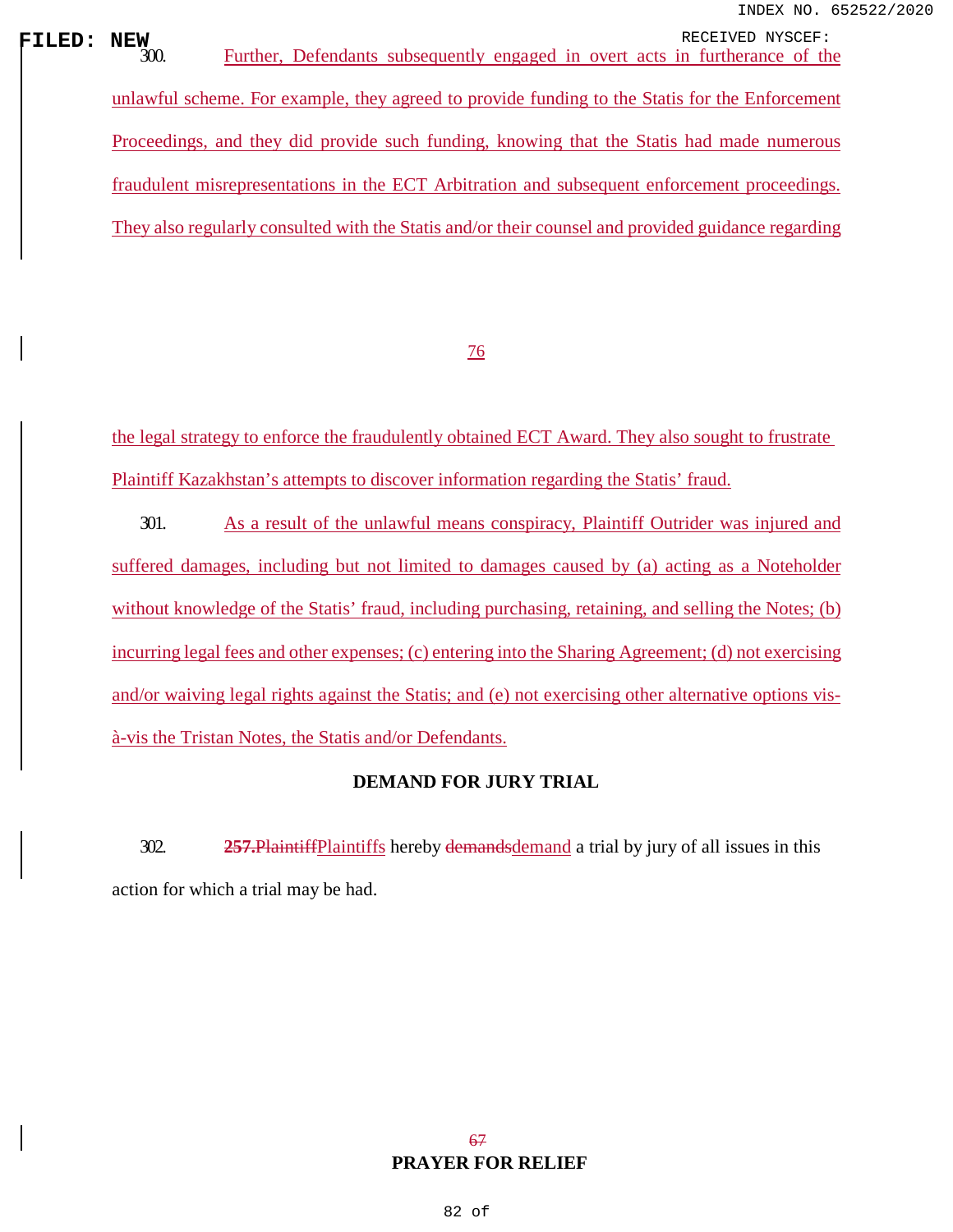# INDEX NO. 652522/2020

### **FILED: NEW PRODUCER:** NEW RECEIVED NYSCEF:

303. **258.**WHEREFORE, Plaintiff praysPlaintiffs pray for judgment against

Defendants, jointly and severally, as follows:

- a. actual damages in an amount to be proven at trial;
- b. punitive damages in an amount to be proven at trial;
- c. attorneys' fees, interests, and costs; and
- d. such other relief that the Court deems just and proper.

68 77

> Dated: June 16, December 31, 2020 New York, New York

Respectfully submitted,

### **NORTON ROSE FULBRIGHT US LLP**

By: /s/ *Felice B. Galant*

Felice B. Galant 1301 Avenue of the Americas New York, New York 10019 Tel.: (212) 318-3000 Fax: (212) 318- 3400 [felice.galant@nortonrosefulbright.com](mailto:felice.galant@nortonrosefulbright.com)

OF COUNSEL: Matthew H. Kirtland (pending filing of pro hac vice-application) Esha Kamboj 799 9<sup>th</sup> Street NW, Suite 1000 Washington, D. C. 20001 Tel.: (202) 662-0200 Fax: (202) 662-4642 [matthew.kirtland@nortonrosefulbright.com](mailto:matthew.kirtland@nortonrosefulbright.com) [esha.kamboj@nortonrosefulbright.com](mailto:esha.kamboj@nortonrosefulbright.com)

*Attorneys for Plaintiff Republic of*